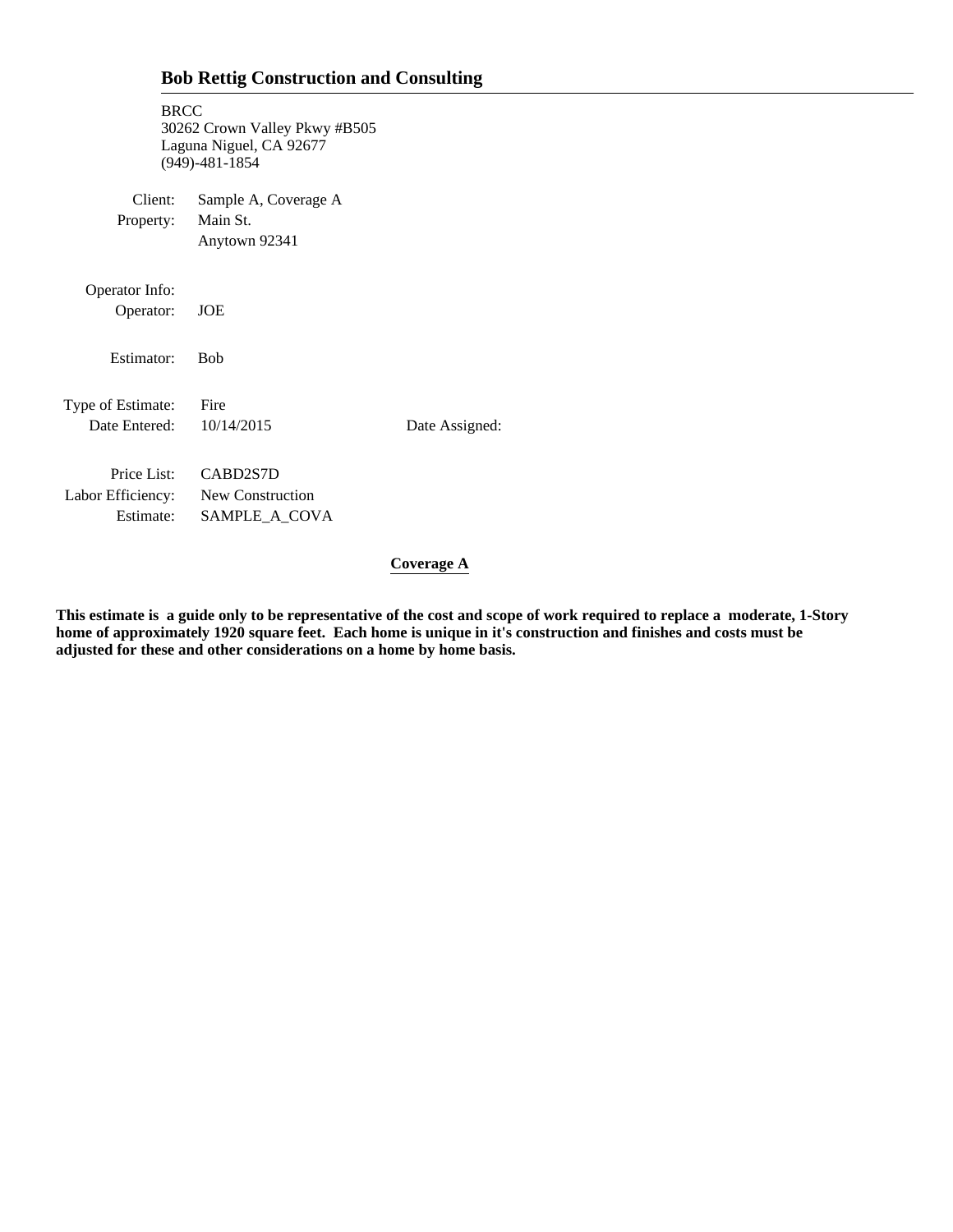### **BRCC**

30262 Crown Valley Pkwy #B505 Laguna Niguel, CA 92677 (949)-481-1854

## **SAMPLE\_A\_COVA**

#### **Interior**

| <b>Game Room</b>                                              |                           | LxWxH 23'3" x 13'6" x 8'0" |                          |              |  |
|---------------------------------------------------------------|---------------------------|----------------------------|--------------------------|--------------|--|
|                                                               | 588.00 SF Walls           |                            | 313.88 SF Ceiling        |              |  |
|                                                               | 901.88 SF Walls & Ceiling |                            | 313.88 SF Floor          |              |  |
|                                                               | 34.88 SY Flooring         |                            | 73.50 LF Floor Perimeter |              |  |
|                                                               | 186.00 SF Long Wall       |                            | 108.00 SF Short Wall     |              |  |
|                                                               | 73.50 LF Ceil. Perimeter  |                            |                          |              |  |
| <b>DESCRIPTION</b>                                            | <b>QNTY</b>               | <b>REMOVE</b>              | <b>REPLACE</b>           | <b>TOTAL</b> |  |
| 1. Acoustic plaster over metal lath                           | 901.88 SF                 | 0.00                       | 5.29                     | 4,770.92     |  |
| 2. Hanging light fixture - High grade                         | 3.00 EA                   | 0.00                       | 79.09                    | 237.27       |  |
| 3. Baseboard - 3 1/4" stain grade                             | 73.50 LF                  | 0.00                       | 2.81                     | 206.54       |  |
| 4. Washer - Top-loading                                       | 1.00 EA                   | 0.00                       | 558.21                   | 558.21       |  |
| 5. Dryer - Gas                                                | 1.00 EA                   | 0.00                       | 665.72                   | 665.72       |  |
| 6. Mask and prep for paint - plastic, paper,<br>tape (per LF) | 73.50 LF                  | 0.00                       | 0.76                     | 55.86        |  |
| 7. Seal then paint the walls and ceiling<br>twice (3 coats)   | 901.88 SF                 | 0.00                       | 0.84                     | 757.58       |  |
| 8. Stain & finish baseboard                                   | 73.50 LF                  | 0.00                       | 0.93                     | 68.36        |  |
| 9. Mortar bed for tile floors                                 | 313.88 SF                 | 0.00                       | 3.90                     | 1,224.11     |  |
| 10. Tile floor covering - High grade                          | 313.88 SF                 | 0.00                       | 10.15                    | 3,185.83     |  |

Totals: Game Room 11,730.40



564.00 SF Walls 1,031.50 SF Walls & Ceiling 51.94 SY Flooring 220.00 SF Long Wall 81.00 LF Ceil. Perimeter

**Great Room LxWxH 27'6" x 17'0" x 8'0"**

467.50 SF Ceiling 467.50 SF Floor 67.00 LF Floor Perimeter 136.00 SF Short Wall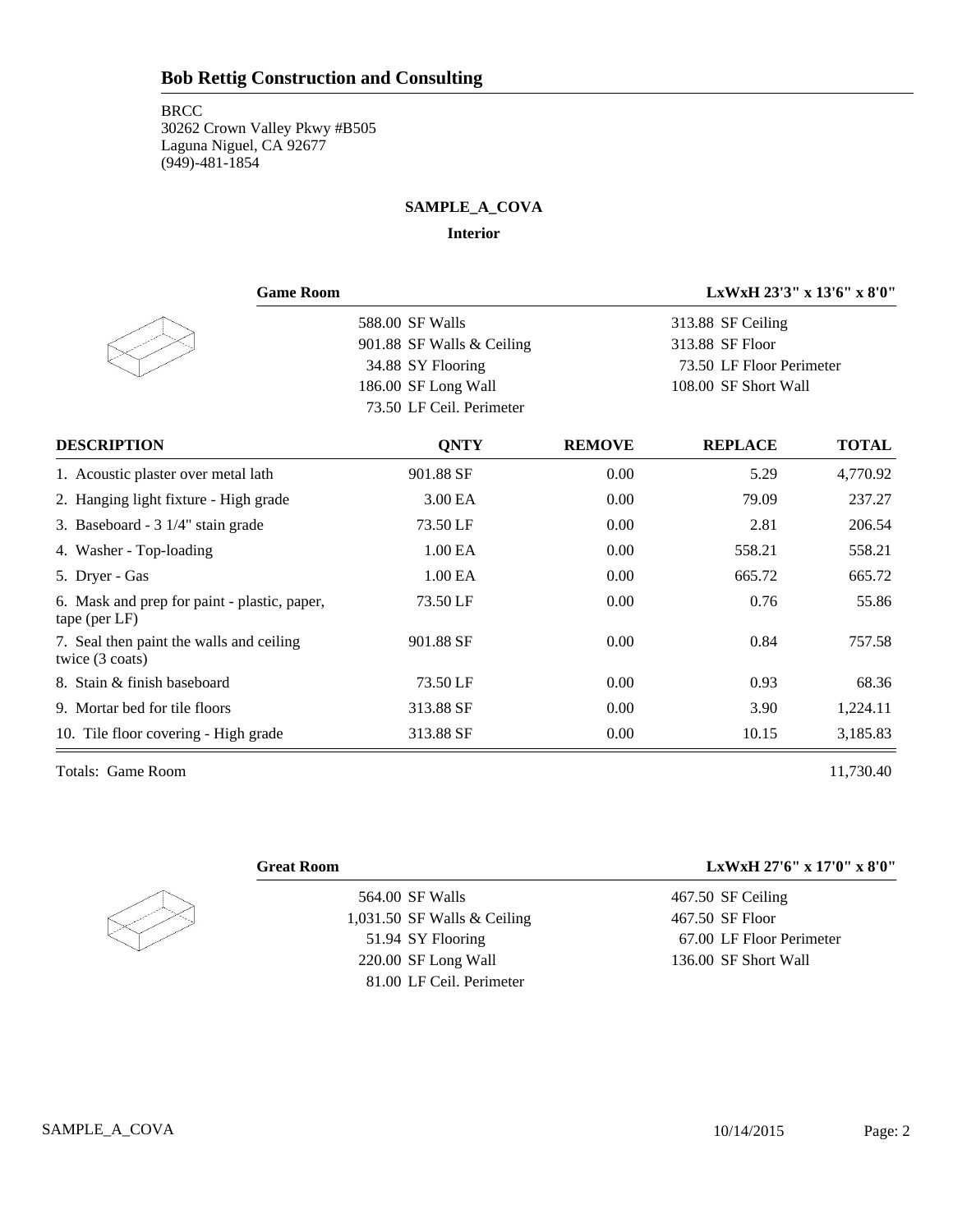#### **CONTINUED - Great Room**



3

192.00 SF Walls 256.00 SF Walls & Ceiling 7.11 SY Flooring 64.00 SF Long Wall 24.00 LF Ceil. Perimeter

**Subroom 1: Offset 1 LxWxH 8'0" x 8'0" x 8'0"**

64.00 SF Ceiling 64.00 SF Floor 24.00 LF Floor Perimeter 64.00 SF Short Wall

**Missing Wall - Goes to Floor/Ceiling 8' X 8' Opens into Great Room**

| Subroom 2: Offset 2       | LxWxH 14'0" x 6'0" x 8'0" |
|---------------------------|---------------------------|
| 236.00 SF Walls           | 84.00 SF Ceiling          |
| 320.00 SF Walls & Ceiling | 84.00 SF Floor            |
| 9.33 SY Flooring          | 26.00 LF Floor Perimeter  |
| 112.00 SF Long Wall       | 48.00 SF Short Wall       |
| 40.00 LF Ceil. Perimeter  |                           |
|                           |                           |

| <b>Missing Wall - Goes to Floor</b> | 14' X 6'<br><b>Opens into Great Room</b> |               |                |              |
|-------------------------------------|------------------------------------------|---------------|----------------|--------------|
| <b>DESCRIPTION</b>                  | ONTY                                     | <b>REMOVE</b> | <b>REPLACE</b> | <b>TOTAL</b> |

#### Note:

 $\begin{bmatrix} 1 & 1 \\ 1 & 1 \end{bmatrix}$ 

The walls and ceiling of this room were covered with 1x6 T&G stained pine siding. This siding is considered a wall covering rather than framing lumber, and is included as a line item in this room, along with the chair rail separating the upper and lower siding pattern.

| 11. Siding - tongue $\&$ groove - pine or equal                                               | 1,607.50 SF       | 0.00 | 3.45       | 5,545.88 |
|-----------------------------------------------------------------------------------------------|-------------------|------|------------|----------|
| 12. Finish Carpenter - Extra charge for<br>diagonal siding and special design in nook<br>area | 8.00 HR           | 0.00 | 64.98      | 519.84   |
| 13. Chair rail - 2 1/4" stain grade                                                           | 117.00 LF         | 0.00 | 2.89       | 338.13   |
| 14. Corner trim at beam                                                                       | 68.00 LF          | 0.00 | 1.40       | 95.20    |
| 15. Corner trim arouund perimeter of<br>ceiling siding                                        | 145.00 LF         | 0.00 | 1.40       | 203.00   |
| 16. Fluorescent - two tube - 4' - fixture<br>w/lens                                           | 2.00 <sub>E</sub> | 0.00 | 74.28      | 148.56   |
| 17. Chandelier - High grade                                                                   | 1.00 EA           | 0.00 | 289.14     | 289.14   |
| 18. Baseboard - 3 1/4" stain grade                                                            | 117.00 LF         | 0.00 | 2.81       | 328.77   |
| Note:<br>The kithcen is part of the great room.                                               |                   |      |            |          |
| 19. Refrigerator - top freezer - 18 to 22 cf                                                  | 1.00 EA           | 0.00 | 601.62     | 601.62   |
| SAMPLE_A_COVA                                                                                 |                   |      | 10/14/2015 | Page: 3  |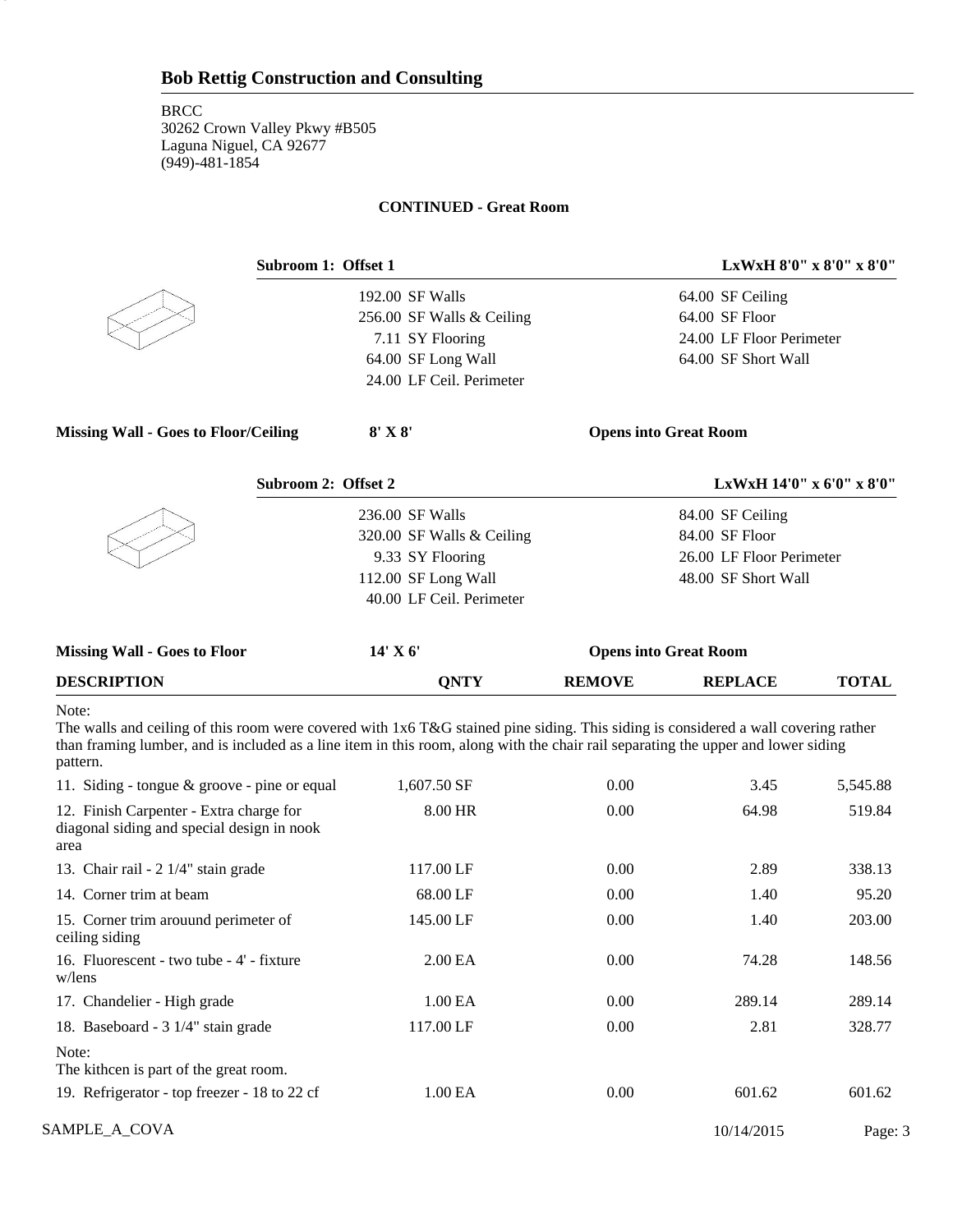**BRCC** 

30262 Crown Valley Pkwy #B505 Laguna Niguel, CA 92677 (949)-481-1854

#### **CONTINUED - Great Room**

| <b>DESCRIPTION</b>                                                | <b>QNTY</b> | <b>REMOVE</b> | <b>REPLACE</b> | <b>TOTAL</b> |
|-------------------------------------------------------------------|-------------|---------------|----------------|--------------|
| 20. Range - freestanding - gas                                    | 1.00 EA     | 0.00          | 687.43         | 687.43       |
| 21. Dishwasher                                                    | 1.00 EA     | 0.00          | 424.64         | 424.64       |
| 22. Trash compactor                                               | 1.00 EA     | 0.00          | 499.62         | 499.62       |
| 23. Sink - Bar Sink                                               | 1.00 EA     | 0.00          | 265.15         | 265.15       |
| 24. Sink - double - High grade                                    | 1.00 EA     | 0.00          | 346.52         | 346.52       |
| 25. Garbage disposer                                              | 1.00 EA     | 0.00          | 134.89         | 134.89       |
| 26. Angle stop                                                    | 4.00 EA     | 0.00          | 21.51          | 86.04        |
| 27. Dishwasher connection                                         | 1.00 EA     | 0.00          | 89.33          | 89.33        |
| 28. Base shoe - stain grade                                       | 24.00 LF    | 0.00          | 1.18           | 28.32        |
| 29. Cabinetry - lower (base) units - High<br>grade                | 19.00 LF    | 0.00          | 160.55         | 3,050.45     |
| 30. Cabinetry - upper (wall) units - High<br>grade                | 12.00 LF    | 0.00          | 124.26         | 1,491.12     |
| 31. Cabinetry - upper (wall) units - High<br>grade (above island) | $6.00$ LF   | 0.00          | 124.26         | 745.56       |
| 32. Cabinet knob or pull - High grade                             | 28.00 EA    | 0.00          | 7.76           | 217.28       |
| 33. Countertop subdeck - plywood                                  | 50.00 SF    | 0.00          | 2.28           | 114.00       |
| 34. Mortar bed for ceramic tile                                   | 50.00 SF    | 0.00          | 4.44           | 222.00       |
| 35. Countertop - Tile - High grade ceramic                        | 50.00 SF    | 0.00          | 19.20          | 960.00       |
| 36. Trim board - 1" x 2" - countertop edging<br>(cedar)           | 57.00 LF    | 0.00          | 2.02           | 115.14       |
| 37. Mask and prep for paint - plastic, paper,<br>tape (per LF)    | 145.00 LF   | 0.00          | 0.76           | 110.20       |
| 38. Stain & finish paneling                                       | 1,607.50 SF | 0.00          | 0.98           | 1,575.35     |
| 39. Stain & finish chair rail                                     | 117.00 LF   | 0.00          | 0.93           | 108.81       |
| 40. Stain & finish trim board                                     | 57.00 LF    | 0.00          | 0.93           | 53.01        |
| 41. Finish post/wood beam 6"x6" - 1 coat<br>urethane              | 8.00 LF     | 0.00          | 2.11           | 16.88        |
| 42. Finish post/wood beam 6"x12" - 1 coat<br>urethane             | 17.00 LF    | 0.00          | 4.67           | 79.39        |
| 43. Stain & finish baseboard                                      | 117.00 LF   | 0.00          | 0.93           | 108.81       |
| 44. Stain & finish base shoe or quarter<br>round                  | 24.00 LF    | 0.00          | 0.76           | 18.24        |
| 45. Carpet pad                                                    | 535.50 SF   | 0.00          | 0.73           | 390.92       |
| 46. Carpet - High grade                                           | 535.50 SF   | 0.00          | 4.55           | 2,436.53     |
| 47. Floor preparation for sheet goods                             | 80.00 SF    | 0.00          | 0.49           | 39.20        |

SAMPLE\_A\_COVA Page: 4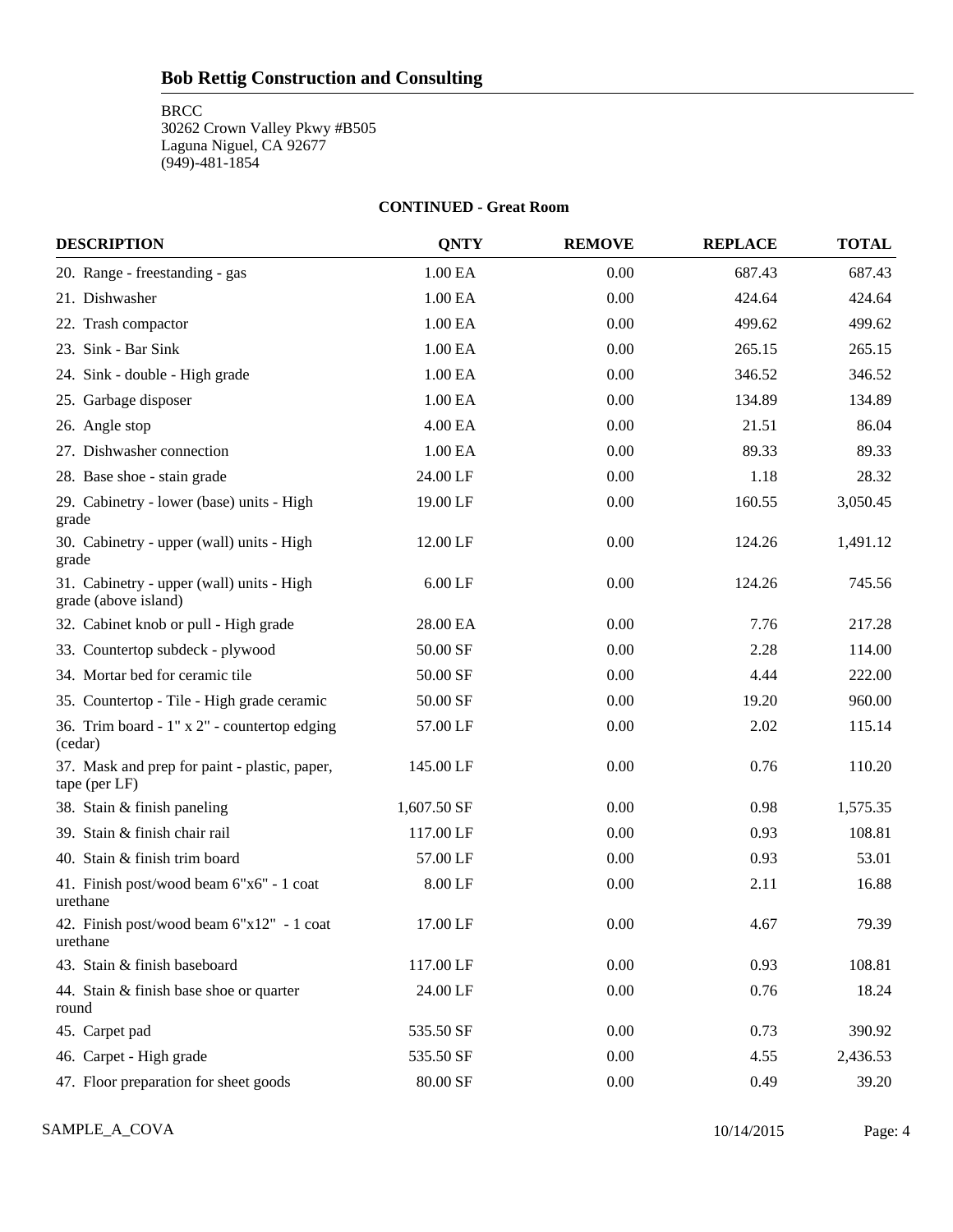### **CONTINUED - Great Room**

| <b>DESCRIPTION</b>                                     | <b>ONTY</b> | <b>REMOVE</b> | <b>REPLACE</b> | <b>TOTAL</b> |
|--------------------------------------------------------|-------------|---------------|----------------|--------------|
| 48. Vinyl floor covering (sheet goods) -<br>High grade | 80.00 SF    | 0.00          | 4.97           | 397.60       |
| <b>Totals: Great Room</b>                              |             |               |                | 22,882.57    |

5

| <b>Hallway</b>                                              |                                |               | LxWxH 12'0" x 3'0" x 8'0" |                          |
|-------------------------------------------------------------|--------------------------------|---------------|---------------------------|--------------------------|
|                                                             | 216.00 SF Walls                |               | 36.00 SF Ceiling          |                          |
|                                                             | 252.00 SF Walls & Ceiling      |               | 36.00 SF Floor            |                          |
|                                                             | 4.00 SY Flooring               |               | 27.00 LF Floor Perimeter  |                          |
|                                                             | 96.00 SF Long Wall             |               | 24.00 SF Short Wall       |                          |
|                                                             | 27.00 LF Ceil. Perimeter       |               |                           |                          |
|                                                             | Subroom 1: Offset 1            |               |                           | LxWxH 7'6" x 3'0" x 8'0" |
|                                                             | 144.00 SF Walls                |               | 22.50 SF Ceiling          |                          |
|                                                             | 166.50 SF Walls & Ceiling      |               | 22.50 SF Floor            |                          |
|                                                             | 2.50 SY Flooring               |               | 18.00 LF Floor Perimeter  |                          |
|                                                             | 60.00 SF Long Wall             |               | 24.00 SF Short Wall       |                          |
|                                                             | 18.00 LF Ceil. Perimeter       |               |                           |                          |
| <b>Missing Wall - Goes to Floor/Ceiling</b>                 | $3'$ X $8'$                    |               | <b>Opens into Hallway</b> |                          |
|                                                             | <b>Subroom 2: Linen Closet</b> |               |                           | LxWxH 2'0" x 1'6" x 8'0" |
|                                                             | 56.00 SF Walls                 |               | 3.00 SF Ceiling           |                          |
|                                                             | 59.00 SF Walls & Ceiling       |               | 3.00 SF Floor             |                          |
|                                                             | 0.33 SY Flooring               |               | 7.00 LF Floor Perimeter   |                          |
|                                                             | 16.00 SF Long Wall             |               | 12.00 SF Short Wall       |                          |
|                                                             | 7.00 LF Ceil. Perimeter        |               |                           |                          |
| <b>DESCRIPTION</b>                                          | <b>QNTY</b>                    | <b>REMOVE</b> | <b>REPLACE</b>            | <b>TOTAL</b>             |
| 49. 1/2" drywall - hung, taped, floated,<br>ready for paint | 477.50 SF                      | 0.00          | 1.39                      | 663.73                   |
| 50. Texture drywall - machine                               | 477.50 SF                      | 0.00          | 0.26                      | 124.15                   |
| 51. Light fixture                                           | 2.00 EA                        | 0.00          | 54.17                     | 108.34                   |
| 52. Baseboard - 3 1/4" stain grade                          | 52.00 LF                       | 0.00          | 2.81                      | 146.12                   |

SAMPLE\_A\_COVA Page: 5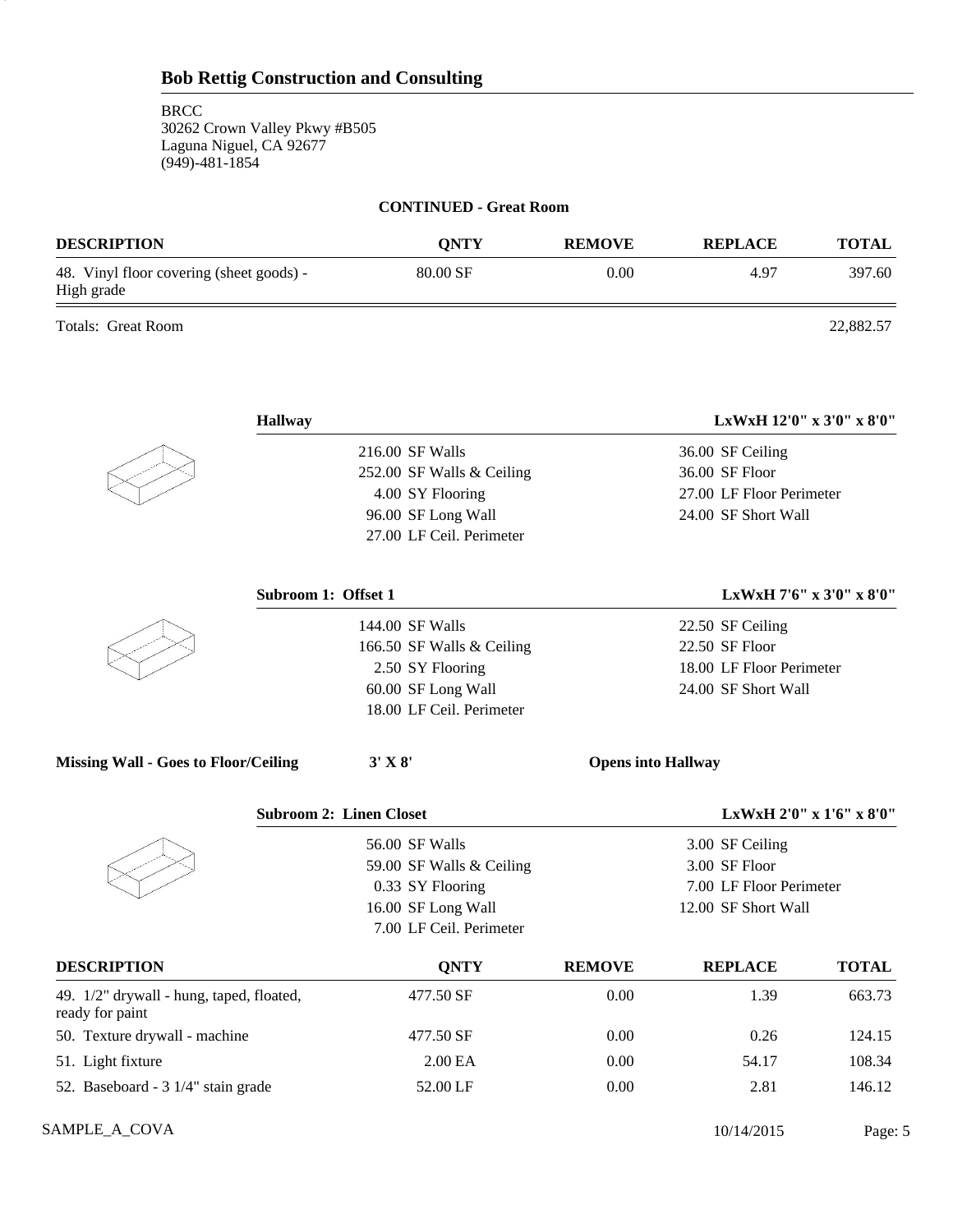**BRCC** 

6

30262 Crown Valley Pkwy #B505 Laguna Niguel, CA 92677 (949)-481-1854

## **CONTINUED - Hallway**

| <b>DESCRIPTION</b>                                               | <b>ONTY</b> | <b>REMOVE</b> | <b>REPLACE</b> | <b>TOTAL</b> |
|------------------------------------------------------------------|-------------|---------------|----------------|--------------|
| 53. Closet package - hall/linen (4 shelves 3'<br>wide)           | 1.00 EA     | 0.00          | 103.94         | 103.94       |
| 54. Mask and prep for paint - plastic, paper,<br>$tape$ (per LF) | 52.00 LF    | 0.00          | 0.76           | 39.52        |
| 55. Seal then paint the walls and ceiling<br>twice (3 coats)     | 477.50 SF   | 0.00          | 0.84           | 401.10       |
| 56. Paint - closet package (hall or linen)<br>closet)            | 1.00 EA     | 0.00          | 49.91          | 49.91        |
| 57. Stain & finish baseboard                                     | 52.00 LF    | 0.00          | 0.93           | 48.36        |
| 58. Carpet pad                                                   | 61.50 SF    | 0.00          | 0.73           | 44.90        |
| 59. Carpet - High grade                                          | 61.50 SF    | 0.00          | 4.55           | 279.83       |

Totals: Hallway 2,009.90

| <b>Stairway</b>                                                  |                    |               |                |              |
|------------------------------------------------------------------|--------------------|---------------|----------------|--------------|
| <b>DESCRIPTION</b>                                               | <b>ONTY</b>        | <b>REMOVE</b> | <b>REPLACE</b> | <b>TOTAL</b> |
| 60. Light fixture - wall sconce                                  | 2.00 <sub>E</sub>  | 0.00          | 223.89         | 447.78       |
| 61. Carpet pad                                                   | 24.50 SF           | 0.00          | 0.73           | 17.89        |
| 62. Step charge for "tucked" carpet<br>installation - High grade | 22.00 EA           | 0.00          | 8.93           | 196.46       |
| 63. Carpet - High grade                                          | 24.50 SF           | 0.00          | 4.55           | 111.48       |
| 64. Handrail - wall mounted - stain grade                        | $20.00 \text{ LF}$ | 0.00          | 6.59           | 131.80       |
| $65.$ Stain & finish handrail - wall mounted                     | $20.00$ LF         | 0.00          | 1.27           | 25.40        |
| 66. Stain/finish handrail                                        | 34.00 LF           | 0.00          | 4.08           | 138.72       |

Totals: Stairway 1,069.53

| <b>Bathroom (full)</b>    | LxWxH 6'0" x 5'0" x 8'0" |
|---------------------------|--------------------------|
| 176.00 SF Walls           | 30.00 SF Ceiling         |
| 206.00 SF Walls & Ceiling | 30.00 SF Floor           |
| 3.33 SY Flooring          | 22.00 LF Floor Perimeter |
| 48.00 SF Long Wall        | 40.00 SF Short Wall      |
| 22.00 LF Ceil. Perimeter  |                          |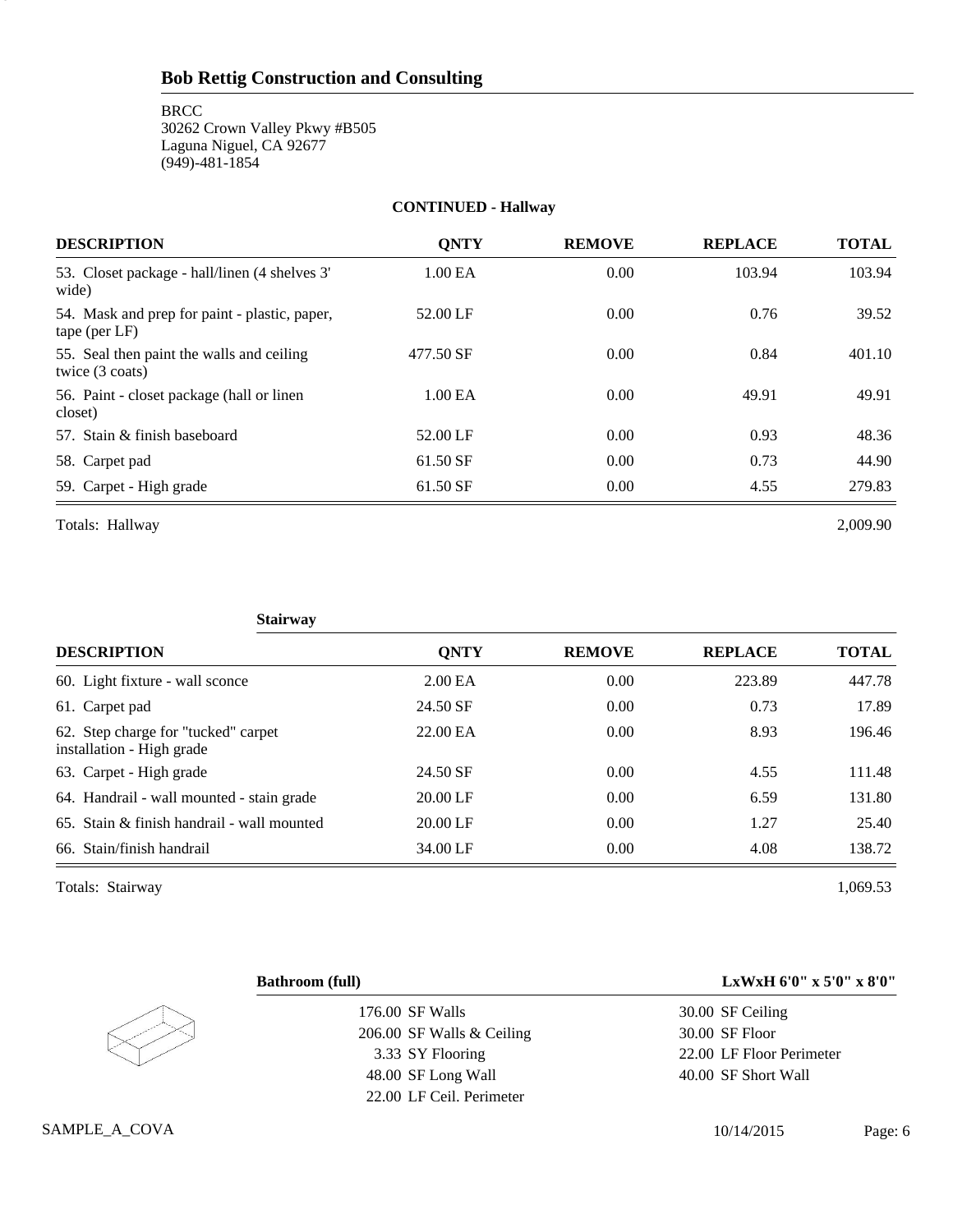**BRCC** 

30262 Crown Valley Pkwy #B505 Laguna Niguel, CA 92677 (949)-481-1854

## **CONTINUED - Bathroom (full)**

| <b>DESCRIPTION</b>                                             | <b>QNTY</b> | <b>REMOVE</b> | <b>REPLACE</b> | <b>TOTAL</b> |
|----------------------------------------------------------------|-------------|---------------|----------------|--------------|
| 67. 1/2" drywall - hung, taped, floated,<br>ready for paint    | 206.00 SF   | 0.00          | 1.39           | 286.34       |
| 68. Prep wall for wallpaper                                    | 176.00 SF   | 0.00          | 0.37           | 65.12        |
| 69. Wallpaper                                                  | 176.00 SF   | 0.00          | 1.56           | 274.56       |
| 70. Baseboard - 3 1/4" stain grade                             | 22.00 LF    | 0.00          | 2.81           | 61.82        |
| 71. Light fixture - wall sconce                                | 1.00 EA     | 0.00          | 223.89         | 223.89       |
| 72. Medicine cabinet                                           | 1.00 EA     | 0.00          | 119.94         | 119.94       |
| 73. Fiberglass tub $&$ shower combination                      | 1.00 EA     | 0.00          | 679.25         | 679.25       |
| 74. Bathtub enclosure - sliding glass doors                    | 1.00 EA     | 0.00          | 209.48         | 209.48       |
| 75. Tub/shower faucet                                          | 1.00 EA     | 0.00          | 180.84         | 180.84       |
| 76. Ceramic tile above tub surround                            | 15.00 SF    | 0.00          | 9.81           | 147.15       |
| 77. Toilet                                                     | 1.00 EA     | 0.00          | 275.02         | 275.02       |
| 78. Toilet flange                                              | 1.00 EA     | 0.00          | 114.10         | 114.10       |
| 79. Toilet paper holder                                        | 1.00 EA     | 0.00          | 22.50          | 22.50        |
| 80. Towel bar                                                  | 1.00 EA     | 0.00          | 22.35          | 22.35        |
| 81. Vanity - High grade                                        | 3.00 LF     | 0.00          | 135.88         | 407.64       |
| 82. Vanity top - one sink - cultured marble                    | 3.00 LF     | 0.00          | 84.78          | 254.34       |
| 83. Sink faucet - Bathroom                                     | 1.00 EA     | 0.00          | 104.80         | 104.80       |
| 84. Angle stop                                                 | 3.00 EA     | $0.00\,$      | 21.51          | 64.53        |
| 85. Mask and prep for paint - plastic, paper,<br>tape (per LF) | 22.00 LF    | 0.00          | 0.76           | 16.72        |
| 86. Seal then paint the ceiling twice (3 coats)                | 30.00 SF    | 0.00          | 0.84           | 25.20        |
| 87. Stain & finish baseboard                                   | 22.00 LF    | 0.00          | 0.93           | 20.46        |
| 88. Underlayment - 1/4" waterproof<br>waferboard               | 30.00 SF    | 0.00          | 1.64           | 49.20        |
| 89. Vinyl tile - self adhesive                                 | 30.00 SF    | 0.00          | 2.46           | 73.80        |

Totals: Bathroom (full) 3,699.05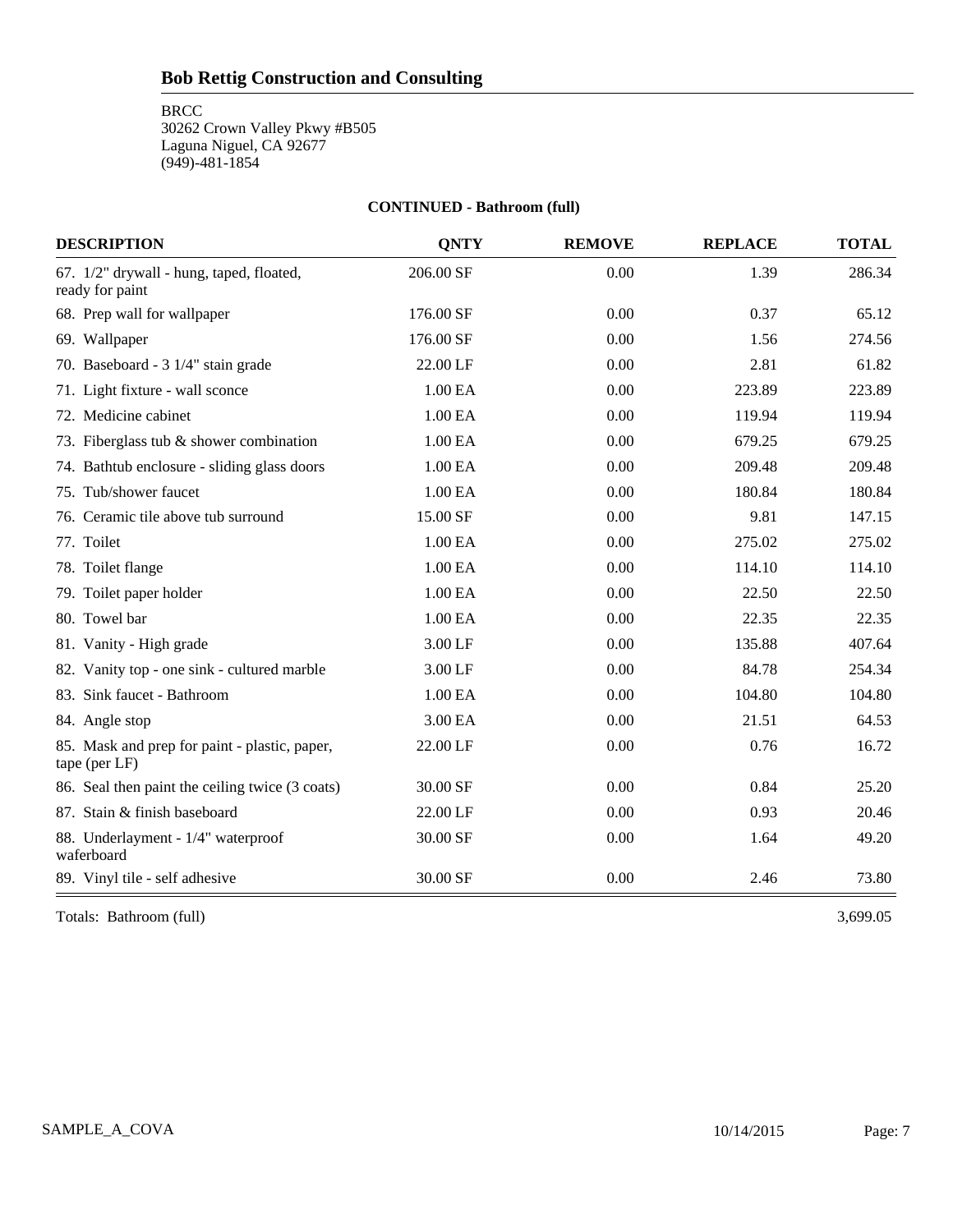### **Bathroom 2 LxWxH 6'0" x 5'0" x 8'0"**

30.00 SF Ceiling 30.00 SF Floor 19.00 LF Floor Perimeter 40.00 SF Short Wall

8

152.00 SF Walls 182.00 SF Walls & Ceiling 3.33 SY Flooring 48.00 SF Long Wall 19.00 LF Ceil. Perimeter

**Subroom 1: Offset 1 LxWxH 3'0" x 3'0" x 8'0"**

| 72.00 SF Walls           | 9.00 SF Ceiling         |
|--------------------------|-------------------------|
| 81.00 SF Walls & Ceiling | 9.00 SF Floor           |
| 1.00 SY Flooring         | 9.00 LF Floor Perimeter |
| 24.00 SF Long Wall       | 24.00 SF Short Wall     |
| 9.00 LF Ceil. Perimeter  |                         |

#### **Missing Wall - Goes to Floor/Ceiling 3' X 8' Opens into Bathroom 2**

| <b>Subroom 2: Shower</b>  | LxWxH $3'0''$ x $3'0''$ x $8'0''$ |
|---------------------------|-----------------------------------|
| 96.00 SF Walls            | 9.00 SF Ceiling                   |
| 105.00 SF Walls & Ceiling | 9.00 SF Floor                     |
| 1.00 SY Flooring          | 12.00 LF Floor Perimeter          |
| 24.00 SF Long Wall        | 24.00 SF Short Wall               |
| 12.00 LF Ceil. Perimeter  |                                   |

| <b>DESCRIPTION</b>                                          | <b>ONTY</b> | <b>REMOVE</b> | <b>REPLACE</b> | <b>TOTAL</b> |
|-------------------------------------------------------------|-------------|---------------|----------------|--------------|
| 90. 1/2" drywall - hung, taped, floated,<br>ready for paint | 368.00 SF   | 0.00          | 1.39           | 511.52       |
| 91. Texture drywall - machine                               | 368.00 SF   | 0.00          | 0.26           | 95.68        |
| 92. Light fixture - wall sconce                             | 1.00 EA     | 0.00          | 223.89         | 223.89       |
| 93. Baseboard - 3 1/4" stain grade                          | 22.00 LF    | 0.00          | 2.81           | 61.82        |
| 94. Medicine cabinet                                        | 1.00 EA     | 0.00          | 119.94         | 119.94       |
| 95. Tile shower - 65 to 100 SF                              | 1.00 EA     | 0.00          | 1,215.18       | 1,215.18     |
| 96. Shower pan                                              | 1.00 EA     | 0.00          | 116.33         | 116.33       |
| 97. Shower Drain                                            | 1.00 EA     | 0.00          | 50.00          | 50.00        |
| 98. Shower faucet                                           | 1.00 EA     | 0.00          | 197.37         | 197.37       |
| 99. Shower curtain rod                                      | 1.00 EA     | 0.00          | 23.25          | 23.25        |
| 100. Toilet                                                 | 1.00 EA     | 0.00          | 275.02         | 275.02       |
| 101. Toilet flange                                          | 1.00 EA     | 0.00          | 114.10         | 114.10       |
| SAMPLE_A_COVA                                               |             |               | 10/14/2015     | Page: 8      |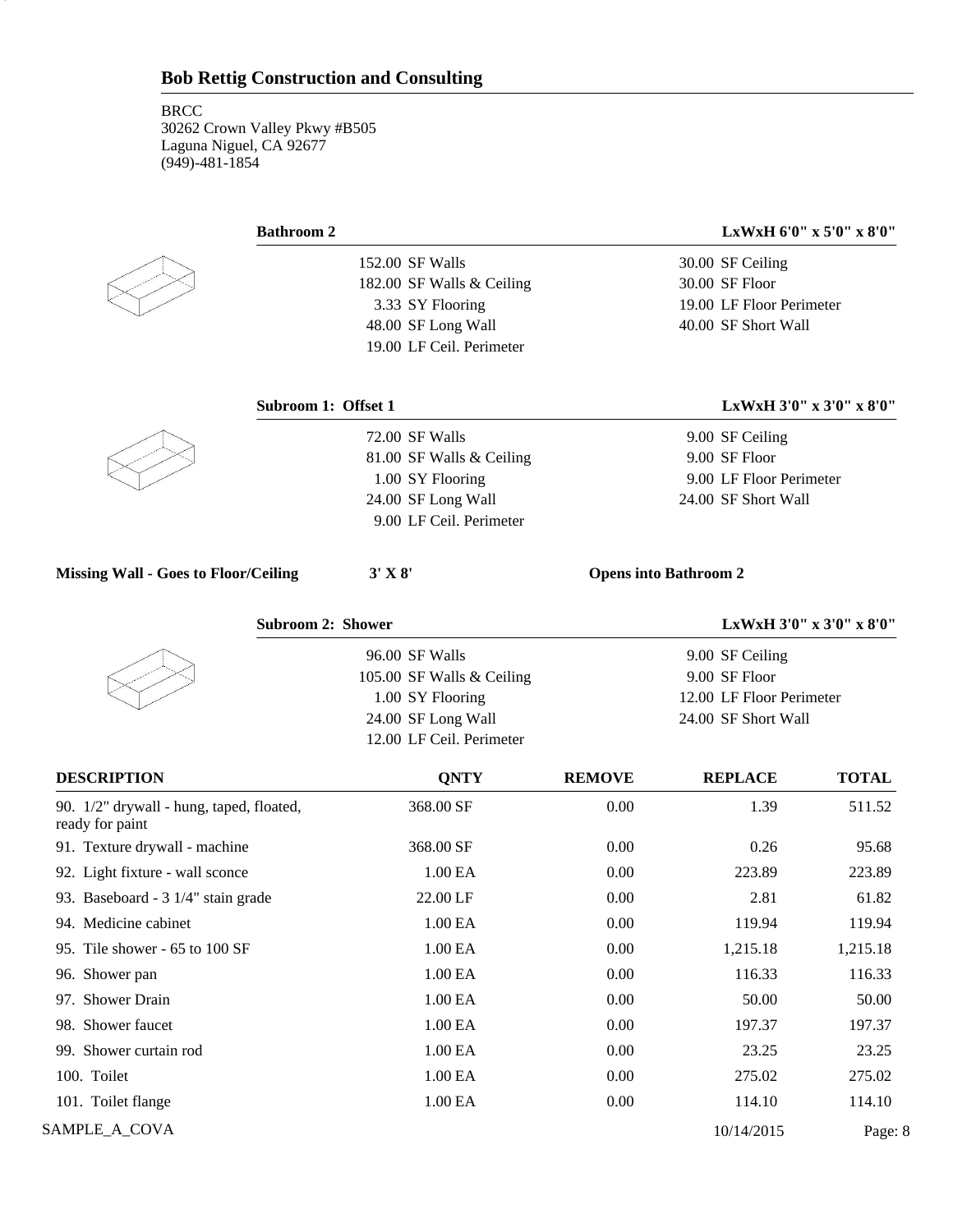**BRCC** 30262 Crown Valley Pkwy #B505 Laguna Niguel, CA 92677 (949)-481-1854

#### **CONTINUED - Bathroom 2**

| <b>DESCRIPTION</b>                                                      | <b>QNTY</b>         | <b>REMOVE</b> | <b>REPLACE</b> | <b>TOTAL</b> |
|-------------------------------------------------------------------------|---------------------|---------------|----------------|--------------|
| 102. Toilet paper holder                                                | 1.00 EA             | 0.00          | 22.50          | 22.50        |
| 103. Towel bar                                                          | 3.00 EA             | 0.00          | 22.35          | 67.05        |
| 104. Vanity - High grade                                                | $2.50$ LF           | 0.00          | 135.88         | 339.70       |
| 105. Vanity top - one sink - cultured marble                            | $2.50$ LF           | 0.00          | 84.78          | 211.95       |
| 106. Sink faucet - Bathroom                                             | 1.00 <sub>E</sub> A | 0.00          | 104.80         | 104.80       |
| 107. Angle stop                                                         | 3.00 EA             | 0.00          | 21.51          | 64.53        |
| 108. Mask and prep for paint - plastic,<br>paper, tape (per LF)         | $40.00 \mathrm{LF}$ | 0.00          | 0.76           | 30.40        |
| 109. Seal then paint the walls and ceiling<br>twice $(3 \text{ coats})$ | 368.00 SF           | 0.00          | 0.84           | 309.12       |
| 110. Stain & finish baseboard                                           | $40.00 \mathrm{LF}$ | 0.00          | 0.93           | 37.20        |
| 111. Mortar bed for tile floors                                         | 48.00 SF            | 0.00          | 3.90           | 187.20       |
| 112. Tile floor covering                                                | 48.00 SF            | 0.00          | 7.81           | 374.88       |

Totals: Bathroom 2 4,753.43

9

| <b>Bathroom 3</b>                                            |                           |               | LxWxH 8'0" x 6'0" x 8'0" |              |  |
|--------------------------------------------------------------|---------------------------|---------------|--------------------------|--------------|--|
|                                                              | 224.00 SF Walls           |               | 48.00 SF Ceiling         |              |  |
|                                                              | 272.00 SF Walls & Ceiling |               | 48.00 SF Floor           |              |  |
|                                                              | 5.33 SY Flooring          |               | 28.00 LF Floor Perimeter |              |  |
|                                                              | 64.00 SF Long Wall        |               | 48.00 SF Short Wall      |              |  |
|                                                              | 28.00 LF Ceil. Perimeter  |               |                          |              |  |
| <b>DESCRIPTION</b>                                           | <b>QNTY</b>               | <b>REMOVE</b> | <b>REPLACE</b>           | <b>TOTAL</b> |  |
| 113. 1/2" drywall - hung, taped, floated,<br>ready for paint | 272.00 SF                 | 0.00          | 1.39                     | 378.08       |  |
| 114. Prep wall for wallpaper                                 | 184.00 SF                 | 0.00          | 0.37                     | 68.08        |  |
| 115. Wallpaper                                               | 184.00 SF                 | 0.00          | 1.56                     | 287.04       |  |
| 116. Baseboard - 3 1/4" stain grade                          | 23.00 LF                  | 0.00          | 2.81                     | 64.63        |  |
| 117. Recessed light fixture                                  | 1.00 <sub>E</sub> A       | 0.00          | 86.96                    | 86.96        |  |
| 118. Heat lamp fixture                                       | 1.00 <sub>E</sub> A       | 0.00          | 40.59                    | 40.59        |  |
| 119. Medicine cabinet                                        | 1.00 <sub>E</sub> A       | 0.00          | 119.94                   | 119.94       |  |
| 120. Fiberglass tub $&$ shower combination                   | 1.00 EA                   | 0.00          | 679.25                   | 679.25       |  |
| 121. Bathtub enclosure - sliding glass doors                 | 1.00 EA                   | 0.00          | 209.48                   | 209.48       |  |

SAMPLE\_A\_COVA Page: 9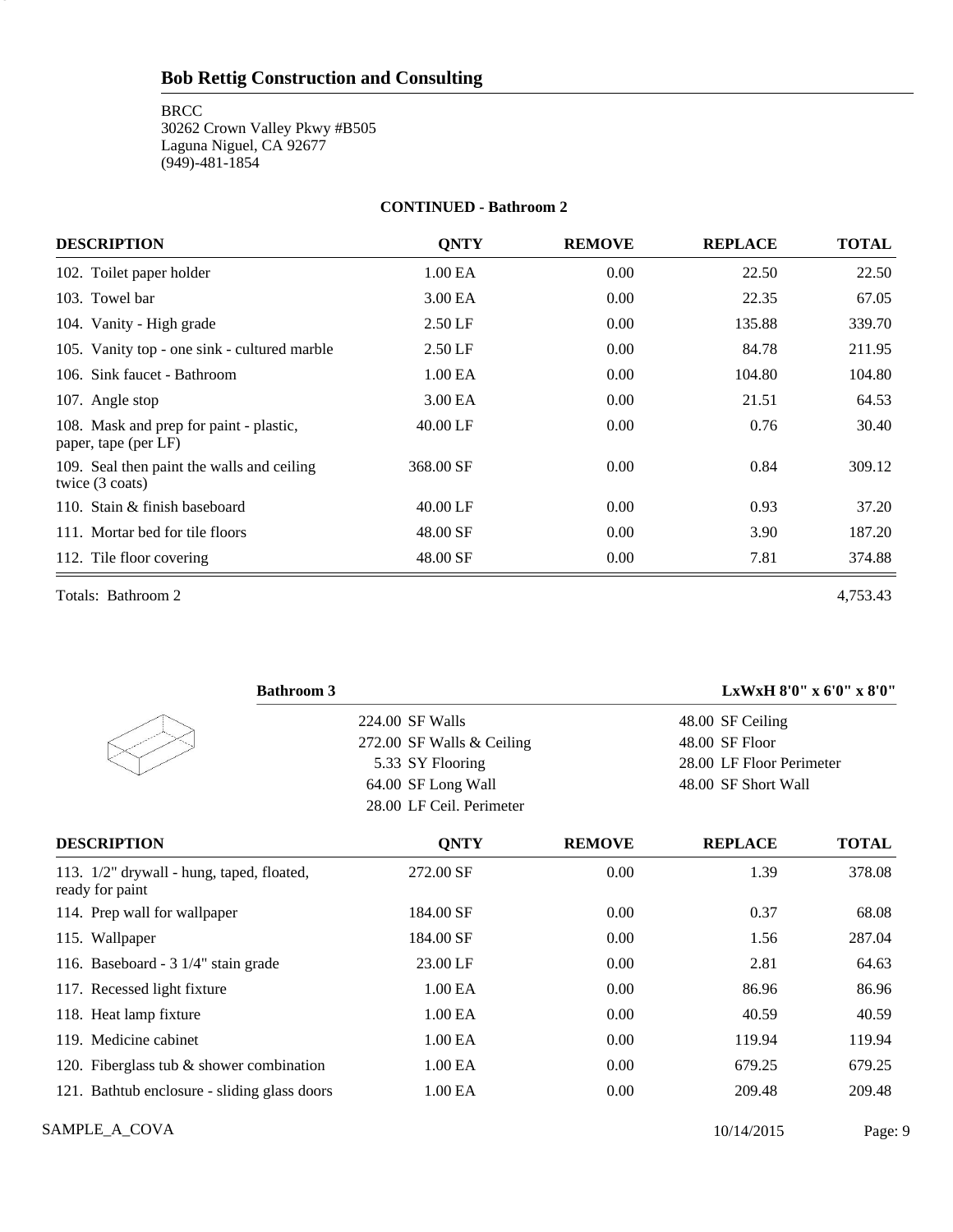**BRCC** 30262 Crown Valley Pkwy #B505 Laguna Niguel, CA 92677 (949)-481-1854

#### **CONTINUED - Bathroom 3**

| <b>DESCRIPTION</b>                                        | <b>ONTY</b> | <b>REMOVE</b> | <b>REPLACE</b> | <b>TOTAL</b> |
|-----------------------------------------------------------|-------------|---------------|----------------|--------------|
| 122. Shower faucet                                        | 1.00 EA     | 0.00          | 197.37         | 197.37       |
| 123. Ceramic tile above tub surround                      | 15.00 SF    | 0.00          | 9.81           | 147.15       |
| 124. Toilet                                               | 1.00 EA     | 0.00          | 275.02         | 275.02       |
| 125. Toilet flange                                        | 1.00 EA     | 0.00          | 114.10         | 114.10       |
| 126. Toilet paper holder                                  | 1.00 EA     | 0.00          | 22.50          | 22.50        |
| 127. Towel bar - High grade wood                          | 1.00 EA     | 0.00          | 29.59          | 29.59        |
| 128. Towel ring                                           | 1.00 EA     | 0.00          | 20.28          | 20.28        |
| 129. Brush and cup holder                                 | 1.00 EA     | 0.00          | 17.39          | 17.39        |
| 130. Vanity - High grade                                  | 3.00 LF     | 0.00          | 135.88         | 407.64       |
| 131. Vanity top - one sink - cultured marble              | 3.00 LF     | 0.00          | 84.78          | 254.34       |
| 132. Tub/shower faucet                                    | 1.00 EA     | 0.00          | 180.84         | 180.84       |
| 133. Angle stop                                           | 3.00 EA     | 0.00          | 21.51          | 64.53        |
| 134. Mask the floor per square foot - plastic<br>and tape | 48.00 SF    | 0.00          | 0.12           | 5.76         |
| 135. Stain & finish baseboard                             | 28.00 LF    | 0.00          | 0.93           | 26.04        |
| 136. Underlayment - 1/4" waterproof<br>waferboard         | 48.00 SF    | 0.00          | 1.64           | 78.72        |
| 137. Vinyl tile - self adhesive                           | 33.00 SF    | 0.00          | 2.46           | 81.18        |

Totals: Bathroom 3 3,856.50

10

312.00 SF Walls 492.00 SF Walls & Ceiling 20.00 SY Flooring 120.00 SF Long Wall 39.00 LF Ceil. Perimeter

### **Master Bedroom LxWxH 15'0" x 12'0" x 8'0"**

180.00 SF Ceiling 180.00 SF Floor 39.00 LF Floor Perimeter 96.00 SF Short Wall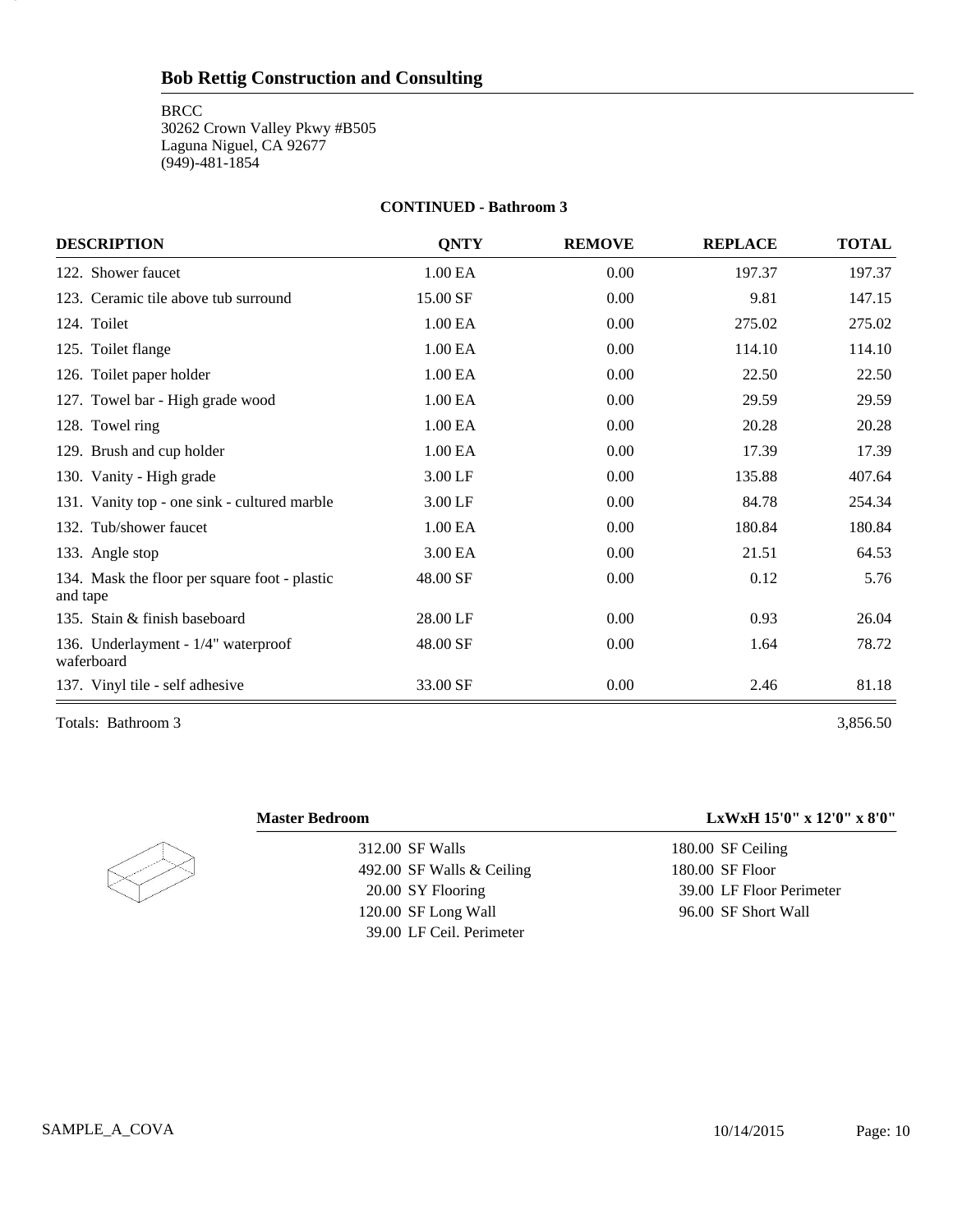#### **CONTINUED - Master Bedroom**



88.00 SF Walls 116.00 SF Walls & Ceiling 3.11 SY Flooring 56.00 SF Long Wall 11.00 LF Ceil. Perimeter

**Subroom 1: Offset 1 LxWxH 7'0" x 4'0" x 8'0"**

28.00 SF Ceiling 28.00 SF Floor 11.00 LF Floor Perimeter 32.00 SF Short Wall

| <b>Missing Wall - Goes to Floor/Ceiling</b> | $7'$ X $8'$ | <b>Opens into Master Bedroom</b> |
|---------------------------------------------|-------------|----------------------------------|
|                                             |             |                                  |

|                                             | Subroom 2: Storage Area   |                            |                                  | LxWxH 5'0" x 4'0" x 8'0"           |
|---------------------------------------------|---------------------------|----------------------------|----------------------------------|------------------------------------|
|                                             | 144.00 SF Walls           |                            | 20.00 SF Ceiling                 |                                    |
|                                             | 164.00 SF Walls & Ceiling |                            | 20.00 SF Floor                   |                                    |
|                                             | 2.22 SY Flooring          |                            | 18.00 LF Floor Perimeter         |                                    |
|                                             | 40.00 SF Long Wall        |                            | 32.00 SF Short Wall              |                                    |
|                                             | 18.00 LF Ceil. Perimeter  |                            |                                  |                                    |
|                                             | Subroom 3: Offset 2       |                            |                                  | LxWxH $12'0''$ x $4'0''$ x $8'0''$ |
|                                             | 160.00 SF Walls           |                            | 48.00 SF Ceiling                 |                                    |
|                                             | 208.00 SF Walls & Ceiling |                            | 48.00 SF Floor                   |                                    |
|                                             | 5.33 SY Flooring          |                            | 20.00 LF Floor Perimeter         |                                    |
|                                             | 96.00 SF Long Wall        |                            | 32.00 SF Short Wall              |                                    |
|                                             | 20.00 LF Ceil. Perimeter  |                            |                                  |                                    |
| <b>Missing Wall - Goes to Floor/Ceiling</b> | $8'$ X $8'$               |                            | <b>Opens into Master Bedroom</b> |                                    |
| <b>Missing Wall - Goes to Floor/Ceiling</b> | $4'$ X $8'$               | <b>Opens into Offset 1</b> |                                  |                                    |
|                                             | <b>Subroom 4: Closet</b>  |                            |                                  | LxWxH 10'0" x 2'0" x 8'0"          |
|                                             | 192.00 SF Walls           |                            | 20.00 SF Ceiling                 |                                    |
|                                             | 212.00 SF Walls & Ceiling |                            | 20.00 SF Floor                   |                                    |
|                                             | 2.22 SY Flooring          |                            | 24.00 LF Floor Perimeter         |                                    |
|                                             | 80.00 SF Long Wall        |                            | 16.00 SF Short Wall              |                                    |
|                                             | 24.00 LF Ceil. Perimeter  |                            |                                  |                                    |
| NESCDIDTIAN                                 | <b>ONTV</b>               | DEMAVE                     | DEDI $\Lambda$ $\Gamma$ E        | TOTAI                              |

| <b>DESCRIPTION</b>                                           | ONTY        | <b>REMOVE</b> | <b>REPLACE</b> | <b>TOTAL</b> |
|--------------------------------------------------------------|-------------|---------------|----------------|--------------|
| 138. 1/2" drywall - hung, taped, floated,<br>ready for paint | 1,192.00 SF | $0.00\,$      | .39            | 1.656.88     |

SAMPLE\_A\_COVA 2015 Page: 11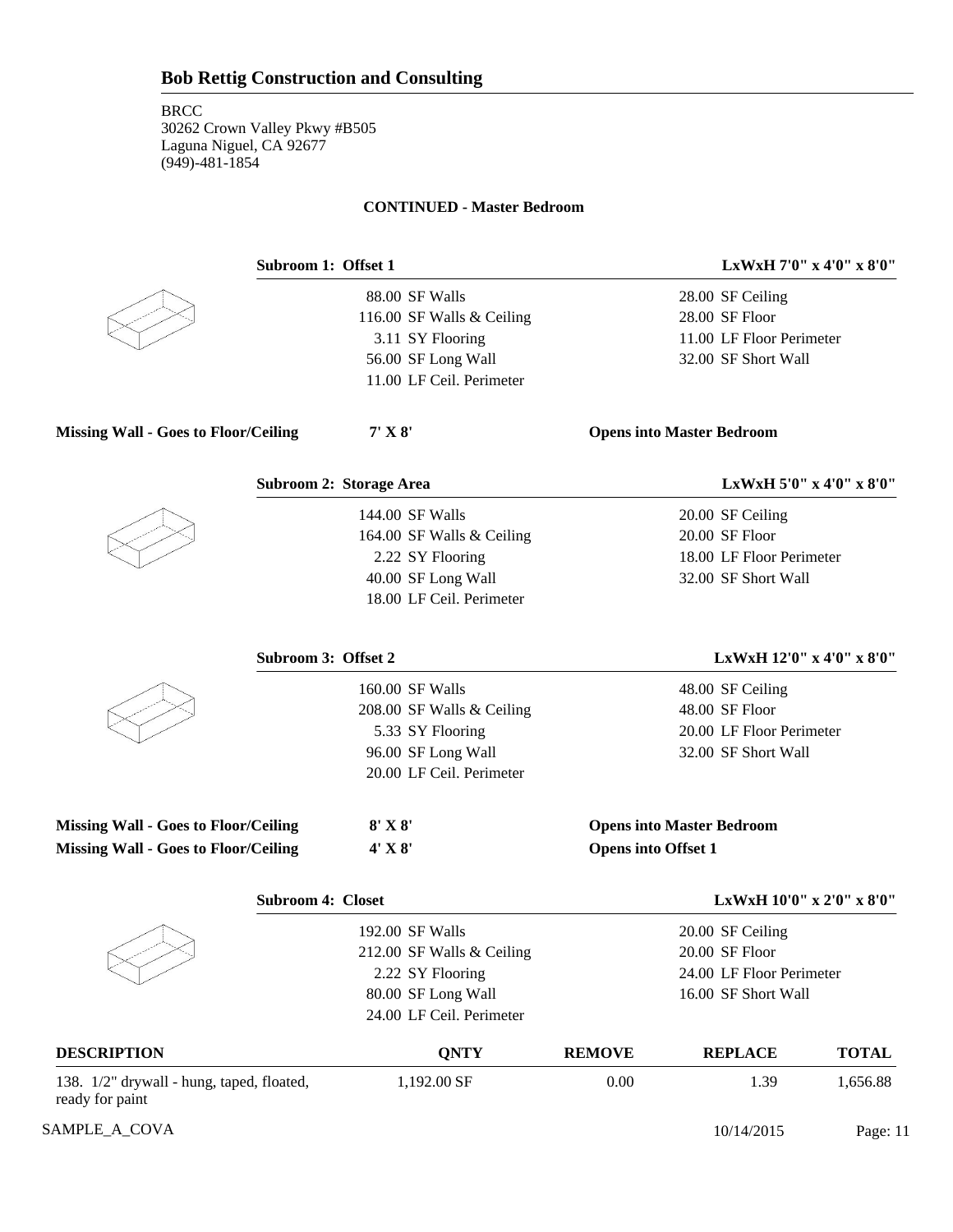**BRCC** 

30262 Crown Valley Pkwy #B505 Laguna Niguel, CA 92677 (949)-481-1854

### **CONTINUED - Master Bedroom**

| <b>DESCRIPTION</b>                                                  | <b>ONTY</b>         | <b>REMOVE</b> | <b>REPLACE</b> | <b>TOTAL</b> |
|---------------------------------------------------------------------|---------------------|---------------|----------------|--------------|
| 139. Texture drywall - machine                                      | 896.00 SF           | 0.00          | 0.26           | 232.96       |
| 140. Acoustic ceiling (popcorn) texture                             | 296.00 SF           | 0.00          | 0.65           | 192.40       |
| 141. Door opening (jamb $&$ casing) -<br>32"to36"wide - stain grade | 1.00 EA             | 0.00          | 130.28         | 130.28       |
| 142. Baseboard - 3 1/4" stain grade                                 | 112.00 LF           | 0.00          | 2.81           | 314.72       |
| 143. Closet shelf and rod package                                   | 10.00 LF            | 0.00          | 18.19          | 181.90       |
| 144. Stain & finish door slab only (per side)                       | 2.00 EA             | 0.00          | 34.63          | 69.26        |
| 145. Stain & finish door/window trim $\&$<br>jamb (per side)        | 2.00 <sub>E</sub> A | 0.00          | 24.24          | 48.48        |
| 146. Mask and prep for paint - plastic,<br>paper, tape (per LF)     | 112.00 LF           | 0.00          | 0.76           | 85.12        |
| 147. Seal then paint the walls and ceiling<br>twice (3 coats)       | 1,192.00 SF         | 0.00          | 0.84           | 1,001.28     |
| 148. Stain & finish baseboard                                       | 112.00 LF           | 0.00          | 0.93           | 104.16       |
| 149. Light fixture                                                  | 1.00 <sub>E</sub> A | 0.00          | 54.17          | 54.17        |
| 150. Carpet pad                                                     | 296.00 SF           | 0.00          | 0.73           | 216.08       |
| 151. Carpet - High grade                                            | 296.00 SF           | 0.00          | 4.55           | 1,346.80     |

Totals: Master Bedroom 5,634.49



380.00 SF Walls 536.00 SF Walls & Ceiling 17.33 SY Flooring 104.00 SF Long Wall 47.50 LF Ceil. Perimeter

## **Bedroom 2 LxWxH 13'0" x 12'0" x 8'0"**

156.00 SF Ceiling 156.00 SF Floor 47.50 LF Floor Perimeter 96.00 SF Short Wall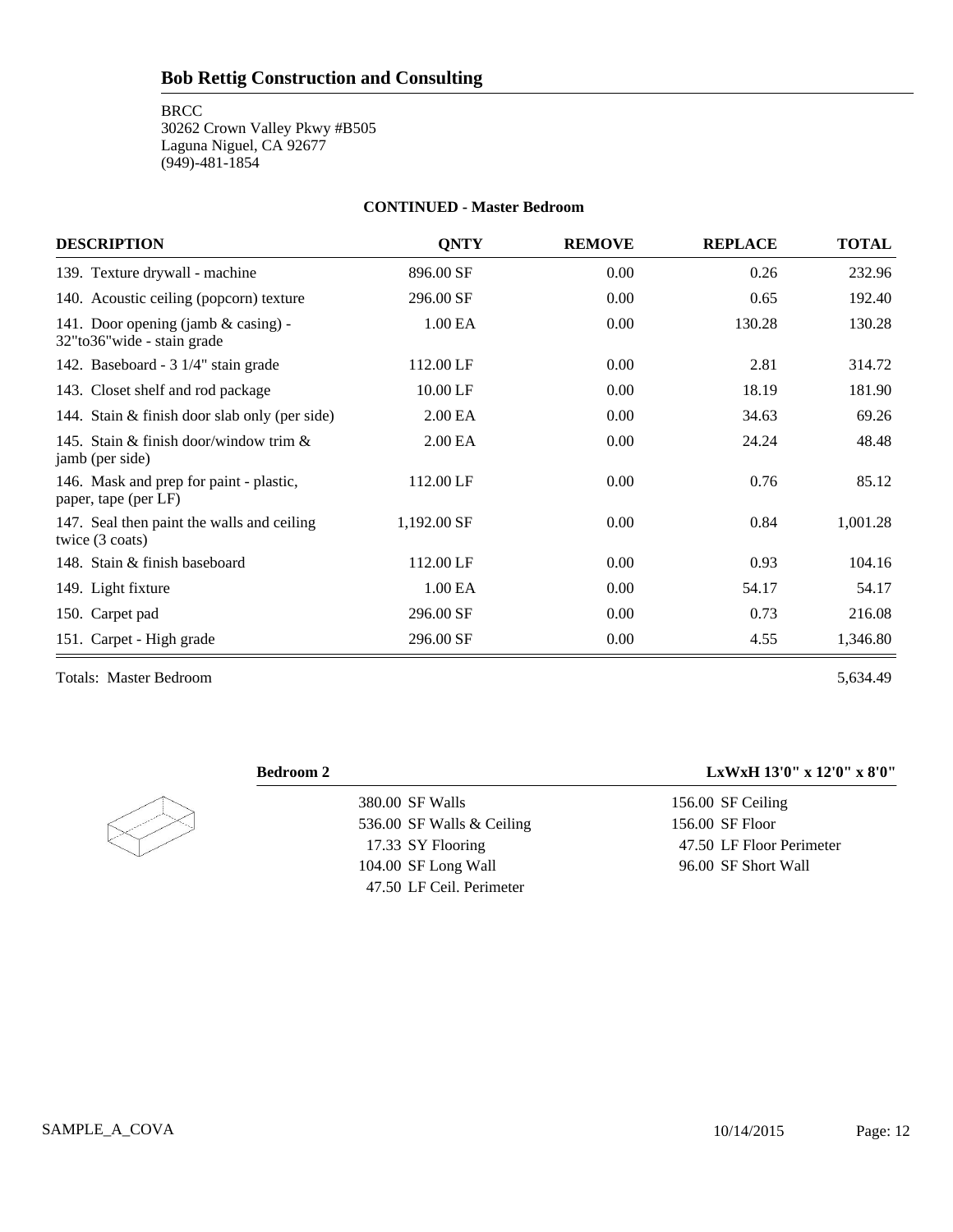## **CONTINUED - Bedroom 2**



13

52.00 SF Walls 57.00 SF Walls & Ceiling 0.56 SY Flooring 20.00 SF Long Wall 6.50 LF Ceil. Perimeter

**Subroom 1: Offset 1 LxWxH 2'6" x 2'0" x 8'0"**

5.00 SF Ceiling 5.00 SF Floor 6.50 LF Floor Perimeter 16.00 SF Short Wall

**Missing Wall - Goes to Floor/Ceiling 2' 6" X 8' Opens into Bedroom 2**



168.00 SF Walls 185.00 SF Walls & Ceiling 1.89 SY Flooring 68.00 SF Long Wall 21.00 LF Ceil. Perimeter

**Subroom 2: Closet LxWxH 8'6" x 2'0" x 8'0"**

17.00 SF Ceiling 17.00 SF Floor 21.00 LF Floor Perimeter 16.00 SF Short Wall

| Subroom 3: Storage Area   | Formula Sloped Ceiling 12'0" x 3'0" x 8'0" |
|---------------------------|--------------------------------------------|
| 195.00 SF Walls           | 50.91 SF Ceiling                           |
| 245.91 SF Walls & Ceiling | 36.00 SF Floor                             |
| 4.00 SY Flooring          | 30.00 LF Floor Perimeter                   |
| 32.49 LF Ceil. Perimeter  |                                            |

| <b>DESCRIPTION</b>                                                   | <b>ONTY</b>         | <b>REMOVE</b> | <b>REPLACE</b> | <b>TOTAL</b> |
|----------------------------------------------------------------------|---------------------|---------------|----------------|--------------|
| 152. 1/2" drywall - hung, taped, floated,<br>ready for paint         | 870.91 SF           | 0.00          | 1.39           | 1,210.57     |
| 153. Texture drywall - machine                                       | 795.00 SF           | 0.00          | 0.26           | 206.70       |
| 154. Acoustic ceiling (popcorn) texture                              | 212.91 SF           | 0.00          | 0.65           | 138.39       |
| 155. Baseboard - 3 1/4" stain grade                                  | 96.00 LF            | 0.00          | 2.81           | 269.76       |
| 156. Closet shelf and rod package                                    | 8.00 LF             | 0.00          | 18.19          | 145.52       |
| 157. Door opening (jamb & casing) -<br>32" to 36" wide - stain grade | 1.00 <sub>E</sub> A | 0.00          | 130.28         | 130.28       |
| 158. Stain & finish door slab only (per side)                        | 2.00 <sub>E</sub> A | 0.00          | 34.63          | 69.26        |
| 159. Stain & finish door/window trim &<br>jamb (per side)            | 2.00 <sub>E</sub> A | 0.00          | 24.24          | 48.48        |
| 160. Mask and prep for paint - plastic,<br>paper, tape (per LF)      | 107.49 LF           | 0.00          | 0.76           | 81.69        |
| SAMPLE A COVA                                                        |                     |               | 10/14/2015     | Page: 13     |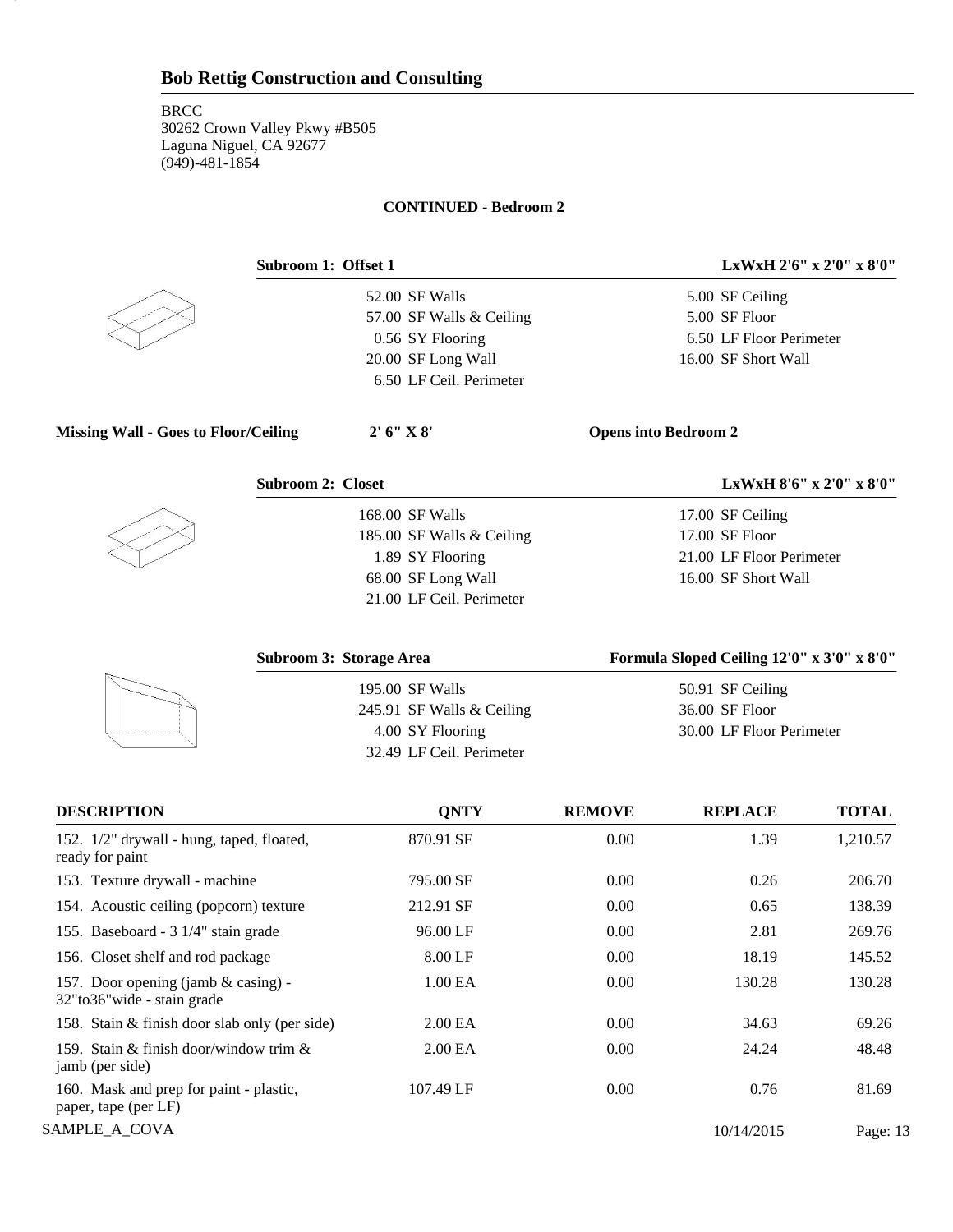**BRCC** 30262 Crown Valley Pkwy #B505 Laguna Niguel, CA 92677 (949)-481-1854

### **CONTINUED - Bedroom 2**

| <b>DESCRIPTION</b>                                                    | <b>ONTY</b> | <b>REMOVE</b> | <b>REPLACE</b> | <b>TOTAL</b> |
|-----------------------------------------------------------------------|-------------|---------------|----------------|--------------|
| 161. Seal then paint part of the walls and<br>ceiling twice (3 coats) | 870.91 SF   | 0.00          | 0.84           | 731.57       |
| 162. Paint - closet package (shelf, jamb &<br>casing)                 | 1.00 EA     | 0.00          | 31.65          | 31.65        |
| 163. Stain & finish baseboard                                         | 96.00 LF    | 0.00          | 0.93           | 89.28        |
| 164. Carpet pad                                                       | 214.00 SF   | 0.00          | 0.73           | 156.22       |
| 165. Carpet - High grade                                              | 214.00 SF   | 0.00          | 4.55           | 973.70       |

Totals: Bedroom 2 4,283.07

|                                             | <b>Bedroom 3</b>          | LxWxH 12'0" x 9'6" x 8'0"   |
|---------------------------------------------|---------------------------|-----------------------------|
|                                             | 324.00 SF Walls           | 114.00 SF Ceiling           |
|                                             | 438.00 SF Walls & Ceiling | 114.00 SF Floor             |
|                                             | 12.67 SY Flooring         | 40.50 LF Floor Perimeter    |
|                                             | 96.00 SF Long Wall        | 76.00 SF Short Wall         |
|                                             | 40.50 LF Ceil. Perimeter  |                             |
|                                             | Subroom 1: Offset 1       | LxWxH 2'6" x 1'6" x 8'0"    |
|                                             | 44.00 SF Walls            | 3.75 SF Ceiling             |
|                                             | 47.75 SF Walls & Ceiling  | 3.75 SF Floor               |
|                                             | 0.42 SY Flooring          | 5.50 LF Floor Perimeter     |
|                                             | 20.00 SF Long Wall        | 12.00 SF Short Wall         |
|                                             | 5.50 LF Ceil. Perimeter   |                             |
| <b>Missing Wall - Goes to Floor/Ceiling</b> | 2' 6'' X 8'               | <b>Opens into Bedroom 3</b> |
|                                             | <b>Subroom 2: Closet</b>  | LxWxH 5'0" x 1'6" x 8'0"    |
|                                             | 104.00 SF Walls           | 7.50 SF Ceiling             |
|                                             | 111.50 SF Walls & Ceiling | 7.50 SF Floor               |
|                                             | 0.83 SY Flooring          | 13.00 LF Floor Perimeter    |
|                                             | 40.00 SF Long Wall        | 12.00 SF Short Wall         |

40.00 SF Long Wall 13.00 LF Ceil. Perimeter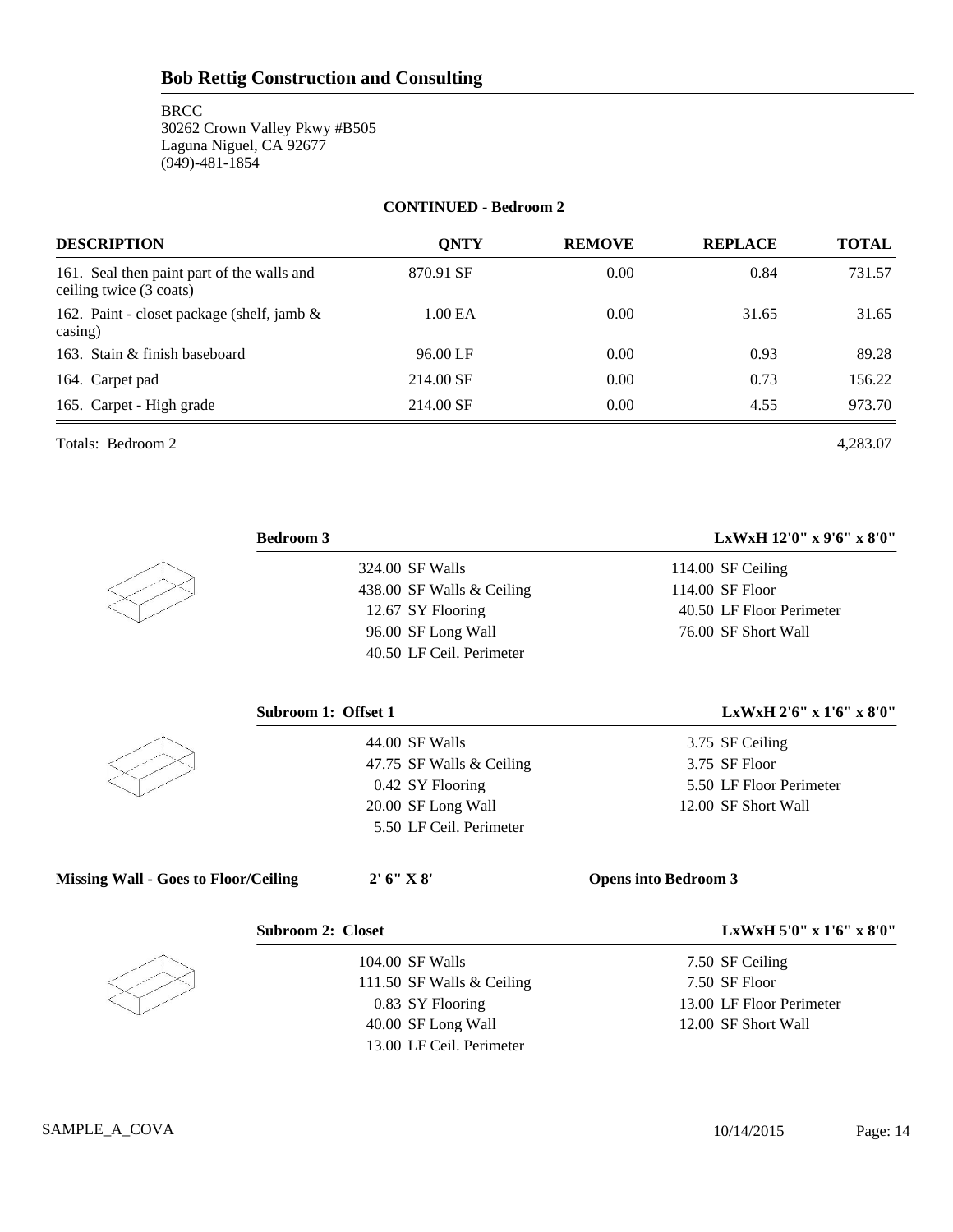#### **CONTINUED - Bedroom 3**

| Subroom 3: Storage Area   | Formula Sloped Ceiling 12'0" x 3'0" x 8'0" |
|---------------------------|--------------------------------------------|
| 195.00 SF Walls           | 50.91 SF Ceiling                           |
| 245.91 SF Walls & Ceiling | 36.00 SF Floor                             |
| 4.00 SY Flooring          | 30.00 LF Floor Perimeter                   |
| 32.49 LF Ceil. Perimeter  |                                            |
|                           |                                            |

| <b>DESCRIPTION</b>                                                      | <b>ONTY</b> | <b>REMOVE</b> | <b>REPLACE</b> | <b>TOTAL</b> |
|-------------------------------------------------------------------------|-------------|---------------|----------------|--------------|
| 166. 1/2" drywall - hung, taped, floated,<br>ready for paint            | 843.16 SF   | 0.00          | 1.39           | 1,171.99     |
| 167. Texture drywall - machine                                          | 667.00 SF   | 0.00          | 0.26           | 173.42       |
| 168. Acoustic ceiling (popcorn) texture                                 | 176.16 SF   | 0.00          | 0.65           | 114.51       |
| 169. Baseboard - 3 1/4" stain grade                                     | 89.00 LF    | 0.00          | 2.81           | 250.09       |
| 170. Closet shelf and rod package                                       | 5.00 LF     | 0.00          | 18.19          | 90.95        |
| 171. Mask and prep for paint - plastic,<br>paper, tape (per LF)         | 91.49 LF    | 0.00          | 0.76           | 69.53        |
| 172. Seal then paint the walls and ceiling<br>twice $(3 \text{ coats})$ | 843.16 SF   | 0.00          | 0.84           | 708.26       |
| 173. Paint - closet package (shelf, jamb $\&$<br>$\cos$ ing)            | 1.00 EA     | 0.00          | 31.65          | 31.65        |
| 174. Stain & finish baseboard                                           | 89.00 LF    | 0.00          | 0.93           | 82.77        |
| 175. Carpet pad                                                         | 161.25 SF   | 0.00          | 0.73           | 117.71       |
| 176. Carpet - High grade                                                | 161.25 SF   | 0.00          | 4.55           | 733.69       |

Totals: Bedroom 3 3,544.57

15

# 248.00 SF Walls 340.00 SF Walls & Ceiling 10.22 SY Flooring 92.00 SF Long Wall 31.00 LF Ceil. Perimeter

**Bedroom 4 LxWxH 11'6" x 8'0" x 8'0"**

92.00 SF Ceiling 92.00 SF Floor 31.00 LF Floor Perimeter 64.00 SF Short Wall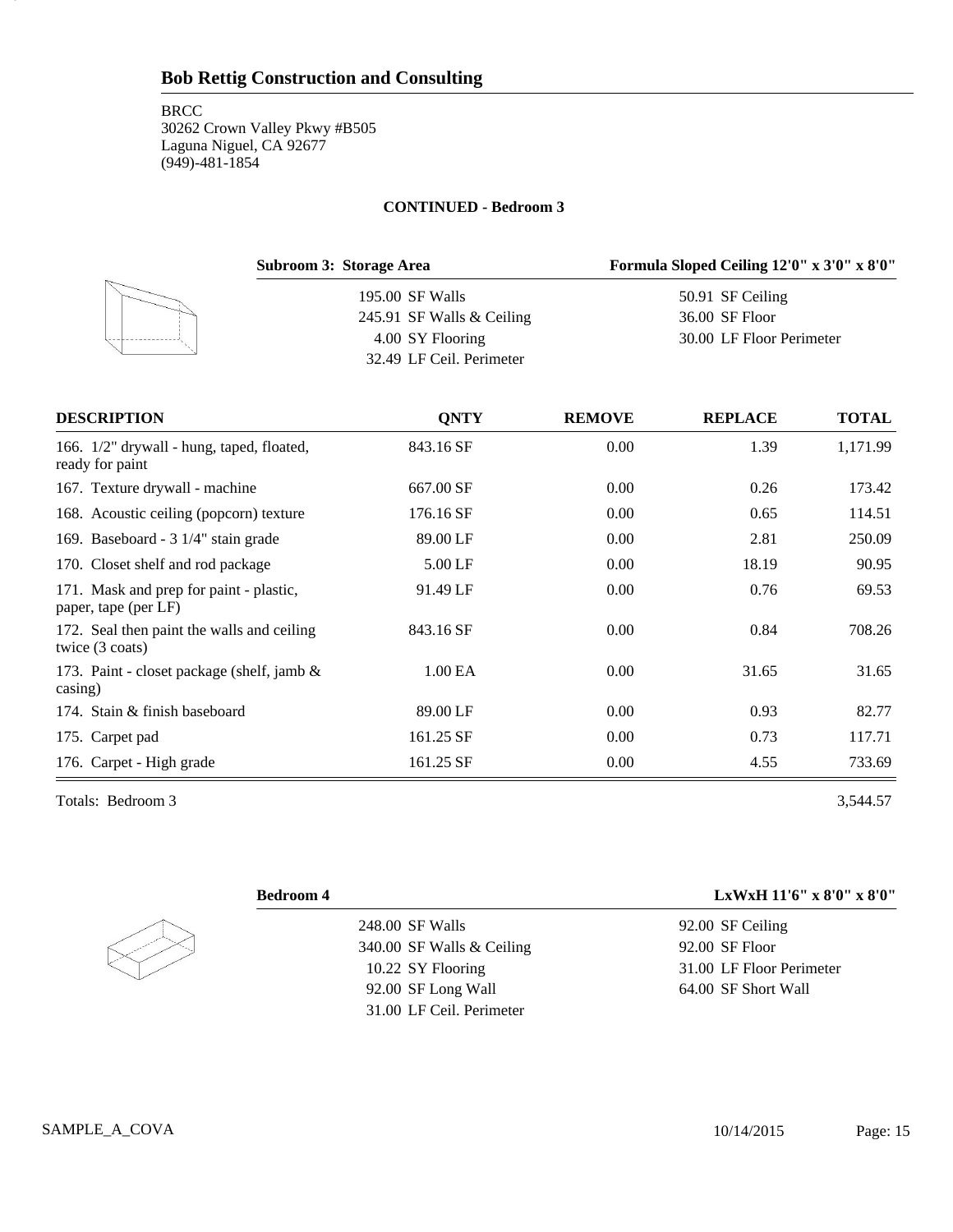16

### **CONTINUED - Bedroom 4**

| Subroom 1: Offset 1                                             |                           |                             | Formula Trapezoid 8'0" x 3'0" x 8'0" |              |
|-----------------------------------------------------------------|---------------------------|-----------------------------|--------------------------------------|--------------|
|                                                                 | 93.33 SF Walls            |                             | 19.25 SF Ceiling                     |              |
|                                                                 | 112.58 SF Walls & Ceiling |                             | 19.25 SF Floor                       |              |
|                                                                 | 2.14 SY Flooring          |                             | 11.67 LF Floor Perimeter             |              |
|                                                                 | 64.00 SF Long Wall        |                             | 24.00 SF Short Wall                  |              |
|                                                                 | 11.67 LF Ceil. Perimeter  |                             |                                      |              |
| <b>Missing Wall - Goes to Floor/Ceiling</b>                     | $8'$ X $8'$               | <b>Opens into Bedroom 4</b> |                                      |              |
| <b>Subroom 2: Closet</b>                                        |                           |                             | Formula Trapezoid 5'0" x 3'0" x 8'0" |              |
|                                                                 | 122.67 SF Walls           |                             | 14.00 SF Ceiling                     |              |
|                                                                 | 136.67 SF Walls & Ceiling |                             | 14.00 SF Floor                       |              |
|                                                                 | 1.56 SY Flooring          | 15.33 LF Floor Perimeter    |                                      |              |
|                                                                 | 40.00 SF Long Wall        |                             | 24.00 SF Short Wall                  |              |
|                                                                 | 15.33 LF Ceil. Perimeter  |                             |                                      |              |
| <b>DESCRIPTION</b>                                              | <b>QNTY</b>               | <b>REMOVE</b>               | <b>REPLACE</b>                       | <b>TOTAL</b> |
| 177. 1/2" drywall - hung, taped, floated,<br>ready for paint    | 589.25 SF                 | 0.00                        | 1.39                                 | 819.06       |
| 178. Texture drywall - machine                                  | 589.25 SF                 | 0.00                        | 0.26                                 | 153.21       |
| 179. Track lighting - track only                                | 10.00 LF                  | 0.00                        | 16.07                                | 160.70       |
| 180. Fixture (can) for track lighting                           | 6.00 EA                   | 0.00                        | 31.08                                | 186.48       |
| 181. Closet shelf and rod package                               | 4.00 LF                   | 0.00                        | 18.19                                | 72.76        |
| 182. Baseboard - 3 1/4" stain grade                             | 58.00 LF                  | 0.00                        | 2.81                                 | 162.98       |
| 183. Mask and prep for paint - plastic,<br>paper, tape (per LF) | 58.00 LF                  | 0.00                        | 0.76                                 | 44.08        |
| 184. Seal then paint the walls and ceiling<br>twice (3 coats)   | 589.25 SF                 | 0.00                        | 0.84                                 | 494.97       |
| 185. Paint - closet package (shelf, jamb &<br>casing)           | 1.00 EA                   | 0.00                        | 31.65                                | 31.65        |
| 186. Stain & finish baseboard                                   | 58.00 LF                  | 0.00                        | 0.93                                 | 53.94        |
| 187. Carpet pad                                                 | 125.25 SF                 | 0.00                        | 0.73                                 | 91.43        |
| 188. Carpet - High grade                                        | 125.25 SF                 | 0.00                        | 4.55                                 | 569.89       |

189. Waste Item - Carpet - High grade 126.00 SF 0.00 4.55 573.30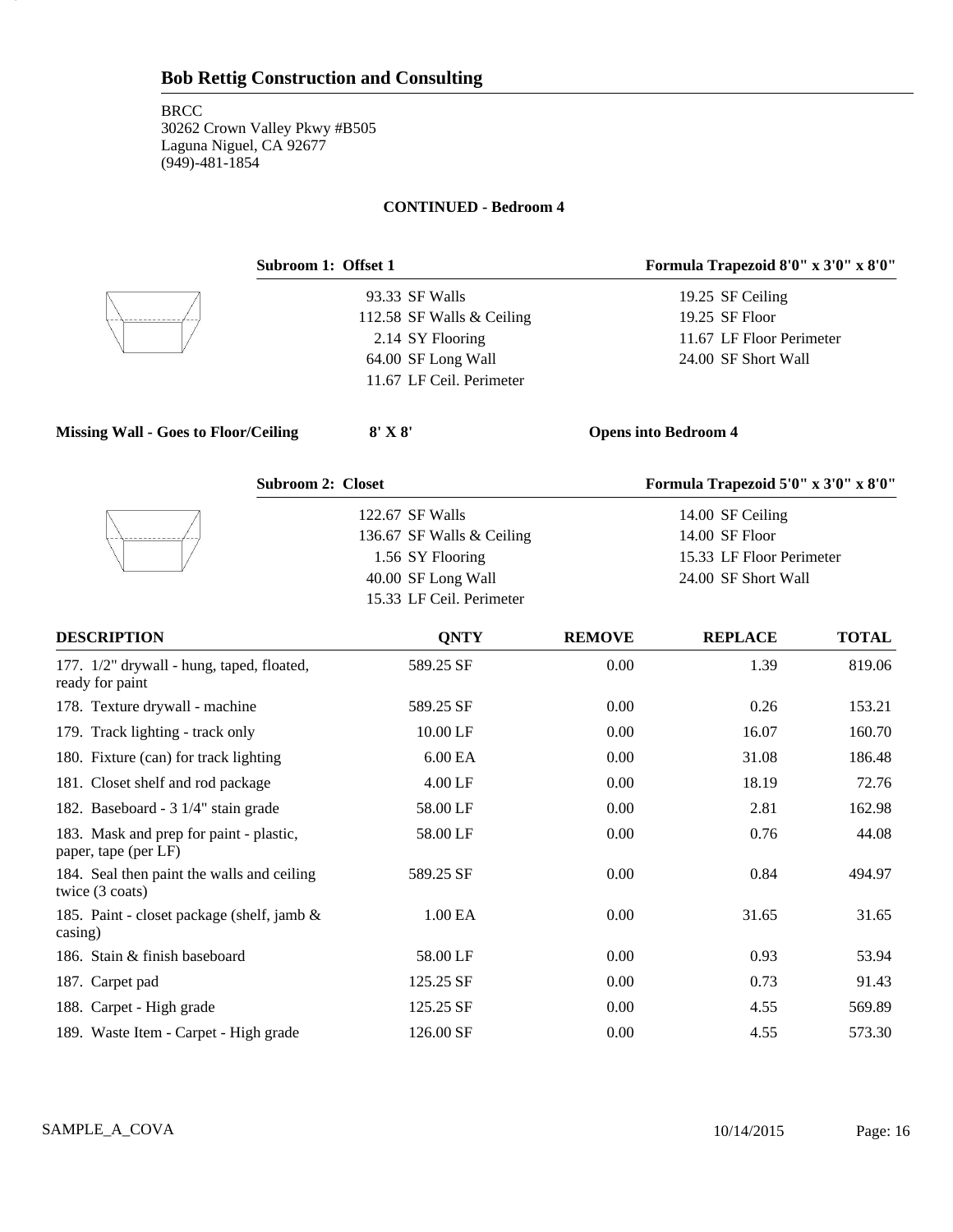#### **CONTINUED - Bedroom 4**

| <b>DESCRIPTION</b> |                                                                                             | <b>ONTY</b>                       | <b>REMOVE</b>                     | <b>REPLACE</b> | <b>TOTAL</b> |
|--------------------|---------------------------------------------------------------------------------------------|-----------------------------------|-----------------------------------|----------------|--------------|
|                    | Waste Xpert - Carpet Waste: The following cuts will produce the specified line item prices: |                                   |                                   |                |              |
| Cut#1              | Room Name: Hallway Dimensions: 3'3" X 12'0"                                                 |                                   |                                   |                |              |
| Cut#2              | Room Name: Master Bedroom Dimensions: 15'3" X 12'0"                                         |                                   |                                   |                |              |
| Cut#3              | Room Name: Offset 2 Dimensions: 4'3" X 12'0"                                                |                                   |                                   |                |              |
| Cut#4              | Room Name: Bedroom 2 Dimensions: 13'3" X 12'0"                                              |                                   |                                   |                |              |
| Cut#5              | Room Name: Storage Area Dimensions: 3'3" X 12'0"                                            |                                   |                                   |                |              |
| Cut#6              | Room Name: Bedroom 3 Dimensions: 9'9" X 12'0"                                               |                                   |                                   |                |              |
| Cut#7              | Room Name: Storage Area Dimensions: 3'3" X 12'0"                                            |                                   |                                   |                |              |
| Cut#8              | Room Name: Bedroom 4 Dimensions: 8'3" X 11'9"                                               |                                   |                                   |                |              |
| Cut#9              | Room Name: Offset 1 & Closet & Offset 1 & Closet                                            | Dimensions: $4'5'' \times 12'0''$ |                                   |                |              |
| Cut#10             | Room Name: Linen Closet & Offset 1 & Storage Area                                           |                                   | Dimensions: $7'3'' \times 10'3''$ |                |              |
| Cut#11             | Room Name: Offset 1 Dimensions: 3'11" X 6'6"                                                |                                   |                                   |                |              |
| Cut #12            | Room Name: Offset 1 Dimensions: 3'9" X 8'3"                                                 |                                   |                                   |                |              |
| <b>SCRAP</b>       | Room Name: Closet Dimensions: 3'9" X 5'3"                                                   |                                   |                                   |                |              |
| Cut#13             | Room Name: Closet Dimensions: 2'3" X 10'3"                                                  |                                   |                                   |                |              |

#### Totals: Bedroom 4 3,414.45

Total: Interior 66,877.96

| <b>Exterior</b>                                                 |             |               |                |              |
|-----------------------------------------------------------------|-------------|---------------|----------------|--------------|
| <b>DESCRIPTION</b>                                              | <b>ONTY</b> | <b>REMOVE</b> | <b>REPLACE</b> | <b>TOTAL</b> |
| 190. Spot light fixture - double - w/motion<br>sensor           | 3.00 EA     | 0.00          | 131.30         | 393.90       |
| 191. Exterior light fixture - High grade                        | 3.00 EA     | 0.00          | 86.12          | 258.36       |
| 192. Exterior faucet                                            | 1.00 EA     | 0.00          | 36.99          | 36.99        |
| 193. Mask and prep for paint - plastic,<br>paper, tape (per LF) | 131.50 LF   | 0.00          | 0.76           | 99.94        |
| 194. Seal then paint the siding twice (3)<br>coats)             | 2.467.00 SF | 0.00          | 0.84           | 2,072.28     |
| 195. Seal & paint trim                                          | 727.00 LF   | 0.00          | 0.86           | 625.22       |
| 196. Stain/finish deck top and bottom                           | 1,484.00 SF | 0.00          | 0.55           | 816.20       |
| 197. Stain/finish deck handrail                                 | 140.00 LF   | 0.00          | 4.08           | 571.20       |

Totals: Exterior 4,874.09

**Site Work**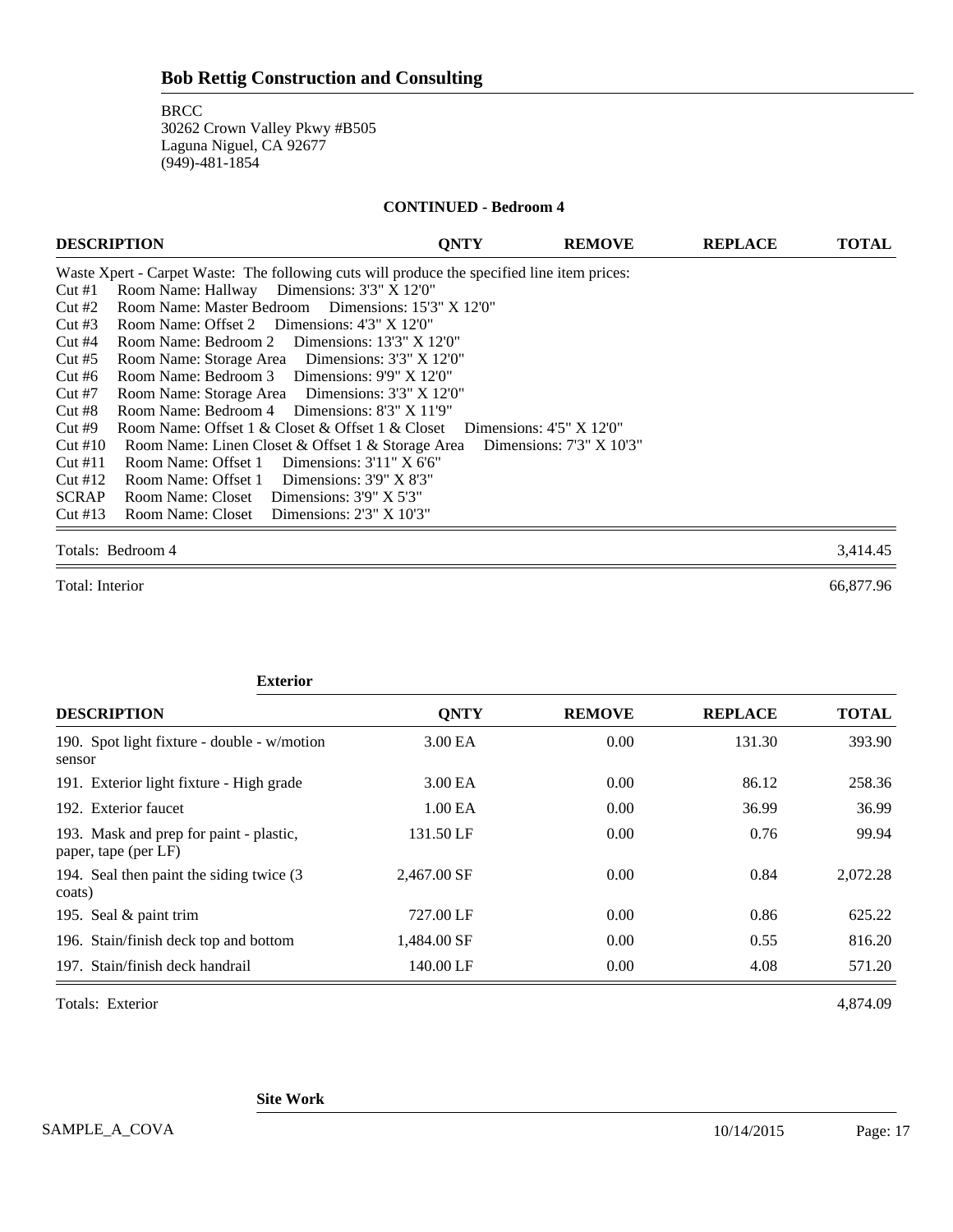**BRCC** 

18

30262 Crown Valley Pkwy #B505 Laguna Niguel, CA 92677 (949)-481-1854

### **CONTINUED - Site Work**

| <b>DESCRIPTION</b>                                                                                                                                                                                                                                                                                                                                                                                                                                                           | ONTY     | <b>REMOVE</b> | <b>REPLACE</b> | <b>TOTAL</b> |
|------------------------------------------------------------------------------------------------------------------------------------------------------------------------------------------------------------------------------------------------------------------------------------------------------------------------------------------------------------------------------------------------------------------------------------------------------------------------------|----------|---------------|----------------|--------------|
| Note:<br>The following work is to remove the top 6" of debris-containing topsoil and replace                                                                                                                                                                                                                                                                                                                                                                                 |          |               |                |              |
| 198. Backhoe loader and operator                                                                                                                                                                                                                                                                                                                                                                                                                                             | 8.00 HR  | 0.00          | 80.00          | 640.00       |
| 199. Dump and landfill fees - (per ton)                                                                                                                                                                                                                                                                                                                                                                                                                                      | 12.49 EA | 50.38         | 0.00           | 629.25       |
| 200. Dump truck and operator - 10 ton                                                                                                                                                                                                                                                                                                                                                                                                                                        | 8.00 HR  | 0.00          | 70.03          | 560.24       |
| Note:<br>The sitework includes overexcavation and recompaction of the top 3 feet of soil below the bottom of the foundation and to a line 5<br>feet outside the building footprint. Work includes flipping and mending existing soil; moistening and replacing in 6" lifts and finish<br>grading for the house. It also includes finish grading the crawl space. The work shown below does not include backhoe work done<br>for driveways and areas detached from the house. |          |               |                |              |
| 201. Backhoe loader and operator                                                                                                                                                                                                                                                                                                                                                                                                                                             | 24.00 HR | 0.00          | 80.00          | 1,920.00     |
| 202. Walk behind plate compactor and<br>operator                                                                                                                                                                                                                                                                                                                                                                                                                             | 24.00 HR | 0.00          | 59.12          | 1,418.88     |
| 203. General Laborer - to assist with the<br>backhoe work and backfill trenches                                                                                                                                                                                                                                                                                                                                                                                              | 24.00 HR | 0.00          | 35.21          | 845.04       |
| 204. Engineered fill (per CY) to replace the<br>debris containing topsoil removed.<br>(Material only)                                                                                                                                                                                                                                                                                                                                                                        | 18.52 CY | 0.00          | 2.50           | 46.30        |
| 205. Water Truck - rental                                                                                                                                                                                                                                                                                                                                                                                                                                                    | 8.00 EA  | 0.00          | 70.00          | 560.00       |
| 206. Water costs - Allowance                                                                                                                                                                                                                                                                                                                                                                                                                                                 | 1.00 EA  | 0.00          | 100.00         | 100.00       |

Totals: Site Work 6,719.71

**Footings**

| <b>DESCRIPTION</b>                                                                                                                                                                                     | <b>ONTY</b> | <b>REMOVE</b> | <b>REPLACE</b> | <b>TOTAL</b> |
|--------------------------------------------------------------------------------------------------------------------------------------------------------------------------------------------------------|-------------|---------------|----------------|--------------|
| Note:<br>The costs for trenching, compacting and finish grading are included in the sitework section. The piers listed below are for the<br>attached deck posts which were part of the main residence. |             |               |                |              |
| 207. Trackhoe/excavator and operator to dig<br>footings and move dirt as needed                                                                                                                        | 16.00 HR    | 0.00          | 111.00         | 1,776.00     |
| 208. General Laborer - per hour to work<br>with trackhoe                                                                                                                                               | 16.00 HR    | 0.00          | 35.11          | 561.76       |
| 209. Concrete kneewalls - 8" wall; includes<br>waste                                                                                                                                                   | 512.50 SF   | 0.00          | 16.27          | 8,338.38     |
| 210. Footings - labor & materials -<br>Reinforced; includes waste                                                                                                                                      | 11.50 CY    | 0.00          | 326.58         | 3,755.67     |
| 211. Concrete pier or footing with post<br>anchor                                                                                                                                                      | 9.00 EA     | 0.00          | 59.32          | 533.88       |
| SAMPLE A COVA                                                                                                                                                                                          |             |               | 10/14/2015     | Page: 18     |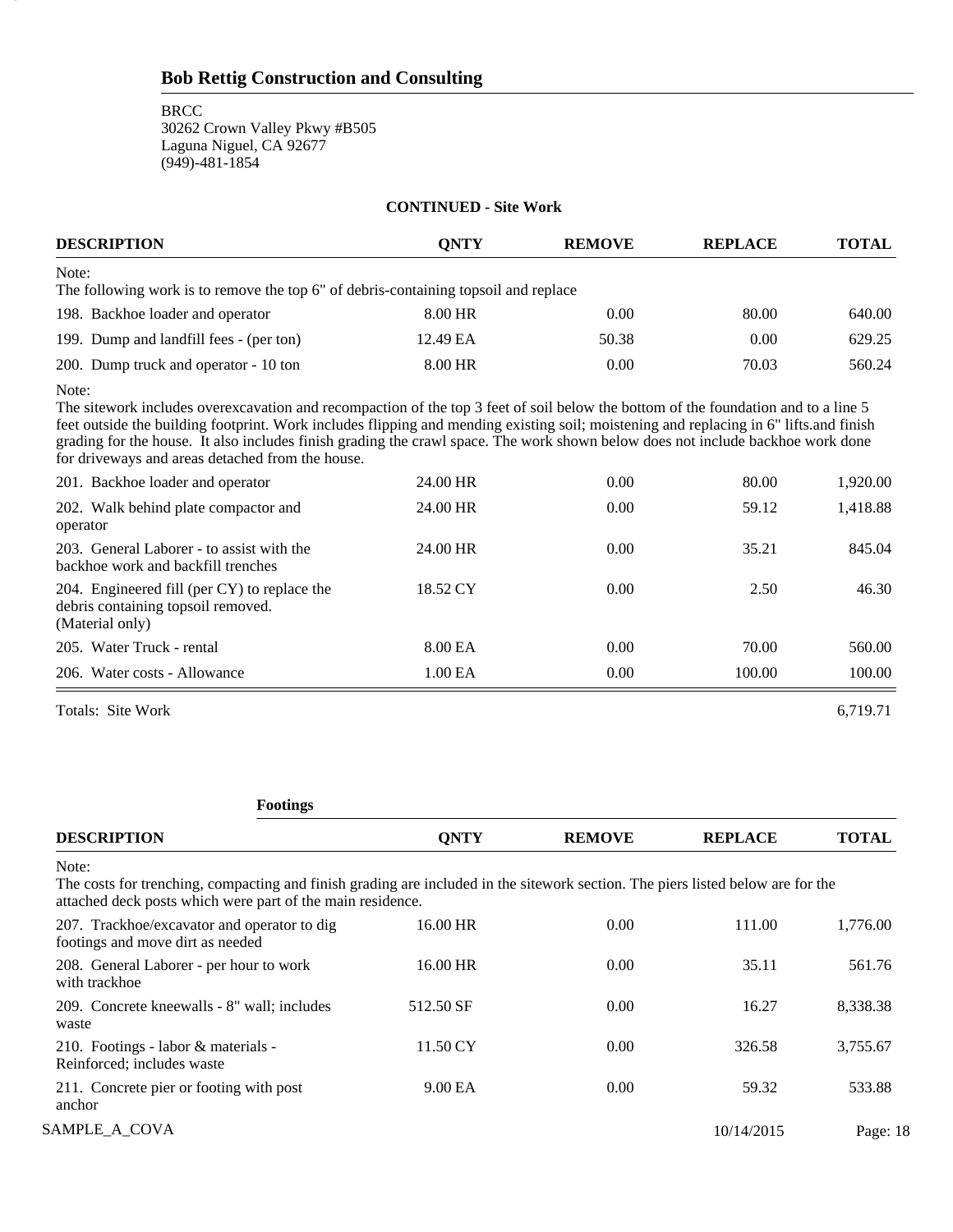**BRCC** 30262 Crown Valley Pkwy #B505 Laguna Niguel, CA 92677 (949)-481-1854

## **CONTINUED - Footings**

| <b>DESCRIPTION</b>                                                                      | <b>ONTY</b>         | <b>REMOVE</b> | <b>REPLACE</b> | <b>TOTAL</b> |
|-----------------------------------------------------------------------------------------|---------------------|---------------|----------------|--------------|
| 212. Concrete anchor bolt - $1/2$ " x $10$ "                                            | 51.00 EA            | 0.00          | 3.01           | 153.51       |
| 213. General Laborer - per hour to<br>clean/trim footing bottoms and run hand<br>tamper | 8.00 HR             | 0.00          | 35.11          | 280.88       |
| 214. Gas Operated hand tamper for<br>recompaction of soil                               | $1.00\,\mathrm{DA}$ | 0.00          | 105.00         | 105.00       |
| 215. Dump truck and operator - 10 ton to<br>remove footing dirt                         | 5.00 HR             | 0.00          | 67.54          | 337.70       |
| 216. Concrete pump setup charge                                                         | 2.00 <sub>E</sub> A | 0.00          | 300.00         | 600.00       |
| 217. Concrete pump per CY charge                                                        | 24.80 EA            | 0.00          | 8.00           | 198.40       |
| 218. Water Truck - rental                                                               | 4.00 EA             | 0.00          | 70.00          | 280.00       |
| 219. Water costs - Allowance                                                            | 1.00 EA             | 0.00          | 75.00          | 75.00        |
| Totals: Footings                                                                        |                     |               |                | 16.996.18    |

19

| <b>Framing</b>                                                                                                                                                                                                                                          |              |               |                |              |
|---------------------------------------------------------------------------------------------------------------------------------------------------------------------------------------------------------------------------------------------------------|--------------|---------------|----------------|--------------|
| <b>DESCRIPTION</b>                                                                                                                                                                                                                                      | <b>QNTY</b>  | <b>REMOVE</b> | <b>REPLACE</b> | <b>TOTAL</b> |
| Note:<br>Unit price includes all framing for the house, deck, and any wood components for the roof.                                                                                                                                                     |              |               |                |              |
| Note:<br>The framing costs below reflect actual material costs and projected labor costs. The total cost for framing would include material<br>cost, labor cost and typical subcontractor mark-up of 25%. Lumber costs were quoted by Dixieline lumber. |              |               |                |              |
| 220. Framing Materials - All lumber needed<br>for the construction of this house and<br>attached deck                                                                                                                                                   | 15,585.70 LS | 0.00          | 1.00           | 15,585.70    |
| 221. Carpenter - General Framing Labor                                                                                                                                                                                                                  | 762.35 HR    | 0.00          | 45.00          | 34,305.75    |
| 222. Carpenter - General Sheathing Labor                                                                                                                                                                                                                | 113.59 HR    | 0.00          | 45.00          | 5,111.68     |
| 223. Subcontractor mark-up (25%)                                                                                                                                                                                                                        | 13,750.78 LS | 0.00          | 1.00           | 13,750.78    |
| Totals: Framing                                                                                                                                                                                                                                         |              |               |                | 68,753.91    |
| <b>Roofing</b>                                                                                                                                                                                                                                          |              |               |                |              |
| <b>DESCRIPTION</b>                                                                                                                                                                                                                                      | <b>QNTY</b>  | <b>REMOVE</b> | <b>REPLACE</b> | <b>TOTAL</b> |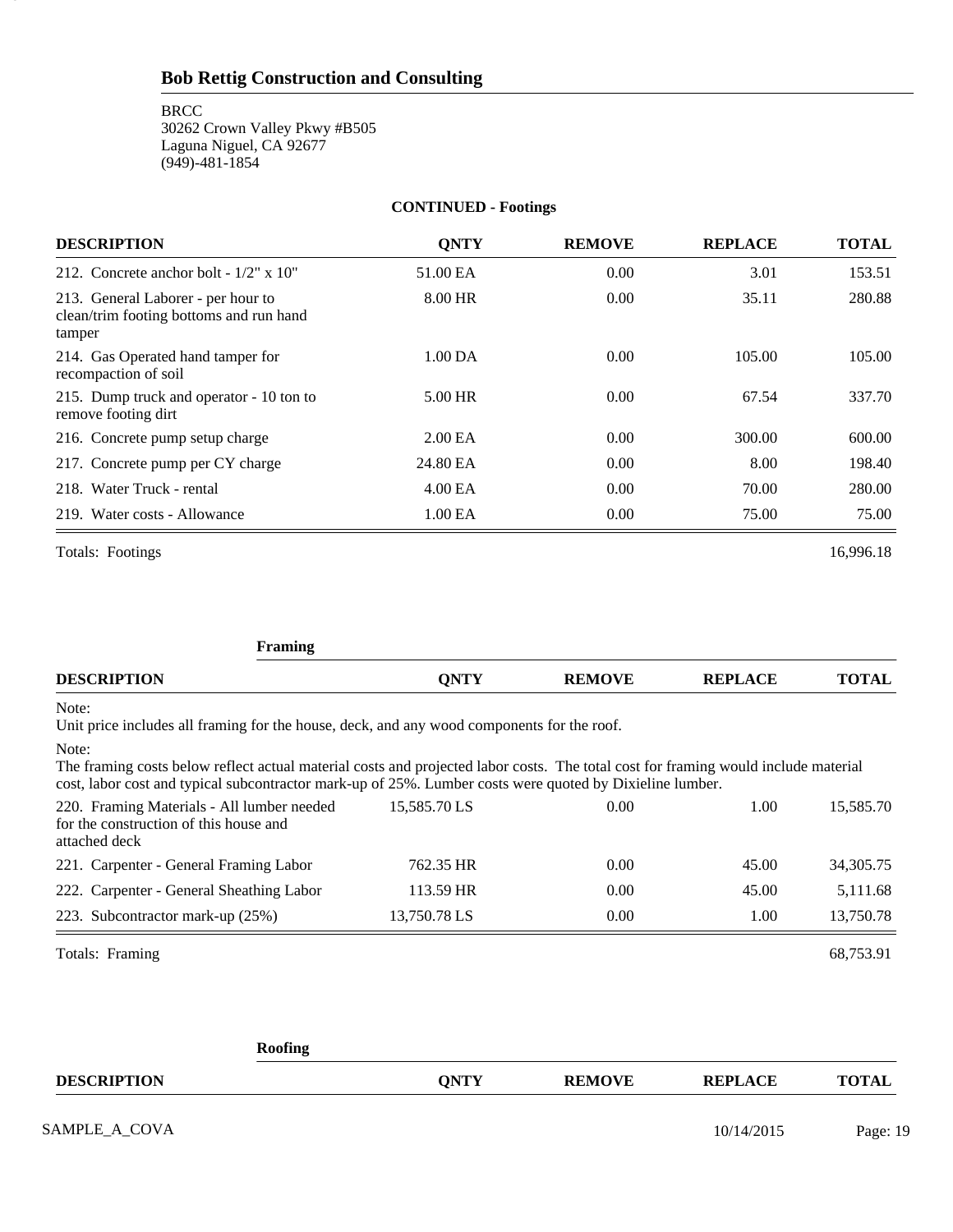| <b>CONTINUED - Roofing</b>                                                                                                                                                                     |             |                |                |              |  |
|------------------------------------------------------------------------------------------------------------------------------------------------------------------------------------------------|-------------|----------------|----------------|--------------|--|
| <b>DESCRIPTION</b>                                                                                                                                                                             | <b>ONTY</b> | <b>REMOVE</b>  | <b>REPLACE</b> | <b>TOTAL</b> |  |
| Note:<br>The wood components of this roof are included in the framing section. This section includes the felt and roofing, roof flashings and<br>roof vents not associated with the fireplace. |             |                |                |              |  |
| 224. Laminated - 40 yr. - comp. shingle rfg. -<br>incl. felt                                                                                                                                   | 19.24 SO    | $0.00^{\circ}$ | 164.21         | 3,159.40     |  |
| 225. Valley metal                                                                                                                                                                              | 26.00 LF    | 0.00           | 3.27           | 85.02        |  |
| 226. Drip edge                                                                                                                                                                                 | 219.00 LF   | 0.00           | 1.29           | 282.51       |  |
| 227. Flashing - pipe jack                                                                                                                                                                      | 4.00 EA     | 0.00           | 22.66          | 90.64        |  |
| 228. Furnace vent - rain cap and storm<br>collar, 5"                                                                                                                                           | 1.00 EA     | 0.00           | 31.88          | 31.88        |  |

Totals: Roofing 3,649.45

20

#### **Electrical**

| <b>DESCRIPTION</b>                                               | <b>QNTY</b>         | <b>REMOVE</b> | <b>REPLACE</b> | <b>TOTAL</b> |
|------------------------------------------------------------------|---------------------|---------------|----------------|--------------|
| 229. Rewire - average residence - copper<br>wiring               | 1,920.00 SF         | 0.00          | 3.12           | 5,990.40     |
| 230. Breaker panel - 100 amp                                     | 1.00 <sub>E</sub> A | 0.00          | 577.36         | 577.36       |
| 231. Meter base and main disconnect - 100 -<br>$125 \text{ amp}$ | 1.00 EA             | 0.00          | 145.63         | 145.63       |
| 232. Grounding rod - copper clad with<br>clamp, 8'               | 1.00 EA             | 0.00          | 72.73          | 72.73        |
| 233. Outlet                                                      | 31.00 EA            | 0.00          | 11.41          | 353.71       |
| 234. Switch                                                      | 19.00 EA            | 0.00          | 12.71          | 241.49       |
| 235. Exterior outlet or switch                                   | 1.00 EA             | 0.00          | 16.21          | 16.21        |
| 236. Smoke detector                                              | 3.00 EA             | 0.00          | 36.17          | 108.51       |
| 237. Phone / low voltage copper wiring                           | 120.00 LF           | 0.00          | 0.73           | 87.60        |
| 238. Coaxial TV cable                                            | 200.00 LF           | 0.00          | 1.06           | 212.00       |
| 239. Phone, TV, or speaker outlet                                | 8.00 EA             | 0.00          | 17.26          | 138.08       |
| 240. 12/2 high strand speaker wiring run                         | 4.00 EA             | 0.00          | 71.81          | 287.24       |

Totals: Electrical 8,230.96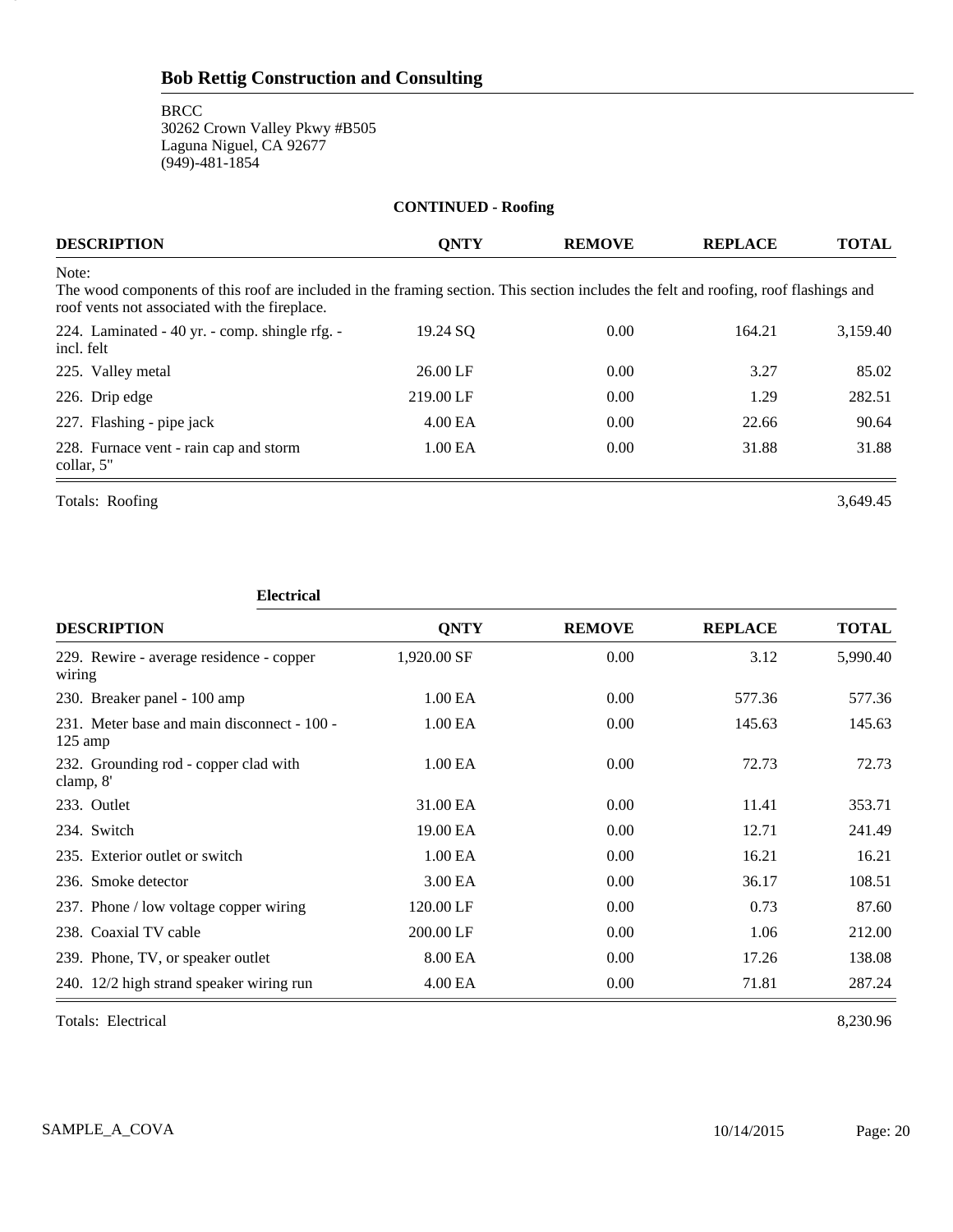**BRCC** 

30262 Crown Valley Pkwy #B505 Laguna Niguel, CA 92677 (949)-481-1854

| <b>Plumbing</b>                                                                                                                                                                                            |             |               |                |              |
|------------------------------------------------------------------------------------------------------------------------------------------------------------------------------------------------------------|-------------|---------------|----------------|--------------|
| <b>DESCRIPTION</b>                                                                                                                                                                                         | <b>ONTY</b> | <b>REMOVE</b> | <b>REPLACE</b> | <b>TOTAL</b> |
| Note:<br>The main shut-off at the house was 40 feet from the meter. The supply piping must be replaced because the ground must be<br>recompacted where the supply line runs after the driveway is removed. |             |               |                |              |
| 241. Plumber - General Laborer - to dig and<br>backfill trench                                                                                                                                             | 8.00 HR     | 0.00          | 35.21          | 281.68       |
| 242. Water supply line - PVC with fitting<br>and hanger, $1-1/2"$                                                                                                                                          | 40.00 LF    | 0.00          | 8.11           | 324.40       |
| 243. Cast iron pipe (no-hub) with fitting and<br>hanger, 4" - Main waste line                                                                                                                              | 60.00 LF    | 0.00          | 24.68          | 1,480.80     |
| 244. Rough in plumbing - includes supply<br>and waste lines                                                                                                                                                | 1,920.00 SF | 0.00          | 2.56           | 4,915.20     |
| Note:<br>The above includes: Supply and waste lines and installation labor. It is priced per square foot of floor area based on a 3 to 4<br>bedroom home with an average kitchen and two full bathrooms.   |             |               |                |              |
| 245. Rough in plumbing - per fixture                                                                                                                                                                       | 3.00 EA     | 0.00          | 457.58         | 1,372.74     |
| Note:<br>The above is additonal rough-in for Bath 3.                                                                                                                                                       |             |               |                |              |
| 246. Water supply valve - 7/8" to 1 1/2"                                                                                                                                                                   | 1.00 EA     | 0.00          | 37.25          | 37.25        |
| 247. Exterior faucet                                                                                                                                                                                       | 3.00 EA     | 0.00          | 36.99          | 110.97       |
| 248. Water heater - 40 gallon - Gas - 6 yr                                                                                                                                                                 | 1.00 EA     | 0.00          | 631.80         | 631.80       |
| 249. Water heater overflow drain pan                                                                                                                                                                       | 1.00 EA     | 0.00          | 32.86          | 32.86        |
| Totals: Plumbing                                                                                                                                                                                           |             |               |                | 9,187.70     |

## **Heat, Vent, & Cool**

| <b>DESCRIPTION</b>                      | <b>ONTY</b>         | <b>REMOVE</b> | <b>REPLACE</b> | <b>TOTAL</b> |
|-----------------------------------------|---------------------|---------------|----------------|--------------|
| 250. Furnace - forced air - 100,000 BTU | 1.00 <sub>E</sub> A | 0.00          | 1,384.07       | 1,384.07     |
| 251. Heat/AC register                   | 12.00 EA            | 0.00          | 19.16          | 229.92       |
| 252. Cold air return cover - Large      | 1.00 <sub>E</sub> A | 0.00          | 27.69          | 27.69        |
| 253. Thermostat                         | 1.00 EA             | 0.00          | 97.34          | 97.34        |
| 254. Clothes dryer vent - installed     | 1.00 EA             | 0.00          | 44.68          | 44.68        |

Totals: Heat, Vent, & Cool 1,783.70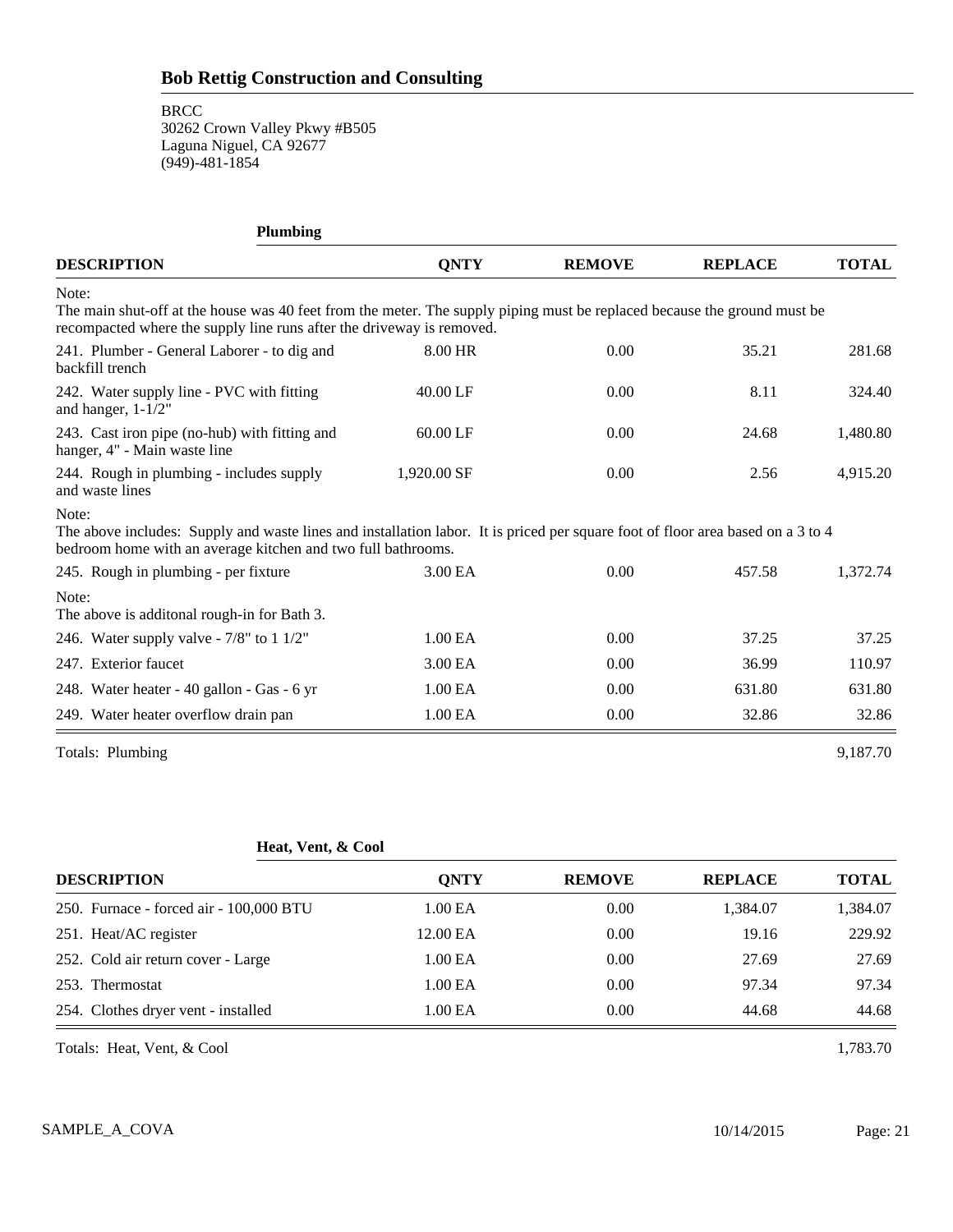**BRCC** 30262 Crown Valley Pkwy #B505 Laguna Niguel, CA 92677 (949)-481-1854

| <b>Insulation</b>                                              |             |               |                |              |
|----------------------------------------------------------------|-------------|---------------|----------------|--------------|
| <b>DESCRIPTION</b>                                             | <b>ONTY</b> | <b>REMOVE</b> | <b>REPLACE</b> | <b>TOTAL</b> |
| 255. Wet spray cellulose insulation - 10" -<br>R <sub>34</sub> | 918.00 SF   | 0.00          | 1.50           | 1,377.00     |
| 256. Batt insulation - $6''$ - R21                             | 825.00 SF   | 0.00          | 1.00           | 825.00       |
| 257. Batt insulation - $4"$ - R13                              | 2,467.00 SF | 0.00          | 0.65           | 1,603.55     |
| Totals: Insulation                                             |             |               |                | 3,805.55     |

**Windows DESCRIPTION QNTY REMOVE REPLACE TOTAL** 258. Aluminum window, horiz. slider 3-11 10.00 EA 0.00 166.03 1,660.30 sf (2 pane) 259. Aluminum window, horiz. slider 24-32 10.00 EA 0.00 303.50 3,035.00 sf (2 pane) 260. Specialty aluminum window unit - 1.00 EA 0.00 371.65 371.65 stained glass 261. Casing - oversized - 3 1/4" stain grade 247.00 LF 0.00 2.47 610.09 262. Window sill **262.** Window sill **28.00 LF** 0.00 1.98 154.44 263. Stain & finish door/window trim & 20.00 EA 0.00 24.24 484.80 jamb (per side) 264. Stain & finish door/window trim & 2.00 EA 0.00 28.44 56.88 jamb - Large (per side) 265. Stain & finish wood window sill 78.00 LF 0.00 1.76 137.28

Totals: Windows 6,510.44 and the contract of the contract of the contract of the contract of the contract of the contract of the contract of the contract of the contract of the contract of the contract of the contract of t

| <b>Doors</b>                               |                     |               |                |              |
|--------------------------------------------|---------------------|---------------|----------------|--------------|
| <b>DESCRIPTION</b>                         | <b>ONTY</b>         | <b>REMOVE</b> | <b>REPLACE</b> | <b>TOTAL</b> |
| 266. Exterior door - solid alder - paneled | 2.00 EA             | 0.00          | 1.111.24       | 2,222.48     |
| 267. Door lockset & deadbolt - exterior    | 2.00 <sub>E</sub> A | 0.00          | 72.54          | 145.08       |
| 268. Interior door - birch - pre-hung unit | 10.00 EA            | 0.00          | 170.84         | 1,708.40     |
| 269. Door knob - interior                  | 10.00 EA            | 0.00          | 37.06          | 370.60       |
| 270. Bypass (sliding) door set - birch     | 3.00 EA             | 0.00          | 121.88         | 365.64       |
| SAMPLE A COVA                              |                     |               | 10/14/2015     | Page: 22     |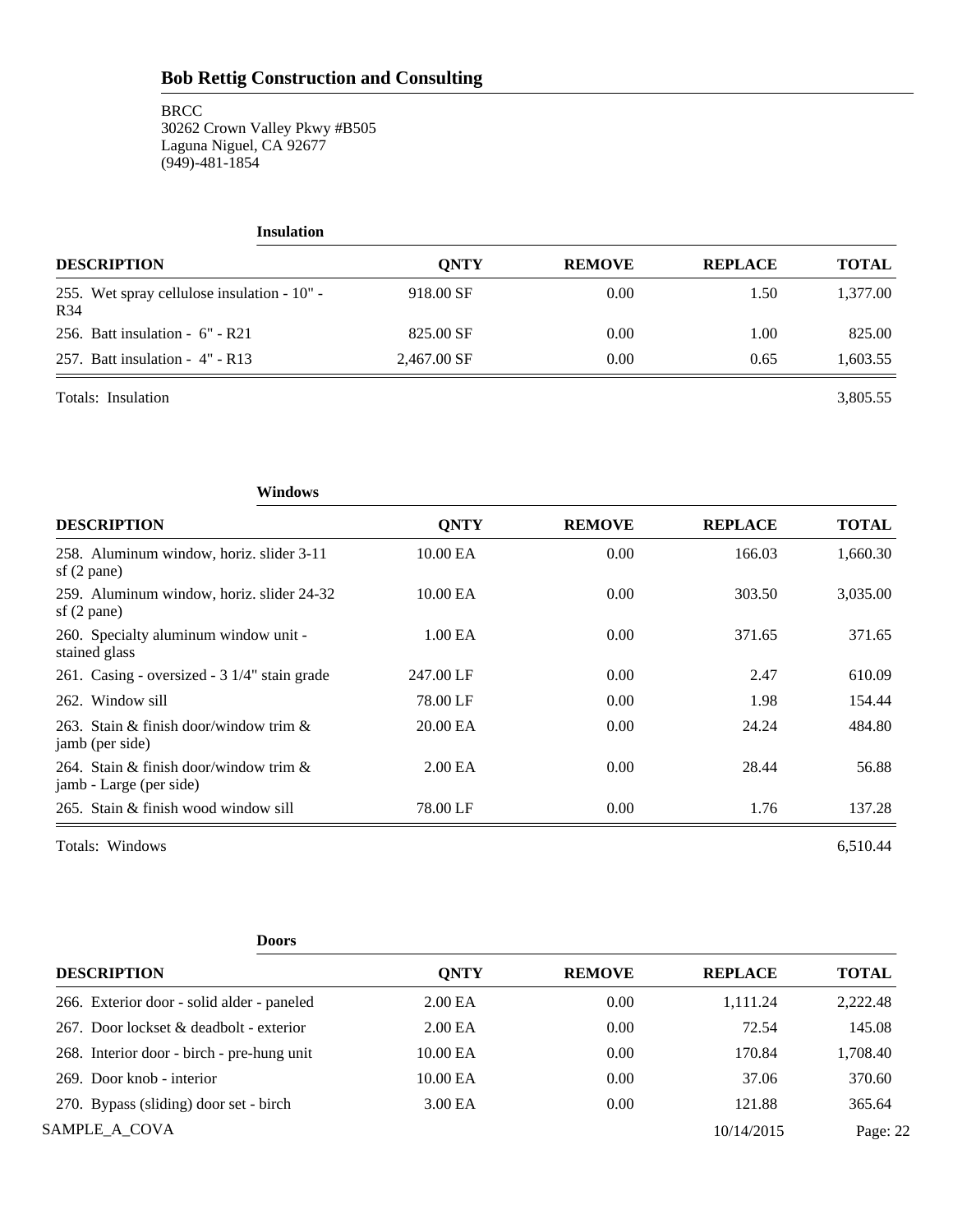**BRCC** 30262 Crown Valley Pkwy #B505 Laguna Niguel, CA 92677 (949)-481-1854

### **CONTINUED - Doors**

| <b>DESCRIPTION</b>                                                   | ONTY      | <b>REMOVE</b> | <b>REPLACE</b> | <b>TOTAL</b> |
|----------------------------------------------------------------------|-----------|---------------|----------------|--------------|
| 271. 8-0 6-8 bronze sliding patio door                               | 1.00 EA   | 0.00          | 928.22         | 928.22       |
| 272. Casing - oversized - 3 1/4" stain grade                         | 524.00 LF | 0.00          | 2.47           | 1.294.28     |
| 273. Stain & finish door/window trim $\&$<br>jamb (per side)         | 26.00 EA  | 0.00          | 24.24          | 630.24       |
| 274. Stain & finish door/window trim $\&$<br>jamb - Large (per side) | 7.00 EA   | 0.00          | 28.44          | 199.08       |

Totals: Doors 7,864.02

23

| Chimney, fireplace.                                    |             |               |                |              |
|--------------------------------------------------------|-------------|---------------|----------------|--------------|
| <b>DESCRIPTION</b>                                     | <b>ONTY</b> | <b>REMOVE</b> | <b>REPLACE</b> | <b>TOTAL</b> |
| 275. Wood stove - Large size                           | 1.00 EA     | 0.00          | 1,752.82       | 1,752.82     |
| 276. Fireplace hearth - brick                          | 50.00 SF    | 0.00          | 26.24          | 1,312.00     |
| 277. Triple wall or insulated high<br>temperature flue | 16.00 LF    | 0.00          | 64.49          | 1,031.84     |
| 278. Triple wall flue roof installation kit            | 1.00 EA     | 0.00          | 397.65         | 397.65       |
| Totals: Chimney, fireplace.                            |             |               |                | 4.494.31     |

## **General Conditions**

| <b>DESCRIPTION</b>                                                                                          | <b>QNTY</b>         | <b>REMOVE</b> | <b>REPLACE</b> | <b>TOTAL</b> |
|-------------------------------------------------------------------------------------------------------------|---------------------|---------------|----------------|--------------|
| 279. Residential supervision - per hour                                                                     | 1,039.20 HR         | 0.00          | 61.98          | 64,409.62    |
| 280. General clean - up                                                                                     | 259.80 HR           | 0.00          | 30.56          | 7,939.49     |
| 281. Final cleanup crew                                                                                     | 32.00 HR            | 0.00          | 34.08          | 1,090.56     |
| 282. Temporary toilet (per month)                                                                           | 12.00 MO            | 0.00          | 87.62          | 1,051.44     |
| 283. Delivery - Temporary toilet (\$50 to<br>deliver-\$50 to pick up)                                       | 1.00 EA             | 0.00          | 100.00         | 100.00       |
| 284. Temporary power usage (per month)                                                                      | 12.00 MO            | 0.00          | 89.22          | 1,070.64     |
| 285. R&R Temporary power - hookup                                                                           | 1.00 <sub>E</sub> A | 37.09         | 344.43         | 381.52       |
| 286. Permits and plan check fees - (Fees are<br>waived for fire victims rebuilding<br>(processing fee only) | 1.00 EA             | 0.00          | 0.00           | 0.00         |

SAMPLE\_A\_COVA 2015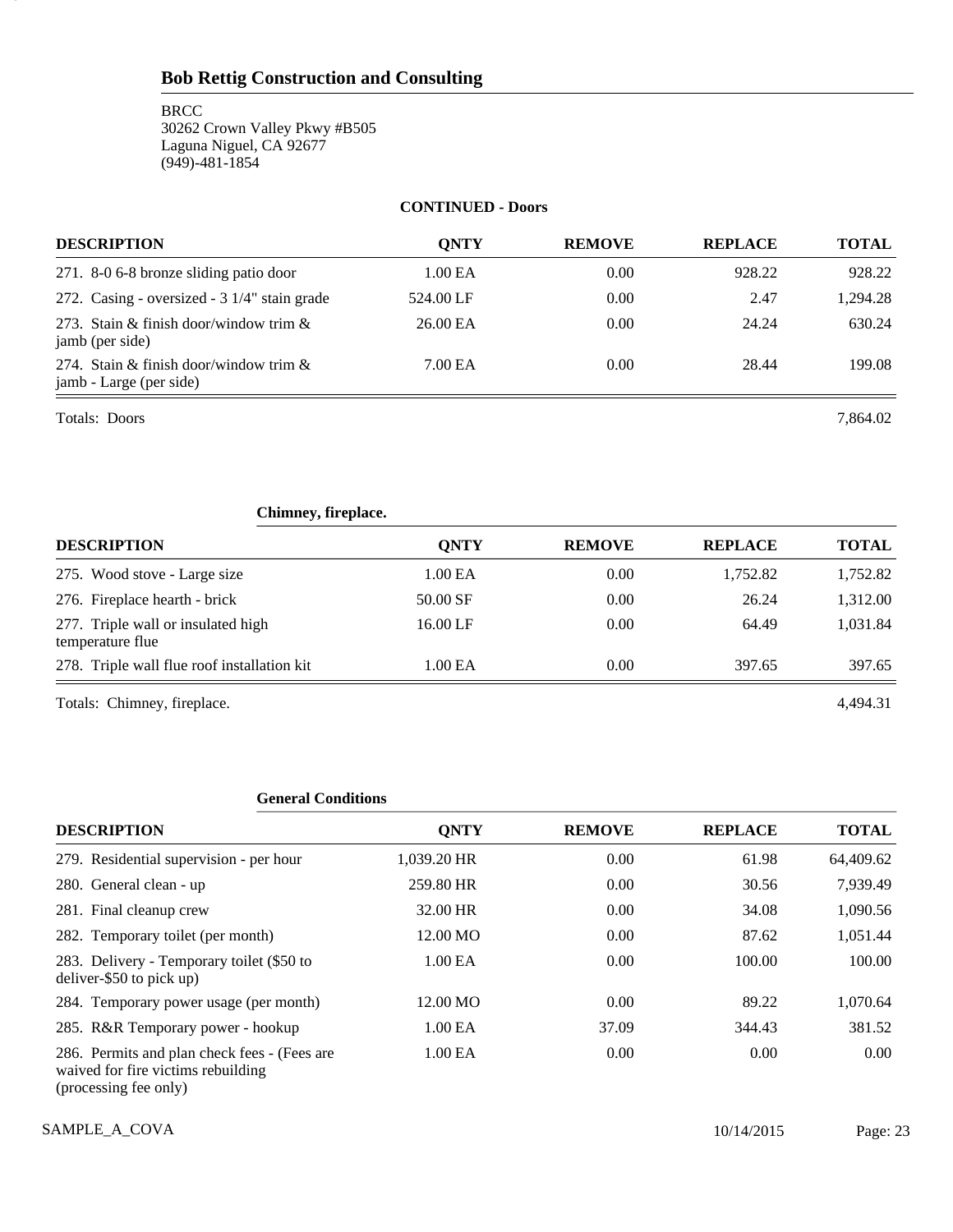**BRCC** 

30262 Crown Valley Pkwy #B505 Laguna Niguel, CA 92677 (949)-481-1854

| <b>DESCRIPTION</b>                                                                                                                                                                                                                                                            | <b>ONTY</b>         | <b>REMOVE</b> | <b>REPLACE</b> | <b>TOTAL</b> |
|-------------------------------------------------------------------------------------------------------------------------------------------------------------------------------------------------------------------------------------------------------------------------------|---------------------|---------------|----------------|--------------|
| Note:<br>The following items are allowances for items to be completed before reconstruction.                                                                                                                                                                                  |                     |               |                |              |
| 287. Architectural /Engineering Fees - 8%<br>of construction costs - ALLOWANCE                                                                                                                                                                                                | 1.00 LS             | 0.00          | 27,253.00      | 27,253.00    |
| 288. Survey Fee - per hr - (2 man crew)                                                                                                                                                                                                                                       | 16.00 HR            | 0.00          | 150.00         | 2,400.00     |
| 289. Remove existing driveway and<br>retaining wall (Not a part of the County's<br>Debris Removal Program                                                                                                                                                                     | 1.00 EA             | 0.00          | 3,700.00       | 3,700.00     |
| Note:<br>Although the items listed below were completed by the county at no charge to the homeowner, they were billed to the insurance<br>company and therefore are presented in this scope of loss for proper accounting. The following is an estimated cost to do the work. |                     |               |                |              |
| 290. Tree - tear out and disposal - 24" to 36"<br>diameter                                                                                                                                                                                                                    | 13.00 EA            | 795.26        | 0.00           | 10,338.38    |
| 291. Removal of 13 tree stumps - (2 men x<br>2 hrs ea.) Allowance                                                                                                                                                                                                             | 52.00 EA            | 0.00          | 35.21          | 1,830.92     |
| 292. Dump truck and operator - 10 ton to<br>remove tree stumps                                                                                                                                                                                                                | 12.00 HR            | 0.00          | 70.03          | 840.36       |
| Note:<br>The debris removal and concrete removal is usually done by the same subcontractor at the same time. The following costs are to do<br>both of those tasks.                                                                                                            |                     |               |                |              |
| 293. Remove foundation and slab -<br>Concrete removal is done at no cost by the<br>county - See estimated costs below                                                                                                                                                         | 1.00 EA             | 0.00          | 0.00           | 0.00         |
| 294. Removal of ash and debris - (Ash and<br>debris removal is done at no cost by the<br>county - See estimated costs below                                                                                                                                                   | 1.00 <sub>E</sub> A | 0.00          | 0.00           | 0.00         |
| 295. Trackhoe/excavator and operator                                                                                                                                                                                                                                          | 16.00 HR            | 0.00          | 111.00         | 1,776.00     |
| 296. General Laborer - per hour to work<br>with trackhoe                                                                                                                                                                                                                      | 16.00 HR            | 0.00          | 35.11          | 561.76       |
| 297. Dump truck and operator - 10 ton to<br>remove footing dirt                                                                                                                                                                                                               | 16.00 HR            | 0.00          | 67.54          | 1,080.64     |
| 298. Dump and landfill fees - (per ton)                                                                                                                                                                                                                                       | 57.38 EA            | 50.38         | 0.00           | 2,890.55     |
| <b>Totals: General Conditions</b>                                                                                                                                                                                                                                             |                     |               |                | 128,714.88   |

**CONTINUED - General Conditions**

**Line Item Totals: SAMPLE\_A\_COVA 338,462.86**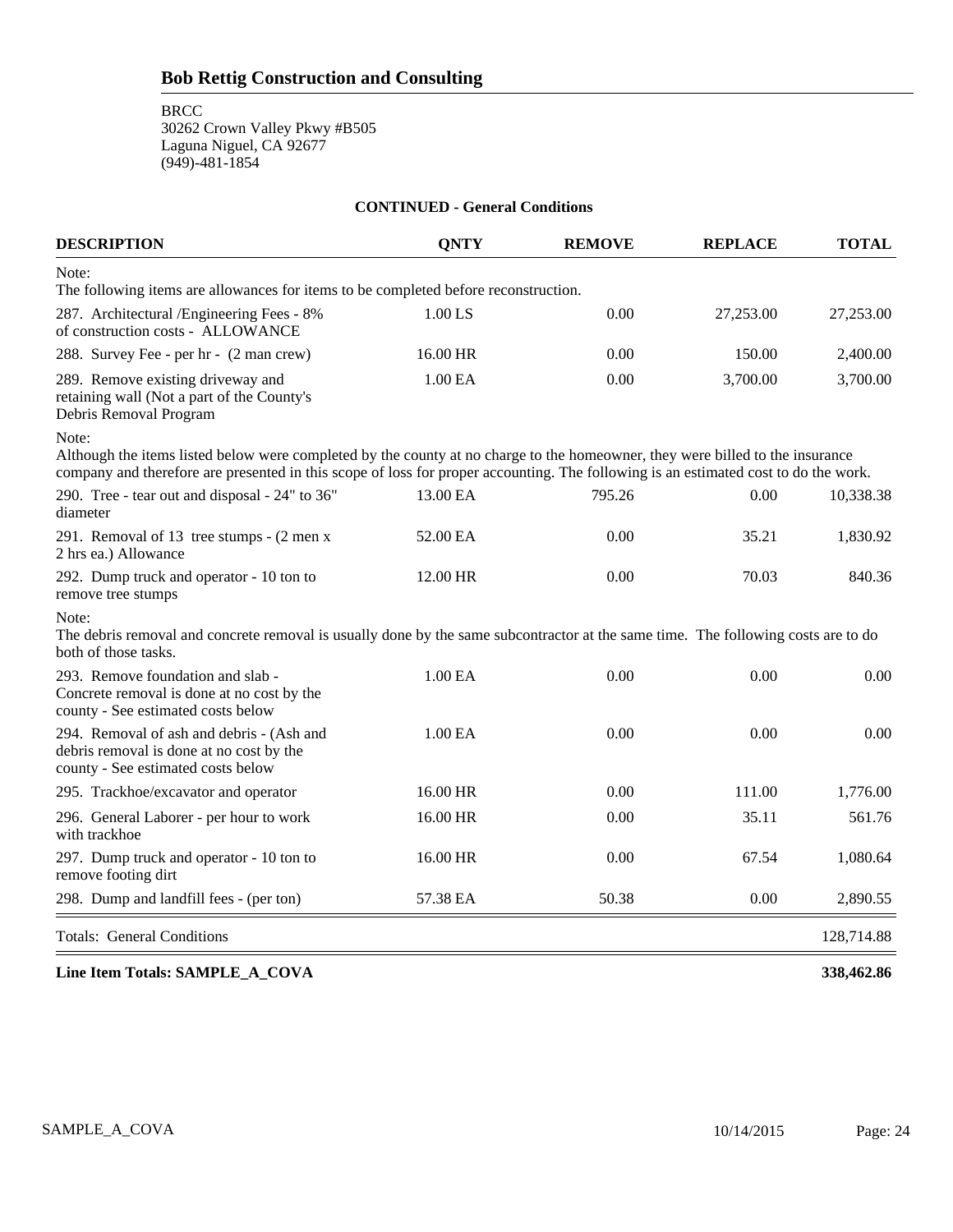**BRCC** 30262 Crown Valley Pkwy #B505 Laguna Niguel, CA 92677 (949)-481-1854

# **Grand Total Areas:**

25

| 5,538.00 SF Walls       | $1,943.20$ SF Ceiling               |          | 7,481.20 SF Walls and Ceiling |
|-------------------------|-------------------------------------|----------|-------------------------------|
| 1,913.38 SF Floor       | 212.60 SY Flooring                  |          | 696.50 LF Floor Perimeter     |
| 1,898.00 SF Long Wall   | 1,140.00 SF Short Wall              |          | 729.47 LF Ceil. Perimeter     |
| 0.00 Floor Area         | 0.00 Total Area                     | $0.00 -$ | Interior Wall Area            |
| 0.00 Exterior Wall Area | 0.00 Exterior Perimeter of<br>Walls |          |                               |
| 0.00 Surface Area       | 0.00 Number of Squares              |          | 0.00 Total Perimeter Length   |
| 0.00 Total Ridge Length | 0.00 Total Hip Length               |          |                               |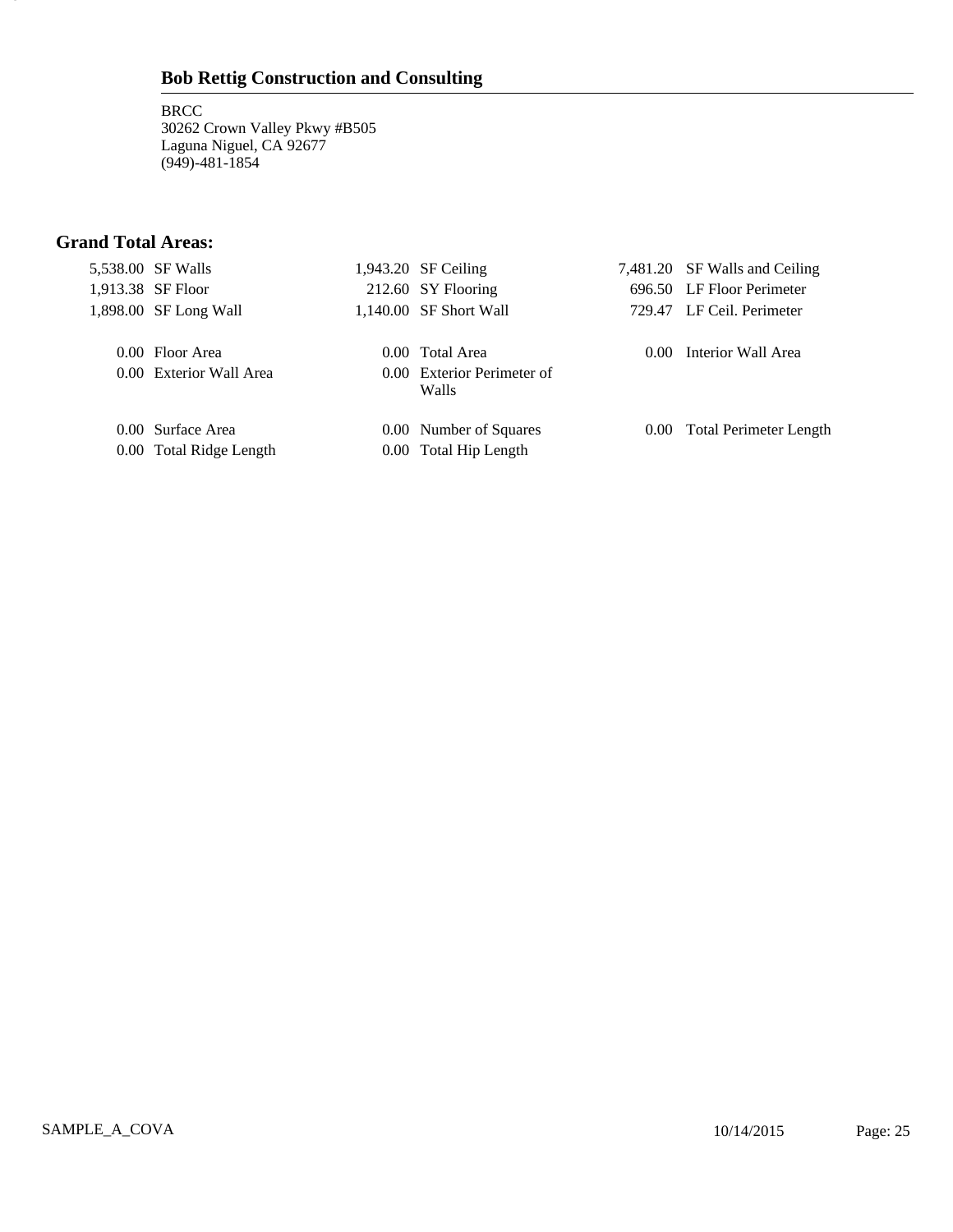26

# **Summary for Dwelling**

| Line Item Total               |                                 |        | 338,462.86   |
|-------------------------------|---------------------------------|--------|--------------|
| Material Sales Tax            | $^{\scriptsize\textregistered}$ | 7.750% | 5,033.10     |
| Subtotal                      |                                 |        | 343,495.96   |
| Overhead                      | $^{\scriptsize\textregistered}$ | 10.0%  | 33,048.63    |
| Profit                        | $^{\omega}$                     | 10.0%  | 33,048.63    |
| <b>Replacement Cost Value</b> |                                 |        | \$409,593.22 |
| <b>Net Claim</b>              |                                 |        | \$409,593.22 |

Bob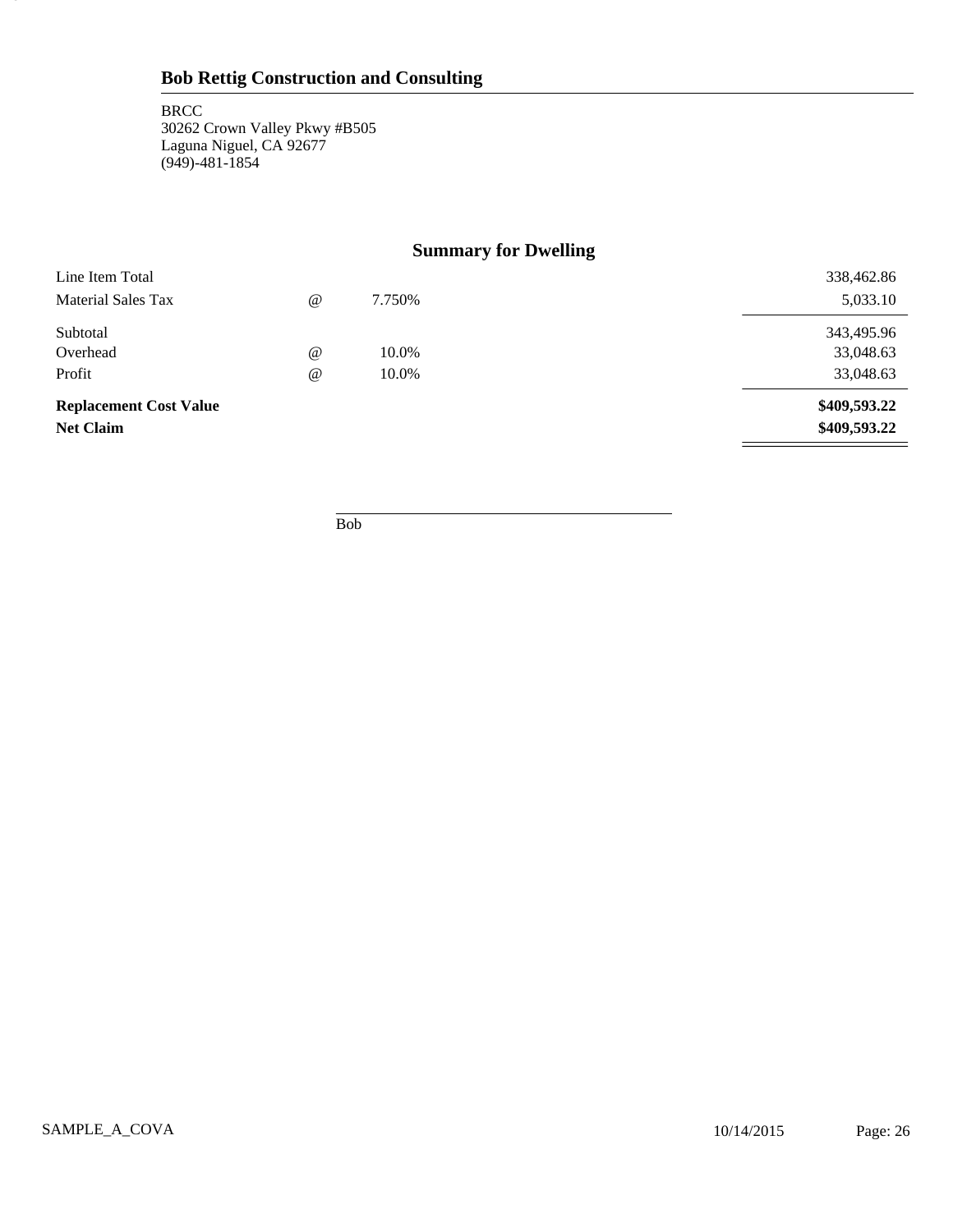# **Recap by Room**

## **Estimate: SAMPLE\_A\_COVA**

| <b>Area: Interior</b>     |            |          |
|---------------------------|------------|----------|
| <b>Game Room</b>          | 11,730.40  | 3.47%    |
| <b>Great Room</b>         | 22,882.57  | $6.76\%$ |
| <b>Hallway</b>            | 2,009.90   | $0.59\%$ |
| <b>Stairway</b>           | 1,069.53   | $0.32\%$ |
| <b>Bathroom (full)</b>    | 3,699.05   | 1.09%    |
| <b>Bathroom 2</b>         | 4,753.43   | 1.40%    |
| <b>Bathroom 3</b>         | 3,856.50   | 1.14%    |
| <b>Master Bedroom</b>     | 5,634.49   | 1.66%    |
| <b>Bedroom 2</b>          | 4,283.07   | 1.27%    |
| <b>Bedroom 3</b>          | 3,544.57   | 1.05%    |
| <b>Bedroom 4</b>          | 3,414.45   | 1.01%    |
| Area Subtotal: Interior   | 66,877.96  | 19.76%   |
| <b>Exterior</b>           | 4,874.09   | 1.44%    |
| <b>Site Work</b>          | 6,719.71   | 1.99%    |
| <b>Footings</b>           | 16,996.18  | 5.02%    |
| Framing                   | 68,753.91  | 20.31%   |
| Roofing                   | 3,649.45   | 1.08%    |
| <b>Electrical</b>         | 8,230.96   | 2.43%    |
| Plumbing                  | 9,187.70   | 2.71%    |
| Heat, Vent, & Cool        | 1,783.70   | 0.53%    |
| <b>Insulation</b>         | 3,805.55   | 1.12%    |
| <b>Windows</b>            | 6,510.44   | 1.92%    |
| <b>Doors</b>              | 7,864.02   | 2.32%    |
| Chimney, fireplace.       | 4,494.31   | $1.33\%$ |
| <b>General Conditions</b> | 128,714.88 | 38.03%   |
| <b>Subtotal of Areas</b>  | 338,462.86 | 100.00%  |
| <b>Total</b>              | 338,462.86 | 100.00%  |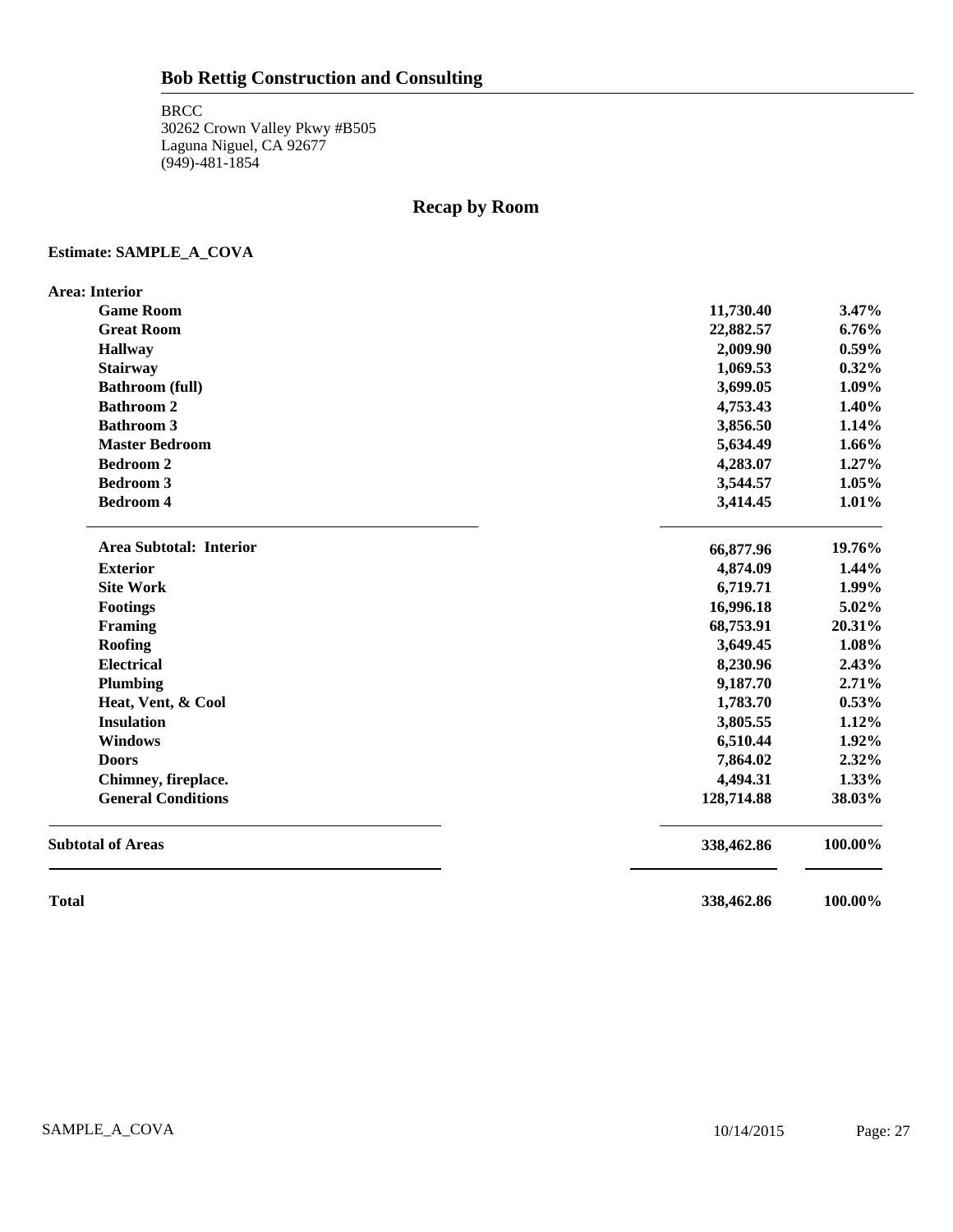28

# **Recap by Category**

| <b>O&amp;P</b> Items                 | <b>Total</b> | $\frac{0}{0}$ |
|--------------------------------------|--------------|---------------|
| <b>APPLIANCES</b>                    | 3,572.13     | 0.87%         |
| <b>CABINETRY</b>                     | 7,019.21     | 1.71%         |
| <b>CLEANING</b>                      | 7,939.49     | 1.94%         |
| <b>CONCRETE &amp; ASPHALT</b>        | 13,579.84    | 3.32%         |
| <b>GENERAL DEMOLITION</b>            | 3,556.89     | $0.87\%$      |
| <b>DOORS</b>                         | 4,296.52     | 1.05%         |
| <b>DRYWALL</b>                       | 8,129.59     | 1.98%         |
| <b>ELECTRICAL</b>                    | 8,230.96     | 2.01%         |
| <b>HEAVY EQUIPMENT</b>               | 9,035.58     | 2.21%         |
| <b>EXCAVATION</b>                    | 1,465.18     | 0.36%         |
| <b>FLOOR COVERING - CARPET</b>       | 8,256.83     | 2.02%         |
| FLOOR COVERING - CERAMIC TILE        | 4,972.02     | 1.21%         |
| <b>FLOOR COVERING - VINYL</b>        | 719.70       | 0.18%         |
| PERMITS AND FEES                     | 33,528.00    | 8.19%         |
| <b>FINISH CARPENTRY / TRIMWORK</b>   | 6,213.12     | 1.52%         |
| <b>FINISH HARDWARE</b>               | 763.09       | 0.19%         |
| <b>FIREPLACES</b>                    | 4,494.31     | 1.10%         |
| <b>FRAMING &amp; ROUGH CARPENTRY</b> | 68,753.91    | 16.79%        |
| HEAT, VENT & AIR CONDITIONING        | 1,815.58     | 0.44%         |
| <b>INSULATION</b>                    | 3,805.55     | 0.93%         |
| <b>LABOR ONLY</b>                    | 67,749.62    | 16.54%        |
| <b>LIGHT FIXTURES</b>                | 2,860.03     | 0.70%         |
| <b>MARBLE - CULTURED OR NATURAL</b>  | 720.63       | 0.18%         |
| <b>MIRRORS &amp; SHOWER DOORS</b>    | 418.96       | 0.10%         |
| <b>INTERIOR LATH &amp; PLASTER</b>   | 4,770.92     | 1.16%         |
| <b>PLUMBING</b>                      | 13,863.53    | 3.38%         |
| <b>PAINTING</b>                      | 13,696.60    | 3.34%         |
| <b>ROOFING</b>                       | 3,617.57     | 0.88%         |
| <b>SIDING</b>                        | 5,545.88     | 1.35%         |
| <b>TILE</b>                          | 2,805.48     | 0.68%         |
| <b>TEMPORARY REPAIRS</b>             | 2,566.51     | 0.63%         |
| <b>WINDOWS - ALUMINUM</b>            | 5,066.95     | 1.24%         |
| <b>WINDOWS - SLIDING PATIO DOORS</b> | 928.22       | 0.23%         |
| <b>WALLPAPER</b>                     | 694.80       | 0.17%         |
| <b>O&amp;P</b> Items Subtotal        | 325,453.20   | 79.46%        |
| Non-O&P Items                        | <b>Total</b> | $\frac{0}{0}$ |
| <b>GENERAL DEMOLITION</b>            | 10,338.38    | 2.52%         |
| SAMPLE_A_COVA                        | 10/14/2015   | Page: 28      |
|                                      |              |               |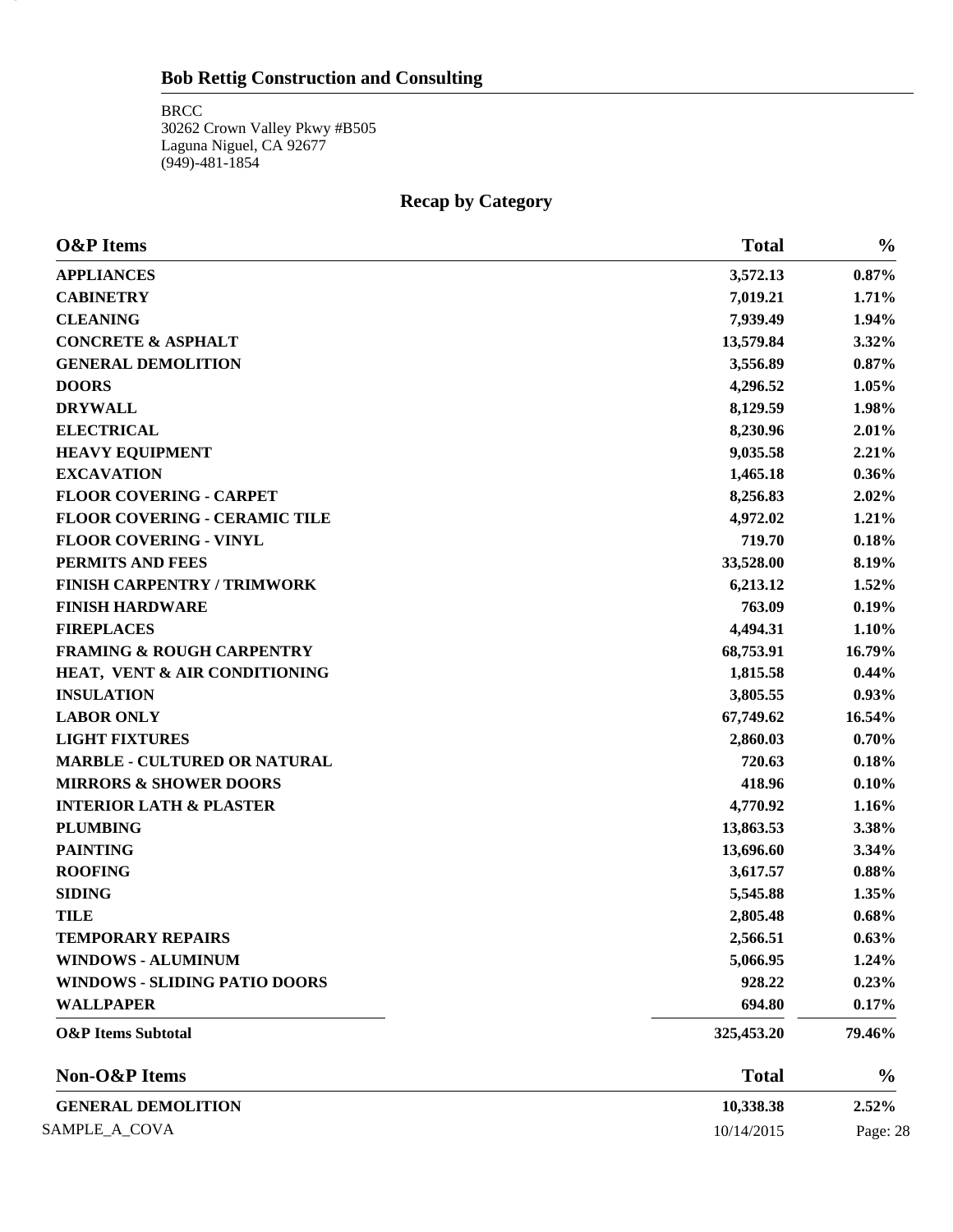**BRCC** 30262 Crown Valley Pkwy #B505 Laguna Niguel, CA 92677 (949)-481-1854

29

| <b>Non-O&amp;P</b> Items      |                 |          | <b>Total</b> | $\frac{0}{0}$ |
|-------------------------------|-----------------|----------|--------------|---------------|
| <b>HEAVY EQUIPMENT</b>        |                 |          | 840.36       | $0.21\%$      |
| PERMITS AND FEES              |                 |          | 1,830.92     | 0.45%         |
| Non-O&P Items Subtotal        |                 |          | 13,009.66    | 3.18%         |
| <b>O&amp;P</b> Items Subtotal |                 |          | 325,453.20   | 79.46%        |
| <b>Material Sales Tax</b>     | $^{\copyright}$ | 7.750%   | 5,033.10     | 1.23%         |
| Overhead                      | $^{\circ}$      | $10.0\%$ | 33,048.63    | 8.07%         |
| <b>Profit</b>                 | $^{\circ}$      | $10.0\%$ | 33,048.63    | 8.07%         |
| <b>Total</b>                  |                 |          | 409.593.22   | 100.00%       |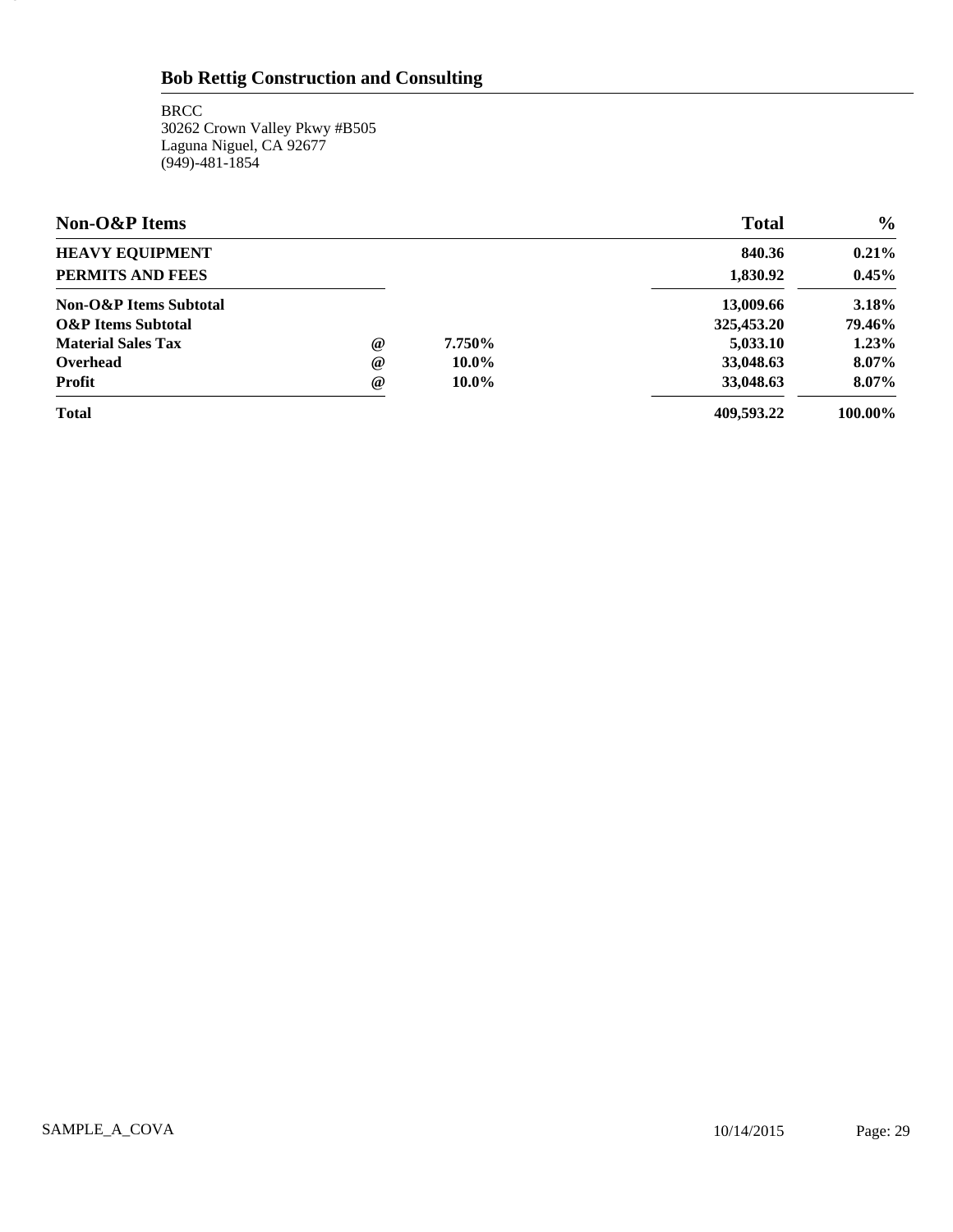| <b>BRCC</b>                        | 30262 Crown Valley Pkwy #B505<br>Laguna Niguel, CA 92677<br>$(949) - 481 - 1854$ |                |
|------------------------------------|----------------------------------------------------------------------------------|----------------|
| Client:                            | Sample B, Cov A                                                                  |                |
| Property:                          | Main St.                                                                         |                |
|                                    | Anytown, CA 92021                                                                |                |
| Home:                              | Main St.                                                                         |                |
|                                    | Anytown, CA 92021                                                                |                |
| Operator Info:<br>Operator:        | <b>SCOTT</b>                                                                     |                |
| Estimator:                         | <b>Bob</b>                                                                       |                |
| Type of Estimate:<br>Date Entered: | Fire<br>9/10/2004                                                                | Date Assigned: |
| Price List:                        | CASD <sub>2S5</sub> D                                                            |                |
| Labor Efficiency: New Construction |                                                                                  |                |
| Estimate:                          | SAMPLE_B_COVA                                                                    |                |
|                                    |                                                                                  |                |

## **Coverage A**

**This estimate is a guide only to be representative of the cost and scope of work required to replace a moderate, 1-Story home of approximately 1335 square feet. Each home is unique in it's construction and finishes and costs must be adjusted for these and other considerations on a home by home basis.**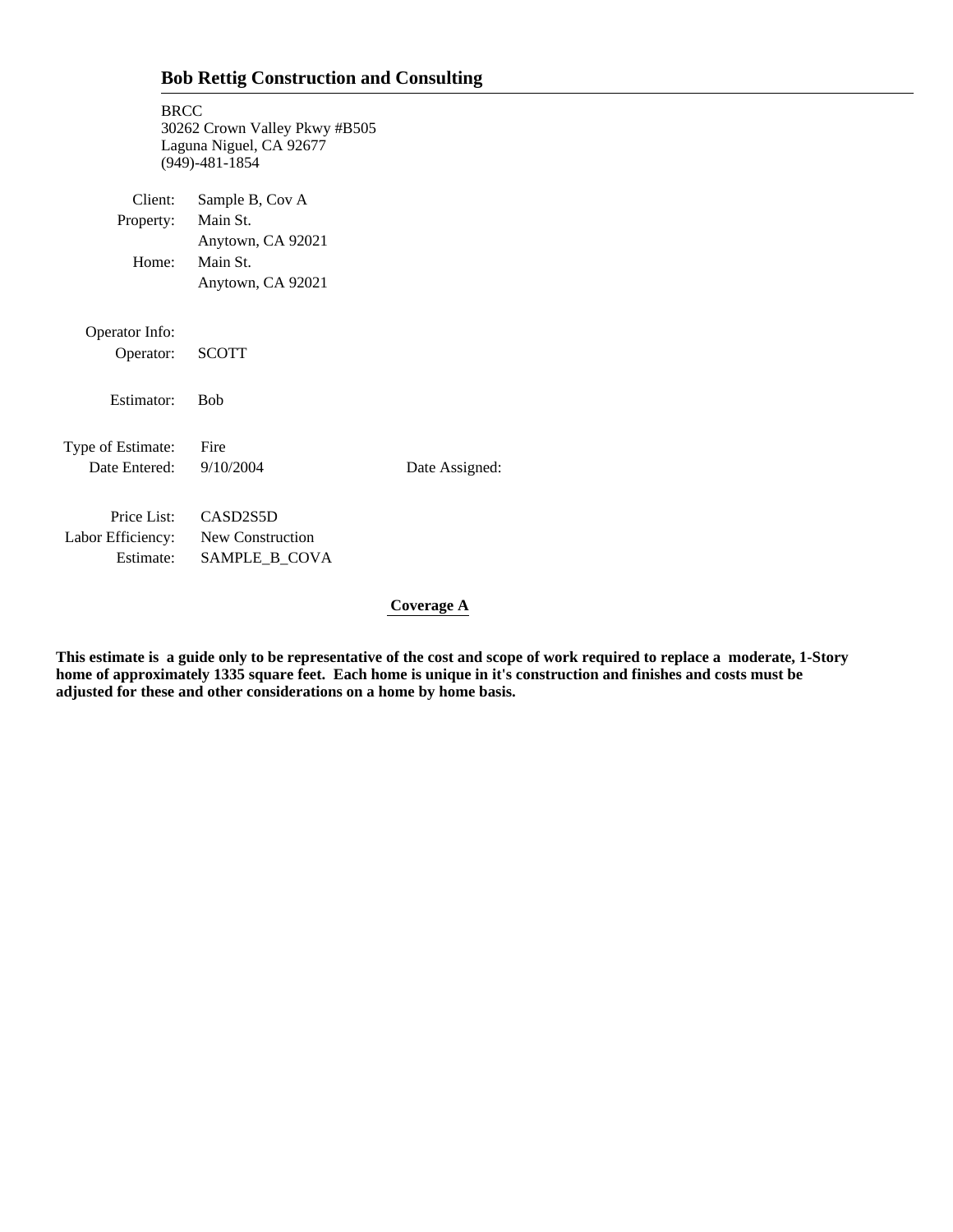## **SAMPLE\_B\_COVA**

| <b>Demolition</b>                                                                                                                                                        |             |               |                |              |
|--------------------------------------------------------------------------------------------------------------------------------------------------------------------------|-------------|---------------|----------------|--------------|
| <b>DESCRIPTION</b>                                                                                                                                                       | <b>QNTY</b> | <b>REMOVE</b> | <b>REPLACE</b> | <b>TOTAL</b> |
| 1. GENERAL DEMOLITION/Debris<br>removal to prep for new construction - price<br>provided by property owner                                                               | 1.00 EA     |               |                | 18,429.98    |
| Totals: Demolition                                                                                                                                                       |             |               |                | 0.00         |
| <b>Foundation</b>                                                                                                                                                        |             |               |                |              |
| <b>DESCRIPTION</b>                                                                                                                                                       | <b>QNTY</b> | <b>REMOVE</b> | <b>REPLACE</b> | <b>TOTAL</b> |
| Note:<br>Final soils report will determine over excavation, compaction and backfill requirements. An allowance for overexcavation and<br>recompaction is provided below. |             |               |                |              |
| 2. Compaction & Soil preparation, 6" lifts -<br>3 feet under building                                                                                                    | 196.00 CY   | 0.00          | 17.10          | 3,351.60     |
| 3. Building foundation excavation - footings                                                                                                                             | 15.00 CY    | 0.00          | 5.34           | 80.10        |
| 4. Building foundation excavation - slab                                                                                                                                 | 15.80 CY    | 0.00          | 5.34           | 84.37        |
| 5. Footings - labor & materials - Reinforced                                                                                                                             | 9.75 CY     | 0.00          | 300.86         | 2,933.39     |
| 6. Concrete slab on grade - 4" - finished in<br>place                                                                                                                    | 1,335.00 SF | 0.00          | 5.83           | 7,783.05     |
| 7. Concrete slab reinforcement - 6" x 6",<br>$#10$ wire mesh                                                                                                             | 1,335.00 SF | 0.00          | 0.40           | 534.00       |
| Totals: Foundation                                                                                                                                                       |             |               |                | 14,766.51    |

| Framing                                             |             |               |                |              |
|-----------------------------------------------------|-------------|---------------|----------------|--------------|
| <b>DESCRIPTION</b>                                  | <b>ONTY</b> | <b>REMOVE</b> | <b>REPLACE</b> | <b>TOTAL</b> |
| 8. Drilled bottom plate - 2" x 4" treated<br>lumber | 270.00 LF   | 0.00          | 2.70           | 729.00       |
| 9. Drilled bottom plate - 2" x 6" treated<br>lumber | 27.00 LF    | 0.00          | 3.44           | 92.88        |
| 10. Top plate - $2" \times 4"$                      | 540.00 LF   | 0.00          | 1.84           | 993.60       |
| 11. Top plate $-2$ " x 6" - wet walls               | 108.00 LF   | 0.00          | 2.23           | 240.84       |

SAMPLE\_B\_COVA Page: 2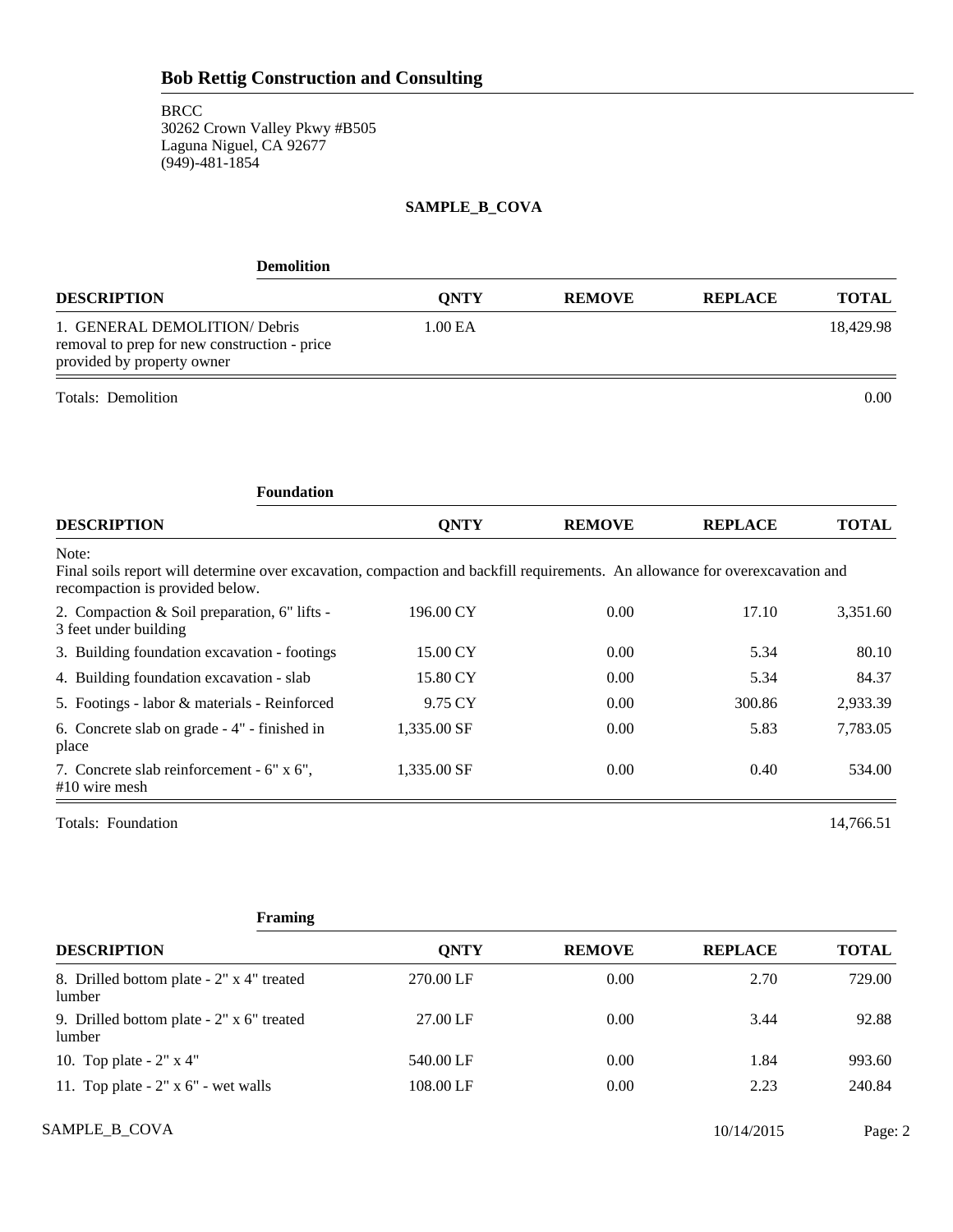**BRCC** 

3

30262 Crown Valley Pkwy #B505 Laguna Niguel, CA 92677 (949)-481-1854

**CONTINUED - Framing**

| <b>DESCRIPTION</b>                                                            | <b>QNTY</b> | <b>REMOVE</b> | <b>REPLACE</b> | <b>TOTAL</b> |
|-------------------------------------------------------------------------------|-------------|---------------|----------------|--------------|
| 12. 2" x 4" x 92 5/8" pre-cut stud (for 8"<br>wall, mat only)                 | 234.00 EA   | 0.00          | 5.94           | 1,389.96     |
| 13. 2" x 4" lumber (.667 BF per LF) for<br>blocking                           | 253.00 LF   | 0.00          | 1.75           | 442.75       |
| 14. 2" x 6" x 92 5/8" pre-cut stud (for 8"<br>wall, mat only) wet walls       | 24.00 EA    | 0.00          | 9.42           | 226.08       |
| 15. 2" x 6" lumber (1 BF per LF) for wet<br>wall blocking                     | 25.00 LF    | 0.00          | 2.14           | 53.50        |
| 16. 1" x 4" lumber (.333 BF per LF)<br>diagional bracing 7-8 footers          | 56.00 LF    | 0.00          | 2.34           | 131.04       |
| 17. Labor to frame 2" x 4" x 8' load bearing<br>wall - 16" oc, exterior walls | 165.00 LF   | 0.00          | 6.87           | 1,133.55     |
| 18. Labor to frame 2" x 4" x 8' non-bearing<br>wall - 16" oc, interior walls  | 85.00 LF    | 0.00          | 6.55           | 556.75       |
| 19. Labor to frame 2" x 6" x 8' load bearing<br>wall - 16" oc                 | $6.00$ LF   | 0.00          | 10.33          | 61.98        |
| 20. Labor to frame 2" x 6" x 8' non-bearing<br>wall - 16" oc                  | 17.00 LF    | 0.00          | 9.86           | 167.62       |
| 21. 2" x 6" lumber (1 BF per LF) - ceiling<br>framing w/blocking              | 1,140.00 LF | 0.00          | 2.14           | 2,439.60     |
| 22. Batt insulation - 10" - R30 - ceiling                                     | 1,335.00 SF | 0.00          | 0.83           | 1,108.05     |
| 23. Batt insulation - 4" - R13 - walls                                        | 1,568.00 SF | 0.00          | 0.51           | 799.68       |
| 24. Hip or roof intersection 4/12 slope<br>(hip/valley length)                | 32.00 LF    | 0.00          | 72.59          | 2,322.88     |
| 25. 1" x 6" lumber (.5 BF per LF) fascia                                      | 165.00 LF   | 0.00          | 2.73           | 450.45       |
| 26. Sheathing - 1" x 6" - tongue and groove<br>started board overhang 12"     | 330.00 SF   | 0.00          | 3.81           | 1,257.30     |
| 27. Sheathing - plywood - 1/2" CDX - roof<br>sheathing underlayment           | 1,407.00 SF | 0.00          | 2.12           | 2,982.84     |
| 28. Rafters - 2x8 - 16" OC (3-5/12 Gable,<br>per SF of floor)                 | 1,353.00 SF | 0.00          | 4.05           | 5,479.65     |
| 29. Sheathing - plywood - 1/2" CDX - shear<br>panel                           | 1,200.00 SF | 0.00          | 2.12           | 2,544.00     |
| 30. Framing hardware calculated allowance<br>is 10 % of framing costs         | 1.00 EA     | 0.00          | 2,700.04       | 2,700.04     |

Totals: Framing 28,304.04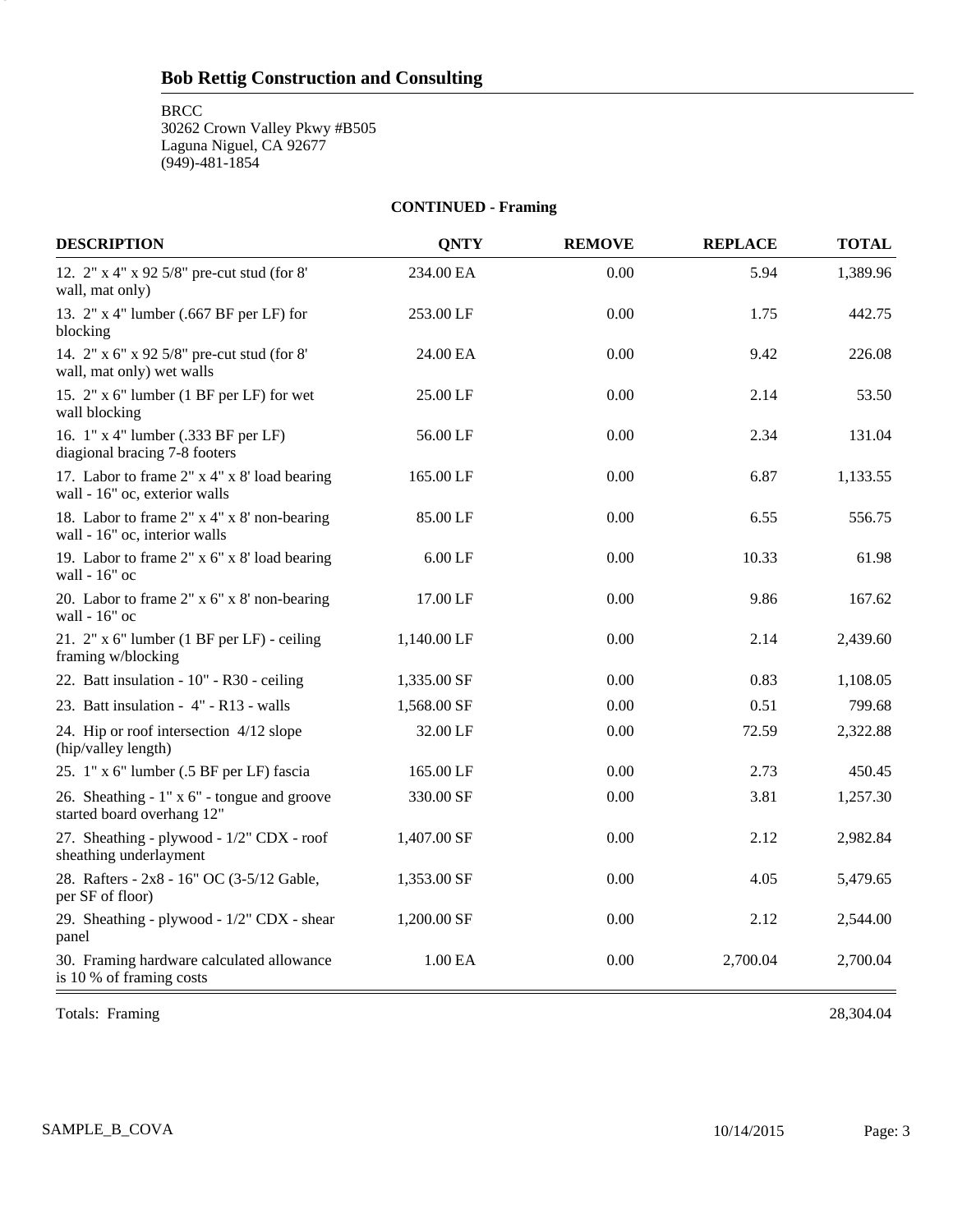**BRCC** 

30262 Crown Valley Pkwy #B505 Laguna Niguel, CA 92677  $(949) - 481 - 1854$ 

| <b>Roofing</b>                                              |             |               |                |              |
|-------------------------------------------------------------|-------------|---------------|----------------|--------------|
| <b>DESCRIPTION</b>                                          | <b>QNTY</b> | <b>REMOVE</b> | <b>REPLACE</b> | <b>TOTAL</b> |
| 31. Roof vent - turbine type                                | 3.00 EA     | 0.00          | 56.17          | 168.51       |
| 32. Laminated - 30 yr. - comp. shingle rfg. -<br>w/out felt | 14.00 SQ    | 0.00          | 102.66         | 1,437.24     |
| 33. Roofing felt - 30 lb.                                   | 14.00 SO    | 0.00          | 17.81          | 249.34       |
| 34. Ridge cap - composition shingles                        | 82.00 LF    | 0.00          | 1.60           | 131.20       |
| 35. Valley metal                                            | 30.00 LF    | 0.00          | 2.56           | 76.80        |
| 36. Drip edge                                               | 180.00 LF   | 0.00          | 1.04           | 187.20       |
| 37. Flashing - pipe jack                                    | 3.00 EA     | 0.00          | 17.67          | 53.01        |
| 38. Chimney flashing - average (32" x 36")                  | 1.00 EA     | 0.00          | 152.44         | 152.44       |
| 39. Ridge flashing                                          | 82.00 LF    | 0.00          | 3.42           | 280.44       |

Totals: Roofing 2,736.18

| <b>Front Elevation</b>   | Formula Elevation $43'6''$ x  x $9'0''$ |
|--------------------------|-----------------------------------------|
| 391.50 SF Walls          | 43.50 LF Floor Perimeter                |
| 391.50 SF Long Wall      | 391.50 SF Short Wall                    |
| 43.50 LF Ceil. Perimeter |                                         |

| <b>DESCRIPTION</b>                                      | <b>ONTY</b>         | <b>REMOVE</b> | <b>REPLACE</b> | <b>TOTAL</b> |
|---------------------------------------------------------|---------------------|---------------|----------------|--------------|
| 40. Metal lath & stucco                                 | 450.00 SF           | 0.00          | 4.06           | 1,827.00     |
| 41. $1" \times 6"$ - tongue and groove for gable<br>end | 60.00 SF            | 0.00          | 2.46           | 147.60       |
| 42. Gable mount power attic vent                        | 1.00 EA             | 0.00          | 217.25         | 217.25       |
| 43. Automatic gable louver                              | 1.00 EA             | 0.00          | 63.49          | 63.49        |
| 44. Vinyl window - double hung, 13-19 sf                | 2.00 <sub>E</sub> A | 0.00          | 272.57         | 545.14       |
| 45. Add for "Low E" glass                               | 32.00 SF            | 0.00          | 4.72           | 151.04       |
| 46. Vinyl window, horizontal sliding, 24-32<br>sf       | 1.00 EA             | 0.00          | 306.30         | 306.30       |
| 47. Add for "Low E" glass                               | 24.00 SF            | 0.00          | 4.72           | 113.28       |
| 48. Exterior door - wood w/detail - pre-hung            | 1.00 EA             | 0.00          | 1,850.84       | 1,850.84     |
| 49. Door knocker                                        | 1.00 EA             | 0.00          | 29.06          | 29.06        |

SAMPLE\_B\_COVA Page: 4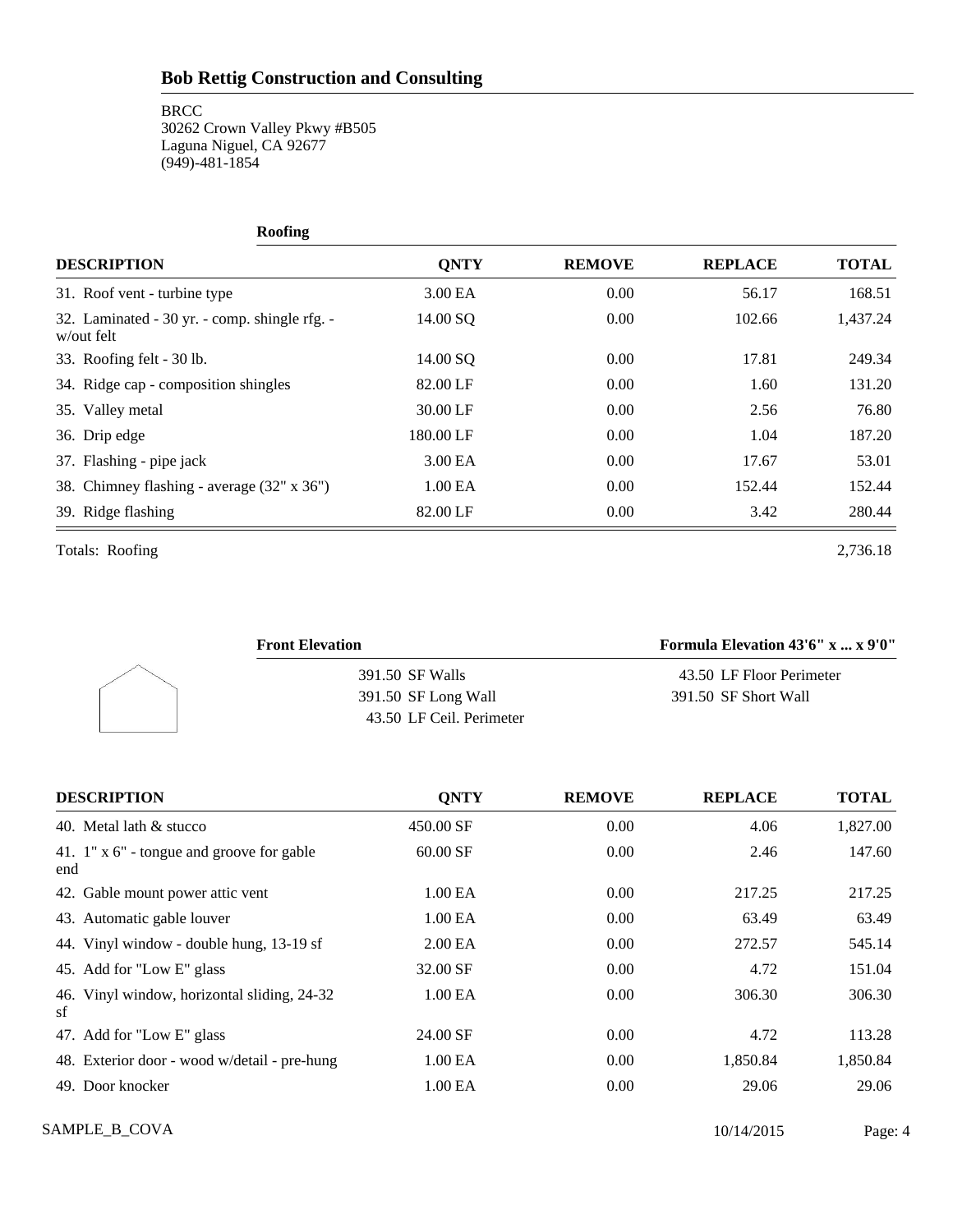**BRCC** 

5

30262 Crown Valley Pkwy #B505 Laguna Niguel, CA 92677 (949)-481-1854

#### **CONTINUED - Front Elevation**

| <b>DESCRIPTION</b>                                                 | <b>QNTY</b> | <b>REMOVE</b> | <b>REPLACE</b> | <b>TOTAL</b> |
|--------------------------------------------------------------------|-------------|---------------|----------------|--------------|
| 50. Door lockset & deadbolt - exterior                             | 1.00 EA     | 0.00          | 138.57         | 138.57       |
| 51. Door security chain set                                        | 1.00 EA     | 0.00          | 14.53          | 14.53        |
| 52. Door stop - Wall or floor mounted                              | 1.00 EA     | 0.00          | 9.80           | 9.80         |
| 53. Door peep hole                                                 | 1.00 EA     | 0.00          | 17.65          | 17.65        |
| 54. Door sweep                                                     | 1.00 EA     | 0.00          | 18.17          | 18.17        |
| 55. Door threshold, wood                                           | 3.00 LF     | 0.00          | 9.63           | 28.89        |
| 56. Window trim set (casing $&$ stop) - stain<br>grade             | 52.00 LF    | 0.00          | 3.08           | 160.16       |
| 57. Trim board - 1" x 4" - installed (cedar)<br>exterior door trim | 17.00 LF    | 0.00          | 2.76           | 46.92        |
| 58. Exterior light fixture - High grade                            | 1.00 EA     | 0.00          | 87.31          | 87.31        |
| 59. Spot light fixture - double - w/motion<br>sensor               | 1.00 EA     | 0.00          | 120.60         | 120.60       |
| 60. Gutter / downspout - aluminum                                  | 23.00 LF    | 0.00          | 3.43           | 78.89        |
| 61. Gutter / downspout - aluminum                                  | 10.00 LF    | 0.00          | 3.43           | 34.30        |
| 62. Exterior outlet or switch                                      | 2.00 EA     | 0.00          | 15.96          | 31.92        |
| 63. Prime & paint exterior fascia - wood, 4"-<br>6" wide           | 48.00 LF    | 0.00          | 0.93           | 44.64        |
| 64. Paint Overhang-exposed framing and<br>starter boards - 2 coats | 48.00 SF    | 0.00          | 1.03           | 49.44        |
| 65. Stain & finish door/window trim &<br>jamb (per side)           | 4.00 EA     | 0.00          | 22.36          | 89.44        |
| 66. Stain and finish door slab only - exterior<br>(per side)       | 1.00 EA     | 0.00          | 45.15          | 45.15        |

Totals: Front Elevation 6,267.38

### **Right Elevation**

| <b>DESCRIPTION</b>                                     | <b>ONTY</b> | <b>REMOVE</b> | <b>REPLACE</b> | <b>TOTAL</b> |
|--------------------------------------------------------|-------------|---------------|----------------|--------------|
| 67. Metal lath & stucco                                | 230.00 SF   | 0.00          | 4.06           | 933.80       |
| 68. Vinyl window - double hung, 4-8 sf                 | 1.00 EA     | 0.00          | 174.28         | 174.28       |
| 69. Add for "Low E" glass                              | 8.00 SF     | 0.00          | 4.72           | 37.76        |
| 70. Window trim set (casing $&$ stop) - stain<br>grade | 12.00 LF    | 0.00          | 3.08           | 36.96        |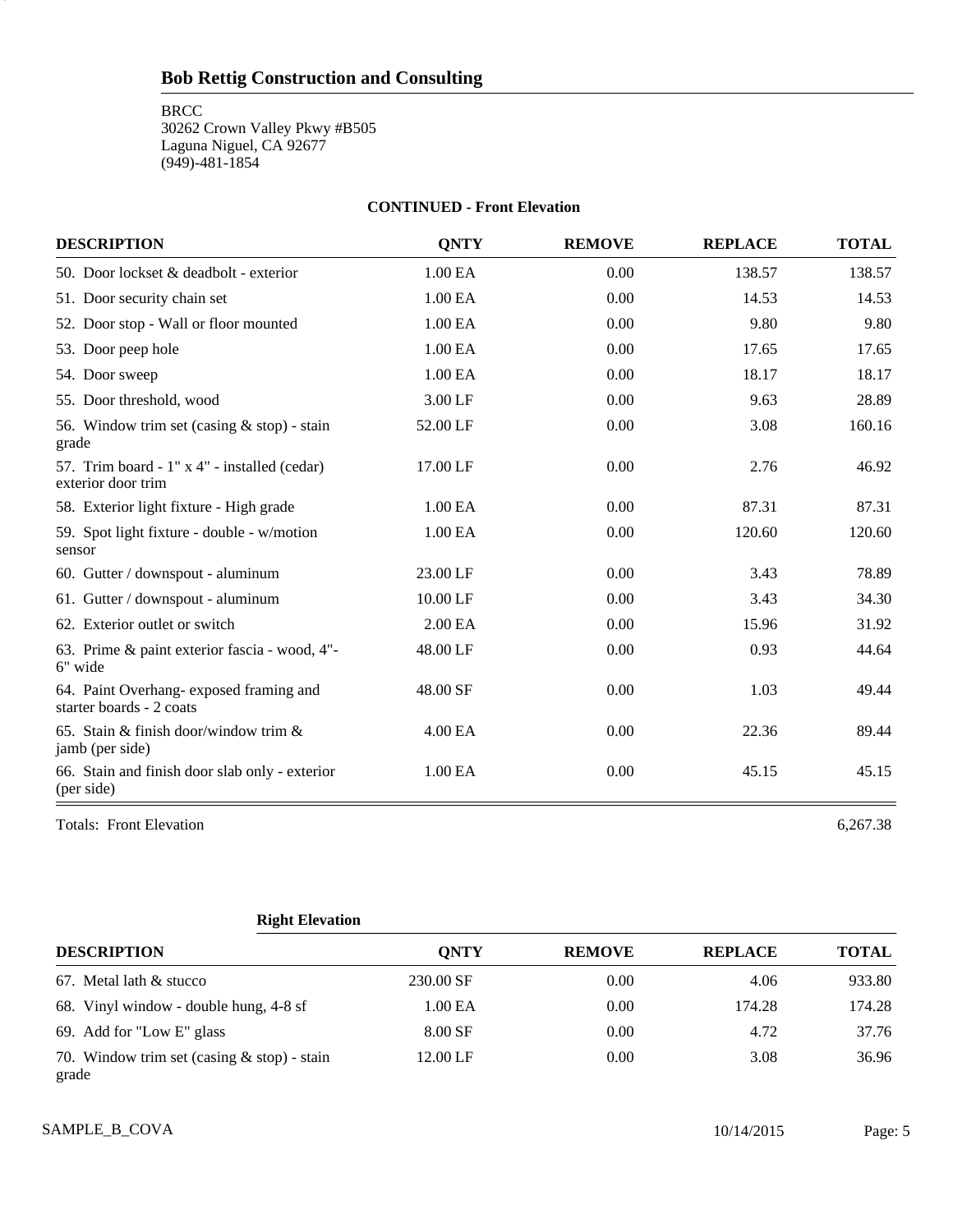**BRCC** 30262 Crown Valley Pkwy #B505 Laguna Niguel, CA 92677 (949)-481-1854

## **CONTINUED - Right Elevation**

| <b>DESCRIPTION</b>                                                 | <b>ONTY</b>         | <b>REMOVE</b> | <b>REPLACE</b> | TOTAL  |
|--------------------------------------------------------------------|---------------------|---------------|----------------|--------|
| 71. Spot light fixture - double - w/motion<br>sensor               | 2.00 <sub>E</sub> A | 0.00          | 120.60         | 241.20 |
| 72. Exterior outlet or switch                                      | 1.00 EA             | 0.00          | 15.96          | 15.96  |
| 73. Prime & paint exterior fascia - wood, 4"-<br>6" wide           | 26.50 LF            | 0.00          | 0.93           | 24.65  |
| 74. Paint Overhang-exposed framing and<br>starter boards - 2 coats | 26.50 SF            | 0.00          | 1.03           | 27.30  |
| 75. Stain & finish door/window trim $\&$<br>jamb (per side)        | 1.00 EA             | 0.00          | 22.36          | 22.36  |

Totals: Right Elevation 1,514.27

6

## **Rear Elevation**

| <b>DESCRIPTION</b>                                                | <b>QNTY</b> | <b>REMOVE</b> | <b>REPLACE</b> | <b>TOTAL</b> |
|-------------------------------------------------------------------|-------------|---------------|----------------|--------------|
| 76. Metal lath & stucco                                           | 511.00 SF   | 0.00          | 4.06           | 2,074.66     |
| 77. Gable mount power attic vent                                  | 1.00 EA     | 0.00          | 217.25         | 217.25       |
| 78. Automatic gable louver                                        | 1.00 EA     | 0.00          | 63.49          | 63.49        |
| 79. Vinyl window - double hung, 13-19 sf                          | 1.00 EA     | 0.00          | 272.57         | 272.57       |
| 80. Vinyl window - double hung, 9-12 sf                           | 1.00 EA     | 0.00          | 224.68         | 224.68       |
| 81. Vinyl window, horizontal sliding, 12-23<br>sf                 | 3.00 EA     | 0.00          | 198.37         | 595.11       |
| 82. Vinyl window, horizontal sliding, 3-11<br>sf                  | 1.00 EA     | 0.00          | 158.34         | 158.34       |
| 83. Add for "Low E" glass                                         | 46.00 SF    | 0.00          | 4.72           | 217.12       |
| 84. French door - Exterior - stain grade<br>jamb & casing         | 1.00 EA     | 0.00          | 713.65         | 713.65       |
| 85. Exterior door - solid core lauan /<br>mahogany or birch flush | 1.00 EA     | 0.00          | 177.79         | 177.79       |
| 86. Door sweep                                                    | 2.00 EA     | 0.00          | 18.17          | 36.34        |
| 87. Door threshold, wood                                          | $6.00$ LF   | 0.00          | 9.63           | 57.78        |
| 88. Wood door frame & trim (for a 2"x 4"<br>wall)                 | 34.00 LF    | 0.00          | 6.48           | 220.32       |
| 89. Door lockset & deadbolt - exterior                            | 2.00 EA     | 0.00          | 138.57         | 277.14       |
| 90. Window trim set (casing $&$ stop) - stain<br>grade            | 60.00 LF    | 0.00          | 3.08           | 184.80       |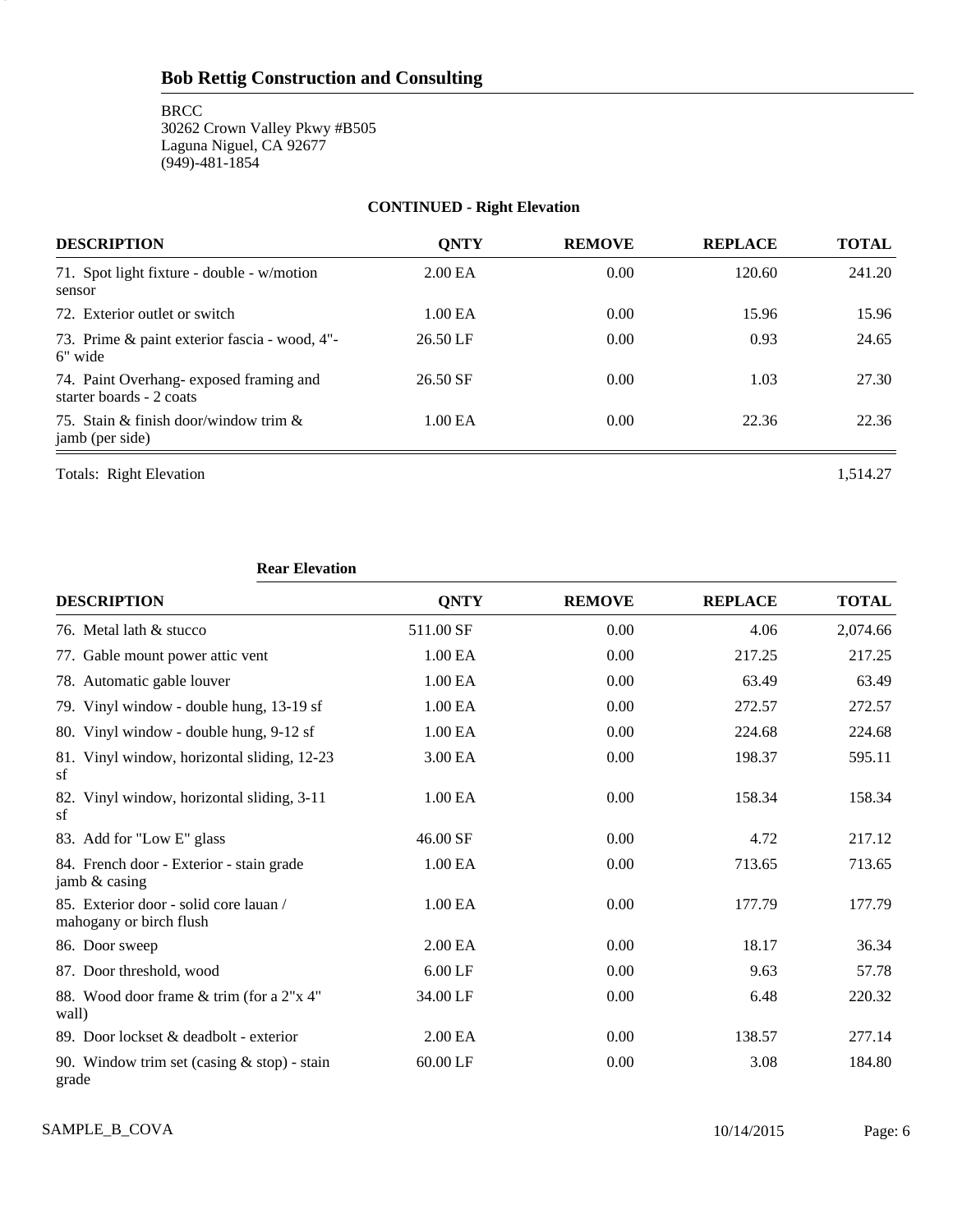**BRCC** 

30262 Crown Valley Pkwy #B505 Laguna Niguel, CA 92677 (949)-481-1854

# **CONTINUED - Rear Elevation DESCRIPTION QNTY REMOVE REPLACE TOTAL** 91. Trim board - 1" x 4" - installed (cedar) 34.00 LF 0.00 2.76 93.84 exterior door trim 92. Exterior light fixture - High grade 2.00 EA 0.00 87.31 174.62 93. Spot light fixture - double - w/motion 1.00 EA 0.00 120.60 120.60 120.60 sensor 94. Gutter / downspout - aluminum 23.00 LF 0.00 3.43 78.89 95. Gutter / downspout - aluminum 10.00 LF 0.00 3.43 34.30 96. Exterior outlet or switch 1.00 EA 0.00 15.96 15.96 15.96 97. Prime & paint exterior fascia - wood, 4"-<br>
48.00 LF 0.00 0.93 44.64 6" wide 98. Paint Overhang- exposed framing and  $48.00 \text{ SF}$  0.00 1.03 49.44 starter boards - 2 coats 99. Stain & finish door/window trim & 4.00 EA 0.00 22.36 89.44 jamb (per side) 100. Stain and finish door slab only - 1.00 EA 0.00 45.15 45.15 45.15 exterior (per side) 101. Stain & finish French door slab only - 1.00 EA 0.00 75.26 75.26 75.26 (per side)

Totals: Rear Elevation 6,313.18

### **Left Elevation**

| <b>DESCRIPTION</b>                                                  | <b>ONTY</b>         | <b>REMOVE</b> | <b>REPLACE</b> | <b>TOTAL</b> |
|---------------------------------------------------------------------|---------------------|---------------|----------------|--------------|
| 102. Metal lath & stucco                                            | 288.00 SF           | 0.00          | 4.06           | 1,169.28     |
| 103. Vinyl window, picture/fixed, 12-23 sf                          | 1.00 EA             | 0.00          | 195.18         | 195.18       |
| 104. Add for "Low E" glass                                          | 12.00 SF            | 0.00          | 4.72           | 56.64        |
| 105. French double doors - Exterior - stain<br>grade jamb & casing  | 1.00 EA             | 0.00          | 1,201.44       | 1,201.44     |
| 106. Door lockset & deadbolt - exterior                             | 1.00 <sub>E</sub> A | 0.00          | 138.57         | 138.57       |
| 107. Window trim set (casing $&$ stop) -<br>stain grade             | 16.00 LF            | 0.00          | 3.08           | 49.28        |
| 108. Trim board - 1" x 4" - installed (cedar)<br>exterior door trim | 19.00 LF            | 0.00          | 2.76           | 52.44        |
| 109. Prime & paint exterior fascia - wood,<br>$4"$ - 6" wide        | 34.00 LF            | 0.00          | 0.93           | 31.62        |
| 110. Paint Overhang-exposed framing and<br>starter boards - 2 coats | 34.00 SF            | 0.00          | 1.03           | 35.02        |
| SAMPLE_B_COVA                                                       |                     |               | 10/14/2015     | Page: 7      |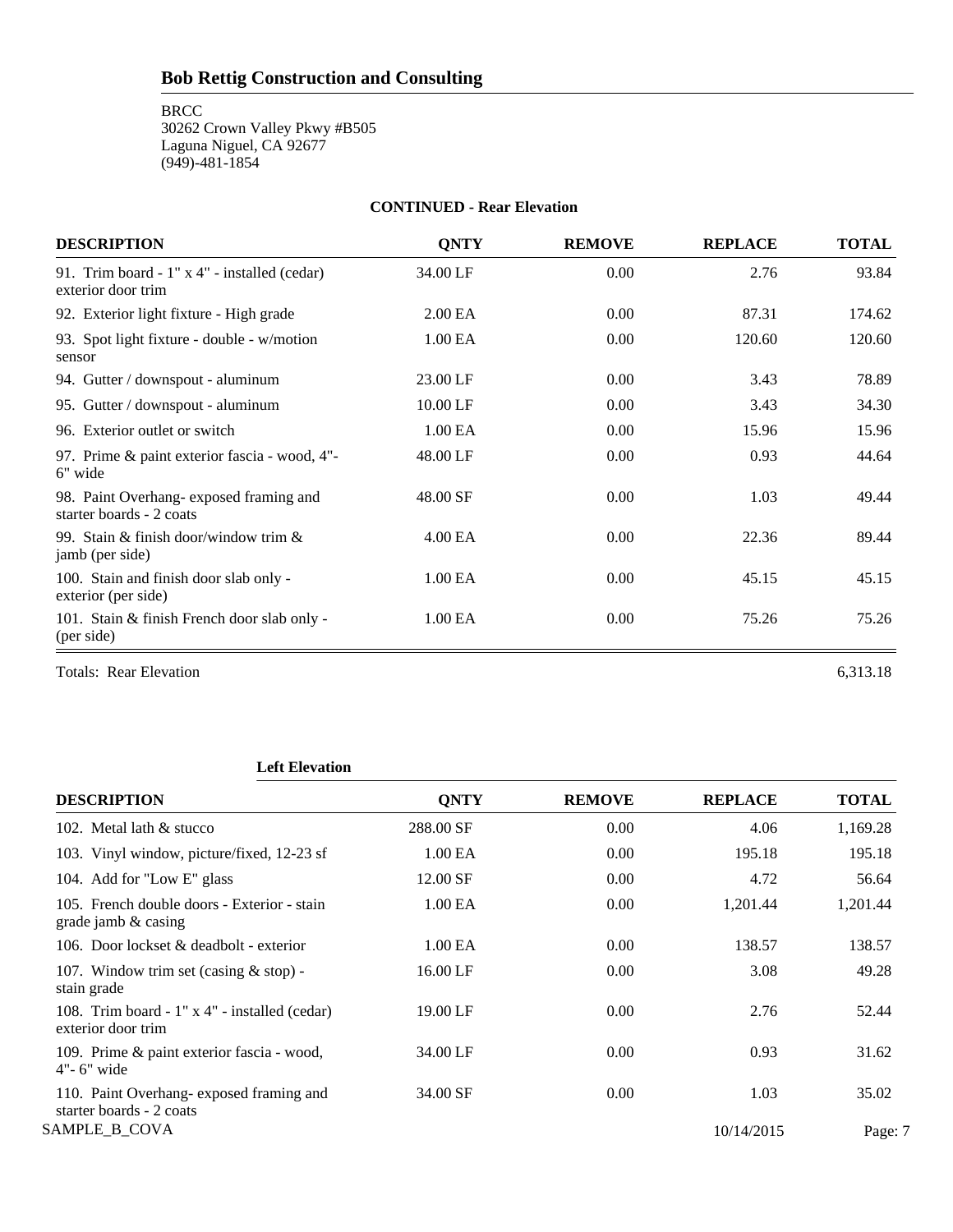**BRCC** 30262 Crown Valley Pkwy #B505 Laguna Niguel, CA 92677 (949)-481-1854

#### **CONTINUED - Left Elevation**

| <b>DESCRIPTION</b>                                           | <b>ONTY</b>         | <b>REMOVE</b> | <b>REPLACE</b> | <b>TOTAL</b> |
|--------------------------------------------------------------|---------------------|---------------|----------------|--------------|
| 111. Stain & finish door/window trim $\&$<br>jamb (per side) | 2.00 <sub>E</sub> A | 0.00          | 22.36          | 44.72        |
| 112. Stain & finish French door slab only -<br>(per side)    | 2.00 <sub>E</sub> A | 0.00          | 75.26          | 150.52       |
| 113. Door sweep                                              | 1.00 EA             | 0.00          | 18.17          | 18.17        |
| 114. Door threshold, wood                                    | $5.00$ LF           | 0.00          | 9.63           | 48.15        |
| 115. Zero clearance chimney framing per<br>vertical LF       | 15.00 LF            | 0.00          | 33.22          | 498.30       |

Totals: Left Elevation 3,689.33

8

#### **Electrical**

| <b>DESCRIPTION</b>                                     | <b>ONTY</b>         | <b>REMOVE</b> | <b>REPLACE</b> | <b>TOTAL</b> |
|--------------------------------------------------------|---------------------|---------------|----------------|--------------|
| 116. Rewire - average residence - copper<br>wiring     | 1,335.00 SF         | 0.00          | 3.65           | 4,872.75     |
| 117. Breaker panel - 200 amp                           | 1.00 EA             | 0.00          | 766.16         | 766.16       |
| 118. Grounding rod - copper clad with<br>clamp, 8'     | 2.00 <sub>E</sub> A | 0.00          | 65.09          | 130.18       |
| 119. Meter mast for overhead power - 2"<br>conduit     | 1.00 EA             | 0.00          | 291.21         | 291.21       |
| 120. Meter base and main disconnect - 200<br>amp       | 1.00 EA             | 0.00          | 297.16         | 297.16       |
| 121. Security system - control panel - High<br>grade   | 1.00 EA             | 0.00          | 549.22         | 549.22       |
| 122. Security system - contact w/wire (per<br>opening) | 14.00 EA            | 0.00          | 63.79          | 893.06       |
| 123. Security system - key pad - High grade            | 2.00 EA             | 0.00          | 182.73         | 365.46       |
| 124. Security system - motion detector                 | 2.00 EA             | 0.00          | 253.56         | 507.12       |

Totals: Electrical 8,672.32

| <b>Plumbing</b>                         |             |               |                |              |
|-----------------------------------------|-------------|---------------|----------------|--------------|
| <b>DESCRIPTION</b>                      | <b>ONTY</b> | <b>REMOVE</b> | <b>REPLACE</b> | <b>TOTAL</b> |
| 125. Water heater - 50 gallon - propane | 1.00 EA     | 0.00          | 503.36         | 503.36       |
| SAMPLE B COVA                           |             |               | 10/14/2015     | Page: 8      |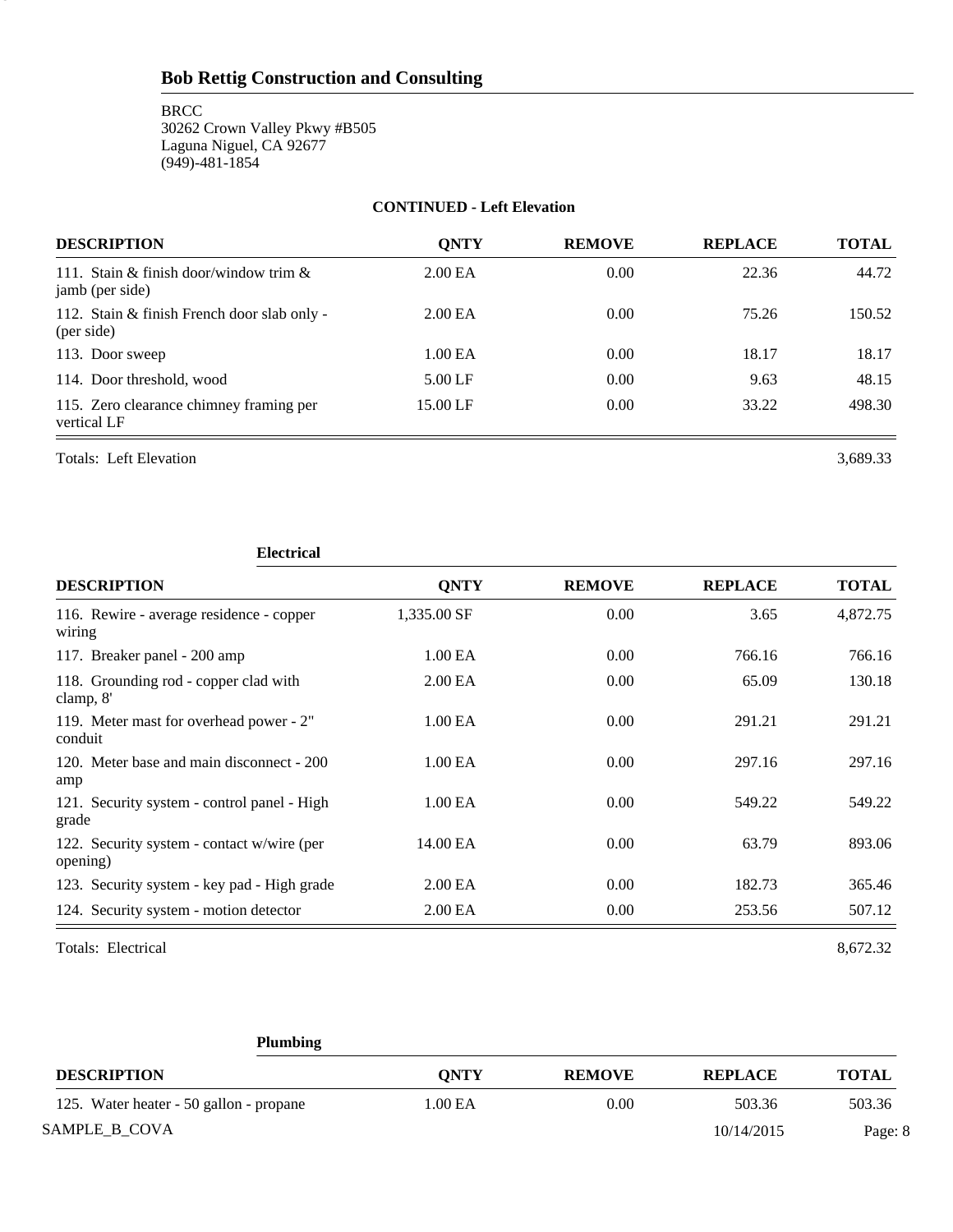#### **CONTINUED - Plumbing**

| <b>DESCRIPTION</b>                                                                                                                                                                                                                                    | <b>QNTY</b>         | <b>REMOVE</b> | <b>REPLACE</b> | <b>TOTAL</b> |
|-------------------------------------------------------------------------------------------------------------------------------------------------------------------------------------------------------------------------------------------------------|---------------------|---------------|----------------|--------------|
| 126. Rough in plumbing - includes supply,<br>gas and waste lines                                                                                                                                                                                      | 1,335.00 SF         | 0.00          | 3.25           | 4,338.75     |
| 127. Plumber - labor only to install 2 toilet<br>supplies, 2 bathroom sink supplies, 1<br>shower control and drain, 1 bathtub control<br>and drain, kithen supply and drains, garbage<br>disposal drain, laundry gas and water<br>supplies and drains | 30.00 HR            | 0.00          | 65.00          | 1,950.00     |
| 128. Well pump - sub contractors bid                                                                                                                                                                                                                  | $1.00$ LF           | 0.00          | 3,799.99       | 3,799.99     |
| 129. Solar Panel                                                                                                                                                                                                                                      | 64.00 SF            | 0.00          | 23.34          | 1,493.76     |
| 130. Solar hot water storage tank - 120<br>gallon                                                                                                                                                                                                     | 1.00 <sub>E</sub> A | 0.00          | 1,578.50       | 1,578.50     |
| 131. Pump for solar water circulation                                                                                                                                                                                                                 | 1.00 EA             | 0.00          | 1,301.30       | 1,301.30     |
| 132. Backhoe loader and operator - to dig<br>underground plumbing lines, backfill $\&$<br>recompact                                                                                                                                                   | 16.00 HR            | 0.00          | 75.39          | 1,206.24     |
| Totals: Plumbing                                                                                                                                                                                                                                      |                     |               |                | 16,171.90    |

9

| <b>Bedroom 1</b>                            |                           |                            | LxWxH 11'0" x 10'6" x 8'0" |              |
|---------------------------------------------|---------------------------|----------------------------|----------------------------|--------------|
|                                             | 302.00 SF Walls           |                            | 115.50 SF Ceiling          |              |
|                                             | 417.50 SF Walls & Ceiling |                            | 115.50 SF Floor            |              |
|                                             | 12.83 SY Flooring         |                            | 37.00 LF Floor Perimeter   |              |
|                                             | 88.00 SF Long Wall        |                            | 84.00 SF Short Wall        |              |
|                                             | 43.00 LF Ceil. Perimeter  |                            |                            |              |
| <b>Missing Wall - Goes to Floor</b>         | $6'$ X 7'                 | <b>Opens into Exterior</b> |                            |              |
| <b>Subroom 1: Closet</b>                    |                           |                            | LxWxH 6'0" x 2'0" x 8'0"   |              |
|                                             | 128.00 SF Walls           |                            | 12.00 SF Ceiling           |              |
|                                             | 140.00 SF Walls & Ceiling |                            | 12.00 SF Floor             |              |
|                                             | 1.33 SY Flooring          |                            | 16.00 LF Floor Perimeter   |              |
|                                             | 48.00 SF Long Wall        |                            | 16.00 SF Short Wall        |              |
|                                             | 16.00 LF Ceil. Perimeter  |                            |                            |              |
| <b>DESCRIPTION</b>                          | <b>QNTY</b>               | <b>REMOVE</b>              | <b>REPLACE</b>             | <b>TOTAL</b> |
| 133. Two coat plaster over 1/2" gypsum lath | 557.50 SF                 | 0.00                       | 3.30                       | 1,839.75     |
| SAMPLE_B_COVA                               |                           |                            | 10/14/2015                 | Page: 9      |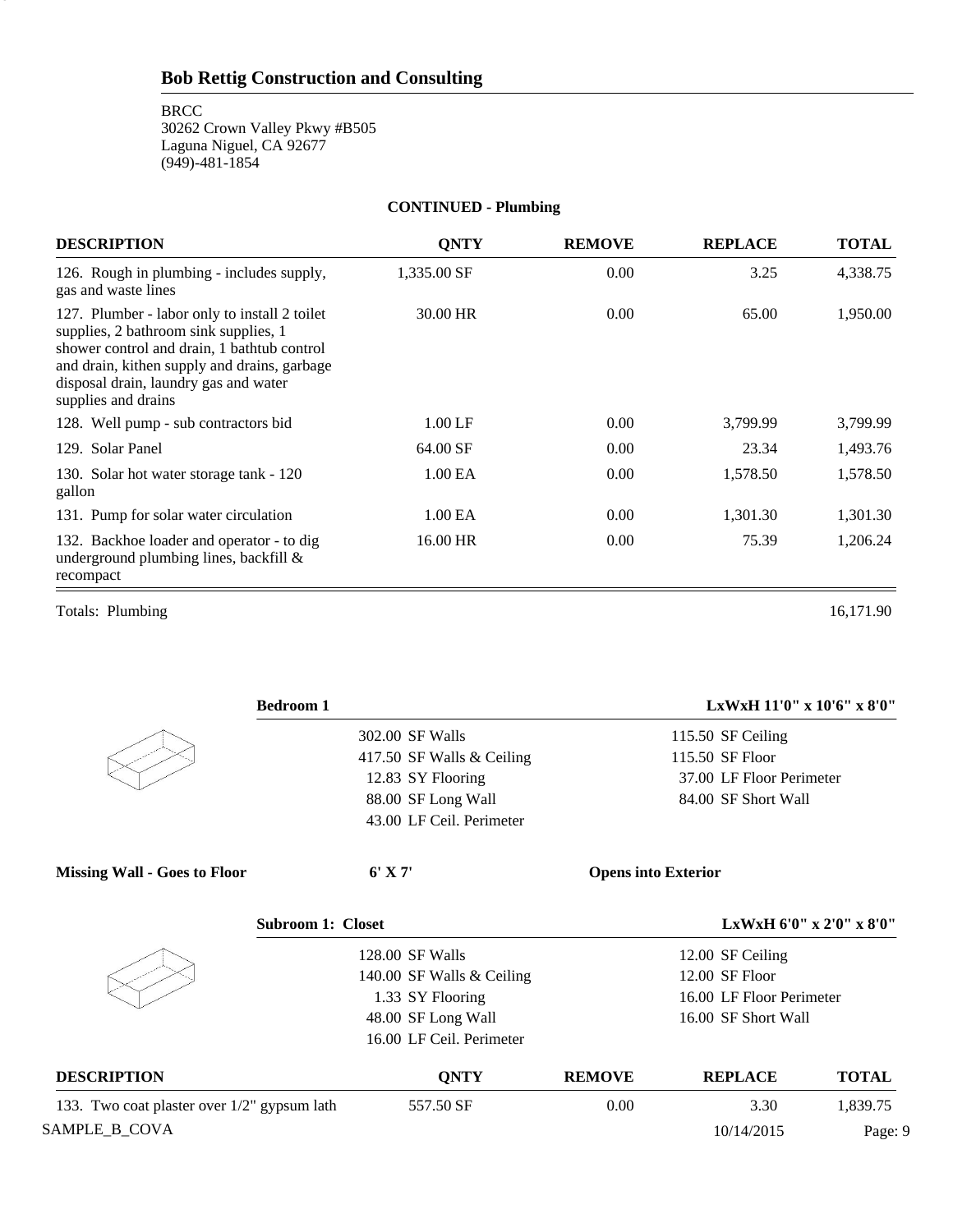**BRCC** 

10

30262 Crown Valley Pkwy #B505 Laguna Niguel, CA 92677 (949)-481-1854

#### **CONTINUED - Bedroom 1**

| <b>DESCRIPTION</b>                                                | <b>QNTY</b> | <b>REMOVE</b> | <b>REPLACE</b> | <b>TOTAL</b> |
|-------------------------------------------------------------------|-------------|---------------|----------------|--------------|
| 134. Baseboard - $3 \frac{1}{4}$ " oak                            | 53.00 LF    | 0.00          | 2.97           | 157.41       |
| 135. Interior door unit - High grade                              | 1.00 EA     | 0.00          | 169.97         | 169.97       |
| 136. Door lockset - interior - High grade                         | 1.00 EA     | 0.00          | 37.83          | 37.83        |
| 137. Seal/prime the walls and ceiling - one<br>coat               | 557.50 SF   | 0.00          | 0.29           | 161.68       |
| 138. Paint part of the walls and ceiling - two<br>coats           | 373.50 SF   | 0.00          | 0.55           | 205.43       |
| 139. Wallpaper                                                    | 184.00 SF   | 0.00          | 1.51           | 277.84       |
| 140. Prep wall for wallpaper                                      | 184.00 SF   | 0.00          | 0.34           | 62.56        |
| 141. Stain & finish baseboard, cap & shoe                         | 53.00 LF    | 0.00          | 1.01           | 53.53        |
| 142. Paint door/window trim & jamb - 2<br>coats (per side)        | 1.00 EA     | 0.00          | 16.84          | 16.84        |
| 143. Stain & finish door slab only (per side)                     | 1.00 EA     | 0.00          | 31.88          | 31.88        |
| 144. Closet Organizer - Wood shelves with<br>plastic drawers      | 2.00 LF     | 0.00          | 41.82          | 83.64        |
| 145. Closet shelf and rod package - bi-level<br>rods              | 4.00 LF     | 0.00          | 15.26          | 61.04        |
| 146. Bifold door set - lauan/mahogany -<br>Double                 | 1.00 EA     | 0.00          | 132.19         | 132.19       |
| 147. Door opening (jamb & casing) - 60" or<br>wider - paint grade | 1.00 EA     | 0.00          | 122.52         | 122.52       |
| 148. Paint - closet package (shelf, jamb &<br>casing) - Large     | 1.00 EA     | 0.00          | 34.35          | 34.35        |
| 149. Paint bifold door set - slab only - 2<br>coats (per side)    | 2.00 EA     | 0.00          | 26.72          | 53.44        |
| 150. Outlet or switch                                             | 4.00 EA     | 0.00          | 9.13           | 36.52        |
| 151. Phone, TV, or speaker outlet                                 | 2.00 EA     | 0.00          | 12.52          | 25.04        |
| 152. Carpet pad                                                   | 127.50 SF   | 0.00          | 0.55           | 70.13        |
| 153. Carpet                                                       | 127.50 SF   | 0.00          | 2.45           | 312.38       |
| 154. Built in desk desk and shelving                              | 10.00 LF    | 0.00          | 88.99          | 889.90       |
| 155. Recessed light fixture                                       | 3.00 EA     | 0.00          | 82.13          | 246.39       |
| 156. Ceiling fan & light                                          | 1.00 EA     | 0.00          | 221.94         | 221.94       |
| 157. Smoke detector                                               | 1.00 EA     | 0.00          | 21.45          | 21.45        |

Totals: Bedroom 1 5,325.65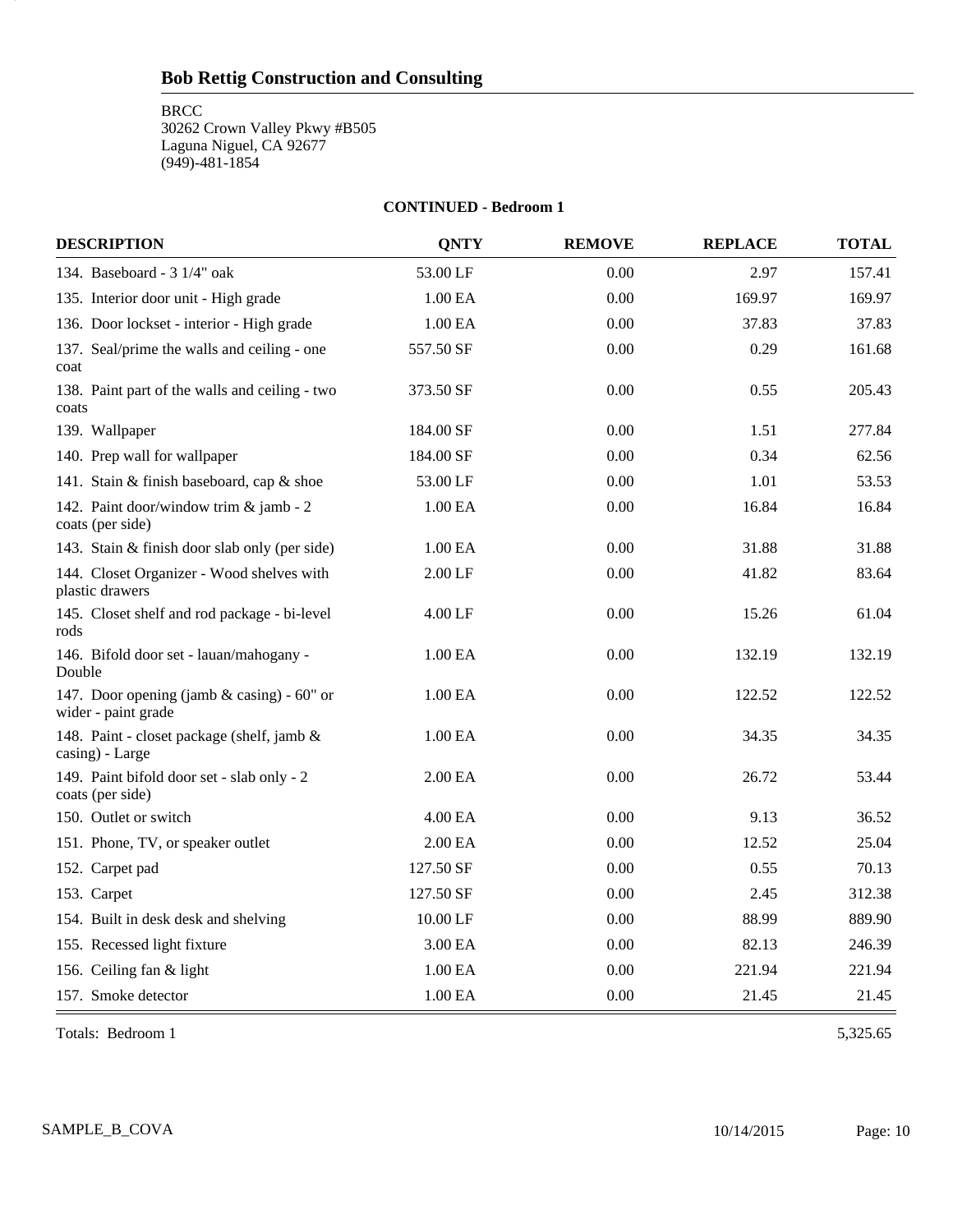| <b>Bedroom 2</b>                                                    |                           |               | LxWxH 12'0" x 11'0" x 8'0" |                          |
|---------------------------------------------------------------------|---------------------------|---------------|----------------------------|--------------------------|
|                                                                     | 326.00 SF Walls           |               | 132.00 SF Ceiling          |                          |
|                                                                     | 458.00 SF Walls & Ceiling |               | 132.00 SF Floor            |                          |
|                                                                     | 14.67 SY Flooring         |               | 40.00 LF Floor Perimeter   |                          |
|                                                                     | 96.00 SF Long Wall        |               | 88.00 SF Short Wall        |                          |
|                                                                     | 46.00 LF Ceil. Perimeter  |               |                            |                          |
| <b>Missing Wall - Goes to Floor</b>                                 | $6'$ X 7'                 |               | <b>Opens into Exterior</b> |                          |
| <b>Subroom 1: Closet</b>                                            |                           |               |                            | LxWxH 6'0" x 2'0" x 8'0" |
|                                                                     | 128.00 SF Walls           |               | 12.00 SF Ceiling           |                          |
|                                                                     | 140.00 SF Walls & Ceiling |               | 12.00 SF Floor             |                          |
|                                                                     | 1.33 SY Flooring          |               | 16.00 LF Floor Perimeter   |                          |
|                                                                     | 48.00 SF Long Wall        |               | 16.00 SF Short Wall        |                          |
|                                                                     | 16.00 LF Ceil. Perimeter  |               |                            |                          |
| <b>DESCRIPTION</b>                                                  | <b>QNTY</b>               | <b>REMOVE</b> | <b>REPLACE</b>             | <b>TOTAL</b>             |
| 158. Two coat plaster over 1/2" gypsum lath                         | 598.00 SF                 | 0.00          | 3.30                       | 1,973.40                 |
| 159. Baseboard - 3 1/4" oak                                         | 56.00 LF                  | 0.00          | 2.97                       | 166.32                   |
| 160. Interior door unit - High grade                                | 1.00 EA                   | 0.00          | 169.97                     | 169.97                   |
| 161. Door lockset - interior - High grade                           | 1.00 EA                   | 0.00          | 37.83                      | 37.83                    |
| 162. Seal/prime the walls and ceiling - one<br>coat                 | 598.00 SF                 | 0.00          | 0.29                       | 173.42                   |
| 163. Paint part of the walls and ceiling - two<br>coats             | 430.00 SF                 | 0.00          | 0.55                       | 236.50                   |
| 164. Wallpaper                                                      | 168.00 SF                 | 0.00          | 1.51                       | 253.68                   |
| 165. Prep wall for wallpaper                                        | 168.00 SF                 | 0.00          | 0.34                       | 57.12                    |
| 166. Stain & finish baseboard, cap & shoe                           | 56.00 LF                  | 0.00          | 1.01                       | 56.56                    |
| 167. Stain & finish door slab only (per side)                       | 1.00 EA                   | 0.00          | 31.88                      | 31.88                    |
| 168. Closet Organizer - Wood shelves with<br>plastic drawers        | $2.00\,\mathrm{LF}$       | $0.00\,$      | 41.82                      | 83.64                    |
| 169. Closet shelf and rod package - bi-level<br>rods                | 4.00 LF                   | 0.00          | 15.26                      | 61.04                    |
| 170. Paint door/window trim & jamb - 2<br>coats (per side)          | 1.00 EA                   | 0.00          | 16.84                      | 16.84                    |
| 171. Bifold door set - lauan/mahogany -<br>Double                   | 1.00 EA                   | 0.00          | 132.19                     | 132.19                   |
| 172. Door opening (jamb $&$ casing) - 60" or<br>wider - paint grade | 1.00 EA                   | 0.00          | 122.52                     | 122.52                   |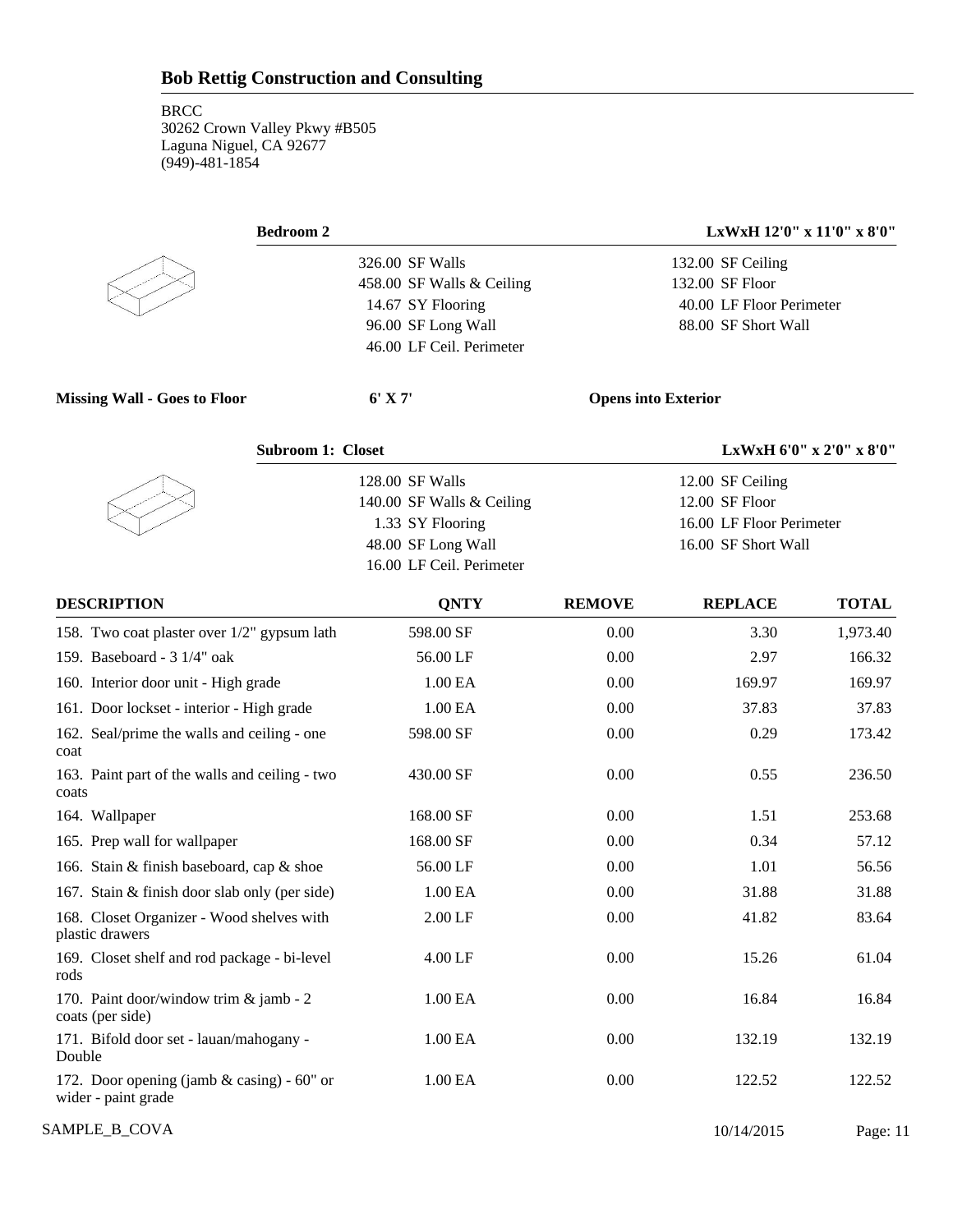**BRCC** 30262 Crown Valley Pkwy #B505 Laguna Niguel, CA 92677 (949)-481-1854

#### **CONTINUED - Bedroom 2**

| <b>DESCRIPTION</b>                                             | <b>ONTY</b>         | <b>REMOVE</b> | <b>REPLACE</b> | <b>TOTAL</b> |
|----------------------------------------------------------------|---------------------|---------------|----------------|--------------|
| 173. Paint - closet package (shelf, jamb &<br>casing) - Large  | 1.00 EA             | 0.00          | 34.35          | 34.35        |
| 174. Paint bypass door set - slab only - 2<br>coats (per side) | 2.00 <sub>E</sub> A | 0.00          | 25.85          | 51.70        |
| 175. Outlet or switch                                          | 4.00 EA             | 0.00          | 9.13           | 36.52        |
| 176. Phone, TV, or speaker outlet                              | 2.00 <sub>E</sub> A | 0.00          | 12.52          | 25.04        |
| 177. Carpet pad                                                | 144.00 SF           | 0.00          | 0.55           | 79.20        |
| 178. Carpet                                                    | 144.00 SF           | 0.00          | 2.45           | 352.80       |
| 179. Recessed light fixture                                    | 3.00 EA             | 0.00          | 82.13          | 246.39       |
| 180. Ceiling fan & light                                       | 1.00 <sub>E</sub> A | 0.00          | 221.94         | 221.94       |
| 181. Smoke detector                                            | 1.00 EA             | 0.00          | 21.45          | 21.45        |

Totals: Bedroom 2 4,642.30

| <b>Bathroom</b>                                            |                           |               | LxWxH 6'0" x 5'0" x 8'0" |              |
|------------------------------------------------------------|---------------------------|---------------|--------------------------|--------------|
|                                                            | 176.00 SF Walls           |               | 30.00 SF Ceiling         |              |
|                                                            | 206.00 SF Walls & Ceiling |               | 30.00 SF Floor           |              |
|                                                            | 3.33 SY Flooring          |               | 22.00 LF Floor Perimeter |              |
|                                                            | 48.00 SF Long Wall        |               | 40.00 SF Short Wall      |              |
|                                                            | 22.00 LF Ceil. Perimeter  |               |                          |              |
| <b>DESCRIPTION</b>                                         | <b>QNTY</b>               | <b>REMOVE</b> | <b>REPLACE</b>           | <b>TOTAL</b> |
| 182. Two coat plaster over 1/2" gypsum lath                | 206.00 SF                 | 0.00          | 3.30                     | 679.80       |
| 183. Baseboard - 3 1/4" oak                                | 22.00 LF                  | 0.00          | 2.97                     | 65.34        |
| 184. Interior door unit - High grade                       | 1.00 EA                   | 0.00          | 169.97                   | 169.97       |
| 185. Door lockset - interior - High grade                  | 1.00 EA                   | 0.00          | 37.83                    | 37.83        |
| 186. Seal/prime the walls and ceiling - one<br>coat        | 206.00 SF                 | 0.00          | 0.29                     | 59.74        |
| 187. Paint the walls and ceiling - two coats               | 206.00 SF                 | 0.00          | 0.55                     | 113.30       |
| 188. Stain & finish baseboard, cap & shoe                  | 22.00 LF                  | 0.00          | 1.01                     | 22.22        |
| 189. Paint door slab only - 2 coats (per side)             | 1.00 EA                   | 0.00          | 16.54                    | 16.54        |
| 190. Paint door/window trim & jamb - 2<br>coats (per side) | 1.00 EA                   | 0.00          | 16.84                    | 16.84        |
| 191. Outlet or switch - oak plate                          | 1.00 EA                   | 0.00          | 17.06                    | 17.06        |
| 192. Ground fault interrupter (GFI) outlet                 | 1.00 EA                   | 0.00          | 28.03                    | 28.03        |
| SAMPLE_B_COVA                                              |                           |               | 10/14/2015               | Page: 12     |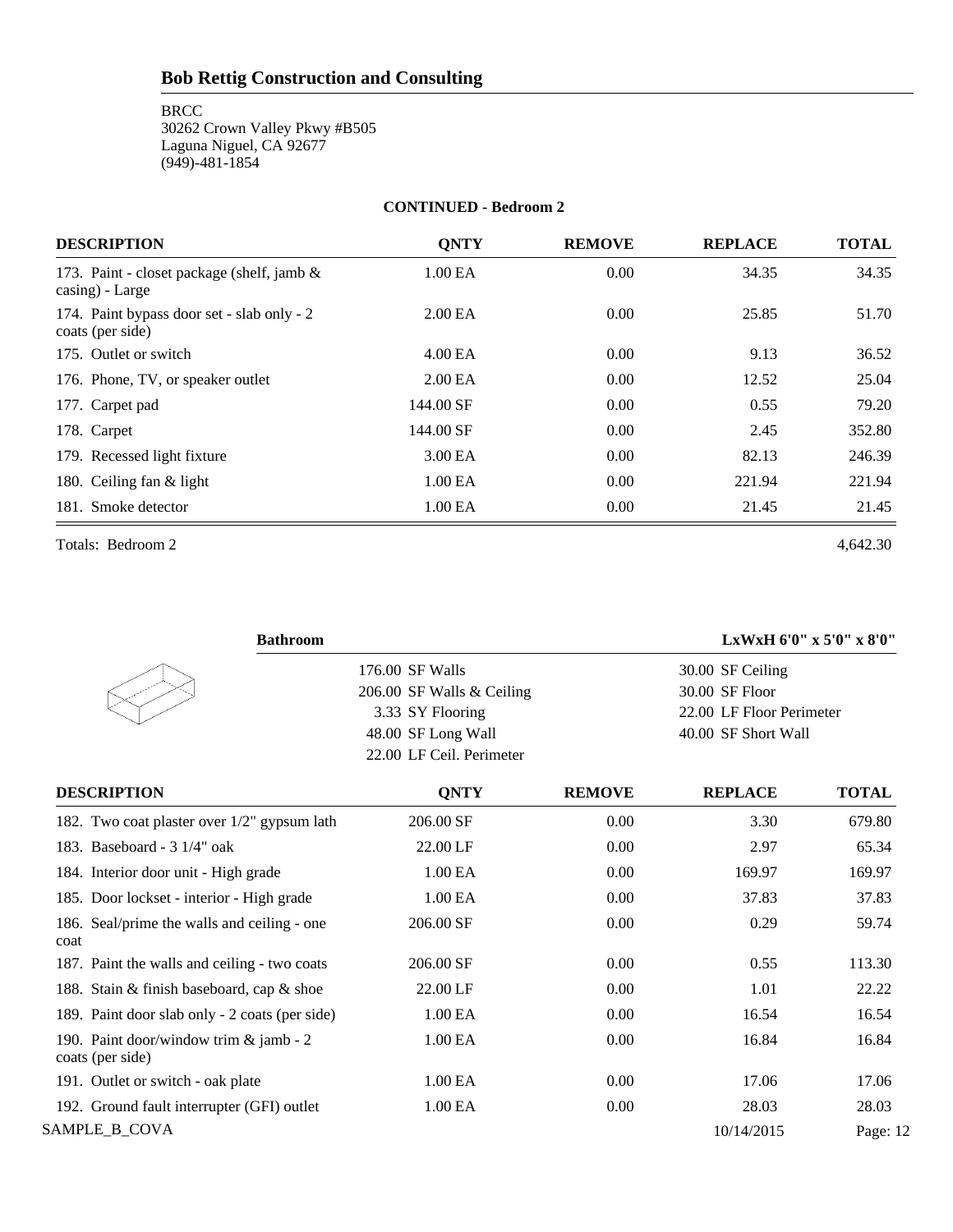**BRCC** 

13

30262 Crown Valley Pkwy #B505 Laguna Niguel, CA 92677 (949)-481-1854

#### **CONTINUED - Bathroom**

| <b>DESCRIPTION</b>                                                       | <b>ONTY</b> | <b>REMOVE</b> | <b>REPLACE</b> | <b>TOTAL</b> |
|--------------------------------------------------------------------------|-------------|---------------|----------------|--------------|
| 193. Bathroom fan, light, and heater                                     | 1.00 EA     | 0.00          | 140.60         | 140.60       |
| 194. Toilet                                                              | 1.00 EA     | 0.00          | 257.84         | 257.84       |
| 195. Toilet seat - oak                                                   | 1.00 EA     | 0.00          | 41.52          | 41.52        |
| 196. Tub/shower faucet                                                   | 1.00 EA     | 0.00          | 170.95         | 170.95       |
| 197. Bathtub                                                             | 1.00 EA     | 0.00          | 477.85         | 477.85       |
| 198. Sink - single - High grade                                          | 1.00 EA     | 0.00          | 224.98         | 224.98       |
| 199. Sink faucet - Bathroom                                              | 1.00 EA     | 0.00          | 135.41         | 135.41       |
| 200. Tile tub surround - up to 60 SF                                     | 1.00 EA     | 0.00          | 765.30         | 765.30       |
| 201. Vinyl floor covering (sheet goods)                                  | 30.00 SF    | 0.00          | 6.21           | 186.30       |
| 202. Vanity - custom oak - includes<br>finishing                         | 4.00 LF     | 0.00          | 160.66         | 642.64       |
| 203. Mirror - $1/4$ " plate glass                                        | 4.00 SF     | 0.00          | 7.28           | 29.12        |
| 204. Cabinetry - upper (wall) units - custom<br>oak - includes finishing | 4.00 LF     | 0.00          | 160.54         | 642.16       |
| 205. Lights - 4 lights - recessed in upper<br>cabinet                    | 1.00 EA     | 0.00          | 120.13         | 120.13       |
| 206. 1/2" Cement board                                                   | 8.00 SF     | 0.00          | 2.57           | 20.56        |
| 207. Countertop - Tile - glass tile inserts                              | 8.00 SF     | 0.00          | 20.80          | 166.40       |
| 208. Ceramic tile bull nose                                              | 12.00 EA    | 0.00          | 3.25           | 39.00        |
| 209. Brush and cup holder                                                | 1.00 EA     | 0.00          | 17.24          | 17.24        |
| 210. Robe hook - oak                                                     | 1.00 EA     | 0.00          | 12.48          | 12.48        |
| 211. Soap dish                                                           | 1.00 EA     | 0.00          | 13.01          | 13.01        |
| 212. Towel bar - oak                                                     | 1.00 EA     | 0.00          | 47.96          | 47.96        |
| 213. Toilet paper holder - recessed - oak                                | 1.00 EA     | 0.00          | 37.14          | 37.14        |

Totals: Bathroom 5,415.26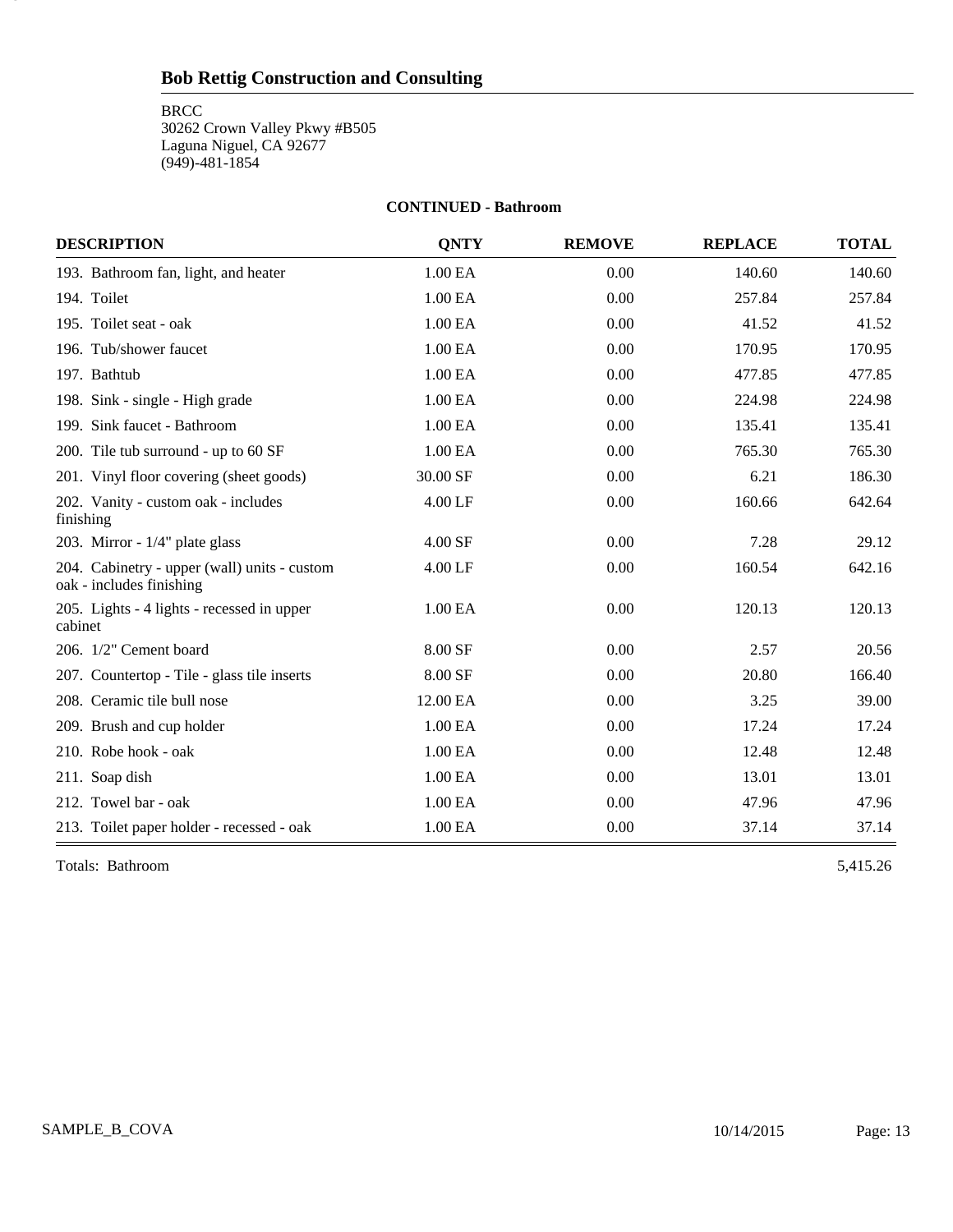| <b>Living Room</b>                                          |                                                                                                                      | LxWxH 17'0" x 13'0" x 8'0" |                                                                                          |              |  |
|-------------------------------------------------------------|----------------------------------------------------------------------------------------------------------------------|----------------------------|------------------------------------------------------------------------------------------|--------------|--|
|                                                             | 400.00 SF Walls<br>621.00 SF Walls & Ceiling<br>24.56 SY Flooring<br>136.00 SF Long Wall<br>50.00 LF Ceil. Perimeter |                            | 221.00 SF Ceiling<br>221.00 SF Floor<br>50.00 LF Floor Perimeter<br>104.00 SF Short Wall |              |  |
| <b>Missing Wall - Goes to Floor/Ceiling</b>                 | 2' 6''  X 8'                                                                                                         | <b>Opens into Exterior</b> |                                                                                          |              |  |
| <b>Missing Wall - Goes to Floor/Ceiling</b>                 | 7' 6" X 8'                                                                                                           | <b>Opens into Exterior</b> |                                                                                          |              |  |
| <b>DESCRIPTION</b>                                          | <b>QNTY</b>                                                                                                          | <b>REMOVE</b>              | <b>REPLACE</b>                                                                           | <b>TOTAL</b> |  |
| 214. Two coat plaster over 1/2" gypsum lath                 | 621.00 SF                                                                                                            | 0.00                       | 3.30                                                                                     | 2,049.30     |  |
| 215. Baseboard - 3 1/4" oak                                 | 50.00 LF                                                                                                             | 0.00                       | 2.97                                                                                     | 148.50       |  |
| 216. Seal/prime the walls and ceiling - one<br>coat         | 621.00 SF                                                                                                            | 0.00                       | 0.29                                                                                     | 180.09       |  |
| 217. Paint the walls and ceiling - two coats                | 621.00 SF                                                                                                            | 0.00                       | 0.55                                                                                     | 341.55       |  |
| 218. T & G paneling - v-joint paneling -<br>knotty pine     | 65.00 SF                                                                                                             | 0.00                       | 2.99                                                                                     | 194.35       |  |
| 219. Stain & finish tongue & groove<br>paneling             | 65.00 SF                                                                                                             | 0.00                       | 0.88                                                                                     | 57.20        |  |
| 220. Stain & finish baseboard, cap & shoe                   | 50.00 LF                                                                                                             | 0.00                       | 1.01                                                                                     | 50.50        |  |
| 221. Stain & finish door slab only (per side)               | 1.00 EA                                                                                                              | 0.00                       | 31.88                                                                                    | 31.88        |  |
| 222. Stain & finish French door slab only -<br>(per side)   | 1.00 EA                                                                                                              | 0.00                       | 75.26                                                                                    | 75.26        |  |
| 223. Stain & finish door/window trim &<br>jamb (per side)   | 1.00 EA                                                                                                              | 0.00                       | 22.36                                                                                    | 22.36        |  |
| 224. Outlet or switch                                       | 5.00 EA                                                                                                              | 0.00                       | 9.13                                                                                     | 45.65        |  |
| 225. Phone, TV, or speaker outlet                           | 2.00 EA                                                                                                              | 0.00                       | 12.52                                                                                    | 25.04        |  |
| 226. AC unit w/sleeve - through-wall -<br>8,000 BTU         | 1.00 EA                                                                                                              | 0.00                       | 786.92                                                                                   | 786.92       |  |
| 227. Wall mounted heater - propane                          | 1.00 EA                                                                                                              | 0.00                       | 280.80                                                                                   | 280.80       |  |
| 228. Carpet pad                                             | 209.00 SF                                                                                                            | 0.00                       | 0.55                                                                                     | 114.95       |  |
| 229. Carpet                                                 | 209.00 SF                                                                                                            | 0.00                       | 2.45                                                                                     | 512.05       |  |
| 230. Tile floor covering                                    | 12.00 SF                                                                                                             | 0.00                       | 7.27                                                                                     | 87.24        |  |
| 231. Fireplace, zero clnce, direct vent, w/<br>venting      | 1.00 EA                                                                                                              | 0.00                       | 1,873.76                                                                                 | 1,873.76     |  |
| 232. Fireplace hearth - brick                               | 25.00 SF                                                                                                             | 0.00                       | 22.69                                                                                    | 567.25       |  |
| 233. Fireplace mantel - wood beam or shelf<br>only (per LF) | $6.00$ LF                                                                                                            | 0.00                       | 61.61                                                                                    | 369.66       |  |

SAMPLE\_B\_COVA Page: 14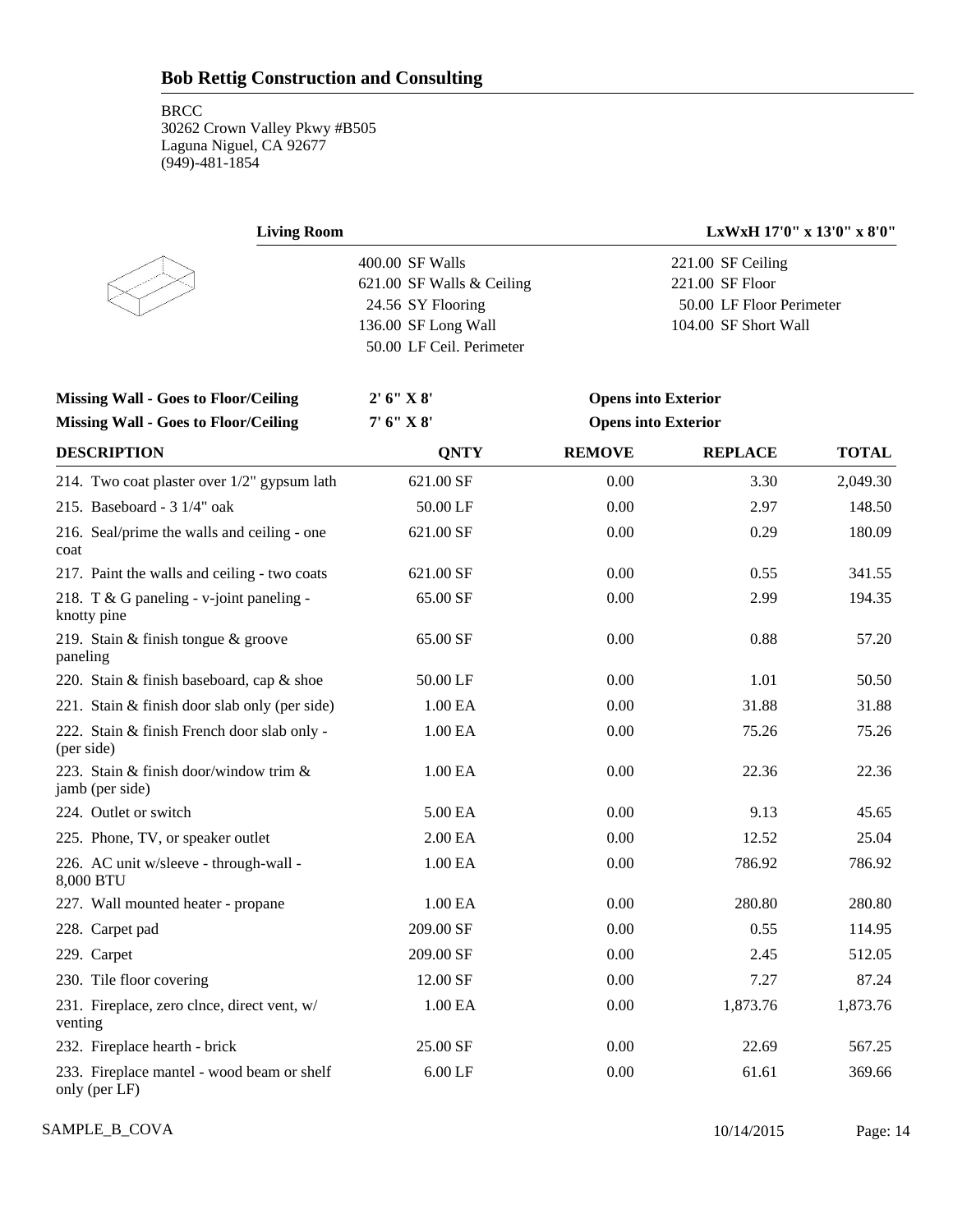#### **CONTINUED - Living Room**

| <b>DESCRIPTION</b>       | <b>ONTY</b> | <b>REMOVE</b> | <b>REPLACE</b> | TOTAL    |
|--------------------------|-------------|---------------|----------------|----------|
| 234. Waste Item - Carpet | 31.35 SF    | 0.00          | 2.45           | 76.81    |
| Totals: Living Room      |             |               |                | 7,891.12 |

15

| <b>Dining/Kitchen Room</b> | LxWxH 13'6" x 11'6" x 8'0" |
|----------------------------|----------------------------|
| 340.00 SF Walls            | 155.25 SF Ceiling          |
| 495.25 SF Walls & Ceiling  | 155.25 SF Floor            |
| 17.25 SY Flooring          | 42.50 LF Floor Perimeter   |
| 108.00 SF Long Wall        | 92.00 SF Short Wall        |
| 42.50 LF Ceil. Perimeter   |                            |
|                            |                            |

| <b>Missing Wall - Goes to Floor/Ceiling</b>                | 7' 6'' X 8' | <b>Opens into Exterior</b> |                |              |
|------------------------------------------------------------|-------------|----------------------------|----------------|--------------|
| <b>DESCRIPTION</b>                                         | <b>QNTY</b> | <b>REMOVE</b>              | <b>REPLACE</b> | <b>TOTAL</b> |
| 235. Two coat plaster over 1/2" gypsum lath                | 495.25 SF   | 0.00                       | 3.30           | 1,634.33     |
| 236. Baseboard - 2 1/4" - oak                              | 42.50 LF    | 0.00                       | 1.86           | 79.05        |
| 237. Seal/prime the walls and ceiling - one<br>coat        | 495.25 SF   | 0.00                       | 0.29           | 143.62       |
| 238. Paint part of the walls and ceiling - two<br>coats    | 432.25 SF   | 0.00                       | 0.55           | 237.74       |
| 239. Wallpaper                                             | 63.00 SF    | 0.00                       | 1.51           | 95.13        |
| 240. T & G paneling - $v$ -joint paneling -<br>knotty pine | 68.00 SF    | 0.00                       | 2.99           | 203.32       |
| 241. Stain & finish tongue & groove<br>paneling            | 68.00 SF    | 0.00                       | 0.88           | 59.84        |
| 242. Stain & finish baseboard                              | 42.50 LF    | 0.00                       | 0.85           | 36.13        |
| 243. Pocket door unit - panel                              | 1.00 EA     | 0.00                       | 267.20         | 267.20       |
| 244. Casing - 2 1/4" hardwood                              | 17.00 LF    | 0.00                       | 2.13           | 36.21        |
| 245. Door lockset - exterior                               | 1.00 EA     | 0.00                       | 39.54          | 39.54        |
| 246. Stain & finish door slab only (per side)              | 1.00 EA     | 0.00                       | 31.88          | 31.88        |
| 247. Finish door slab only - 1 coat urethane<br>(per side) | 1.00 EA     | 0.00                       | 12.52          | 12.52        |
| 248. Stain & finish door/window trim &<br>jamb (per side)  | 2.00 EA     | 0.00                       | 22.36          | 44.72        |
| 249. Outlet or switch                                      | 5.00 EA     | 0.00                       | 9.13           | 45.65        |
| 250. Ground fault interrupter (GFI) outlet                 | 2.00 EA     | 0.00                       | 28.03          | 56.06        |
| SAMPLE_B_COVA                                              |             |                            | 10/14/2015     | Page: 15     |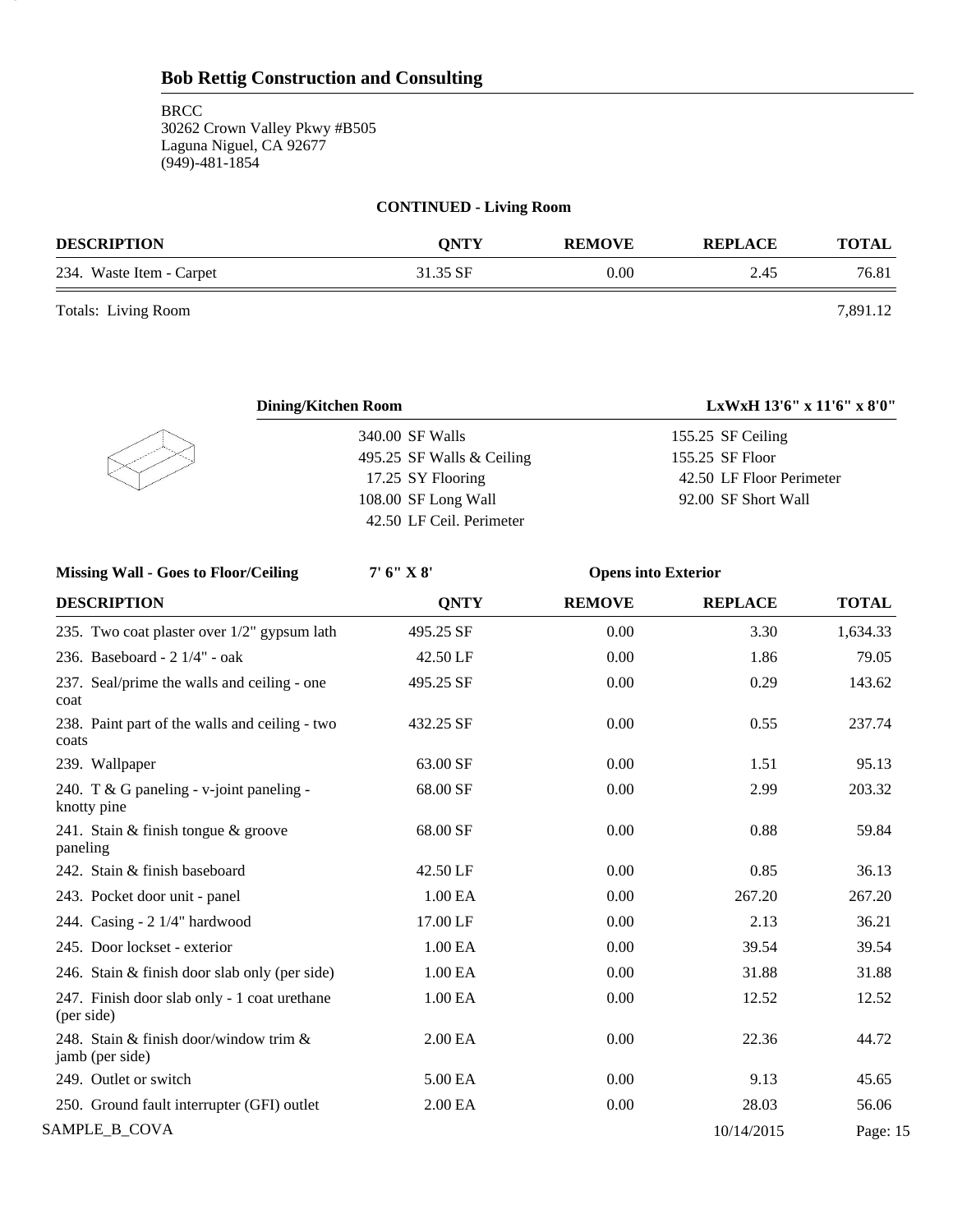**BRCC** 

16

30262 Crown Valley Pkwy #B505 Laguna Niguel, CA 92677 (949)-481-1854

#### **CONTINUED - Dining/Kitchen Room**

| <b>DESCRIPTION</b>                                                                                                                      | <b>QNTY</b>         | <b>REMOVE</b> | <b>REPLACE</b> | <b>TOTAL</b> |
|-----------------------------------------------------------------------------------------------------------------------------------------|---------------------|---------------|----------------|--------------|
| 251. Phone, TV, or speaker outlet                                                                                                       | 1.00 EA             | 0.00          | 12.52          | 12.52        |
| 252. Recessed light fixture                                                                                                             | 5.00 EA             | 0.00          | 82.13          | 410.65       |
| 253. Fluorescent - one tube - 2' - fixture<br>w/lens                                                                                    | 2.00 EA             | 0.00          | 50.19          | 100.38       |
| 254. Ceiling fan & light                                                                                                                | 1.00 EA             | 0.00          | 221.94         | 221.94       |
| 255. Vinyl floor covering (sheet goods)                                                                                                 | 155.25 SF           | 0.00          | 6.21           | 964.10       |
| 256. Custom, built-in bar - leather lined,<br>built-in ice bucket and sink; recessed light<br>fixture and electrical outlet (allowance) | 1.00 EA             | 0.00          | 1,500.00       | 1,500.00     |
| 257. Recessed light fixture in bar - High<br>grade                                                                                      | 1.00 EA             | 0.00          | 101.16         | 101.16       |
| 258. Sink - single, in built-in bar - High<br>grade                                                                                     | 1.00 EA             | 0.00          | 223.80         | 223.80       |
| 259. Custom oak divider wall with<br>cupboards and shelves - full height<br>(allowance)                                                 | 3.00 LF             | 0.00          | 300.00         | 900.00       |
| 260. Stain & finish full height custom oak<br>divider                                                                                   | 32.00 SF            | 0.00          | 1.62           | 51.84        |
| 261. Cabinetry - lower (base) units - custom<br>with pull-out spice cabinet & lazy susan                                                | 17.00 LF            | 0.00          | 233.73         | 3,973.41     |
| 262. Cabinetry - upper (wall) units - custom                                                                                            | 16.00 LF            | 0.00          | 183.54         | 2,936.64     |
| 263. Stain & finish cabinetry - lower -<br>inside and out                                                                               | 17.00 LF            | 0.00          | 32.21          | 547.57       |
| 264. Stain & finish cabinetry - upper -<br>inside and out                                                                               | 16.00 LF            | 0.00          | 28.49          | 455.84       |
| 265. Allowance for kitchen cabinet knobs                                                                                                | 1.00 EA             | 0.00          | 300.00         | 300.00       |
| 266. Slate slab for counter tops                                                                                                        | 64.00 SF            | 0.00          | 13.75          | 880.00       |
| 267. 1/2" Cement board for slate counter top                                                                                            | 34.00 SF            | 0.00          | 2.57           | 87.38        |
| 268. Sink - double                                                                                                                      | 1.00 EA             | 0.00          | 242.75         | 242.75       |
| 269. Sink faucet - Kitchen                                                                                                              | 1.00 EA             | 0.00          | 263.91         | 263.91       |
| 270. Range - 30" - electric                                                                                                             | 1.00 EA             | 0.00          | 481.54         | 481.54       |
| 271. Garbage disposer                                                                                                                   | 1.00 <sub>EA</sub>  | 0.00          | 148.17         | 148.17       |
| 272. Refrigerator - 25 cf                                                                                                               | 1.00 EA             | 0.00          | 1,028.00       | 1,028.00     |
| 273. Dishwasher                                                                                                                         | 1.00 <sub>E</sub> A | 0.00          | 377.58         | 377.58       |
| 274. Microwave oven - over range w/built-<br>in hood                                                                                    | 1.00 <sub>E</sub> A | 0.00          | 343.13         | 343.13       |
| 275. Skylight - Sun-Tek                                                                                                                 | $1.00\text{ EA}$    | 0.00          | 303.27         | 303.27       |

SAMPLE\_B\_COVA 10/14/2015 Page: 16 Totals: Dining/Kitchen Room 19,878.52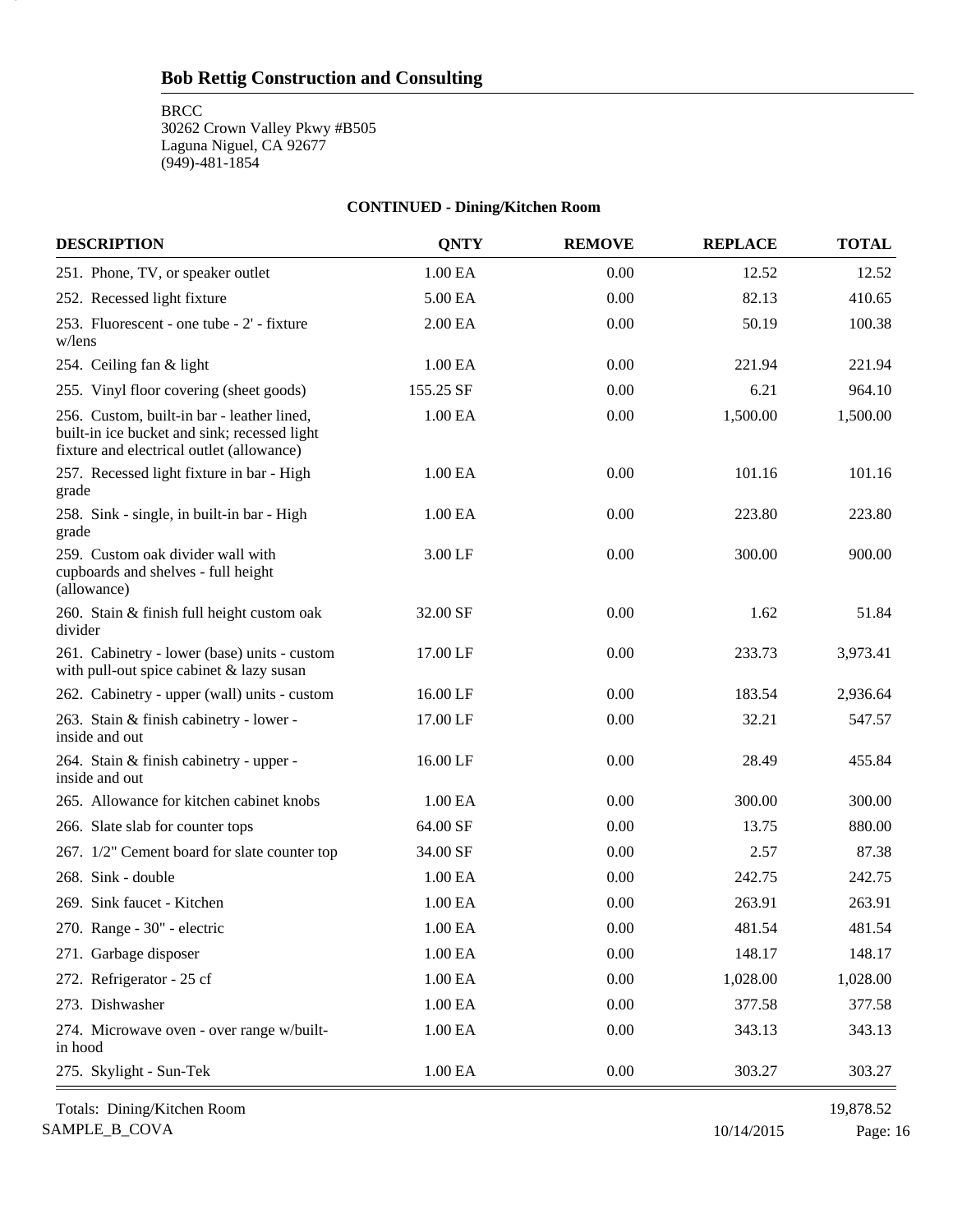| <b>Laundry Room</b>                                             |                           |                            | LxWxH 14'0" x 6'0" x 8'0" |              |
|-----------------------------------------------------------------|---------------------------|----------------------------|---------------------------|--------------|
| 208.00 SF Walls                                                 |                           |                            | 84.00 SF Ceiling          |              |
|                                                                 | 292.00 SF Walls & Ceiling |                            | 84.00 SF Floor            |              |
|                                                                 | 9.33 SY Flooring          |                            | 26.00 LF Floor Perimeter  |              |
|                                                                 | 112.00 SF Long Wall       |                            | 48.00 SF Short Wall       |              |
|                                                                 | 26.00 LF Ceil. Perimeter  |                            |                           |              |
| <b>Missing Wall - Goes to Floor/Ceiling</b>                     | 14' X 8'                  | <b>Opens into Exterior</b> |                           |              |
| <b>DESCRIPTION</b>                                              | <b>QNTY</b>               | <b>REMOVE</b>              | <b>REPLACE</b>            | <b>TOTAL</b> |
| 276. 5/8" drywall - hung, taped, with<br>smooth wall finish     | 292.00 SF                 | 0.00                       | 1.74                      | 508.08       |
| 277. Baseboard - 2 1/4"                                         | 26.00 LF                  | 0.00                       | 1.56                      | 40.56        |
| 278. Bifold door set - full louvered - Double                   | 1.00 EA                   | 0.00                       | 180.82                    | 180.82       |
| 279. Stain & finish bifold door set - slab<br>only - (per side) | 1.00 EA                   | 0.00                       | 44.69                     | 44.69        |
| 280. Seal/prime the walls and ceiling - one<br>coat             | 292.00 SF                 | 0.00                       | 0.29                      | 84.68        |
| 281. Paint the walls and ceiling - two coats                    | 292.00 SF                 | 0.00                       | 0.55                      | 160.60       |
| 282. Paint baseboard - one coat                                 | 26.00 LF                  | 0.00                       | 0.51                      | 13.26        |
| 283. Outlet or switch                                           | 2.00 EA                   | 0.00                       | 9.13                      | 18.26        |
| 284. Ground fault interrupter (GFI) outlet                      | 1.00 EA                   | 0.00                       | 28.03                     | 28.03        |
| 285. Light fixture                                              | 2.00 EA                   | 0.00                       | 44.26                     | 88.52        |
| 286. Dryer                                                      | 1.00 EA                   | 0.00                       | 657.00                    | 657.00       |
| 287. Washer                                                     | 1.00 EA                   | 0.00                       | 832.94                    | 832.94       |
| 288. Cabinetry - lower (base) units                             | 3.00 LF                   | 0.00                       | 90.41                     | 271.23       |
| 289. Laundry tub                                                | 1.00 EA                   | 0.00                       | 175.91                    | 175.91       |
| 290. Exterior light fixture                                     | 1.00 EA                   | 0.00                       | 61.29                     | 61.29        |
| 291. Trash compactor                                            | 1.00 EA                   | 0.00                       | 447.34                    | 447.34       |
| 292. Mortar bed for tile floors                                 | 84.00 SF                  | 0.00                       | 3.19                      | 267.96       |
| 293. Quarry tile floor                                          | 84.00 SF                  | 0.00                       | 7.96                      | 668.64       |

Totals: Laundry Room 4,549.81

SAMPLE\_B\_COVA 10/14/2015 Page: 17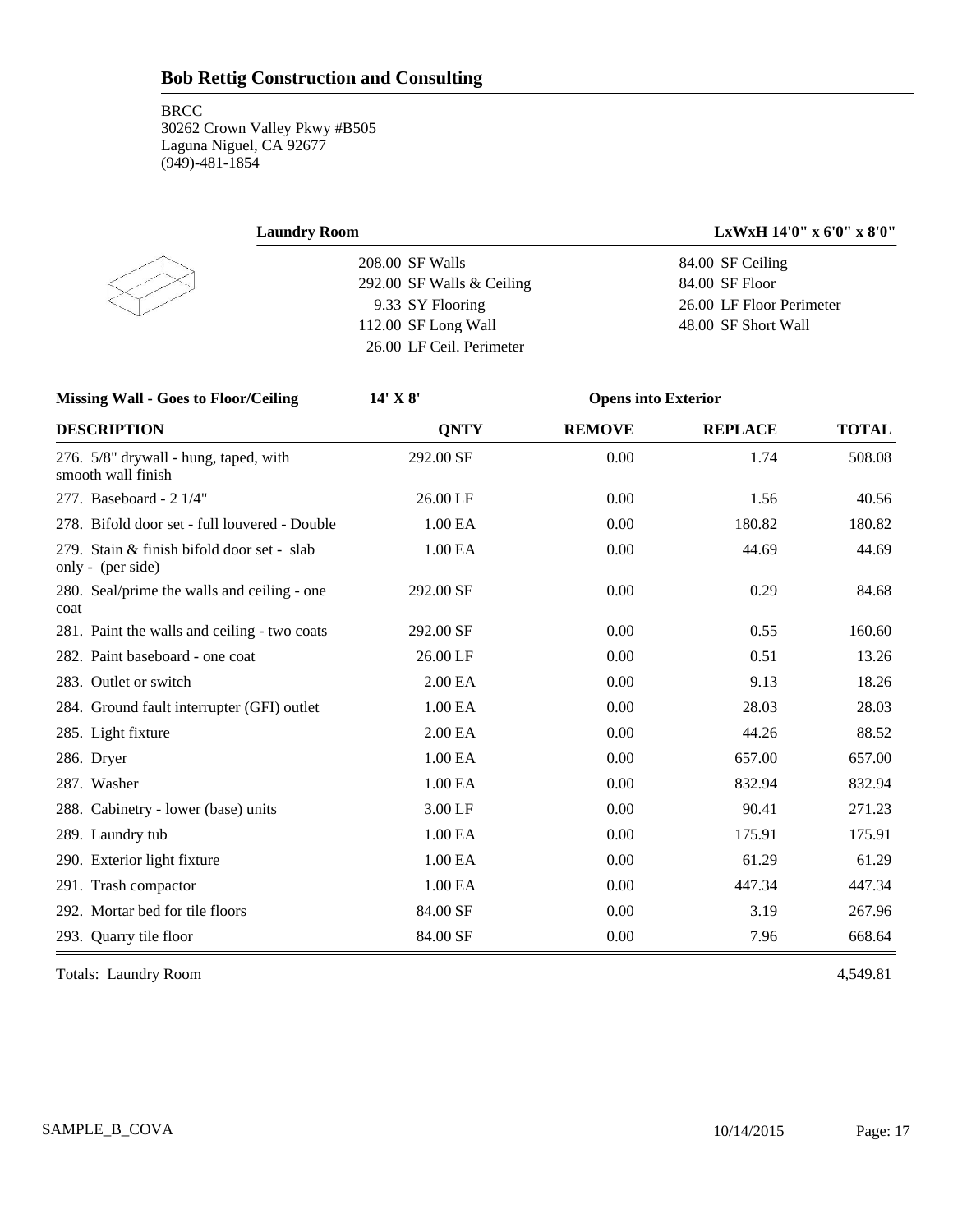18

| <b>Master Bath</b>                                          |                                              |               |                                    | LxWxH 6'0" x 5'0" x 8'0" |
|-------------------------------------------------------------|----------------------------------------------|---------------|------------------------------------|--------------------------|
|                                                             | 176.00 SF Walls<br>206.00 SF Walls & Ceiling |               | 30.00 SF Ceiling<br>30.00 SF Floor |                          |
|                                                             | 3.33 SY Flooring                             |               | 22.00 LF Floor Perimeter           |                          |
|                                                             | 48.00 SF Long Wall                           |               | 40.00 SF Short Wall                |                          |
|                                                             | 22.00 LF Ceil. Perimeter                     |               |                                    |                          |
| <b>DESCRIPTION</b>                                          | <b>QNTY</b>                                  | <b>REMOVE</b> | <b>REPLACE</b>                     | <b>TOTAL</b>             |
| 294. 5/8" drywall - hung, taped, with<br>smooth wall finish | 206.00 SF                                    | 0.00          | 1.74                               | 358.44                   |
| 295. Baseboard - 3 1/4" oak                                 | 22.00 LF                                     | 0.00          | 2.97                               | 65.34                    |
| 296. Pocket door unit - Colonist                            | 1.00 EA                                      | 0.00          | 164.80                             | 164.80                   |
| 297. Door lockset - interior - High grade                   | 1.00 EA                                      | 0.00          | 37.83                              | 37.83                    |
| 298. Seal/prime the walls and ceiling - one<br>coat         | 206.00 SF                                    | 0.00          | 0.29                               | 59.74                    |
| 299. Paint part of the walls and ceiling - two<br>coats     | 110.00 SF                                    | 0.00          | 0.55                               | 60.50                    |
| 300. Wallpaper                                              | 96.00 SF                                     | 0.00          | 1.51                               | 144.96                   |
| 301. Prep wall for wallpaper                                | 96.00 SF                                     | 0.00          | 0.34                               | 32.64                    |
| 302. Stain & finish baseboard, cap & shoe                   | 22.00 LF                                     | 0.00          | 1.01                               | 22.22                    |
| 303. Stain & finish door slab only (per side)               | 1.00 EA                                      | 0.00          | 31.88                              | 31.88                    |
| 304. Stain & finish door/window trim &<br>jamb (per side)   | 1.00 EA                                      | 0.00          | 22.36                              | 22.36                    |
| 305. Outlet or switch - oak plate                           | 1.00 EA                                      | 0.00          | 17.06                              | 17.06                    |
| 306. Ground fault interrupter (GFI) outlet                  | 1.00 EA                                      | 0.00          | 28.03                              | 28.03                    |
| 307. Bathroom fan, light, and heater                        | 1.00 EA                                      | 0.00          | 140.60                             | 140.60                   |
| 308. Toilet                                                 | 1.00 EA                                      | 0.00          | 257.84                             | 257.84                   |
| 309. Toilet seat - oak                                      | 1.00 EA                                      | 0.00          | 65.63                              | 65.63                    |
| 310. Shower faucet                                          | 1.00 EA                                      | 0.00          | 120.77                             | 120.77                   |
| 311. Fiberglass shower unit                                 | 1.00 EA                                      | 0.00          | 504.44                             | 504.44                   |
| 312. Shower door                                            | 1.00 EA                                      | 0.00          | 241.41                             | 241.41                   |
| 313. Countertop - solid surface                             | $6.00$ SF                                    | 0.00          | 68.08                              | 408.48                   |
| 314. Sink - single - High grade                             | 1.00 EA                                      | 0.00          | 224.98                             | 224.98                   |
| 315. Sink faucet - Bathroom                                 | 1.00 EA                                      | 0.00          | 135.41                             | 135.41                   |
| 316. Vinyl floor covering (sheet goods)                     | 30.00 SF                                     | 0.00          | 6.21                               | 186.30                   |
| 317. Vanity - custom oak - includes<br>finishing            | 3.00 LF                                      | 0.00          | 160.66                             | 481.98                   |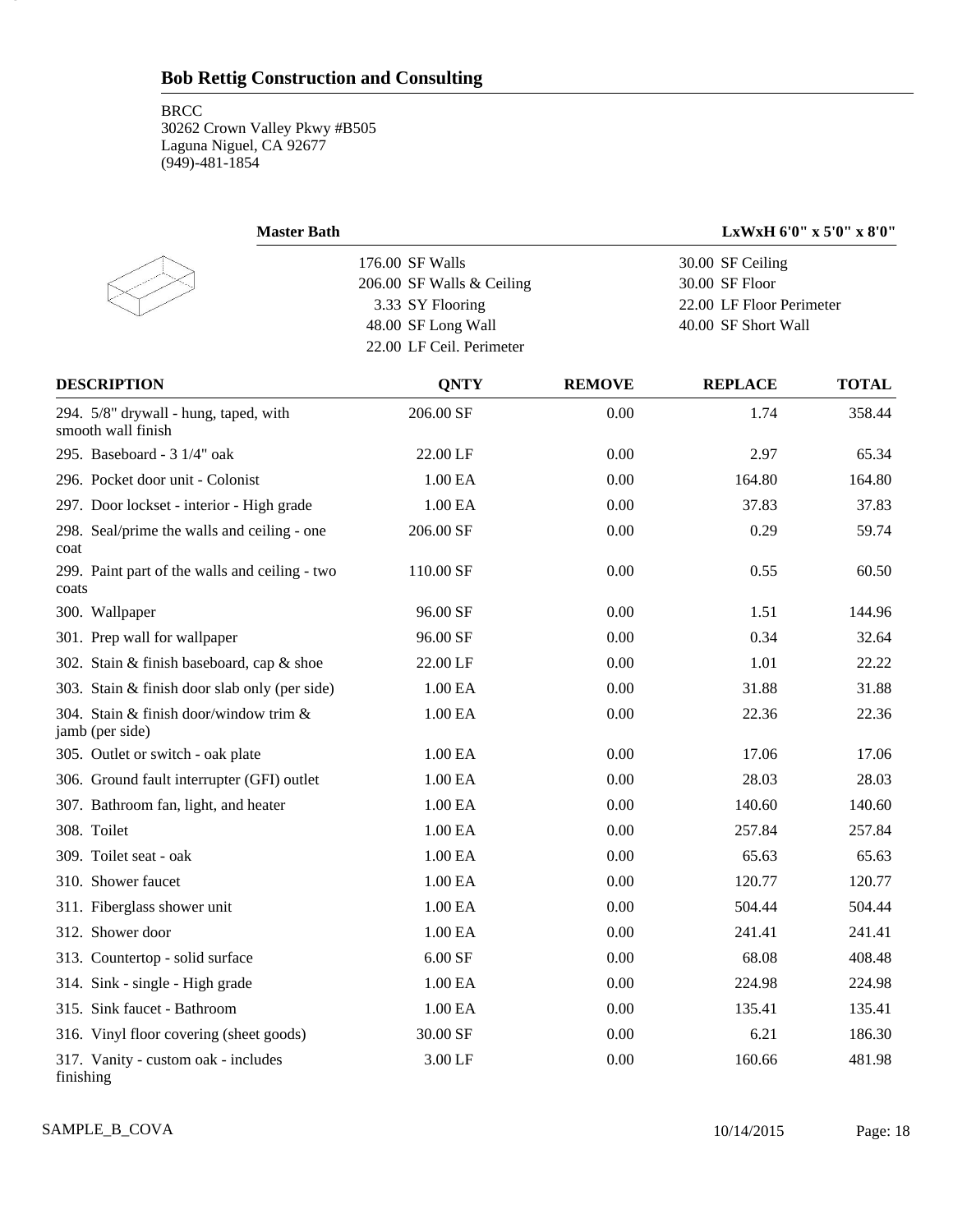**BRCC** 

19

30262 Crown Valley Pkwy #B505 Laguna Niguel, CA 92677 (949)-481-1854

#### **CONTINUED - Master Bath**

| <b>DESCRIPTION</b>                                                                 | <b>QNTY</b> | <b>REMOVE</b> | <b>REPLACE</b> | <b>TOTAL</b> |
|------------------------------------------------------------------------------------|-------------|---------------|----------------|--------------|
| 318. Cabinetry - full height unit - with pull-<br>down hamper - includes finishing | $2.00$ LF   | 0.00          | 314.61         | 629.22       |
| 319. Interior door - half louvered - pre-hung<br>unit                              | 1.00 EA     | 0.00          | 242.39         | 242.39       |
| 320. Paint half louvered door slab only - 2<br>coats (per side)                    | 2.00 EA     | 0.00          | 24.73          | 49.46        |
| 321. Mirror - $1/4$ " plate glass                                                  | 8.00 SF     | 0.00          | 7.28           | 58.24        |
| 322. Cabinetry - upper (wall) units                                                | $4.00$ LF   | 0.00          | 83.07          | 332.28       |
| 323. Light bar - 3 lights - oak                                                    | 1.00 EA     | 0.00          | 114.06         | 114.06       |
| 324. Brush and cup holder - oak                                                    | 1.00 EA     | 0.00          | 17.18          | 17.18        |
| 325. Robe hook - oak                                                               | 1.00 EA     | 0.00          | 12.48          | 12.48        |
| 326. Soap dish - oak                                                               | 1.00 EA     | 0.00          | 12.96          | 12.96        |
| 327. Towel bar - oak                                                               | 1.00 EA     | 0.00          | 47.96          | 47.96        |
| 328. Toilet paper holder - oak                                                     | 1.00 EA     | 0.00          | 37.14          | 37.14        |
| 329. Waste Item - Vinyl floor covering<br>(sheet goods)                            | 12.75 SF    | 0.00          | 6.21           | 79.18        |
|                                                                                    |             |               |                |              |

Waste Xpert - Vinyl Waste: The following cuts will produce the specified line item prices:

Cut #1 Room Name: Dining/Kitchen Room Dimensions: 13'9" X 11'9"

Cut #2 Room Name: Bathroom Dimensions: 5'3" X 6'0"

Cut #3 Room Name: Master Bath Dimensions: 5'3" X 6'0"

Totals: Master Bath 5,446.19



| 304.00 SF Walls           |
|---------------------------|
| 480.00 SF Walls & Ceiling |
| 19.56 SY Flooring         |
| 128.00 SF Long Wall       |
| 48.50 LF Ceil. Perimeter  |

**Missing Wall - Goes to Floor/Ceiling 5' 6" X 8' Opens into Exterior**

**Master Bedroom LxWxH 16'0" x 11'0" x 8'0"**

176.00 SF Ceiling 176.00 SF Floor 36.50 LF Floor Perimeter 88.00 SF Short Wall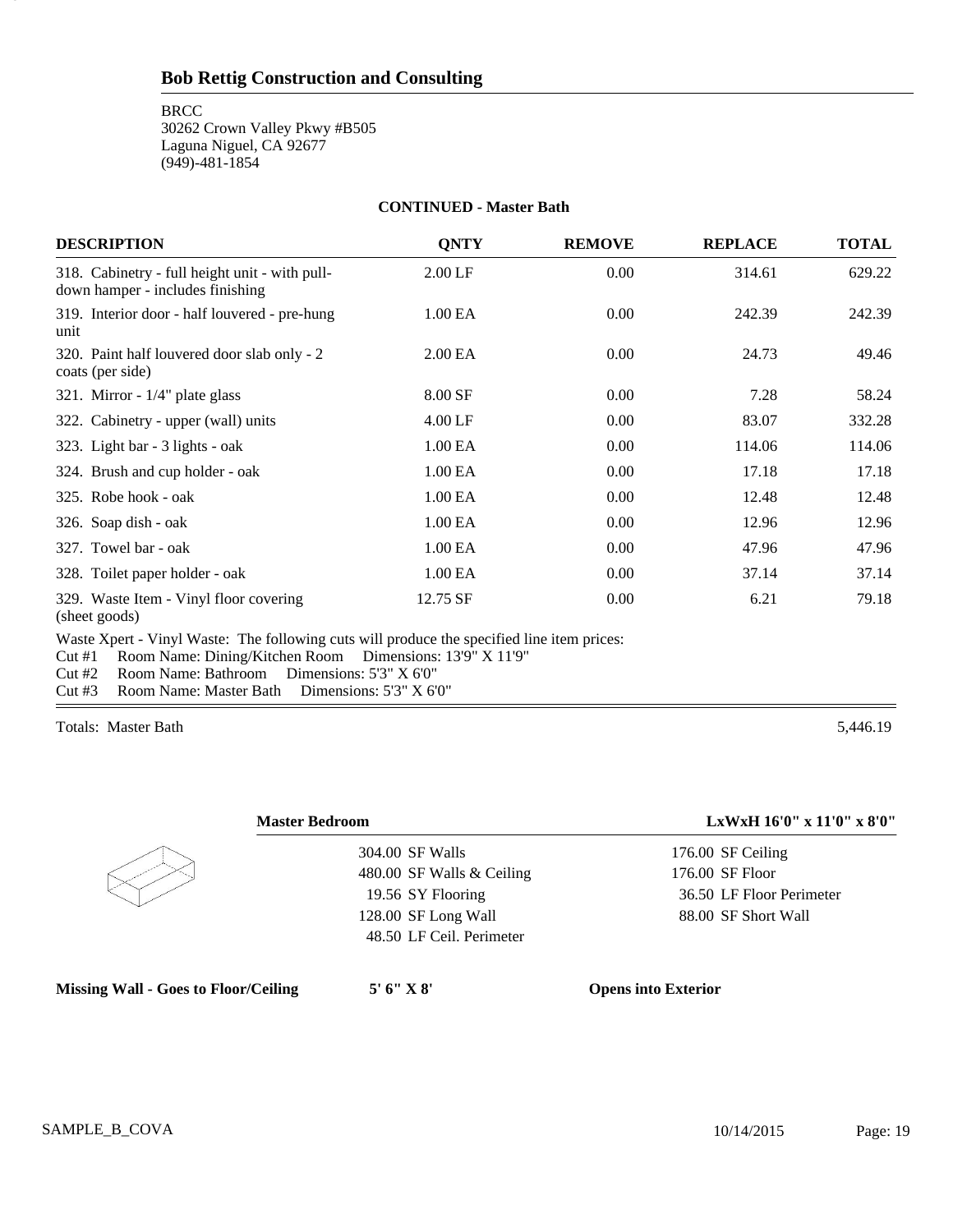#### **CONTINUED - Master Bedroom**



20

224.00 SF Walls 269.00 SF Walls & Ceiling 5.00 SY Flooring 72.00 SF Long Wall 28.00 LF Ceil. Perimeter

86.00 SF Walls

98.00 SF Walls & Ceiling 1.33 SY Flooring 48.00 SF Long Wall 16.00 LF Ceil. Perimeter

**Subroom 1: Offset 1 LxWxH 9'0" x 5'0" x 8'0"**

45.00 SF Ceiling 45.00 SF Floor 28.00 LF Floor Perimeter 40.00 SF Short Wall

12.00 SF Ceiling 12.00 SF Floor

10.00 LF Floor Perimeter 16.00 SF Short Wall

### **Subroom 2: Closet LxWxH 6'0" x 2'0" x 8'0"**



**Missing Wall - Goes to Floor 6' X 7' Opens into Master Bedroom**

86.00 SF Walls

98.00 SF Walls & Ceiling 1.33 SY Flooring 48.00 SF Long Wall 16.00 LF Ceil. Perimeter

#### **Subroom 3: Closet LxWxH 6'0" x 2'0" x 8'0"**

12.00 SF Ceiling 12.00 SF Floor 10.00 LF Floor Perimeter 16.00 SF Short Wall

| <b>Missing Wall - Goes to Floor</b>                         | $6'$ X 7'           |               | <b>Opens into Master Bedroom</b> |              |
|-------------------------------------------------------------|---------------------|---------------|----------------------------------|--------------|
| <b>DESCRIPTION</b>                                          | <b>ONTY</b>         | <b>REMOVE</b> | <b>REPLACE</b>                   | <b>TOTAL</b> |
| 330. 5/8" drywall - hung, taped, with<br>smooth wall finish | 945.00 SF           | 0.00          | 1.74                             | 1,644.30     |
| 331. Baseboard - $31/4$ " oak                               | 84.50 LF            | 0.00          | 2.97                             | 250.97       |
| 332. Interior door unit - High grade                        | 1.00 <sub>E</sub> A | 0.00          | 169.97                           | 169.97       |
| 333. Door lockset - interior - High grade                   | 1.00 <sub>E</sub> A | 0.00          | 37.83                            | 37.83        |
| 334. Seal/prime the walls and ceiling - one<br>coat         | 945.00 SF           | 0.00          | 0.29                             | 274.05       |
| 335. Paint part of the walls and ceiling - two<br>coats     | 705.00 SF           | 0.00          | 0.55                             | 387.75       |
| 336. Wallpaper                                              | 240.00 SF           | 0.00          | 1.51                             | 362.40       |
| 337. Wallpaper border                                       | 108.50 LF           | 0.00          | 2.17                             | 235.45       |
| SAMPLE_B_COVA                                               |                     |               | 10/14/2015                       | Page: 20     |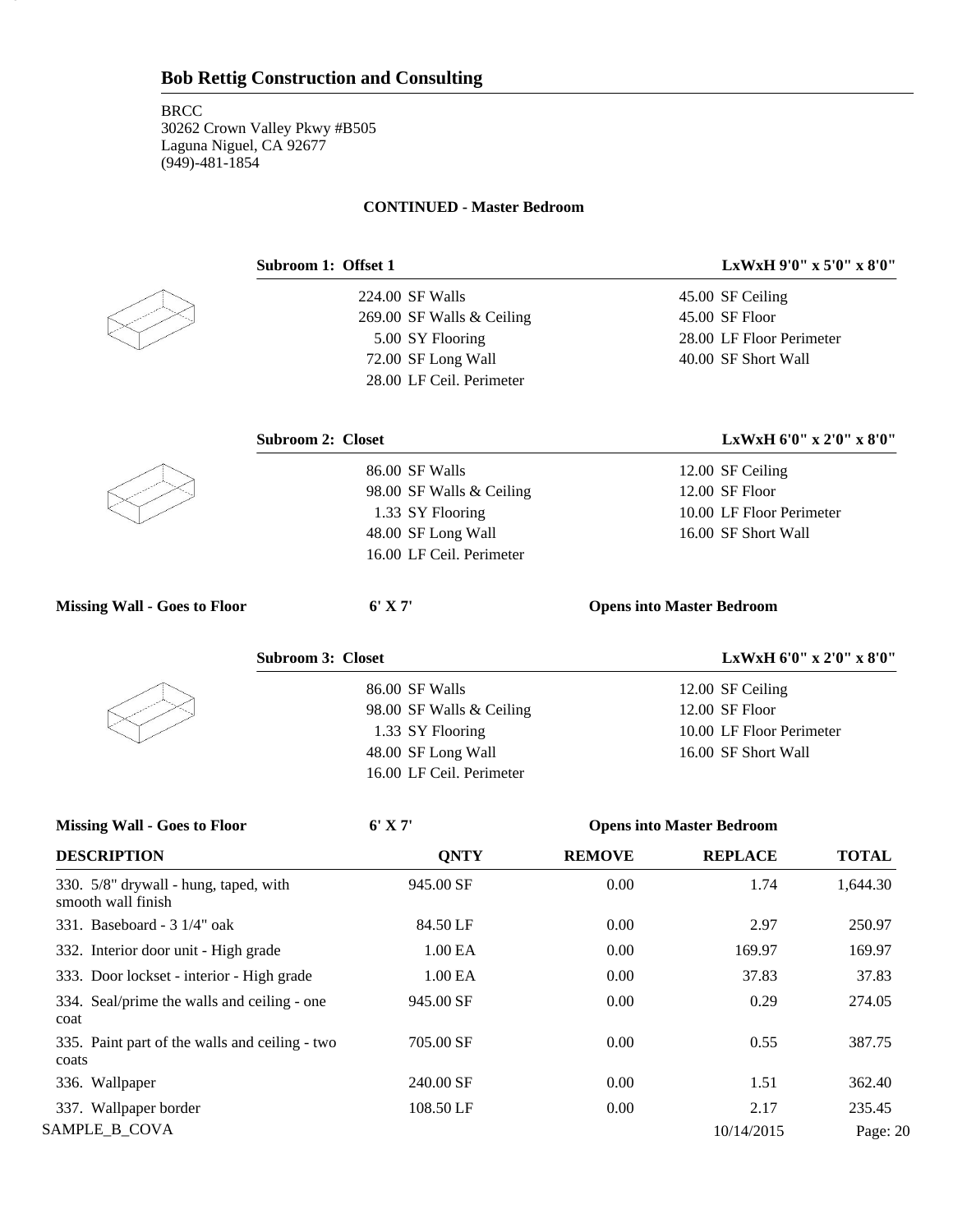**BRCC** 

30262 Crown Valley Pkwy #B505 Laguna Niguel, CA 92677 (949)-481-1854

#### **CONTINUED - Master Bedroom**

| <b>DESCRIPTION</b>                                           | <b>ONTY</b> | <b>REMOVE</b> | <b>REPLACE</b> | <b>TOTAL</b> |
|--------------------------------------------------------------|-------------|---------------|----------------|--------------|
| 338. Prep wall for wallpaper                                 | 240.00 SF   | 0.00          | 0.34           | 81.60        |
| 339. Stain & finish baseboard, cap & shoe                    | 84.50 LF    | 0.00          | 1.01           | 85.35        |
| 340. Stain & finish door slab only (per side)                | 1.00 EA     | 0.00          | 31.88          | 31.88        |
| 341. Stain & finish door/window trim $\&$<br>jamb (per side) | 1.00 EA     | 0.00          | 22.36          | 22.36        |

Note:

The 2 closets in this bedroom had built-in, oak closet organizers. Each closet was 6' x 8' and the organizers were a combination of open shelving, built-in drawers and shelf & pole.

| 342. Closet organizer - built-in, oak (2)<br>closets)               | 96.00 SF            | 0.00     | 26.70    | 2,563.20 |
|---------------------------------------------------------------------|---------------------|----------|----------|----------|
| 343. Finish organizer - 1 coat urethane                             | 96.00 SF            | $0.00\,$ | 0.96     | 92.16    |
| 344. Fluorescent - two tube - 4' - strip light<br>in each closet    | 2.00 EA             | 0.00     | 50.03    | 100.06   |
| 345. Bifold mirrored door set - Double                              | 2.00 <sub>E</sub> A | 0.00     | 331.17   | 662.34   |
| 346. Built-in entertainment center - High<br>grade                  | 1.00 EA             | 0.00     | 2,199.00 | 2,199.00 |
| 347. Door opening (jamb $&$ casing) - 60" or<br>wider - paint grade | 2.00 <sub>E</sub> A | 0.00     | 122.52   | 245.04   |
| 348. Stain & finish bifold door set - slab<br>only - (per side)     | 4.00 EA             | 0.00     | 44.69    | 178.76   |
| 349. Outlet or switch                                               | 5.00 EA             | 0.00     | 9.13     | 45.65    |
| 350. Phone, TV, or speaker outlet                                   | 2.00 EA             | 0.00     | 12.52    | 25.04    |
| 351. Carpet pad                                                     | 245.00 SF           | 0.00     | 0.55     | 134.75   |
| 352. Carpet                                                         | 245.00 SF           | 0.00     | 2.45     | 600.25   |
| 353. Ceiling fan & light                                            | 1.00 EA             | 0.00     | 221.94   | 221.94   |
| 354. Smoke detector                                                 | 1.00 EA             | 0.00     | 21.45    | 21.45    |
| 355. Pull down stairs from ceiling -<br>allowance                   | 1.00 EA             | 0.00     | 485.00   | 485.00   |

Totals: Master Bedroom 11,158.55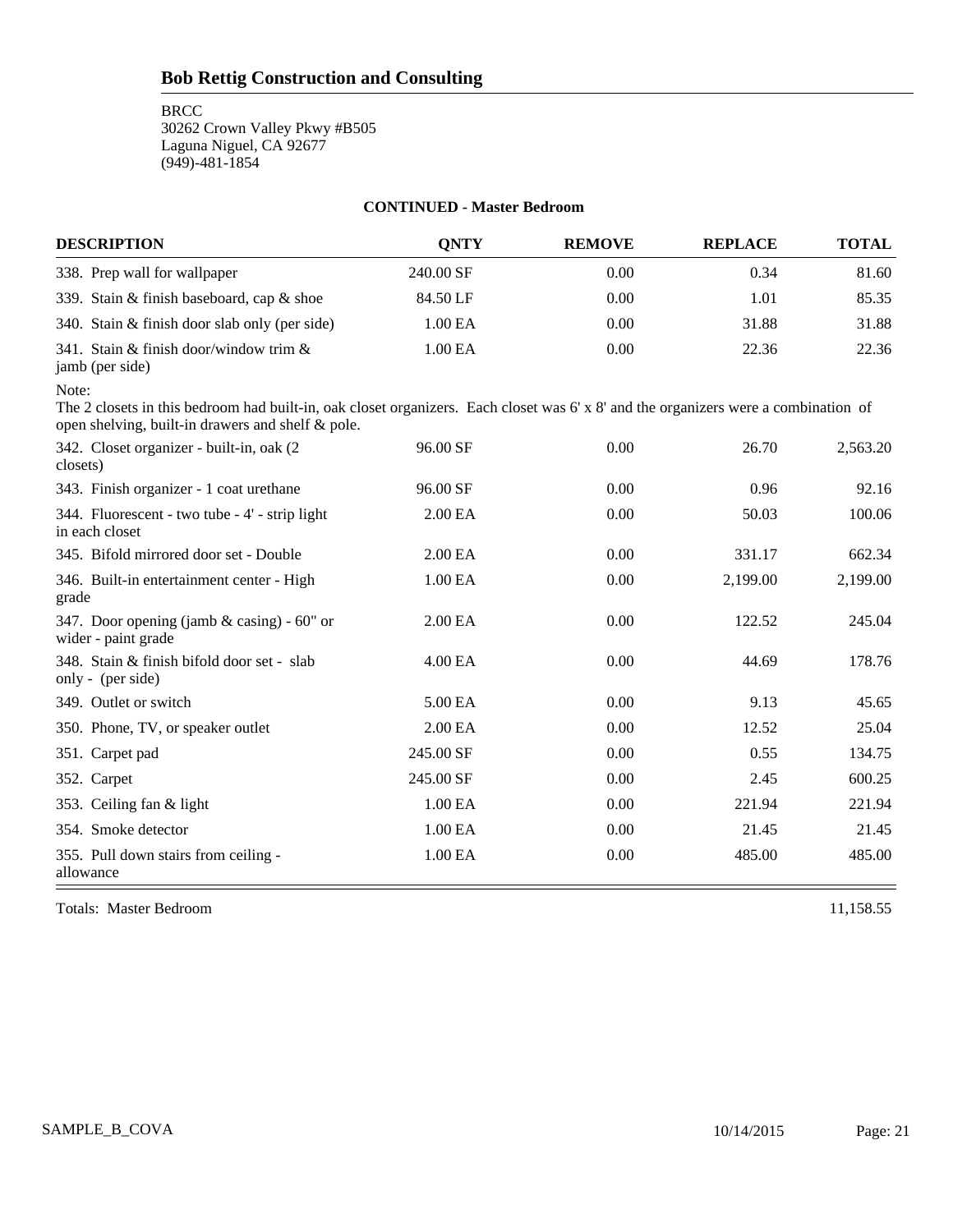| <b>Attic Bedroom</b>                                                                                                                                     |                           |               |                          | LxWxH 6'0" x 5'0" x 8'0" |  |
|----------------------------------------------------------------------------------------------------------------------------------------------------------|---------------------------|---------------|--------------------------|--------------------------|--|
|                                                                                                                                                          | 176.00 SF Walls           |               | 30.00 SF Ceiling         |                          |  |
|                                                                                                                                                          | 206.00 SF Walls & Ceiling |               | 30.00 SF Floor           |                          |  |
|                                                                                                                                                          | 3.33 SY Flooring          |               | 22.00 LF Floor Perimeter |                          |  |
|                                                                                                                                                          | 48.00 SF Long Wall        |               |                          | 40.00 SF Short Wall      |  |
|                                                                                                                                                          | 22.00 LF Ceil. Perimeter  |               |                          |                          |  |
| <b>DESCRIPTION</b>                                                                                                                                       | <b>QNTY</b>               | <b>REMOVE</b> | <b>REPLACE</b>           | <b>TOTAL</b>             |  |
| 356. Batt insulation - $4"$ - R13 - walls                                                                                                                | 176.00 SF                 | 0.00          | 0.51                     | 89.76                    |  |
| 357. 5/8" drywall - hung, taped, with<br>smooth wall finish                                                                                              | 206.00 SF                 | 0.00          | 1.74                     | 358.44                   |  |
| 358. Baseboard - 2 1/4"                                                                                                                                  | 22.00 LF                  | 0.00          | 1.56                     | 34.32                    |  |
| 359. Seal/prime the walls and ceiling - one<br>coat                                                                                                      | 206.00 SF                 | 0.00          | 0.29                     | 59.74                    |  |
| 360. Paint the walls and ceiling - two coats                                                                                                             | 206.00 SF                 | 0.00          | 0.55                     | 113.30                   |  |
| 361. Paint baseboard - two coats                                                                                                                         | 22.00 LF                  | 0.00          | 0.78                     | 17.16                    |  |
| 362. Outlet or switch                                                                                                                                    | 2.00 EA                   | 0.00          | 9.13                     | 18.26                    |  |
| 363. Carpet pad - Standard grade                                                                                                                         | 30.00 SF                  | 0.00          | 0.37                     | 11.10                    |  |
| 364. Carpet - Standard grade                                                                                                                             | 30.00 SF                  | 0.00          | 1.96                     | 58.80                    |  |
| 365. Light fixture - Standard grade                                                                                                                      | 1.00 EA                   | 0.00          | 29.28                    | 29.28                    |  |
| 366. Waste Item - Carpet - Standard grade                                                                                                                | 45.00 SF                  | 0.00          | 1.96                     | 88.20                    |  |
| Waste Xpert - Carpet Waste: The following cuts will produce the specified line item prices:<br>Cut#1<br>Room Name: Attic Bedroom Dimensions: 6'3" X 5'3" |                           |               |                          |                          |  |

Totals: Attic Bedroom 878.36

| <b>Hallway</b>            | LxWxH 12'0" x 3'0" x 8'0" |
|---------------------------|---------------------------|
| 192.00 SF Walls           | 36.00 SF Ceiling          |
| 228.00 SF Walls & Ceiling | 36.00 SF Floor            |
| 4.00 SY Flooring          | 24.00 LF Floor Perimeter  |
| 96.00 SF Long Wall        | 24.00 SF Short Wall       |
| 24.00 LF Ceil. Perimeter  |                           |
|                           |                           |
|                           |                           |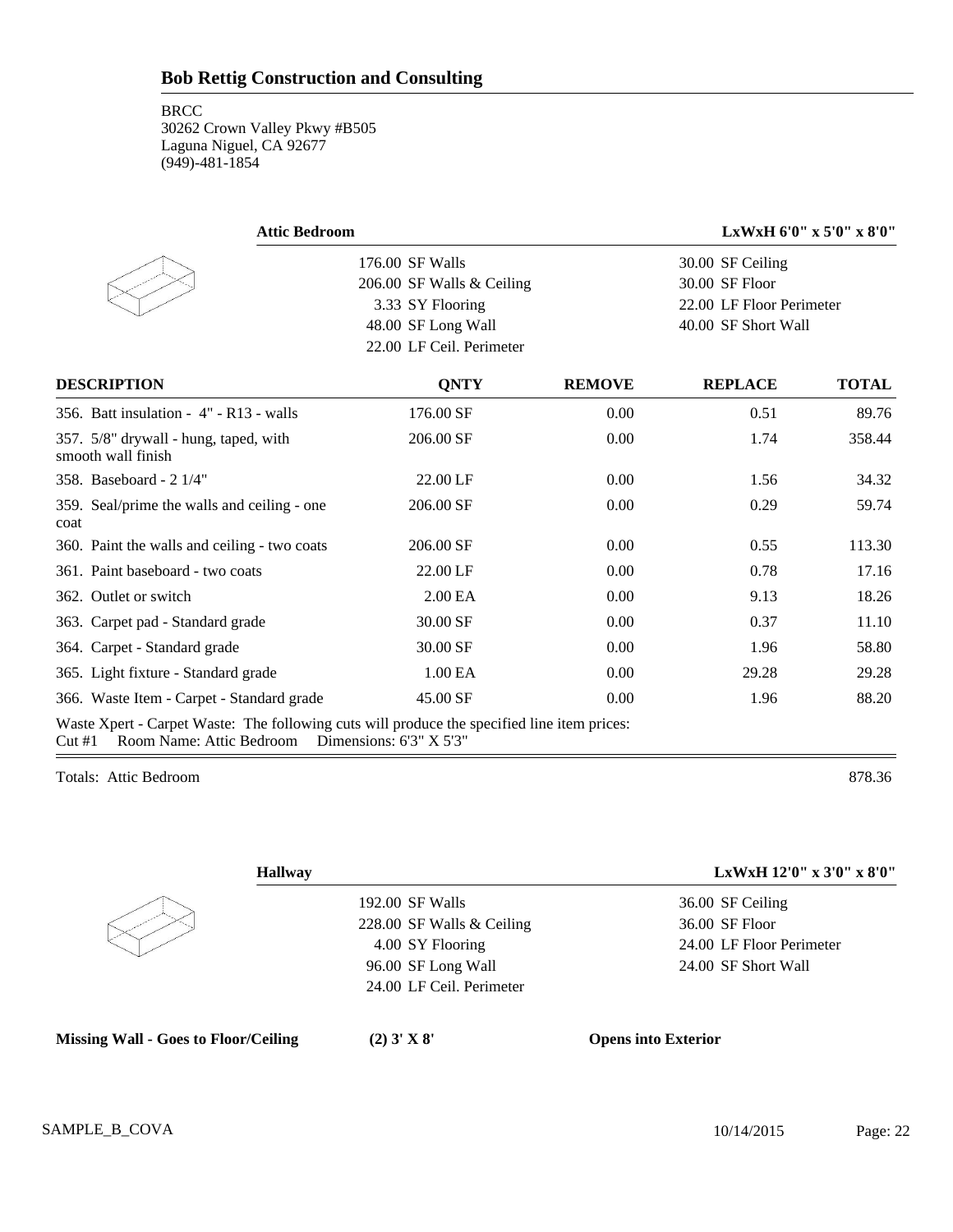**BRCC** 30262 Crown Valley Pkwy #B505 Laguna Niguel, CA 92677 (949)-481-1854

23

#### **CONTINUED - Hallway**

| Subroom 1: Offset 1                                               | LxWxH 5'0" x 4'6" x 8'0"                       |               |                          |              |
|-------------------------------------------------------------------|------------------------------------------------|---------------|--------------------------|--------------|
|                                                                   | 152.00 SF Walls                                |               | 22.50 SF Ceiling         |              |
|                                                                   | 174.50 SF Walls & Ceiling                      |               | 22.50 SF Floor           |              |
|                                                                   | 2.50 SY Flooring                               |               | 19.00 LF Floor Perimeter |              |
|                                                                   | 40.00 SF Long Wall<br>19.00 LF Ceil. Perimeter |               | 36.00 SF Short Wall      |              |
| <b>DESCRIPTION</b>                                                | <b>QNTY</b>                                    | <b>REMOVE</b> | <b>REPLACE</b>           | <b>TOTAL</b> |
| 367. Two coat plaster over 1/2" gypsum lath                       | 402.50 SF                                      | 0.00          | 3.30                     | 1,328.25     |
| 368. Barreled ceiling - allowance                                 | 1.00 EA                                        | 0.00          | 300.00                   | 300.00       |
| 369. Baseboard - 3 1/4" hardwood                                  | 43.00 LF                                       | 0.00          | 2.97                     | 127.71       |
| 370. Seal/prime the walls and ceiling - one<br>coat               | 402.50 SF                                      | 0.00          | 0.29                     | 116.73       |
| 371. Paint the walls and ceiling - two coats                      | 402.50 SF                                      | 0.00          | 0.55                     | 221.38       |
| 372. Stain & finish baseboard, cap & shoe                         | 43.00 LF                                       | 0.00          | 1.01                     | 43.43        |
| 373. Stain & finish door slab only (per side)                     | 1.00 EA                                        | 0.00          | 31.88                    | 31.88        |
| 374. Shelving - 16" - in place                                    | 22.50 LF                                       | 0.00          | 6.51                     | 146.48       |
| 375. Paint wood shelving, 12"-24" width -<br>1 coat               | 45.00 LF                                       | 0.00          | 1.30                     | 58.50        |
| 376. Bifold door set - lauan/mahogany -<br>Double                 | 1.00 EA                                        | 0.00          | 132.19                   | 132.19       |
| 377. Door opening (jamb & casing) - 60" or<br>wider - paint grade | 1.00 EA                                        | 0.00          | 122.52                   | 122.52       |
| 378. Paint - closet package (shelf, jamb &<br>casing) - Large     | 1.00 EA                                        | 0.00          | 34.35                    | 34.35        |
| 379. Paint bifold door set - slab only - 2<br>coats (per side)    | 2.00 EA                                        | 0.00          | 26.72                    | 53.44        |
| 380. Outlet or switch                                             | 3.00 EA                                        | 0.00          | 9.13                     | 27.39        |
| 381. Carpet pad                                                   | 58.50 SF                                       | 0.00          | 0.55                     | 32.18        |
| 382. Carpet                                                       | 58.50 SF                                       | 0.00          | 2.45                     | 143.33       |
| 383. Recessed light fixture                                       | 3.00 EA                                        | 0.00          | 82.13                    | 246.39       |
| 384. Smoke detector                                               | 1.00 EA                                        | 0.00          | 21.45                    | 21.45        |
| 385. Waste Item - Carpet                                          | 97.00 SF                                       | 0.00          | 2.45                     | 237.65       |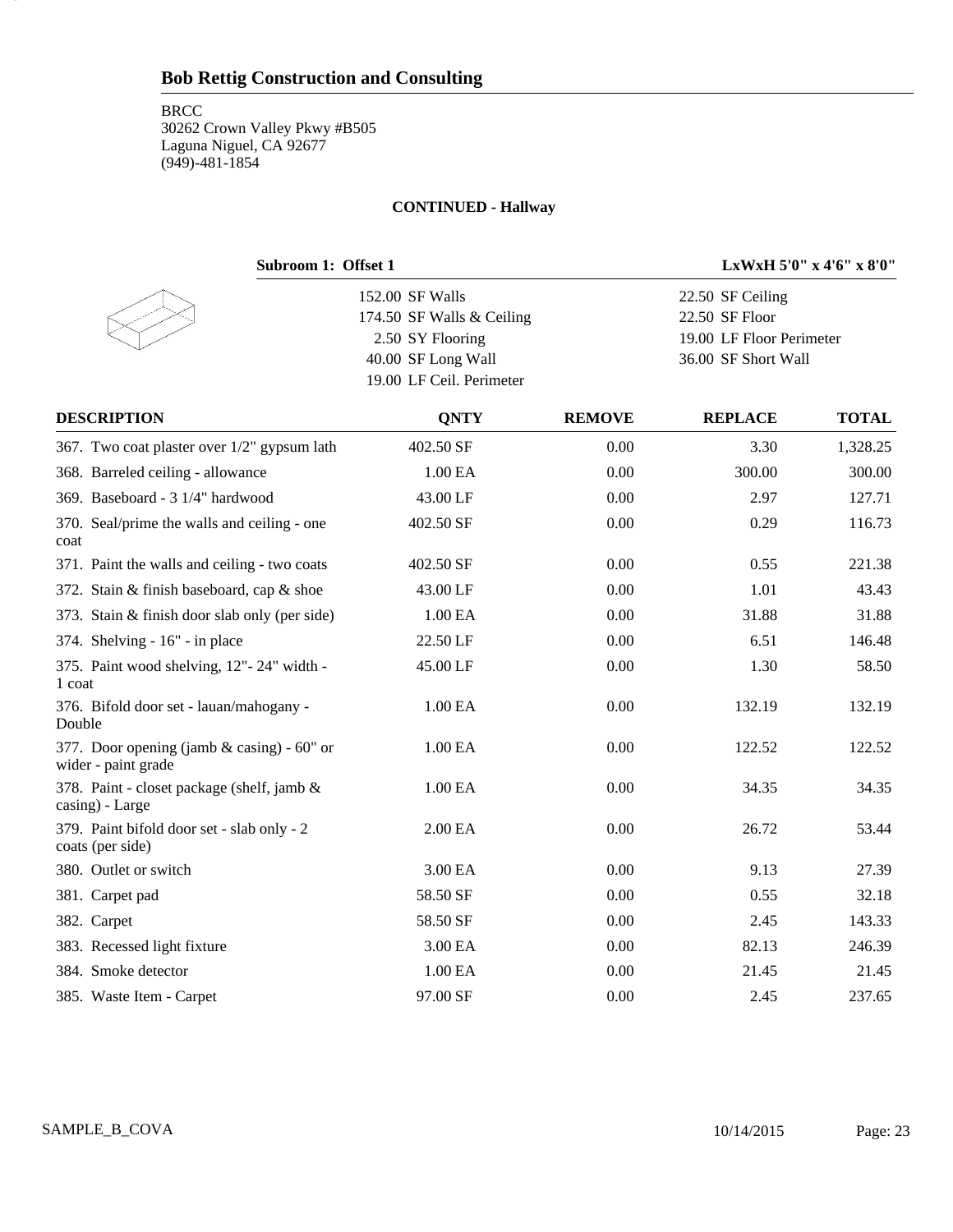#### **CONTINUED - Hallway**

| <b>DESCRIPTION</b>                                                                                                                                                                                                                                                                                                                                                                                                                                                                                    | <b>ONTY</b> | <b>REMOVE</b> | <b>REPLACE</b> | <b>TOTAL</b> |
|-------------------------------------------------------------------------------------------------------------------------------------------------------------------------------------------------------------------------------------------------------------------------------------------------------------------------------------------------------------------------------------------------------------------------------------------------------------------------------------------------------|-------------|---------------|----------------|--------------|
| Waste Xpert - Carpet Waste: The following cuts will produce the specified line item prices:<br>Cut #1 Room Name: Bedroom 1 Dimensions: 10'9" X 11'3"<br>Cut #2 Room Name: Bedroom 2 Dimensions: $11'3'' \times 12'0''$<br>Cut #3 Room Name: Master Bedroom Dimensions: 16'3" X 11'3"<br>Cut #4<br>Room Name: Hallway Dimensions: 3'3" X 12'0"<br>Cut #5 Room Name: Closet & Closet & Offset 1 & Closet Dimensions: $9'3'' X 12'0''$<br>Cut #6 Room Name: Closet & Offset 1 Dimensions: $5'3''$ X 9'3" |             |               |                |              |
| Totals: Hallway                                                                                                                                                                                                                                                                                                                                                                                                                                                                                       |             |               |                | 3.425.25     |

| <b>Sunroom</b>                                                | LxWxH 15'0" x 8'0" x 8'0"                     |               |                   |              |
|---------------------------------------------------------------|-----------------------------------------------|---------------|-------------------|--------------|
|                                                               | 368.00 SF Walls                               |               | 120.00 SF Ceiling |              |
|                                                               | 488.00 SF Walls & Ceiling                     |               | 120.00 SF Floor   |              |
|                                                               | 13.33 SY Flooring<br>46.00 LF Floor Perimeter |               |                   |              |
|                                                               | 120.00 SF Long Wall<br>64.00 SF Short Wall    |               |                   |              |
|                                                               | 46.00 LF Ceil. Perimeter                      |               |                   |              |
| <b>DESCRIPTION</b>                                            | <b>ONTY</b>                                   | <b>REMOVE</b> | <b>REPLACE</b>    | <b>TOTAL</b> |
| 386. 1/2" drywall - hung, taped, floated,<br>ready for paint  | 488.00 SF                                     | 0.00          | 1.26              | 614.88       |
| 387. Seal then paint the walls and ceiling<br>twice (3 coats) | 488.00 SF                                     | 0.00          | 0.75              | 366.00       |
|                                                               |                                               |               |                   |              |

#### Note:

The homeowner built the wood flooring in this room with excess lumber from the deck. This lumber was Douglas Fir and was treated. The cost to replace, for purposes of this estimate, will be based on treated Douglas Fir deck planking.

| 390. Light fixture - High grade              | 1.00 EA   | 0.00 | 63.35 | 63.35  |
|----------------------------------------------|-----------|------|-------|--------|
| 389. Outlet or switch                        | 1.00 EA   | 0.00 | 9.13  | 9.13   |
| 388. Deck planking - treated lumber (per BF) | 265.00 BF | 0.00 | 2.34  | 620.10 |

Totals: Sunroom 1,673.46

#### **Site Work**

|                    | Fresh Water well |             |               |                |              |
|--------------------|------------------|-------------|---------------|----------------|--------------|
| <b>DESCRIPTION</b> |                  | <b>ONTY</b> | <b>REMOVE</b> | <b>REPLACE</b> | <b>TOTAL</b> |
|                    |                  |             |               |                |              |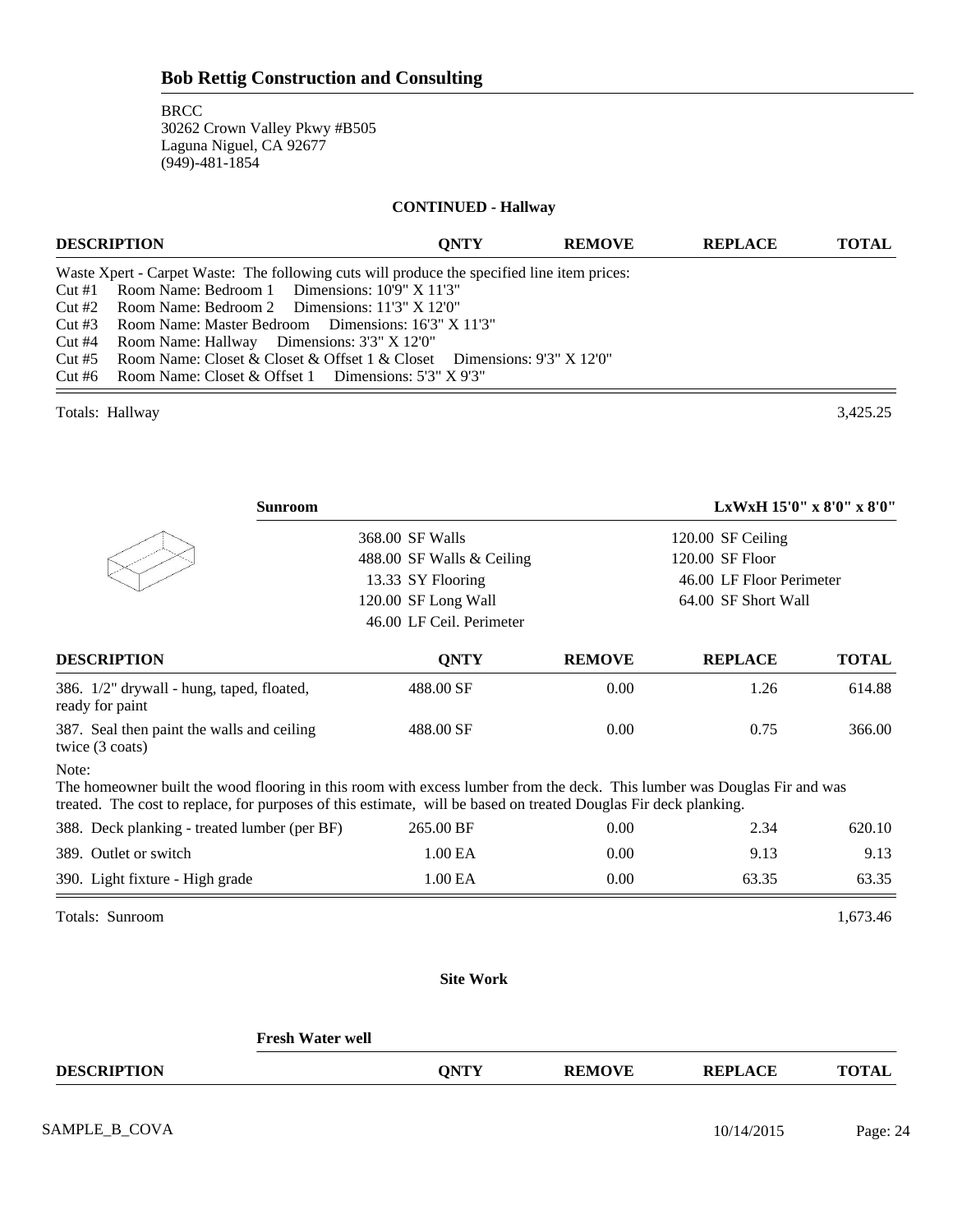25

#### **CONTINUED - Fresh Water well**

| <b>DESCRIPTION</b>                                                                                                                       | ONTY    | <b>REMOVE</b> | <b>REPLACE</b> | <b>TOTAL</b> |
|------------------------------------------------------------------------------------------------------------------------------------------|---------|---------------|----------------|--------------|
| 391. Well head, pump, pressure tank and<br>pole to restore to working condition                                                          | 1.00 EA | 0.00          | 4,990.35       | 4,990.35     |
| 392. Remove & replace burned tank, pump,<br>motor & power pole (includes disposal of<br>all items) - price provided by property<br>owner | 1.00 LS | 0.00          | 3.779.99       | 3.779.99     |
| Totals: Fresh Water well                                                                                                                 |         |               |                | 8.770.34     |

| <b>Septic system</b>                                                |             |               |                |              |  |  |
|---------------------------------------------------------------------|-------------|---------------|----------------|--------------|--|--|
| <b>DESCRIPTION</b>                                                  | <b>ONTY</b> | <b>REMOVE</b> | <b>REPLACE</b> | <b>TOTAL</b> |  |  |
| 393. Allowance for Septic system (1250)<br>gallon) with leech lines | 1.00 EA     | 0.00          | 5,000.00       | 5,000.00     |  |  |
| Totals: Septic system                                               |             |               |                | 5,000.00     |  |  |
| Total: Site Work                                                    |             |               |                | 13,770.34    |  |  |

| <b>Deck</b>                                                   |                           | LxWxH 28'0" x 22'8" x 8'0" |                           |              |  |
|---------------------------------------------------------------|---------------------------|----------------------------|---------------------------|--------------|--|
|                                                               | 810.75 SF Walls           | 634.81 SF Ceiling          |                           |              |  |
| 1,445.56 SF Walls $&$ Ceiling                                 |                           |                            | 634.81 SF Floor           |              |  |
|                                                               | 70.53 SY Flooring         |                            | 101.34 LF Floor Perimeter |              |  |
|                                                               | 224.00 SF Long Wall       |                            | 181.38 SF Short Wall      |              |  |
|                                                               | 101.34 LF Ceil. Perimeter |                            |                           |              |  |
| <b>DESCRIPTION</b>                                            | <b>QNTY</b>               | <b>REMOVE</b>              | <b>REPLACE</b>            | <b>TOTAL</b> |  |
| Note: Estimated deck size 28 'x 22'8"                         |                           |                            |                           |              |  |
| 394. Concrete pier or footing with post<br>anchor             | 8.00 EA                   | 0.00                       | 61.06                     | 488.48       |  |
| 395. Beam-4" x 10" attached to pier and<br>post for support   | 56.00 LF                  | 0.00                       | 12.77                     | 715.12       |  |
| 396. Joist - floor or ceiling - $2x10$ -<br>w/blocking        | 444.00 LF                 | 0.00                       | 2.76                      | 1,225.44     |  |
| 397. Deck planking - pressure treated<br>Douglas fir (per SF) | 634.81 SF                 | 0.00                       | 4.01                      | 2,545.59     |  |

SAMPLE\_B\_COVA 2015 Page: 25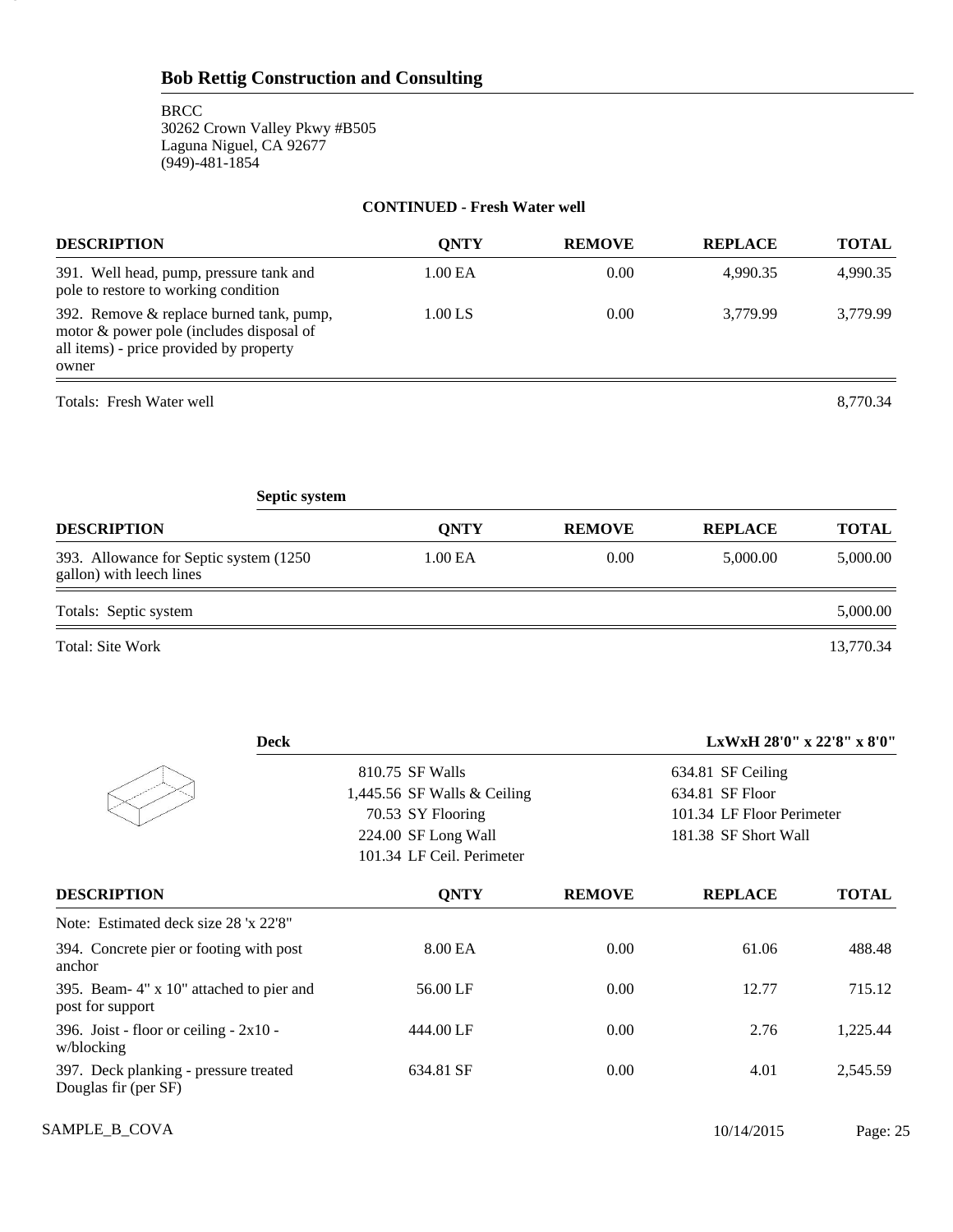#### **CONTINUED - Deck**

| <b>DESCRIPTION</b>                                   | <b>ONTY</b> | <b>REMOVE</b> | <b>REPLACE</b> | <b>TOTAL</b> |
|------------------------------------------------------|-------------|---------------|----------------|--------------|
| 398. Deck handrail - pressure treated<br>Douglas fir | 65.00 LF    | 0.00          | 18.81          | 1,222.65     |
| 399. Stain/finish deck top and bottom                | 1,269.62 SF | 0.00          | 0.49           | 622.11       |
| 400. Stain/finish deck handrail                      | 65.00 LF    | 0.00          | 3.72           | 241.80       |
| Totals: Deck                                         |             |               |                | 7.061.19     |

26

| <b>General Conditions</b>                                                                                                       |                     |               |                |              |
|---------------------------------------------------------------------------------------------------------------------------------|---------------------|---------------|----------------|--------------|
| <b>DESCRIPTION</b>                                                                                                              | <b>QNTY</b>         | <b>REMOVE</b> | <b>REPLACE</b> | <b>TOTAL</b> |
| 401. Concrete pump with truck - setup (2)<br>set ups)                                                                           | 2.00 EA             | 0.00          | 300.00         | 600.00       |
| 402. Concrete pump per cubic yard pumped                                                                                        | 26.00 CY            | 0.00          | 10.00          | 260.00       |
| 403. Superintendent, 4 hours per day, for<br>duration of job                                                                    | 433.00 HR           | 0.00          | 52.59          | 22,771.47    |
| 404. General clean - up, 2 hours per day                                                                                        | 216.50 HR           | 0.00          | 24.61          | 5,328.07     |
| 405. Final clean - up, $(4)$ men, $(1)$ day                                                                                     | 32.00 HR            | 0.00          | 24.61          | 787.52       |
| 406. Plumber - per hour. Locate existing<br>waste main and isolate from damage                                                  | 6.00 HR             | 0.00          | 65.00          | 390.00       |
| 407. Material allowance for above                                                                                               | 1.00 EA             | 0.00          | 180.00         | 180.00       |
| 408. Processing Fee to deal with Building<br>Department                                                                         | 18.00 HR            | 0.00          | 45.00          | 810.00       |
| 409. Temporary toilet (per month)                                                                                               | 5.00 MO             | 0.00          | 108.75         | 543.75       |
| 410. Delivery - Temporary toilet (\$50 to<br>deliver-\$50 to pick up)                                                           | 1.00 EA             | 0.00          | 100.00         | 100.00       |
| 411. Temporary power usage (per month)                                                                                          | 5.00 MO             | 0.00          | 89.22          | 446.10       |
| 412. R&R Temporary power - hookup                                                                                               | 1.00 <sub>E</sub> A | 32.14         | 147.83         | 179.97       |
| 413. R&R Temporary fencing                                                                                                      | 364.00 LF           | 0.54          | 4.86           | 1,965.60     |
| 414. Survey - layout & setup                                                                                                    | 1.00 EA             | 0.00          | 3,559.41       | 3,559.41     |
| The following Fire Sprinkler code upgrade is an allowance. Residential fire sprinklers are required by the County of San Diego. |                     |               |                |              |
| 415. Fire sprinklers per SF of house -<br><b>ALLOWANCE</b>                                                                      | 1,340.00 EA         | 0.00          | 2.50           | 3,350.00     |
| Note: The following are NON-OVERHEAD & PROFIT Items:                                                                            |                     |               |                |              |
| 416. Architectural/Drafting fees - price<br>provided by property owner                                                          | 1.00 LS             | 0.00          | 4,575.00       | 4,575.00     |
| 417. Geologic Investigation Fees - OPEN                                                                                         | 1.00 LS             | 0.00          | 0.00           | 0.00         |
| SAMPLE_B_COVA                                                                                                                   |                     |               | 10/14/2015     | Page: 26     |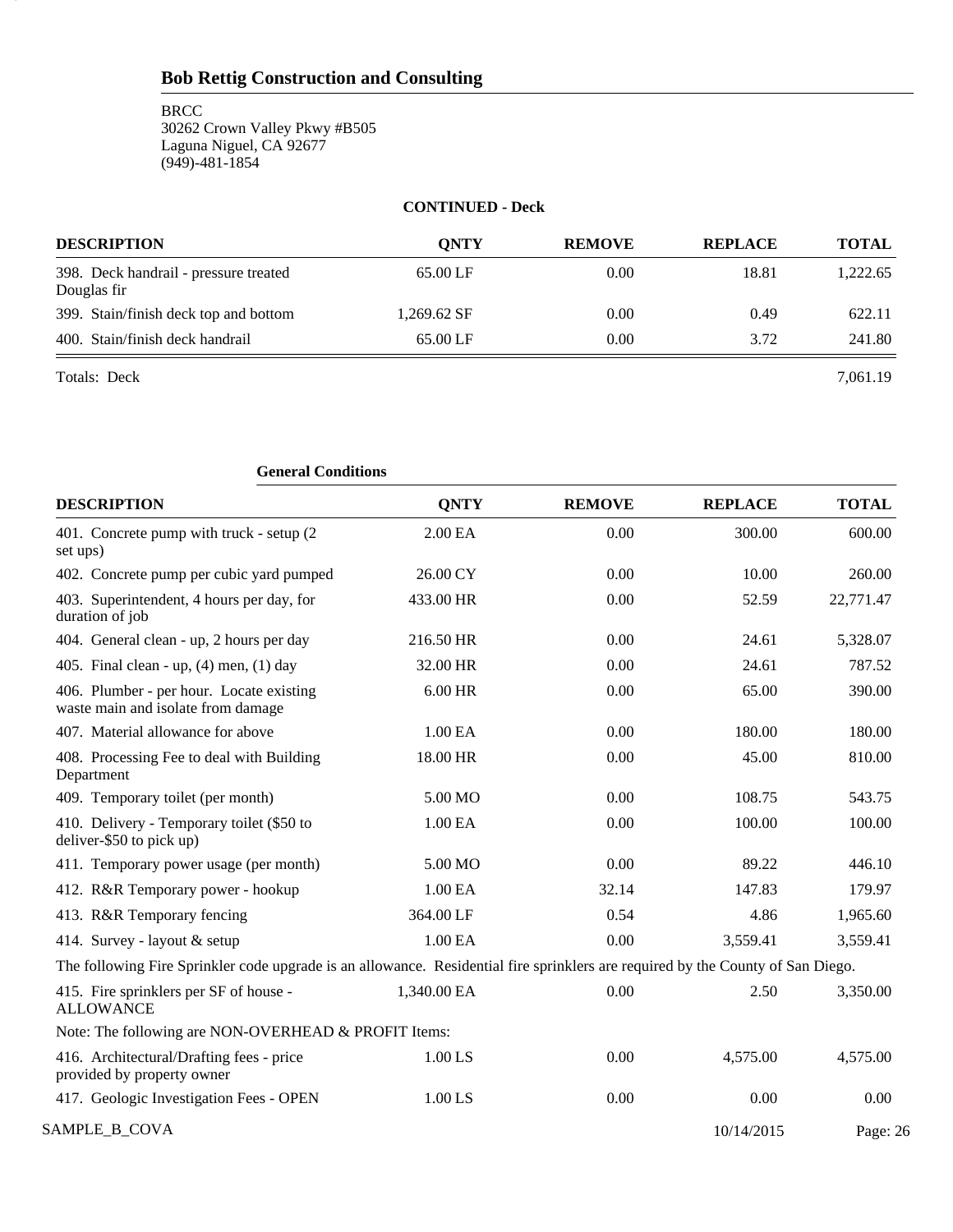#### **CONTINUED - General Conditions**

| ONTY    | <b>REMOVE</b> | <b>REPLACE</b> | <b>TOTAL</b>   |
|---------|---------------|----------------|----------------|
| 1.00 EA | 0.00          | 30.00          | 30.00          |
| 1.00 EA | 0.00          | 0.00           | $0.00^{\circ}$ |
| 1.00 EA | 0.00          | $-5.778.06$    | -5.778.06      |
|         |               |                |                |

Totals: General Conditions 40,098.83

### **Line Item Totals: SAMPLE\_B\_COVA 219,649.94**

## **Grand Total Areas:**

| 4,974.25 SF Walls       | $1,880.06$ SF Ceiling               |      | 6,854.31 SF Walls and Ceiling |
|-------------------------|-------------------------------------|------|-------------------------------|
| 1,880.06 SF Floor       | 208.90 SY Flooring                  |      | 611.84 LF Floor Perimeter     |
| 1,947.50 SF Long Wall   | 1,424.88 SF Short Wall              |      | 647.84 LF Ceil. Perimeter     |
| 0.00 Floor Area         | 0.00 Total Area                     | 0.00 | Interior Wall Area            |
| 0.00 Exterior Wall Area | 0.00 Exterior Perimeter of<br>Walls |      |                               |
| 0.00 Surface Area       | 0.00 Number of Squares              |      | 0.00 Total Perimeter Length   |
| 0.00 Total Ridge Length | 0.00 Total Hip Length               |      |                               |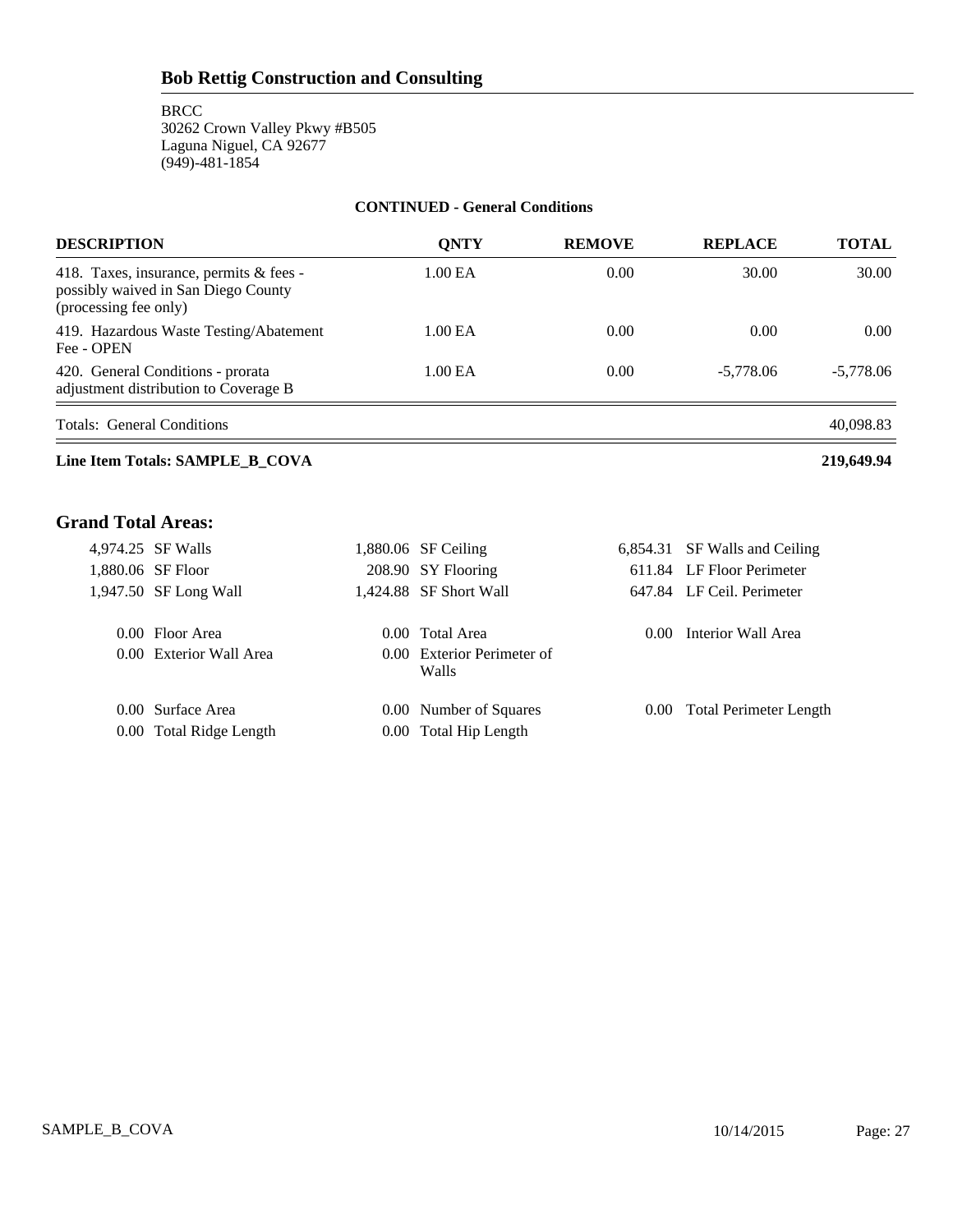28

# **Summary for Dwelling**

| Line Item Total               |                                 |        | 219,649.94   |
|-------------------------------|---------------------------------|--------|--------------|
| Material Sales Tax            | $^{\scriptsize\textregistered}$ | 7.750% | 6,381.62     |
| Subtotal                      |                                 |        | 226,031.56   |
| Overhead                      | $^{\circ}$                      | 10.0%  | 22,315.92    |
| Profit                        | $^{\scriptsize\textregistered}$ | 10.0%  | 22,315.92    |
| <b>Replacement Cost Value</b> |                                 |        | \$270,663.40 |
| <b>Net Claim</b>              |                                 |        | \$270,663.40 |

Bob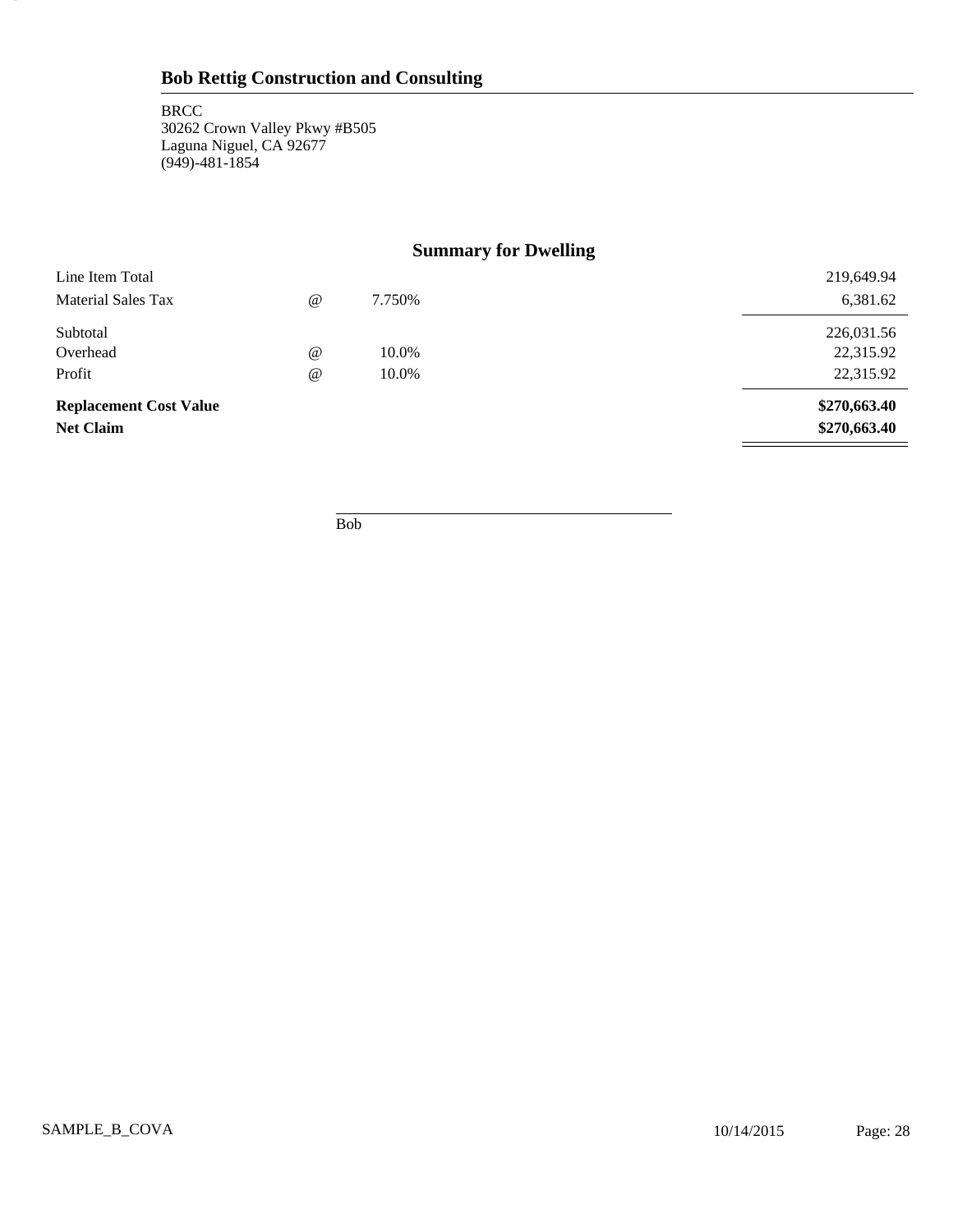29

# **Recap by Room**

| Estimate: SAMPLE_B_COVA         |            |         |
|---------------------------------|------------|---------|
| Foundation                      | 14,766.51  | 6.72%   |
| Framing                         | 28,304.04  | 12.89%  |
| Roofing                         | 2,736.18   | 1.25%   |
| <b>Front Elevation</b>          | 6,267.38   | 2.85%   |
| <b>Right Elevation</b>          | 1,514.27   | 0.69%   |
| <b>Rear Elevation</b>           | 6,313.18   | 2.87%   |
| <b>Left Elevation</b>           | 3,689.33   | 1.68%   |
| <b>Electrical</b>               | 8,672.32   | 3.95%   |
| Plumbing                        | 16,171.90  | 7.36%   |
| <b>Bedroom 1</b>                | 5,325.65   | 2.42%   |
| <b>Bedroom 2</b>                | 4,642.30   | 2.11%   |
| <b>Bathroom</b>                 | 5,415.26   | 2.47%   |
| <b>Living Room</b>              | 7,891.12   | 3.59%   |
| <b>Dining/Kitchen Room</b>      | 19,878.52  | 9.05%   |
| <b>Laundry Room</b>             | 4,549.81   | 2.07%   |
| <b>Master Bath</b>              | 5,446.19   | 2.48%   |
| <b>Master Bedroom</b>           | 11,158.55  | 5.08%   |
| <b>Attic Bedroom</b>            | 878.36     | 0.40%   |
| <b>Hallway</b>                  | 3,425.25   | 1.56%   |
| <b>Sunroom</b>                  | 1,673.46   | 0.76%   |
| <b>Area: Site Work</b>          |            |         |
| <b>Fresh Water well</b>         | 8,770.34   | 3.99%   |
| Septic system                   | 5,000.00   | 2.28%   |
| <b>Area Subtotal: Site Work</b> | 13,770.34  | 6.27%   |
| <b>Deck</b>                     | 7,061.19   | 3.21%   |
| <b>General Conditions</b>       | 40,098.83  | 18.26%  |
| <b>Subtotal of Areas</b>        | 219,649.94 | 100.00% |
| <b>Total</b>                    | 219,649.94 | 100.00% |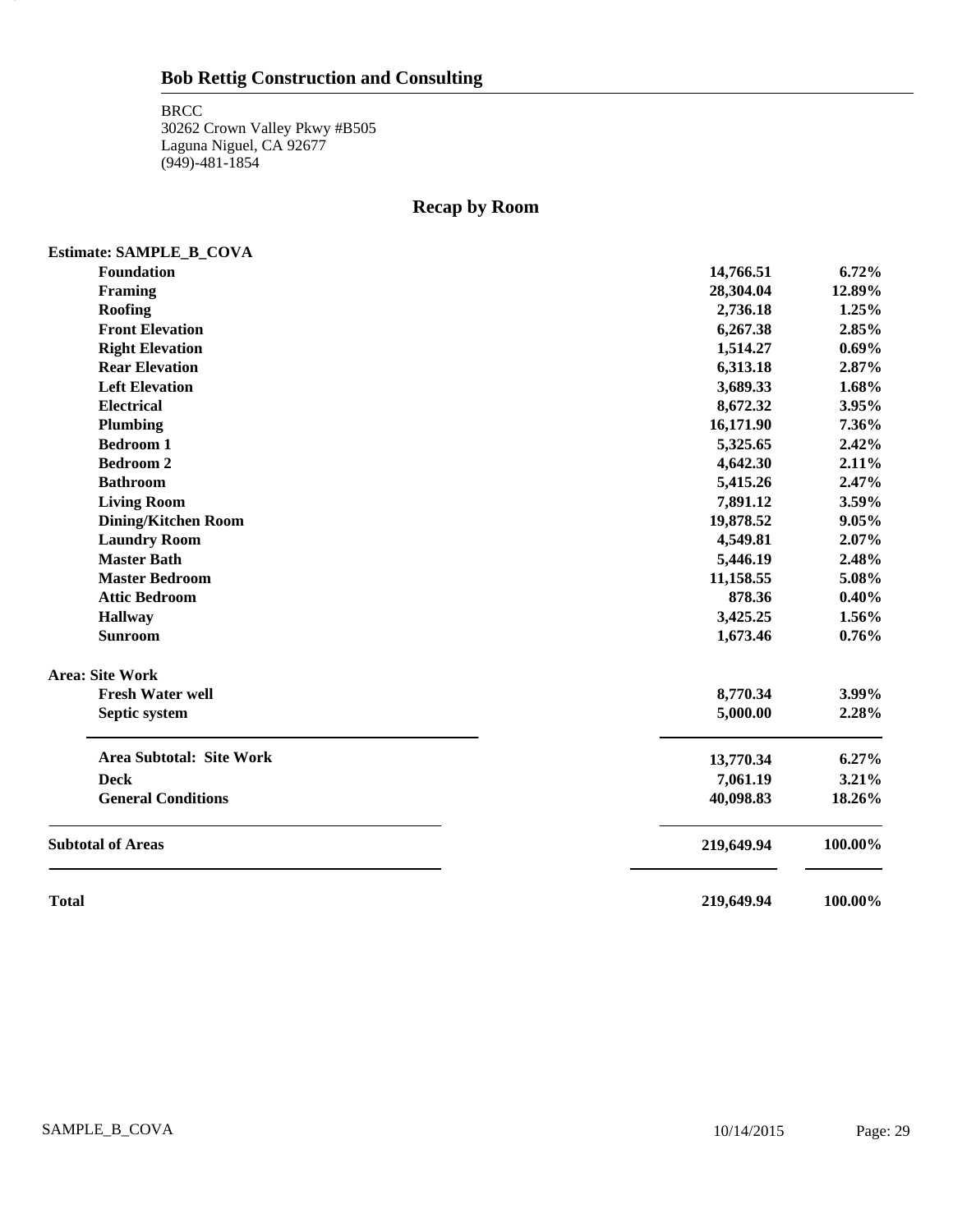BRCC 30262 Crown Valley Pkwy #B505 Laguna Niguel, CA 92677 (949)-481-1854

30

# **Recap by Category**

| <b>O&amp;P</b> Items                 | <b>Total</b> | $\frac{0}{0}$ |
|--------------------------------------|--------------|---------------|
| <b>APPLIANCES</b>                    | 4,315.70     | 1.59%         |
| <b>CABINETRY</b>                     | 10,318.04    | 3.81%         |
| <b>CLEANING</b>                      | 6,115.59     | 2.26%         |
| <b>CONCRETE</b>                      | 12,598.92    | 4.65%         |
| <b>GENERAL DEMOLITION</b>            | 228.70       | 0.08%         |
| <b>DOORS</b>                         | 6,758.04     | 2.50%         |
| <b>DRYWALL</b>                       | 3,784.14     | 1.40%         |
| <b>ELECTRICAL</b>                    | 9,953.94     | 3.68%         |
| <b>EQUIPMENT</b>                     | 1,206.24     | 0.45%         |
| <b>EXCAVATION</b>                    | 3,516.07     | 1.30%         |
| <b>FLOOR COVERING - CARPET</b>       | 2,824.58     | 1.04%         |
| <b>FLOOR COVERING - CERAMIC TILE</b> | 1,023.84     | 0.38%         |
| <b>FLOOR COVERING - VINYL</b>        | 1,415.88     | 0.52%         |
| PERMITS AND FEES                     | 4,369.41     | 1.61%         |
| <b>FINISH CARPENTRY / TRIMWORK</b>   | 10,306.77    | 3.81%         |
| <b>FINISH HARDWARE</b>               | 1,317.06     | 0.49%         |
| <b>FIREPLACES</b>                    | 3,308.97     | 1.22%         |
| <b>FRAMING &amp; ROUGH CARPENTRY</b> | 32,872.81    | 12.15%        |
| HEAT, VENT & AIR CONDITIONING        | 1,348.40     | 0.50%         |
| <b>INSULATION</b>                    | 1,997.49     | 0.74%         |
| <b>LABOR ONLY</b>                    | 24,721.47    | 9.13%         |
| <b>LIGHT FIXTURES</b>                | 3,560.14     | 1.32%         |
| <b>MIRRORS &amp; SHOWER DOORS</b>    | 328.77       | 0.12%         |
| <b>INTERIOR LATH &amp; PLASTER</b>   | 9,504.83     | 3.51%         |
| <b>PLUMBING</b>                      | 17,387.39    | 6.42%         |
| PANELING & WOOD WALL FINISHES        | 397.67       | 0.15%         |
| <b>PAINTING</b>                      | 8,237.89     | 3.04%         |
| <b>ROOFING</b>                       | 2,736.18     | 1.01%         |
| SOFFIT, FASCIA, & GUTTER             | 226.38       | 0.08%         |
| <b>SPECIALTY ITEMS</b>               | 14,832.51    | 5.48%         |
| <b>STAIRS</b>                        | 485.00       | 0.18%         |
| <b>STUCCO &amp; EXTERIOR PLASTER</b> | 6,004.74     | 2.22%         |
| <b>TILE</b>                          | 1,078.64     | 0.40%         |
| <b>TEMPORARY REPAIRS</b>             | 3,006.72     | 1.11%         |
| <b>WINDOWS - SKYLIGHTS</b>           | 303.27       | 0.11%         |
| <b>WINDOWS - VINYL</b>               | 3,047.44     | 1.13%         |
| <b>WALLPAPER</b>                     | 1,603.38     | $0.59\%$      |
| <b>O&amp;P</b> Items Subtotal        | 217,043.01   | 80.19%        |
| SAMPLE_B_COVA                        | 10/14/2015   | Page: 30      |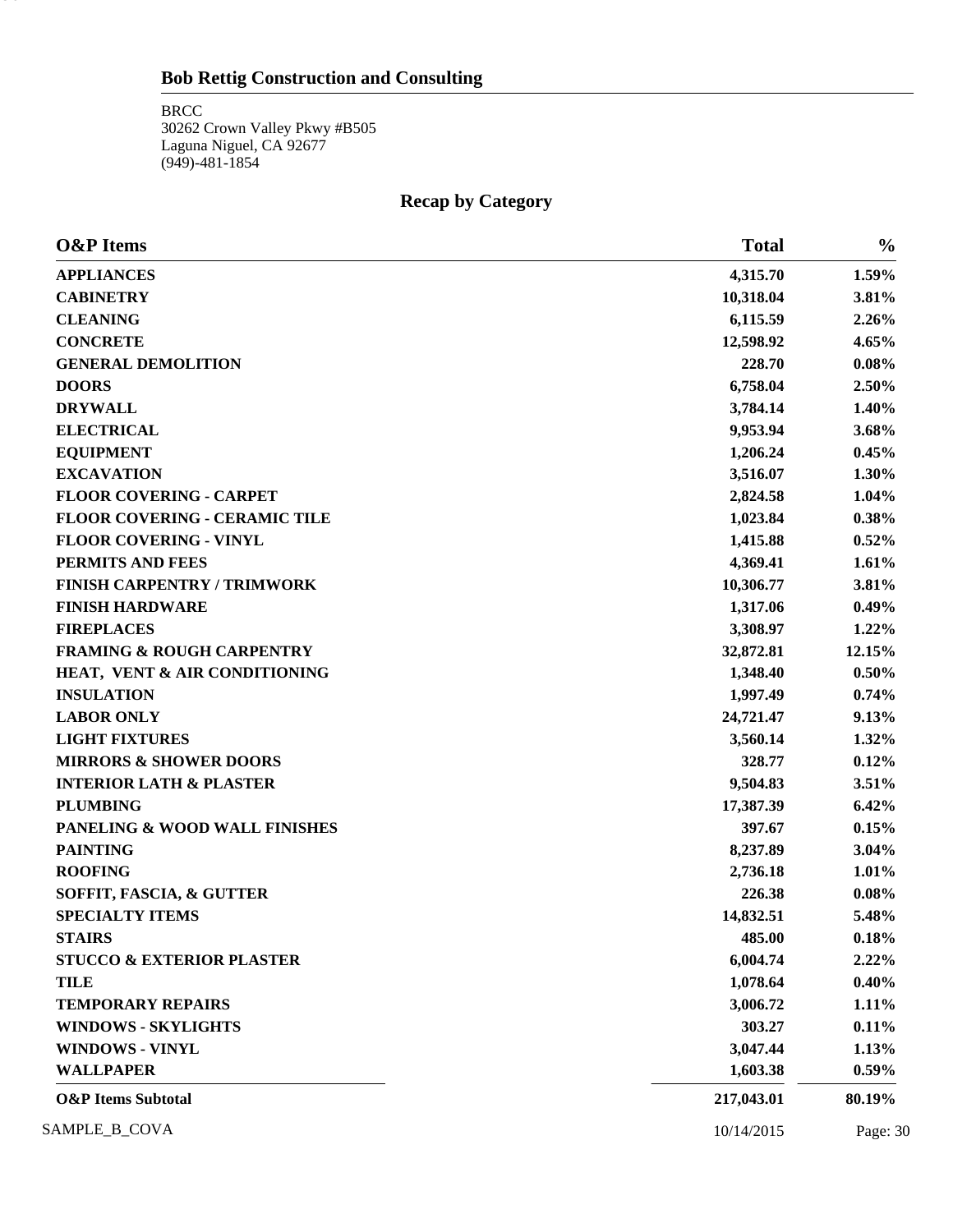**BRCC** 30262 Crown Valley Pkwy #B505 Laguna Niguel, CA 92677 (949)-481-1854

31.

| <b>Non-O&amp;P</b> Items      |                                 |          | <b>Total</b> | $\frac{0}{0}$ |
|-------------------------------|---------------------------------|----------|--------------|---------------|
| PERMITS AND FEES              |                                 |          | $-5,748.06$  | $-2.12%$      |
| <b>SPECIALTY ITEMS</b>        |                                 |          | 8,354.99     | 3.09%         |
| Non-O&P Items Subtotal        |                                 |          | 2,606.93     | $0.96\%$      |
| <b>O&amp;P</b> Items Subtotal |                                 |          | 217,043.01   | 80.19%        |
| <b>Material Sales Tax</b>     | $^{\scriptsize\textregistered}$ | 7.750%   | 6,381.62     | 2.36%         |
| Overhead                      | $^{\circ}$                      | $10.0\%$ | 22,315.92    | 8.24%         |
| <b>Profit</b>                 | $^{\circ}$                      | $10.0\%$ | 22,315.92    | 8.24%         |
| <b>Total</b>                  |                                 |          | 270,663.40   | 100.00%       |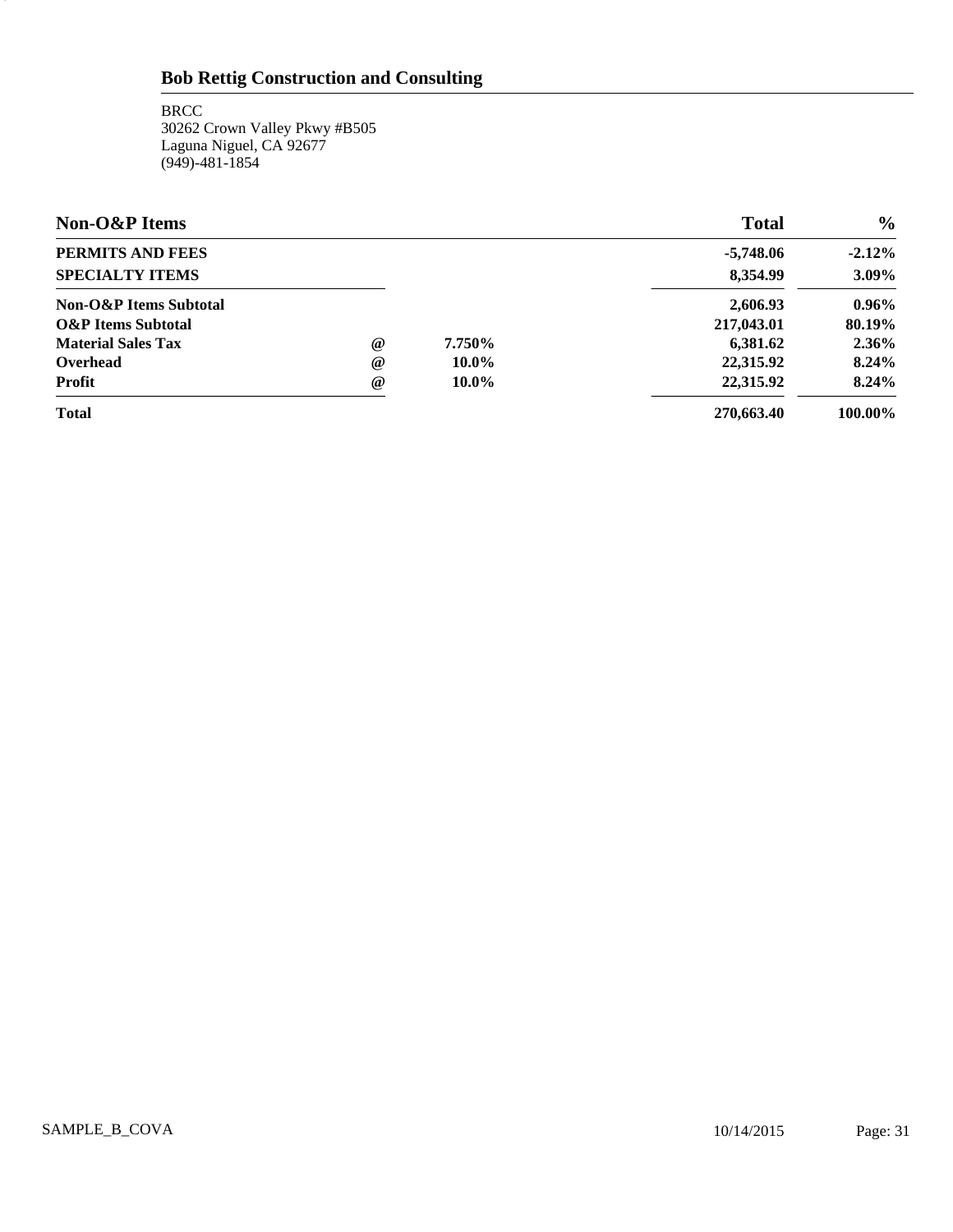| <b>Bob Rettig Construction and Consulting</b> |  |
|-----------------------------------------------|--|
|-----------------------------------------------|--|

| <b>BRCC</b>                                   | 30262 Crown Valley Pkwy #B505<br>Laguna Niguel, CA 92677<br>$(949) - 481 - 1854$ |                |                    |                                      |
|-----------------------------------------------|----------------------------------------------------------------------------------|----------------|--------------------|--------------------------------------|
| Client:<br>Property:                          | Sample C, Cov A<br>Main St.<br>Anytown, CA 92065                                 |                | Home:<br>Cellular: | $(760)$ 789-0278<br>$(760)$ 470-8814 |
| Operator Info:<br>Operator:                   | <b>BOB</b>                                                                       |                |                    |                                      |
| Estimator:<br>Company:                        | Rettig, Bob<br><b>Bob Rettig Construction Consulting</b>                         |                |                    |                                      |
| Type of Estimate:<br>Date Entered:            | Fire<br>5/30/2008                                                                | Date Assigned: |                    |                                      |
| Price List:<br>Labor Efficiency:<br>Estimate: | CASD2S7D<br>New Construction<br>SAMPLE_C_COVA                                    |                |                    |                                      |

 **Coverage A**

**This estimate is a guide only to be representative of the cost and scope of work required to replace a moderate, 1-Story home of approximately 1300 square feet. Each home is unique in it's construction and finishes and costs must be adjusted for these and other considerations on a home by home basis.**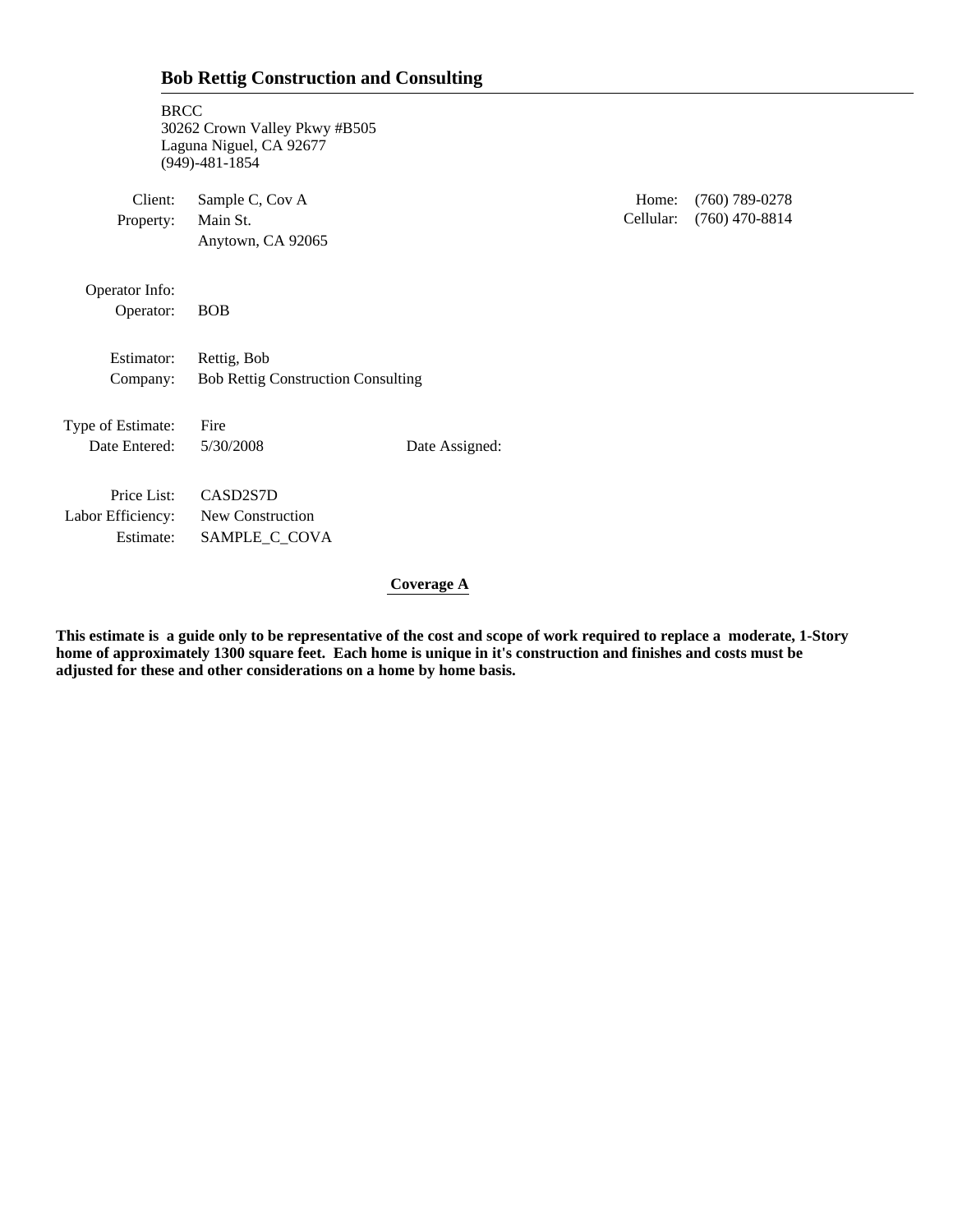#### **SAMPLE\_C\_COVA**

| <b>Debris Removal</b>                                       |             |               |                |              |
|-------------------------------------------------------------|-------------|---------------|----------------|--------------|
| <b>DESCRIPTION</b>                                          | <b>ONTY</b> | <b>REMOVE</b> | <b>REPLACE</b> | <b>TOTAL</b> |
| 1. Remove fire debris - Labor - cost per<br>owner - To Date | 1.00 BD     | 22,228.00     | 0.00           | 22,228.00    |
| 2. Equipment rentals - cost per owner - to<br>date          | 1.00 BD     | 0.00          | 2.106.67       | 2,106.67     |
| Totals: Debris Removal                                      |             |               |                | 24.334.67    |

| <b>Grading &amp; Earthwork</b>                                                                           |             |               |                |              |
|----------------------------------------------------------------------------------------------------------|-------------|---------------|----------------|--------------|
| <b>DESCRIPTION</b>                                                                                       | <b>ONTY</b> | <b>REMOVE</b> | <b>REPLACE</b> | <b>TOTAL</b> |
| Overexcavation and recompaction of the top 3 feet of soil below the building footprint to 5 feet outside |             |               |                |              |
| 3. Trackhoe/excavator and operator                                                                       | 21.78 HR    | 0.00          | 111.00         | 2,417.33     |
| 4. General Laborer - per hour                                                                            | 24.00 HR    | 0.00          | 35.11          | 842.64       |
| 5. Front end wheel loader and operator                                                                   | 21.78 HR    | 0.00          | 100.00         | 2.177.78     |
| 6. Water Truck - rental (4 hr Minimum)                                                                   | 1.00 EA     | 0.00          | 280.00         | 280.00       |
| 7. Water costs - Allowance                                                                               | 1.00 EA     | 0.00          | 100.00         | 100.00       |
|                                                                                                          |             |               |                |              |

Totals: Grading & Earthwork 5,817.75



67.00 SF Walls 1,169.00 SF Walls & Ceiling 122.44 SY Flooring 19.00 SF Long Wall 134.00 LF Ceil. Perimeter

### **Foundation LxWxH 38'0" x 29'0" x 6"**

1,102.00 SF Ceiling 1,102.00 SF Floor 134.00 LF Floor Perimeter 14.50 SF Short Wall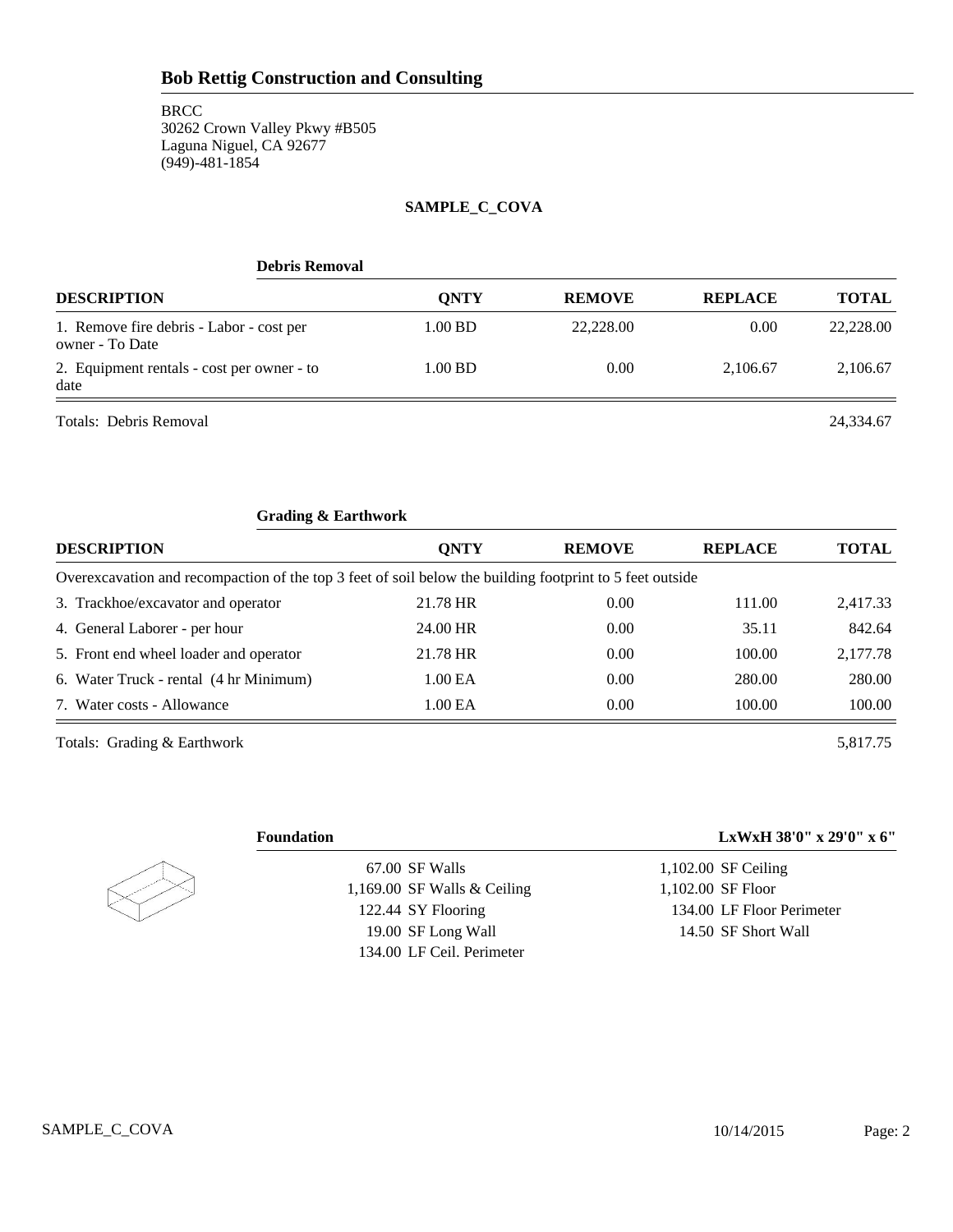#### **CONTINUED - Foundation**



3

26.17 SF Walls 191.50 SF Walls & Ceiling 18.37 SY Flooring 7.75 SF Long Wall 52.33 LF Ceil. Perimeter

#### **Subroom 1: Storage Area LxWxH 15'6" x 10'8" x 6"**

165.33 SF Ceiling 165.33 SF Floor 52.33 LF Floor Perimeter 5.33 SF Short Wall

**Subroom 2: Offset 2 LxWxH 6'0" x 6'0" x 6"** 12.00 SF Walls 48.00 SF Walls & Ceiling 4.00 SY Flooring 3.00 SF Long Wall 24.00 LF Ceil. Perimeter 36.00 SF Ceiling 36.00 SF Floor 24.00 LF Floor Perimeter 3.00 SF Short Wall

| <b>DESCRIPTION</b>                                                                   | <b>ONTY</b> | <b>REMOVE</b> | <b>REPLACE</b> | <b>TOTAL</b> |
|--------------------------------------------------------------------------------------|-------------|---------------|----------------|--------------|
| 8. Bedding sand                                                                      | 37.00 CY    | 0.00          | 35.48          | 1,312.76     |
| 9. Delivery cost of sand                                                             | 4.00 EA     | 0.00          | 80.00          | 320.00       |
| 10. Vapor barrier - visqueen (Material only)                                         | 1,303.33 SF | 0.00          | 0.04           | 52.13        |
| 11. Concrete slab reinforcement - 6" x 6".<br>#10 wire mesh; material only           | 1,303.33 SF | 0.00          | 0.15           | 195.50       |
| 12. General Laborer - per hour to install<br>sand, mesh and visqueen (4 men x 4 hrs) | 16.00 HR    | 0.00          | 35.11          | 561.76       |
| 13. Concrete slab on grade - 4" - finished in<br>place; includes waste               | 1,433.67 SF | 0.00          | 3.89           | 5,576.96     |
| 14. Concrete anchor bolt - 5/8" x 12"                                                | 53.00 EA    | 0.00          | 5.24           | 277.72       |
| 15. Footings - labor & materials -<br>Reinforced; includes waste                     | 17.75 CY    | 0.00          | 363.26         | 6,447.87     |
| 16. General Laborer - per hour to clean &<br>trim footing bottoms                    | 4.00 HR     | 0.00          | 35.11          | 140.44       |

Totals: Foundation 14,885.14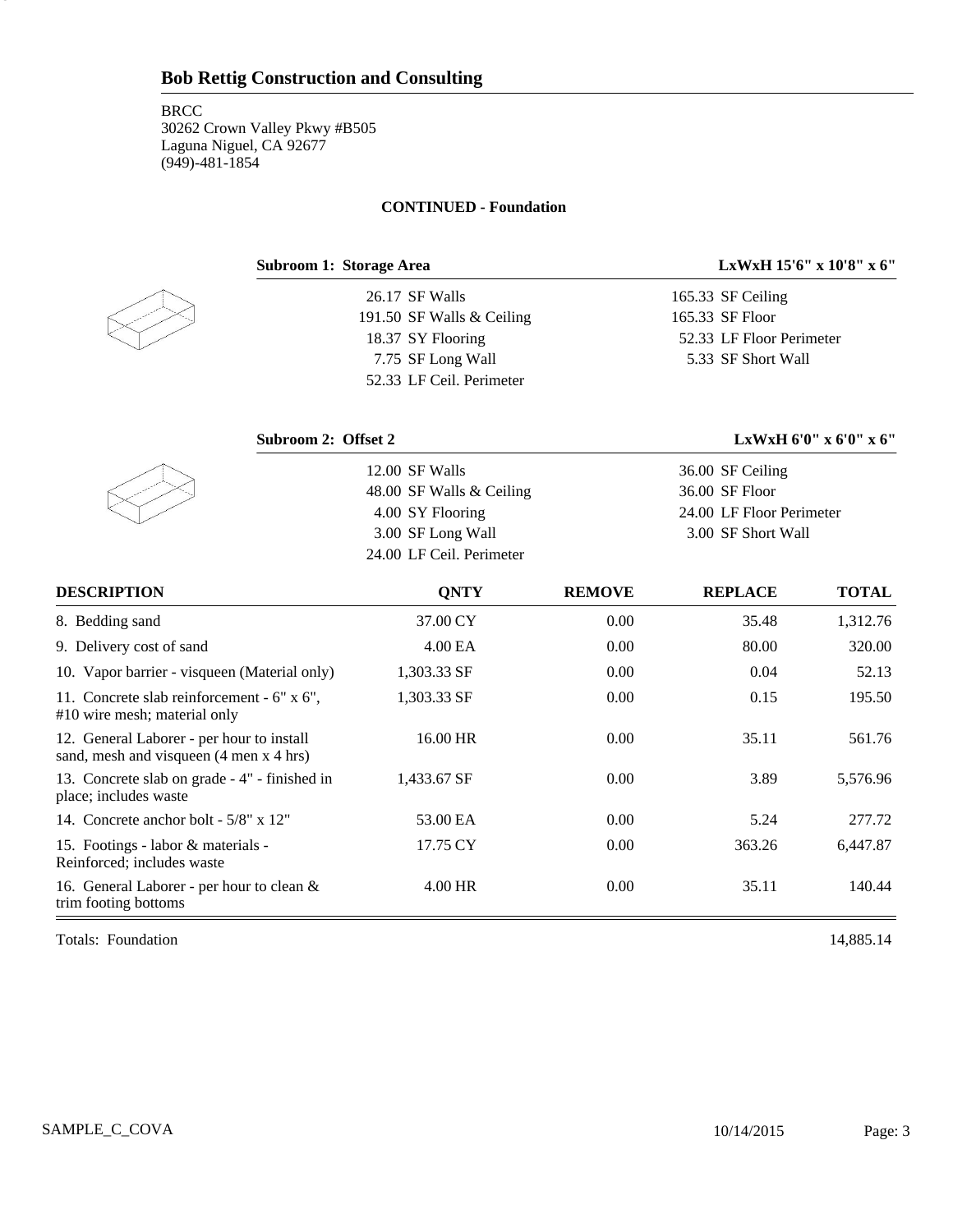| <b>Block Wall (House Walls)</b> | Formula Elevation $210'4'' \times  \times 8'0''$ |  |  |
|---------------------------------|--------------------------------------------------|--|--|
| 1,682.67 SF Walls               | 210.33 LF Floor Perimeter                        |  |  |
| $1,682.67$ SF Long Wall         | 1.682.67 SF Short Wall                           |  |  |
| 210.33 LF Ceil. Perimeter       |                                                  |  |  |

| <b>Subroom 1: Interior Block Walls</b> | Formula Elevation 83'0" x  x 8'0" |
|----------------------------------------|-----------------------------------|
| 664.00 SF Walls                        | 83.00 LF Floor Perimeter          |
| 664.00 SF Long Wall                    | 664.00 SF Short Wall              |
| 83.00 LF Ceil. Perimeter               |                                   |

| <b>DESCRIPTION</b>                                     | <b>ONTY</b> | <b>REMOVE</b> | <b>REPLACE</b> | TOTAL     |
|--------------------------------------------------------|-------------|---------------|----------------|-----------|
| 17. Block - 4" x 8" x 16" - in place                   | 2.346.67 SF | 0.00          | 6.48           | 15,206.40 |
| 18. Block - Add if vertical reinforcement is<br>24" OC | 2.346.67 SF | 0.00          | 3.30           | 7.744.00  |

Totals: Block Wall (House Walls) 22,950.40

|                    | <b>Framing</b>              |               | Formula Gable Roof & Box 38'0" x 29'0" x 8'0" |              |
|--------------------|-----------------------------|---------------|-----------------------------------------------|--------------|
|                    | 1,242.67 SF Walls           |               | 1,382.97 SF Ceiling                           |              |
|                    | 2,625.64 SF Walls & Ceiling |               | 1,102.00 SF Floor                             |              |
| 曲                  | 122.44 SY Flooring          |               | 134.00 LF Floor Perimeter                     |              |
|                    | 304.00 SF Long Wall         |               | 317.33 SF Short Wall                          |              |
|                    | 149.46 LF Ceil. Perimeter   |               |                                               |              |
|                    | Subroom 1: Garage roof      |               | Formula Hip Roof & Box 20'0" x 20'0" x 9'0"   |              |
|                    | 720.00 SF Walls             |               | 643.99 SF Ceiling                             |              |
|                    | 1,363.99 SF Walls & Ceiling |               | 400.00 SF Floor                               |              |
|                    | 44.44 SY Flooring           |               | 80.00 LF Floor Perimeter                      |              |
|                    | 180.00 SF Long Wall         |               | 180.00 SF Short Wall                          |              |
|                    | 96.00 LF Ceil. Perimeter    |               |                                               |              |
| <b>DESCRIPTION</b> | <b>QNTY</b>                 | <b>REMOVE</b> | <b>REPLACE</b>                                | <b>TOTAL</b> |
| SAMPLE_C_COVA      |                             |               | 10/14/2015                                    | Page: 4      |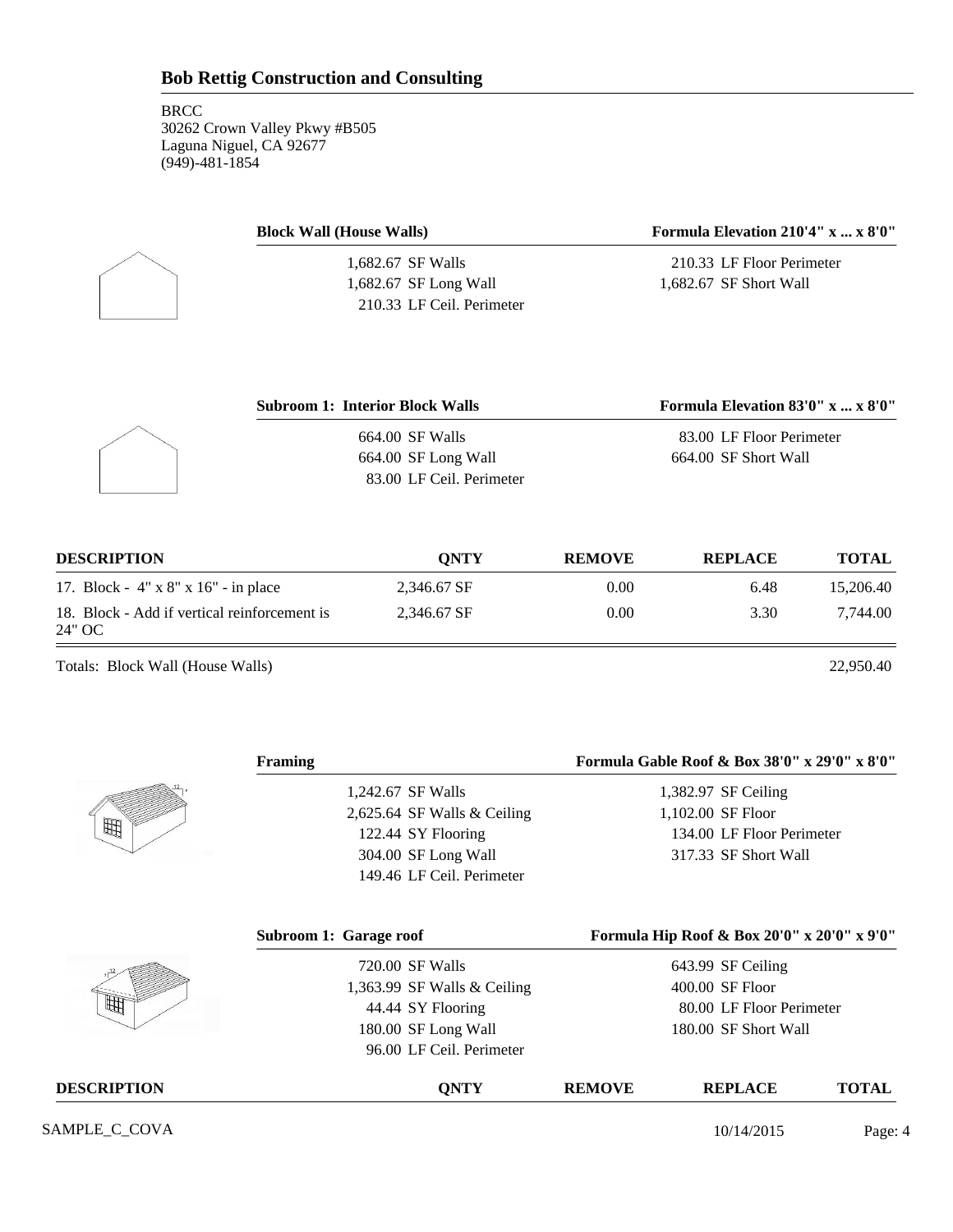**BRCC** 30262 Crown Valley Pkwy #B505 Laguna Niguel, CA 92677 (949)-481-1854

5

clamp, 8'

| <b>CONTINUED - Framing</b>                                                                                                                                                                                                                                                                                              |                     |               |                |              |  |  |
|-------------------------------------------------------------------------------------------------------------------------------------------------------------------------------------------------------------------------------------------------------------------------------------------------------------------------|---------------------|---------------|----------------|--------------|--|--|
| <b>DESCRIPTION</b>                                                                                                                                                                                                                                                                                                      | <b>QNTY</b>         | <b>REMOVE</b> | <b>REPLACE</b> | <b>TOTAL</b> |  |  |
| Note:<br>Framing costs include all framing for the house and roof only. These costs reflect actual material costs and projected labor costs. The<br>total cost for framing would include material cost, labor cost and typical subcontractor mark-up of 25%.<br>Costs for deck framing are considered separately below. |                     |               |                |              |  |  |
| 19. Framing Materials                                                                                                                                                                                                                                                                                                   | 1.00 LS             | 0.00          | 9,526.70       | 9,526.70     |  |  |
| 20. Framing Labor                                                                                                                                                                                                                                                                                                       | 1.00 LS             | 0.00          | 15,264.47      | 15,264.47    |  |  |
| 21. Subcontractor mark-up (25%)                                                                                                                                                                                                                                                                                         | 1.00 LS             | 0.00          | 6,197.79       | 6,197.79     |  |  |
| Totals: Framing                                                                                                                                                                                                                                                                                                         |                     |               |                | 30,988.96    |  |  |
| Heat, Vent, & Cool                                                                                                                                                                                                                                                                                                      |                     |               |                |              |  |  |
| <b>DESCRIPTION</b>                                                                                                                                                                                                                                                                                                      | <b>QNTY</b>         | <b>REMOVE</b> | <b>REPLACE</b> | <b>TOTAL</b> |  |  |
| Note: This house did not have forced air heating or cooling                                                                                                                                                                                                                                                             |                     |               |                |              |  |  |
| Totals: Heat, Vent, & Cool                                                                                                                                                                                                                                                                                              |                     |               |                | 0.00         |  |  |
| <b>Electrical</b>                                                                                                                                                                                                                                                                                                       |                     |               |                |              |  |  |
| <b>DESCRIPTION</b>                                                                                                                                                                                                                                                                                                      | <b>QNTY</b>         | <b>REMOVE</b> | <b>REPLACE</b> | <b>TOTAL</b> |  |  |
| 22. Rewire - average residence - copper<br>wiring                                                                                                                                                                                                                                                                       | 1,303.00 SF         | 0.00          | 3.15           | 4,104.45     |  |  |
| 23. Breaker panel - 200 amp                                                                                                                                                                                                                                                                                             | 1.00 EA             | 0.00          | 989.94         | 989.94       |  |  |
| 24. Meter base and main disconnect - 200<br>amp                                                                                                                                                                                                                                                                         | 1.00 EA             | 0.00          | 252.71         | 252.71       |  |  |
| 25. Meter mast for overhead power - 2"<br>conduit                                                                                                                                                                                                                                                                       | 1.00 EA             | 0.00          | 354.50         | 354.50       |  |  |
| 26. Trunk cable - Heavy gauge copper<br>conductors                                                                                                                                                                                                                                                                      | 50.00 LF            | 0.00          | 9.06           | 453.00       |  |  |
| 27. Grounding rod - copper clad with                                                                                                                                                                                                                                                                                    | 1.00 <sub>E</sub> A | 0.00          | 76.23          | 76.23        |  |  |

SAMPLE\_C\_COVA Page: 5 29. Coaxial TV cable 100.00 LF 0.00 1.10 110.00 30. Exterior light fixture - above average 3.00 EA 0.00 96.94 290.82 31. Exterior outlet or switch 4.00 EA 0.00 16.72 66.88

28. Phone / low voltage copper wiring 100.00 LF 0.00 0.77 77.00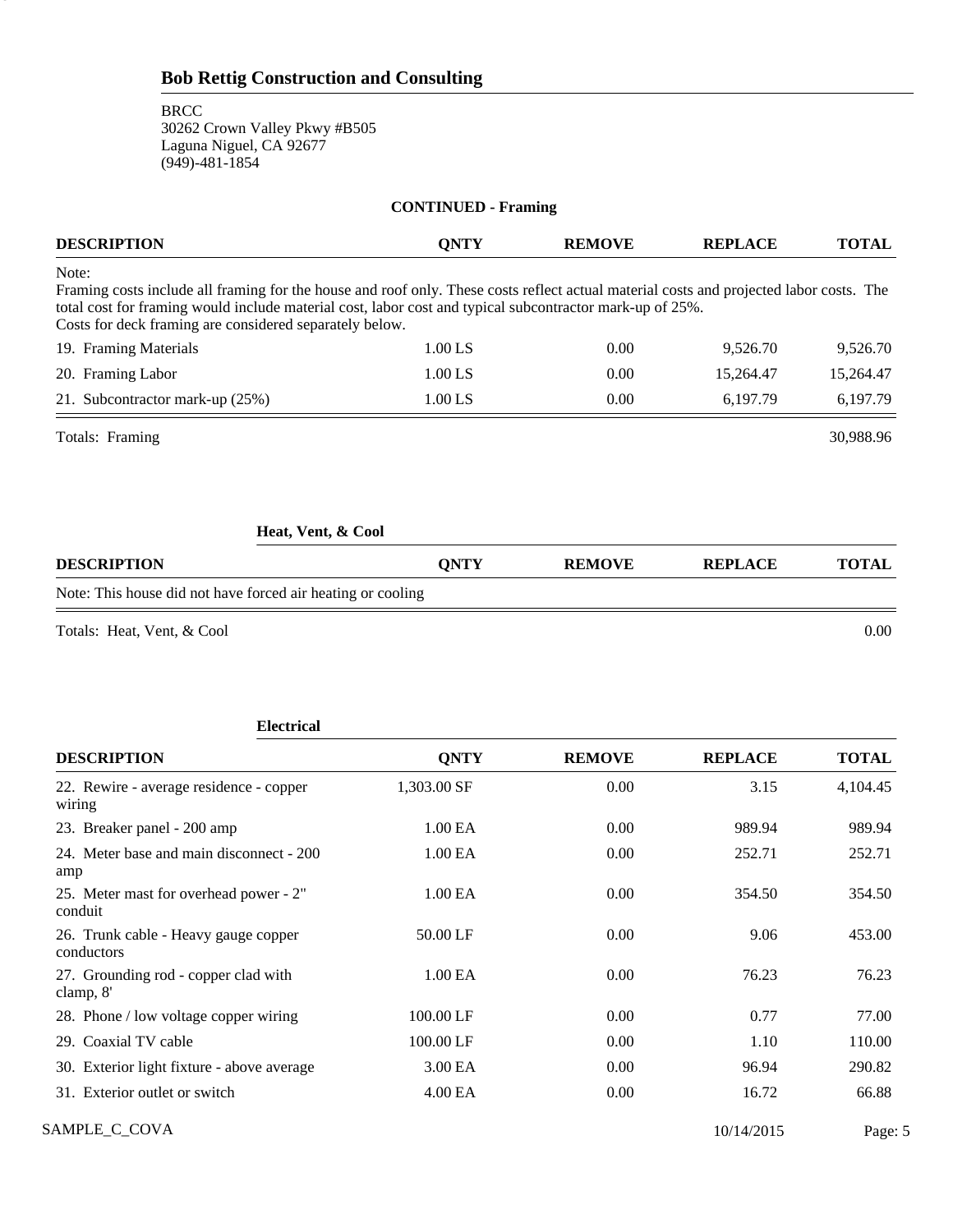| <b>CONTINUED - Electrical</b>                         |             |               |                |              |
|-------------------------------------------------------|-------------|---------------|----------------|--------------|
| <b>DESCRIPTION</b>                                    | <b>ONTY</b> | <b>REMOVE</b> | <b>REPLACE</b> | <b>TOTAL</b> |
| 32. 220 volt copper wiring run, box and<br>receptacle | 1.00 EA     | 0.00          | 135.98         | 135.98       |

Totals: Electrical 6,911.51

6

|                                                                                                                                                                                             | <b>Plumbing</b> |             |               |                |              |
|---------------------------------------------------------------------------------------------------------------------------------------------------------------------------------------------|-----------------|-------------|---------------|----------------|--------------|
| <b>DESCRIPTION</b>                                                                                                                                                                          |                 | <b>QNTY</b> | <b>REMOVE</b> | <b>REPLACE</b> | <b>TOTAL</b> |
| 33. Rough in plumbing - includes supply<br>and waste lines                                                                                                                                  |                 | 2,213.00 SF | 0.00          | 2.75           | 6,085.75     |
| 34. Rough in plumbing - floor/laundry pan<br>drain                                                                                                                                          |                 | 1.00 EA     | 0.00          | 127.02         | 127.02       |
| Note:<br>In addition to the rough plumbing, the septic tank must be tested to verify that in is properly functioning. The drain line from the<br>house to the septic tank must be replaced. |                 |             |               |                |              |
| 35. General Laborer - to dig and backfill<br>trench and expose, remove and replace the<br>drain line to the septic tank.                                                                    |                 | 10.00 HR    | 0.00          | 35.11          | 351.10       |
| 36. Drain/Vent line - ABS pipe with fitting<br>and hanger, 4"                                                                                                                               |                 | 20.00 LF    | 0.00          | 11.50          | 230.00       |
| 37. Water supply line - copper with fitting<br>and hanger, 1"                                                                                                                               |                 | 20.00 LF    | 0.00          | 13.83          | 276.60       |
| 38. Ball valve - brass - 1"                                                                                                                                                                 |                 | 1.00 EA     | 0.00          | 39.15          | 39.15        |
| 39. Black pipe with fitting and hanger, 1"                                                                                                                                                  |                 | 20.00 LF    | 0.00          | 8.65           | 173.00       |
| 40. Water heater - 60 gallon - Electric                                                                                                                                                     |                 | 1.00 EA     | 0.00          | 741.50         | 741.50       |
| 41. Exterior faucet                                                                                                                                                                         |                 | 3.00 EA     | 0.00          | 40.35          | 121.05       |

Totals: Plumbing 8,145.17

|                                                                 | Doors & Windows   |               |                |              |  |
|-----------------------------------------------------------------|-------------------|---------------|----------------|--------------|--|
| <b>DESCRIPTION</b>                                              | <b>ONTY</b>       | <b>REMOVE</b> | <b>REPLACE</b> | <b>TOTAL</b> |  |
| Windows                                                         |                   |               |                |              |  |
| 42. Wood window - horizontal sliding, 12 -<br>24 sf, Std. grade | 2.00 <sub>E</sub> | 0.00          | 275.11         | 550.22       |  |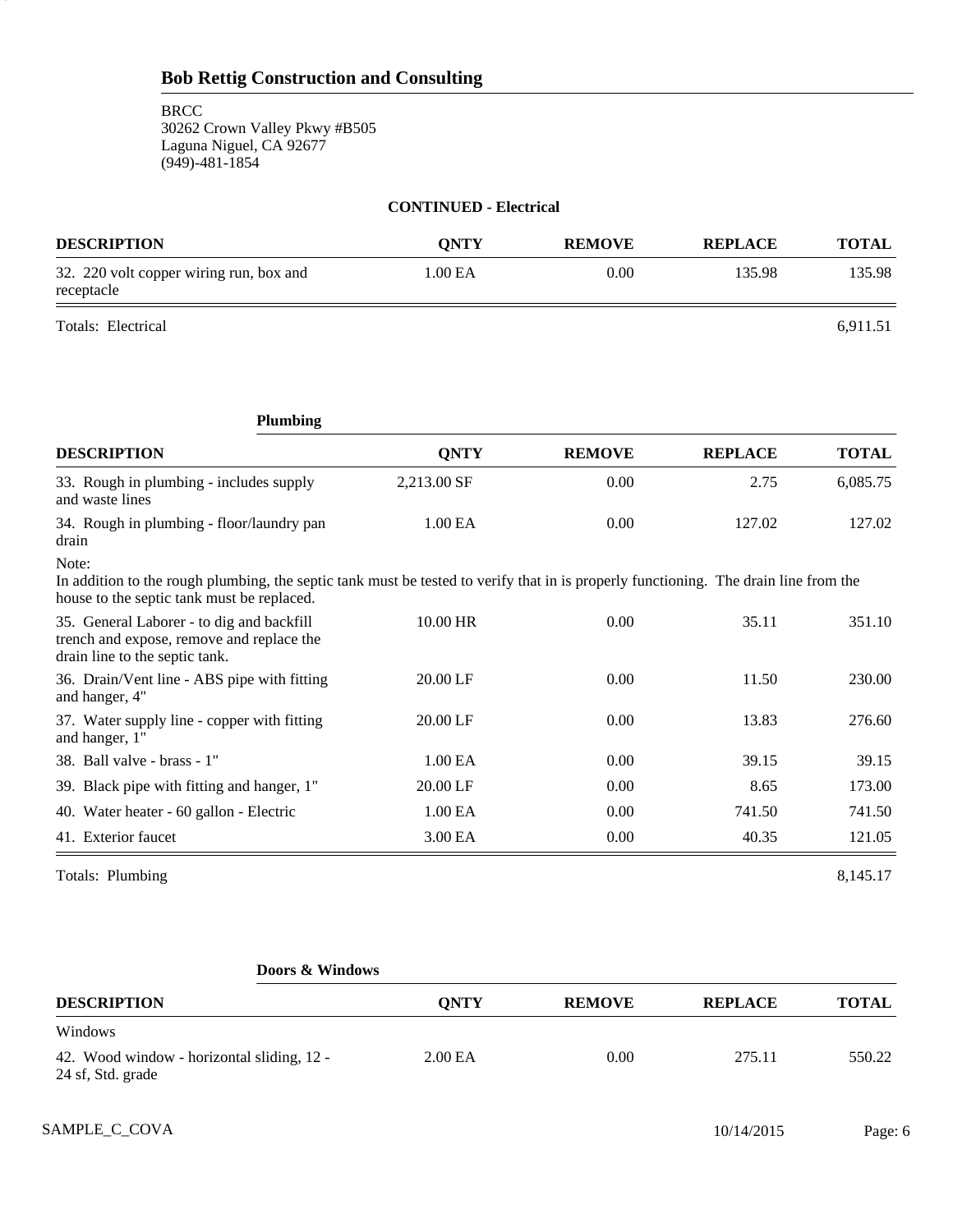**BRCC** 

30262 Crown Valley Pkwy #B505 Laguna Niguel, CA 92677 (949)-481-1854

#### **CONTINUED - Doors & Windows**

| <b>DESCRIPTION</b>                                        | <b>ONTY</b>         | <b>REMOVE</b> | <b>REPLACE</b> | <b>TOTAL</b> |
|-----------------------------------------------------------|---------------------|---------------|----------------|--------------|
| 43. Aluminum window, horiz. slider 3-11 sf<br>$(2$ pane)  | 2.00 <sub>E</sub> A | 0.00          | 157.33         | 314.66       |
| 44. Wood window - casement, 3 - 11 sf,<br>High grade      | 1.00 EA             | 0.00          | 323.02         | 323.02       |
| 45. Wood window - double hung, 16 - 21 sf,<br>High grade  | 7.00 EA             | 0.00          | 449.86         | 3,149.02     |
| <b>Doors</b>                                              |                     |               |                |              |
| 46. Interior door - solid core - pre-hung unit            | 3.00 EA             | 0.00          | 205.53         | 616.59       |
| 47. Exterior door - wood                                  | 2.00 <sub>E</sub> A | 0.00          | 410.94         | 821.88       |
| 48. Exterior door - Redwood/detail - pre-<br>hung-4' wide | 1.00 EA             | 0.00          | 1,890.09       | 1,890.09     |
| Hardware                                                  |                     |               |                |              |
| 49. Door lockset & deadbolt - exterior -<br>High grade    | 1.00 EA             | 0.00          | 97.00          | 97.00        |
| 50. Door lockset & deadbolt - exterior                    | 2.00 <sub>E</sub> A | 0.00          | 70.52          | 141.04       |
| 51. Door knob - interior - High grade                     | 3.00 EA             | 0.00          | 38.49          | 115.47       |

Totals: Doors & Windows 8,018.99

| <b>Insulation</b>                         |             |               |                |              |  |
|-------------------------------------------|-------------|---------------|----------------|--------------|--|
| <b>DESCRIPTION</b>                        | <b>ONTY</b> | <b>REMOVE</b> | <b>REPLACE</b> | <b>TOTAL</b> |  |
| 52. Blown-in insulation - 12" depth - R30 | 1,303.00 SF | 0.00          | 0.85           | 1,107.55     |  |
| Totals: Insulation                        |             |               |                | 1,107.55     |  |

|   | <b>Roofing</b>                | Formula Gable Roof & Box 38'0" x 29'0" x 8'0" |
|---|-------------------------------|-----------------------------------------------|
|   | 1,242.67 SF Walls             | 1,382.97 SF Ceiling                           |
|   | 2,625.64 SF Walls $&$ Ceiling | 1,102.00 SF Floor                             |
| 曲 | 122.44 SY Flooring            | 134.00 LF Floor Perimeter                     |
|   | 304.00 SF Long Wall           | 317.33 SF Short Wall                          |
|   | 149.46 LF Ceil. Perimeter     |                                               |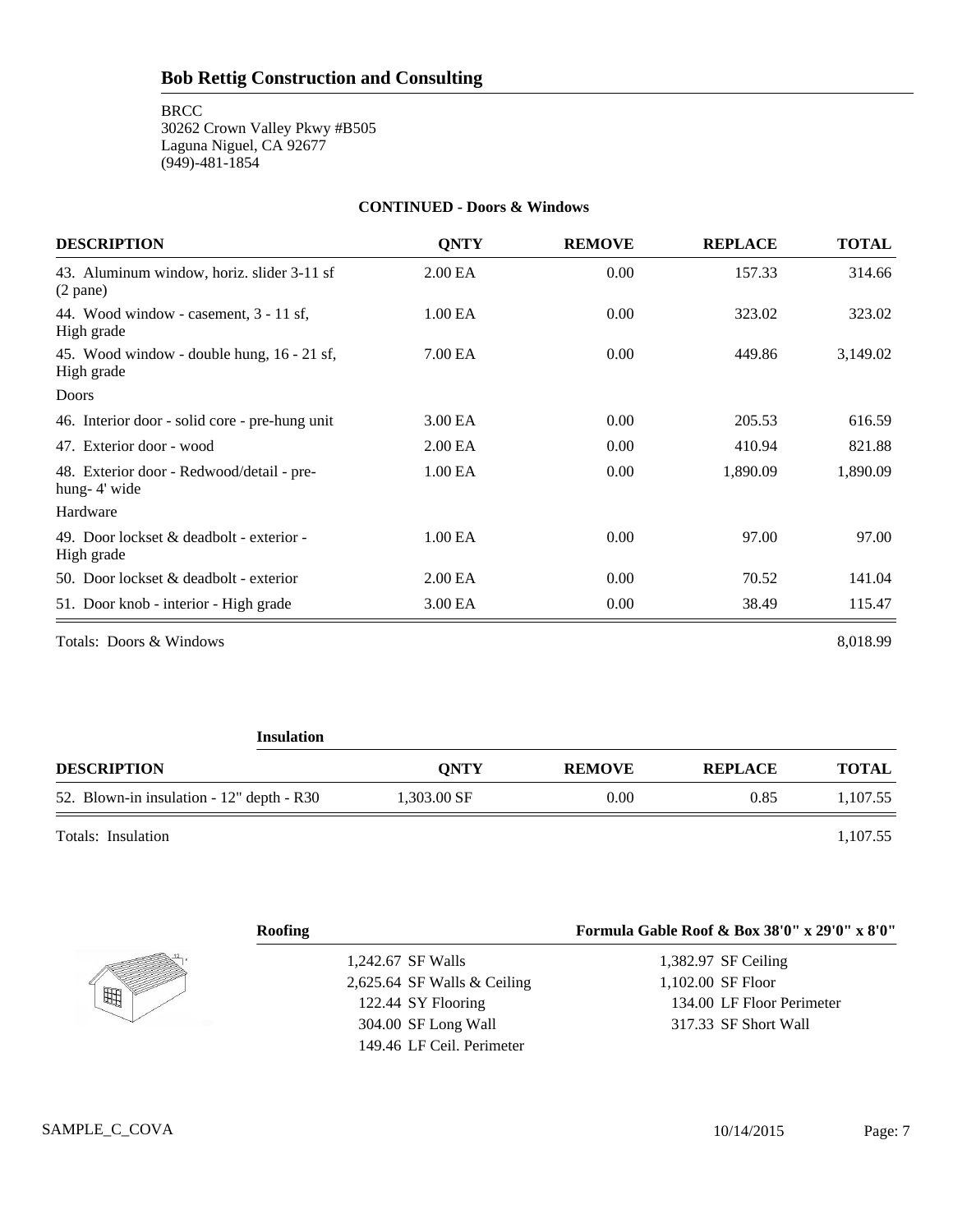8

#### **CONTINUED - Roofing**

|                                            | Subroom 1: Garage roof        |               | Formula Hip Roof & Box 20'0" x 20'0" x 9'0" |              |
|--------------------------------------------|-------------------------------|---------------|---------------------------------------------|--------------|
|                                            | 720.00 SF Walls               |               | 643.99 SF Ceiling                           |              |
|                                            | 1,363.99 SF Walls $&$ Ceiling |               | 400.00 SF Floor                             |              |
| 阱                                          | 44.44 SY Flooring             |               | 80.00 LF Floor Perimeter                    |              |
|                                            | 180.00 SF Long Wall           |               | 180.00 SF Short Wall                        |              |
|                                            | 96.00 LF Ceil. Perimeter      |               |                                             |              |
| <b>DESCRIPTION</b>                         | <b>ONTY</b>                   | <b>REMOVE</b> | <b>REPLACE</b>                              | <b>TOTAL</b> |
| 53. Roll roofing - hot mop application     | 14.00 SQ                      | 0.00          | 77.75                                       | 1,088.50     |
| 54. Drip edge                              | 245.46 LF                     | 0.00          | 1.13                                        | 277.37       |
| 55. Flashing - pipe jack                   | 3.00 EA                       | 0.00          | 18.63                                       | 55.89        |
| 56. Chimney flashing - average (32" x 36") | 1.00 EA                       | 0.00          | 161.57                                      | 161.57       |
| 57. Garage roof - corrigated               | 400.00 SF                     | $0.00\,$      | 10.34                                       | 4,136.00     |
| Totals: Roofing                            |                               |               |                                             | 5,719.33     |

#### **Fire Place**

| <b>DESCRIPTION</b>                                                | <b>QNTY</b>         | <b>REMOVE</b> | <b>REPLACE</b> | <b>TOTAL</b> |
|-------------------------------------------------------------------|---------------------|---------------|----------------|--------------|
| 58. Masonry fireplace & chimney - single<br>story home - High grd | 1.00 <sub>E</sub> A | 0.00          | 6.055.20       | 6,055.20     |
| 59. Heatalator- add on                                            | 3.00 EA             | 0.00          | 216.20         | 648.60       |
| 60. Wood stove - Large size                                       | 1.00 <sub>E</sub> A | 0.00          | 1,774.42       | 1,774.42     |
| 61. Flue cap                                                      | 1.00 <sub>E</sub> A | 0.00          | 96.24          | 96.24        |
| 62. Fireplace grate                                               | 1.00 <sub>E</sub> A | 0.00          | 51.08          | 51.08        |
| 63. Fireplace face $\&$ hearth, red slate                         | 35.00 SF            | 0.00          | 16.10          | 563.50       |
| 64. Single wall flue - black, 6"                                  | 10.00 LF            | 0.00          | 22.43          | 224.30       |

Totals: Fire Place 9,413.34

#### **Interior**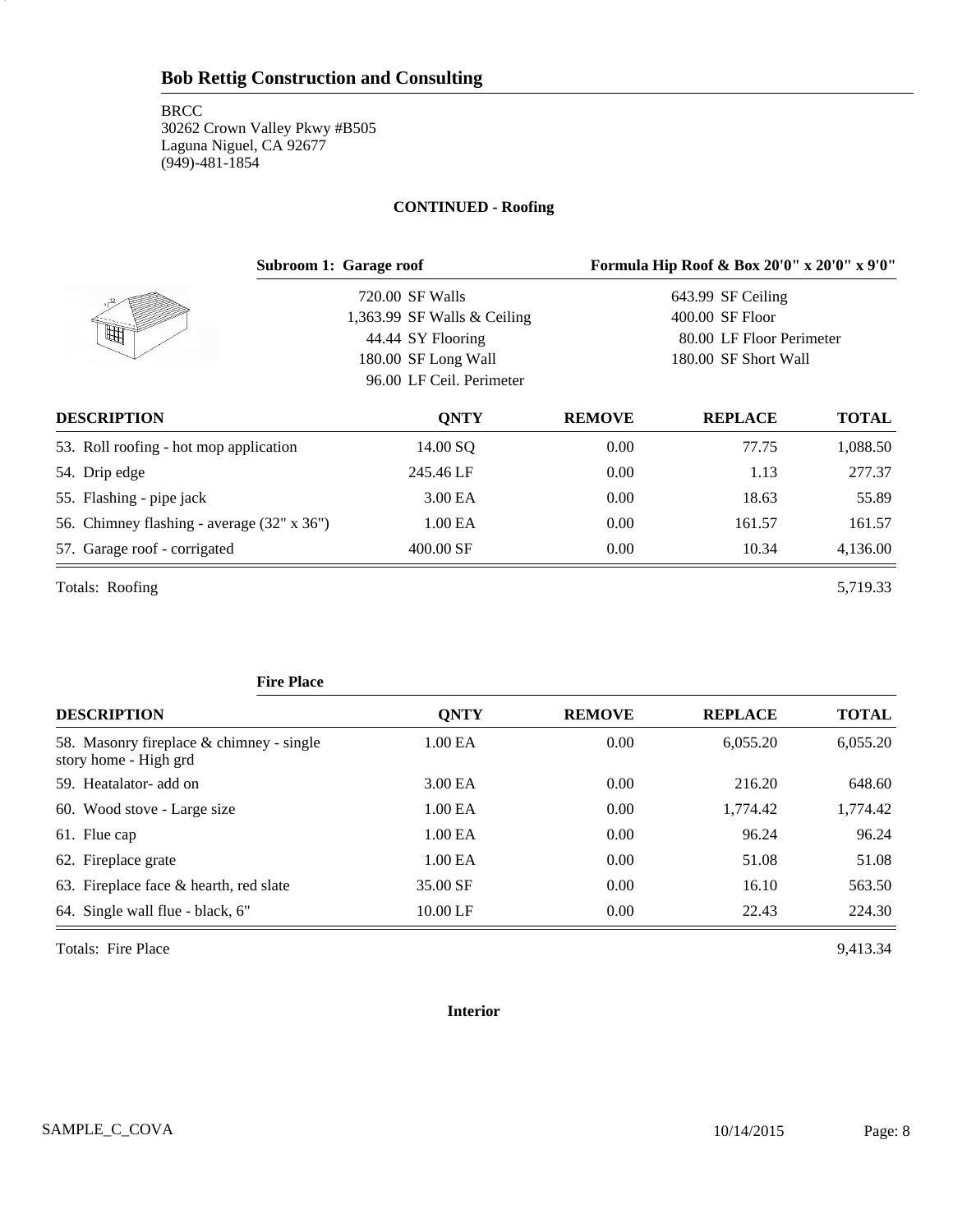9

| <b>Family Room</b>                                                   |                           |               | LxWxH 25'0" x 14'3" x 8'0" |              |
|----------------------------------------------------------------------|---------------------------|---------------|----------------------------|--------------|
|                                                                      | 628.00 SF Walls           |               | 356.25 SF Ceiling          |              |
|                                                                      | 984.25 SF Walls & Ceiling |               | 356.25 SF Floor            |              |
|                                                                      | 39.58 SY Flooring         |               | 78.50 LF Floor Perimeter   |              |
|                                                                      | 200.00 SF Long Wall       |               | 114.00 SF Short Wall       |              |
|                                                                      | 78.50 LF Ceil. Perimeter  |               |                            |              |
| <b>DESCRIPTION</b>                                                   | <b>QNTY</b>               | <b>REMOVE</b> | <b>REPLACE</b>             | <b>TOTAL</b> |
| Ceiling                                                              |                           |               |                            |              |
| 65. Masonite paneling                                                | 356.25 SF                 | 0.00          | 1.70                       | 605.63       |
| Walls<br>These walls were painted                                    |                           |               |                            |              |
| Electrical                                                           |                           |               |                            |              |
| 66. Switch                                                           | 6.00 EA                   | 0.00          | 13.22                      | 79.32        |
| 67. Outlet                                                           | 7.00 EA                   | 0.00          | 11.92                      | 83.44        |
| 68. Light fixture - High grade - 4 bilb with<br>frosted etched glass | 2.00 <sub>E</sub> A       | 0.00          | 73.51                      | 147.02       |
| 69. Television cable outlet                                          | 1.00 EA                   | 0.00          | 57.02                      | 57.02        |
| 70. Phone outlet                                                     | 1.00 EA                   | 0.00          | 17.77                      | 17.77        |
| <b>Finish Carpentry</b>                                              |                           |               |                            |              |
| 71. Baseboard - 4 1/4" hardwood                                      | 78.50 LF                  | 0.00          | 4.60                       | 361.10       |
| 72. Crown molding - 3 1/4" stain grade                               | 78.50 LF                  | 0.00          | 3.90                       | 306.15       |
| Paint                                                                |                           |               |                            |              |
| 73. Seal then paint the walls and ceiling<br>twice (3 coats)         | 984.25 SF                 | 0.00          | 0.82                       | 807.09       |
| 74. Seal & paint baseboard, oversized - two<br>coats                 | 78.50 LF                  | 0.00          | 0.91                       | 71.44        |
| 75. Seal & paint crown molding - two coats                           | 78.50 LF                  | 0.00          | 0.88                       | 69.08        |
| 76. Seal & paint wood window (per side) - 2<br>sides                 | 6.00 EA                   | 0.00          | 25.98                      | 155.88       |
| 77. Paint window opening - 2 coats (per<br>side)                     | 3.00 EA                   | 0.00          | 18.29                      | 54.87        |
| Flooring                                                             |                           |               |                            |              |
| 78. Carpet - High grade                                              | 356.25 SF                 | 0.00          | 4.47                       | 1,592.44     |
| 79. Carpet pad - High grade                                          | 356.25 SF                 | 0.00          | 0.91                       | 324.19       |

Totals: Family Room 4,732.44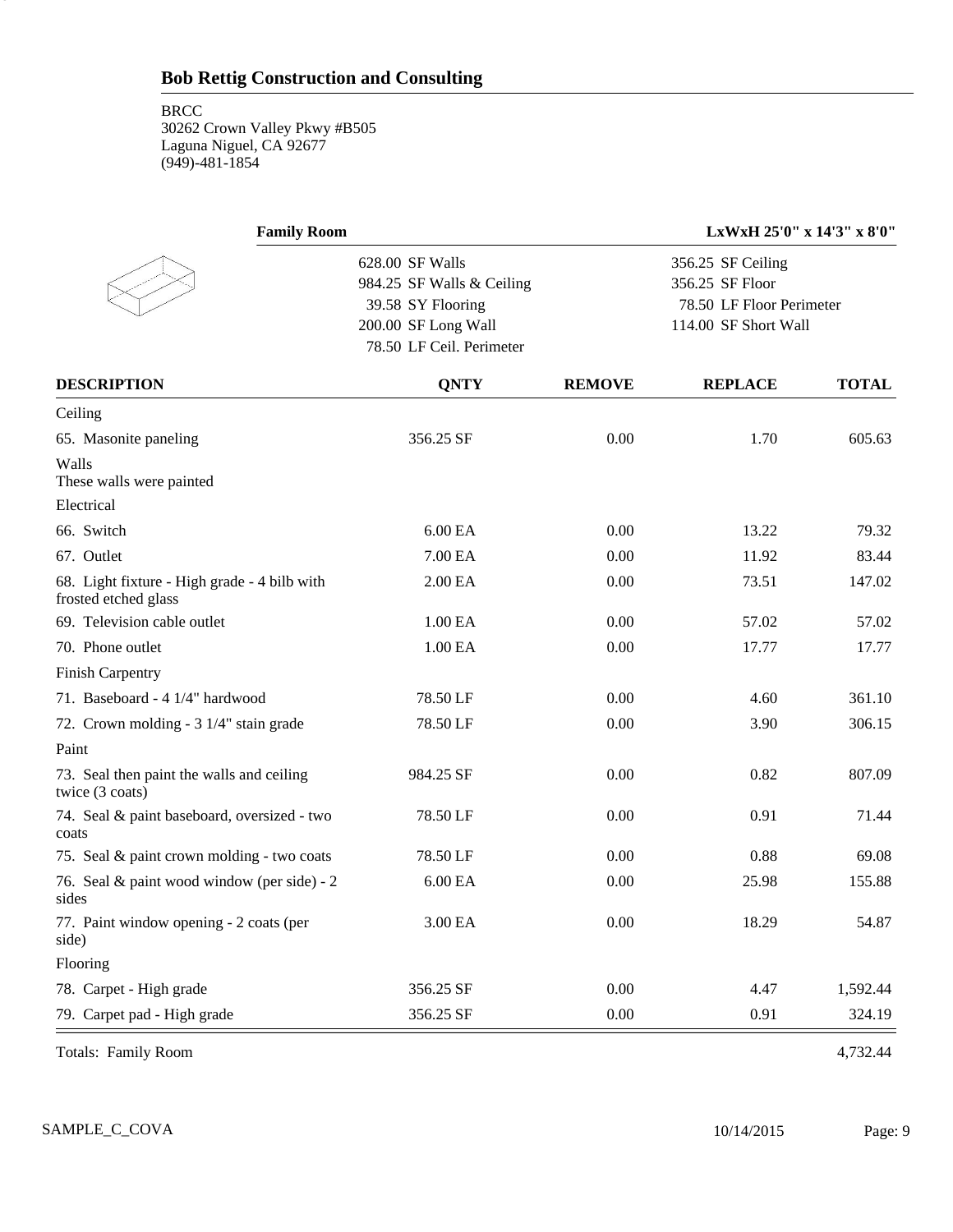10

|                           |               | LxWxH 14'1" x 11'6" x 8'0" |                                                 |
|---------------------------|---------------|----------------------------|-------------------------------------------------|
| 409.33 SF Walls           |               | 161.96 SF Ceiling          |                                                 |
| 571.29 SF Walls & Ceiling |               | 161.96 SF Floor            |                                                 |
| 18.00 SY Flooring         |               |                            |                                                 |
| 112.67 SF Long Wall       |               |                            |                                                 |
| 51.17 LF Ceil. Perimeter  |               |                            |                                                 |
| <b>QNTY</b>               | <b>REMOVE</b> | <b>REPLACE</b>             | <b>TOTAL</b>                                    |
|                           |               |                            |                                                 |
| 161.96 SF                 | 0.00          | 1.70                       | 275.33                                          |
|                           |               |                            |                                                 |
| 204.67 SF                 | 0.00          | 1.70                       | 347.93                                          |
|                           |               |                            |                                                 |
| 1.00 EA                   | 0.00          | 13.22                      | 13.22                                           |
| 3.00 EA                   | 0.00          | 11.92                      | 35.76                                           |
| 1.00 EA                   | 0.00          | 34.59                      | 34.59                                           |
| 2.00 EA                   | 0.00          | 73.51                      | 147.02                                          |
|                           |               |                            |                                                 |
| 51.17 LF                  | 0.00          | 4.60                       | 235.37                                          |
| 51.17 LF                  | 0.00          | 3.90                       | 199.55                                          |
| 11.00 LF                  | 0.00          | 282.44                     | 3,106.84                                        |
|                           |               |                            |                                                 |
| 571.29 SF                 | 0.00          | 0.82                       | 468.46                                          |
| 51.17 LF                  | 0.00          | 0.91                       | 46.56                                           |
| 2.00 EA                   | 0.00          | 18.29                      | 36.58                                           |
| 2.00 EA                   | 0.00          | 18.00                      | 36.00                                           |
| 1.00 EA                   | 0.00          | 18.29                      | 18.29                                           |
| 1.00 <sub>E</sub> A       | 0.00          | 25.98                      | 25.98                                           |
|                           |               |                            |                                                 |
| 161.96 SF                 | 0.00          | 0.91                       | 147.38                                          |
| 161.96 SF                 | $0.00\,$      | 4.47                       | 723.95                                          |
|                           |               |                            | 51.17 LF Floor Perimeter<br>92.00 SF Short Wall |

Totals: Bedroom 1 5,898.81

SAMPLE\_C\_COVA 2015 Page: 10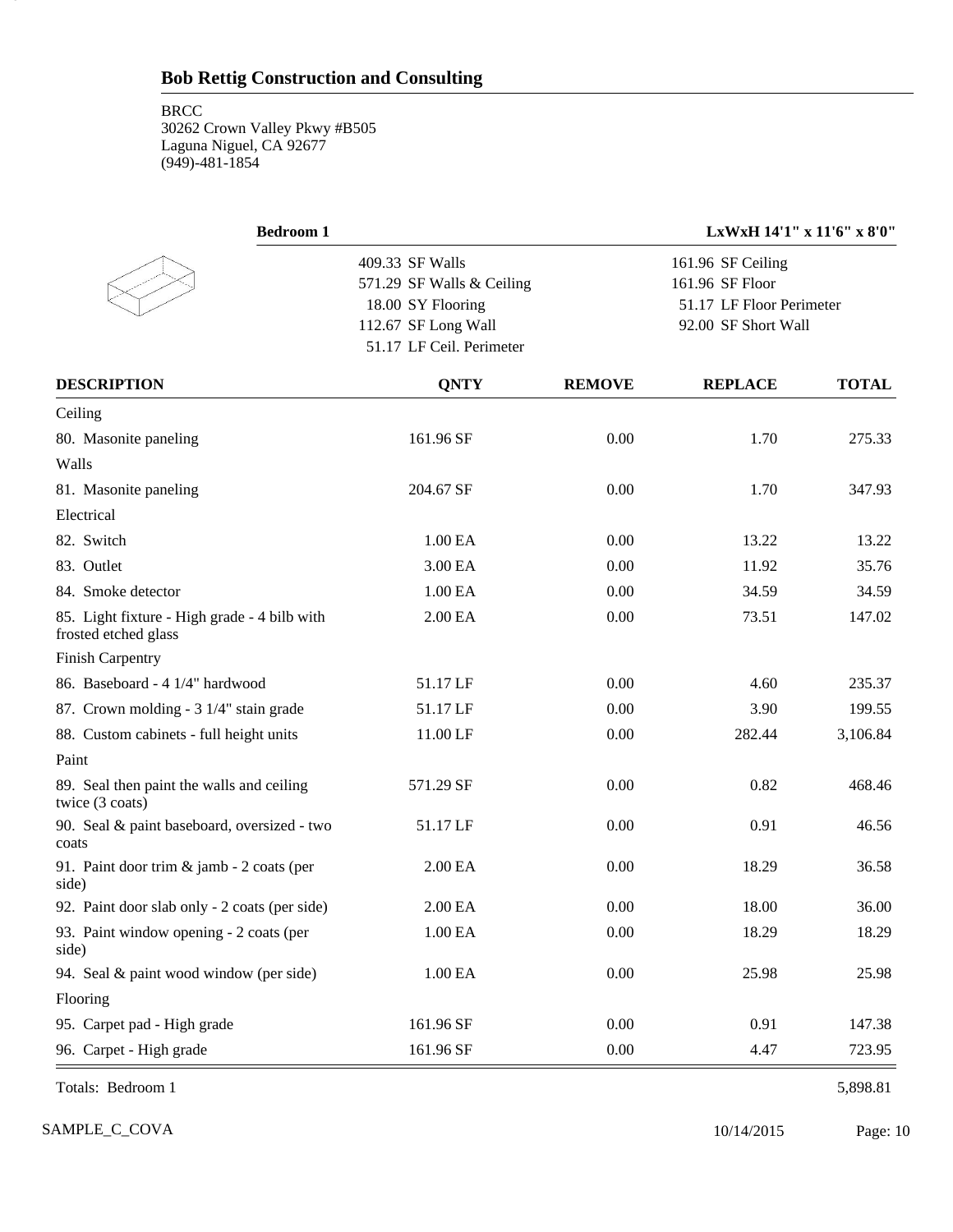| <b>Bathroom</b>                                                       |                                                                                        |               | LxWxH 8'0" x 7'0" x 8'6"                                                              |              |  |  |
|-----------------------------------------------------------------------|----------------------------------------------------------------------------------------|---------------|---------------------------------------------------------------------------------------|--------------|--|--|
|                                                                       | 255.00 SF Walls<br>311.00 SF Walls & Ceiling<br>6.22 SY Flooring<br>68.00 SF Long Wall |               | 56.00 SF Ceiling<br>56.00 SF Floor<br>30.00 LF Floor Perimeter<br>59.50 SF Short Wall |              |  |  |
|                                                                       | 30.00 LF Ceil. Perimeter                                                               |               |                                                                                       |              |  |  |
| <b>DESCRIPTION</b>                                                    | <b>QNTY</b>                                                                            | <b>REMOVE</b> | <b>REPLACE</b>                                                                        | <b>TOTAL</b> |  |  |
| Ceiling                                                               |                                                                                        |               |                                                                                       |              |  |  |
| 97. Masonite paneling                                                 | 56.00 SF                                                                               | 0.00          | 1.70                                                                                  | 95.20        |  |  |
| Walls                                                                 |                                                                                        |               |                                                                                       |              |  |  |
| 98. Masonite paneling                                                 | 127.50 SF                                                                              | 0.00          | 1.70                                                                                  | 216.75       |  |  |
| Electrical                                                            |                                                                                        |               |                                                                                       |              |  |  |
| 99. Outlet                                                            | 2.00 EA                                                                                | 0.00          | 11.92                                                                                 | 23.84        |  |  |
| 100. Light fixture - High grade - 4 bilb with<br>frosted etched glass | 1.00 EA                                                                                | 0.00          | 73.51                                                                                 | 73.51        |  |  |
| 101. Switch                                                           | 1.00 EA                                                                                | 0.00          | 13.22                                                                                 | 13.22        |  |  |
| 102. Bathroom ventilation fan                                         | 1.00 EA                                                                                | 0.00          | 58.64                                                                                 | 58.64        |  |  |
| Finish Carpentry                                                      |                                                                                        |               |                                                                                       |              |  |  |
| 103. Baseboard - 4 1/4"                                               | 30.00 LF                                                                               | 0.00          | 3.16                                                                                  | 94.80        |  |  |
| 104. Vanity - High grade                                              | 4.00 LF                                                                                | 0.00          | 138.34                                                                                | 553.36       |  |  |
| 105. Countertop - post formed plastic<br>laminate                     | 4.00 LF                                                                                | 0.00          | 45.73                                                                                 | 182.92       |  |  |
| 106. Medicine cabinet                                                 | 1.00 EA                                                                                | 0.00          | 115.40                                                                                | 115.40       |  |  |
| <b>Finish Plumbing</b>                                                |                                                                                        |               |                                                                                       |              |  |  |
| 107. Sink faucet - Bathroom                                           | 1.00 EA                                                                                | 0.00          | 108.87                                                                                | 108.87       |  |  |
| 108. Sink - single                                                    | 1.00 EA                                                                                | 0.00          | 196.44                                                                                | 196.44       |  |  |
| 109. Angle stop                                                       | 3.00 EA                                                                                | 0.00          | 23.85                                                                                 | 71.55        |  |  |
| 110. Toilet                                                           | 1.00 EA                                                                                | 0.00          | 287.35                                                                                | 287.35       |  |  |
| 111. Toilet seat                                                      | 1.00 EA                                                                                | 0.00          | 41.34                                                                                 | 41.34        |  |  |
| 112. Shower faucet                                                    | $1.00\ \mathrm{EA}$                                                                    | 0.00          | 203.55                                                                                | 203.55       |  |  |
| 113. Bathtub - Free standing                                          | 1.00 <sub>E</sub> A                                                                    | 0.00          | 979.62                                                                                | 979.62       |  |  |
| 114. Bathtub faucet (no shower)                                       | 1.00 <sub>E</sub> A                                                                    | 0.00          | 156.49                                                                                | 156.49       |  |  |
| 115. Remove Fiberglass shower unit                                    | $1.00\text{ EA}$                                                                       | 38.72         | 0.00                                                                                  | 38.72        |  |  |
| Finish Items                                                          |                                                                                        |               |                                                                                       |              |  |  |
| 116. Towel bar                                                        | 1.00 EA                                                                                | 0.00          | 21.45                                                                                 | 21.45        |  |  |
| 117. Toilet paper holder                                              | $1.00\,\mathrm{EA}$                                                                    | 0.00          | 21.60                                                                                 | 21.60        |  |  |
| SAMPLE_C_COVA                                                         |                                                                                        |               | 10/14/2015                                                                            | Page: 11     |  |  |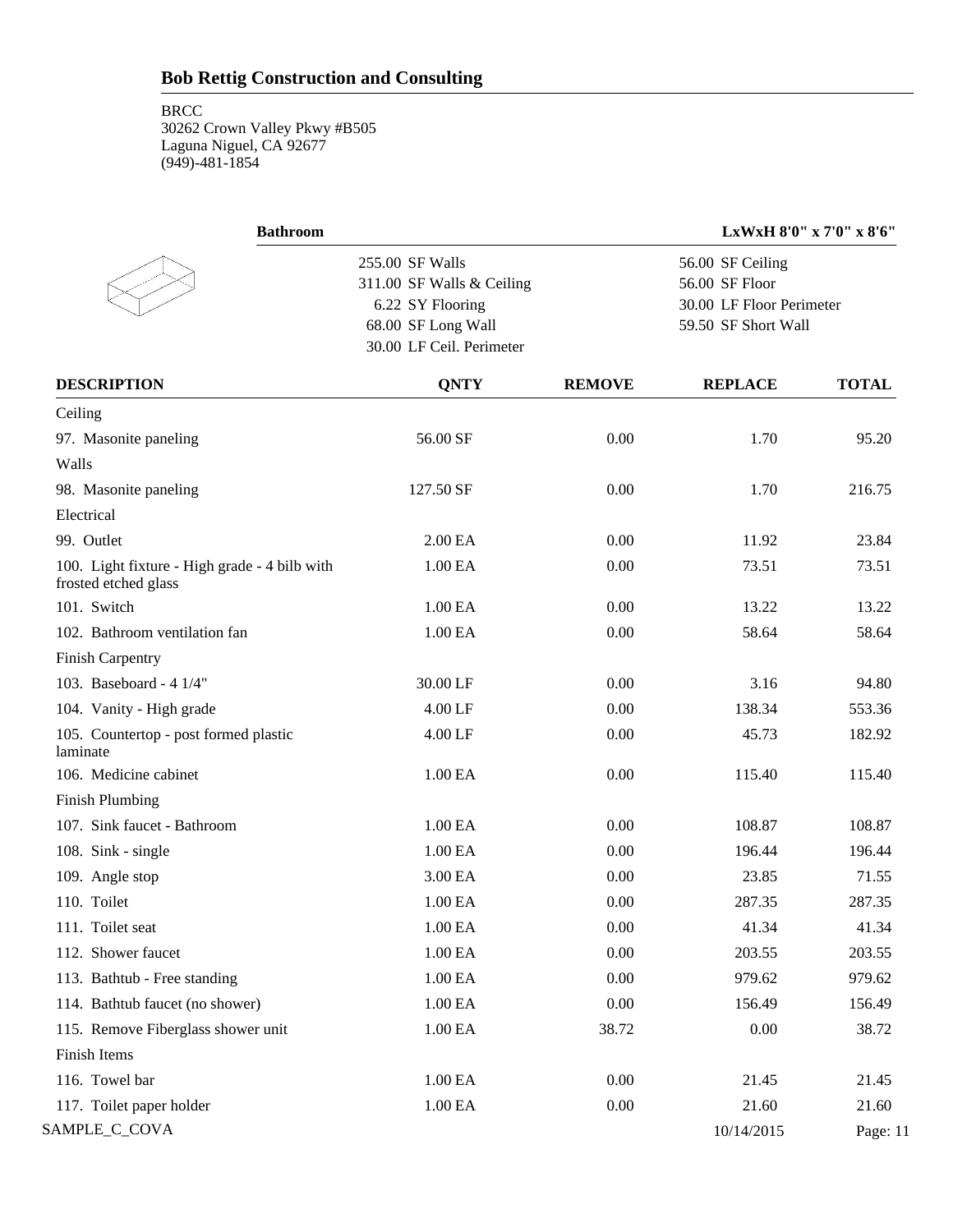#### **CONTINUED - Bathroom**

| <b>DESCRIPTION</b>                                                      | <b>ONTY</b>         | <b>REMOVE</b> | <b>REPLACE</b> | <b>TOTAL</b> |
|-------------------------------------------------------------------------|---------------------|---------------|----------------|--------------|
| 118. Mirror - $1/4$ " plate glass                                       | 12.00 SF            | 0.00          | 9.41           | 112.92       |
| Paint                                                                   |                     |               |                |              |
| 119. Seal then paint the walls and ceiling<br>twice $(3 \text{ coats})$ | 311.00 SF           | 0.00          | 0.82           | 255.02       |
| 120. Paint window opening - 2 coats (per<br>side)                       | 1.00 EA             | 0.00          | 18.29          | 18.29        |
| 121. Paint door trim $&$ jamb - 2 coats (per<br>side)                   | 1.00 EA             | 0.00          | 18.29          | 18.29        |
| 122. Paint door slab only - 2 coats (per side)                          | 1.00 <sub>E</sub> A | 0.00          | 18.00          | 18.00        |
| 123. Seal & paint baseboard, oversized -<br>two coats                   | 30.00 LF            | 0.00          | 0.91           | 27.30        |
| Flooring                                                                |                     |               |                |              |
| 124. Vinyl floor covering (sheet goods)                                 | 56.00 SF            | 0.00          | 3.40           | 190.40       |
| Totals: Bathroom                                                        |                     |               |                | 4,194.84     |

| <b>Pantry / Uility Room</b>                                           |                                                                      |               | LxWxH 10'9" x 10'0" x 8'0"                                         |              |
|-----------------------------------------------------------------------|----------------------------------------------------------------------|---------------|--------------------------------------------------------------------|--------------|
|                                                                       | 332.00 SF Walls                                                      |               | 107.50 SF Ceiling                                                  |              |
|                                                                       | 439.50 SF Walls & Ceiling<br>11.94 SY Flooring<br>86.00 SF Long Wall |               | 107.50 SF Floor<br>41.50 LF Floor Perimeter<br>80.00 SF Short Wall |              |
|                                                                       |                                                                      |               |                                                                    |              |
|                                                                       |                                                                      |               |                                                                    |              |
|                                                                       | 41.50 LF Ceil. Perimeter                                             |               |                                                                    |              |
| <b>DESCRIPTION</b>                                                    | <b>QNTY</b>                                                          | <b>REMOVE</b> | <b>REPLACE</b>                                                     | <b>TOTAL</b> |
| Ceiling                                                               |                                                                      |               |                                                                    |              |
| 125. Masonite paneling                                                | 107.50 SF                                                            | 0.00          | 1.70                                                               | 182.75       |
| Walls                                                                 |                                                                      |               |                                                                    |              |
| 126. Masonite paneling                                                | 166.00 SF                                                            | 0.00          | 1.70                                                               | 282.20       |
| Electrical                                                            |                                                                      |               |                                                                    |              |
| 127. Switch                                                           | 1.00 EA                                                              | 0.00          | 13.22                                                              | 13.22        |
| 128. Outlet                                                           | 2.00 EA                                                              | 0.00          | 11.92                                                              | 23.84        |
| 129. 220 volt copper wiring run, box and<br>receptacle                | 2.00 EA                                                              | 0.00          | 135.98                                                             | 271.96       |
| 130. Light fixture - High grade - 4 bilb with<br>frosted etched glass | 2.00 EA                                                              | 0.00          | 73.51                                                              | 147.02       |

SAMPLE\_C\_COVA 2015 Page: 12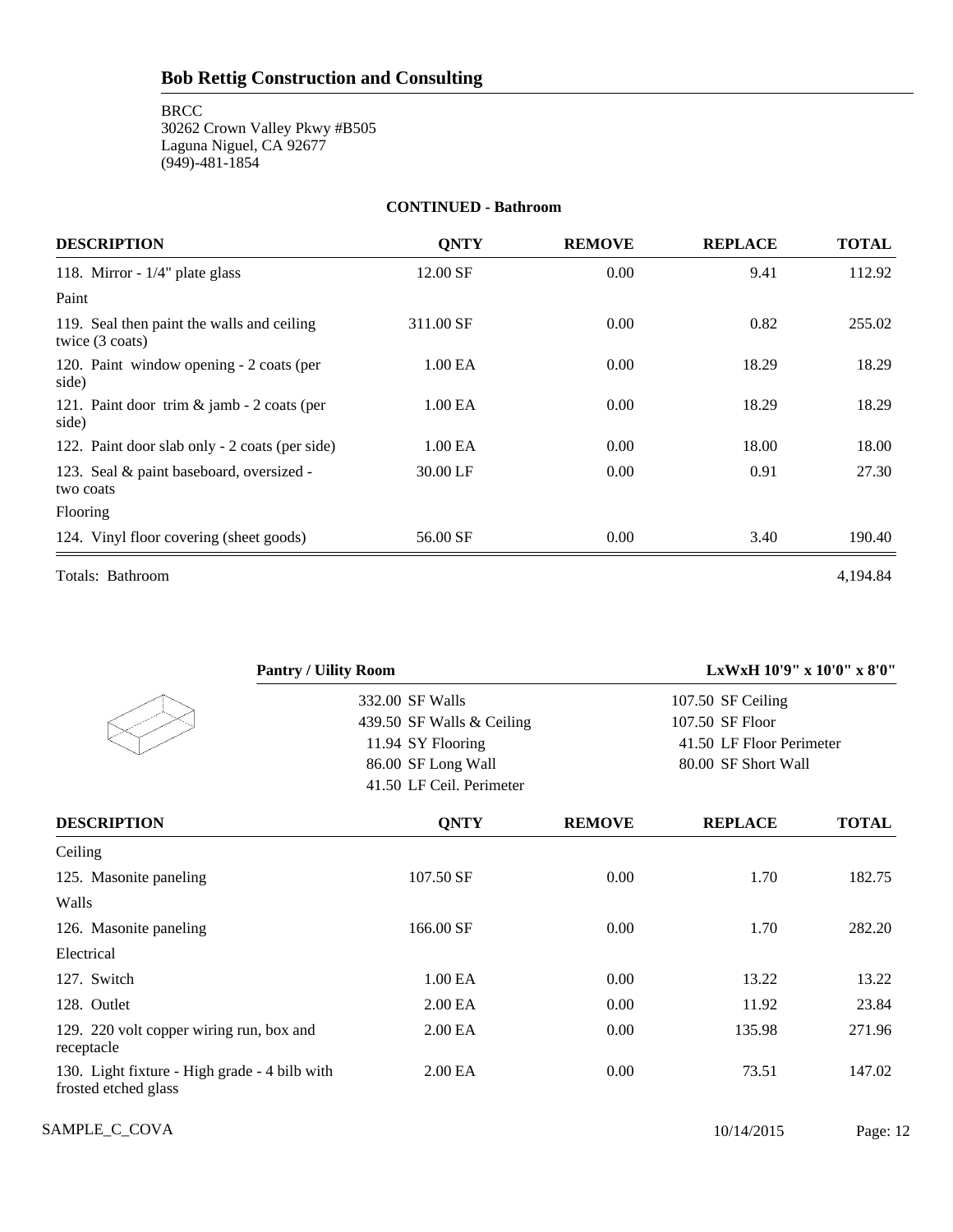**BRCC** 

13

30262 Crown Valley Pkwy #B505 Laguna Niguel, CA 92677 (949)-481-1854

| <b>DESCRIPTION</b>                                                      | <b>QNTY</b> | <b>REMOVE</b> | <b>REPLACE</b> | <b>TOTAL</b> |
|-------------------------------------------------------------------------|-------------|---------------|----------------|--------------|
| <b>Finish Carpentry</b>                                                 |             |               |                |              |
| 131. Baseboard - 4 1/4" hardwood                                        | 41.50 LF    | 0.00          | 4.60           | 190.90       |
| 132. Crown molding - 3 1/4" stain grade                                 | 41.50 LF    | 0.00          | 3.90           | 161.85       |
| 133. Shelving - 12" - in place                                          | 20.00 LF    | 0.00          | 7.05           | 141.00       |
| Paint                                                                   |             |               |                |              |
| 134. Seal then paint the walls and ceiling<br>twice $(3 \text{ coats})$ | 439.50 SF   | 0.00          | 0.82           | 360.39       |
| 135. Seal & paint baseboard, oversized -<br>two coats                   | 41.50 LF    | 0.00          | 0.91           | 37.77        |
| 136. Seal & paint crown molding - two<br>coats                          | 41.50 LF    | 0.00          | 0.88           | 36.52        |
| 137. Seal & paint wood window (per side) -<br>2 sides                   | 6.00 EA     | 0.00          | 25.98          | 155.88       |
| 138. Paint window opening - 2 coats (per<br>side)                       | 3.00 EA     | 0.00          | 18.29          | 54.87        |
| 139. Seal & paint wood shelving, 12"-24"<br>width                       | 20.00 LF    | 0.00          | 2.15           | 43.00        |
| Flooring                                                                |             |               |                |              |
| 140. Vinyl floor covering (sheet goods)                                 | 107.50 SF   | 0.00          | 3.40           | 365.50       |

**CONTINUED - Pantry / Uility Room**

Totals: Pantry / Uility Room 2,468.67

|                                    | <b>Hallway</b>            |               |                          | LxWxH 7'0" x 6'0" x 8'0" |
|------------------------------------|---------------------------|---------------|--------------------------|--------------------------|
|                                    | 208.00 SF Walls           |               | 42.00 SF Ceiling         |                          |
|                                    | 250.00 SF Walls & Ceiling |               | $42.00$ SF Floor         |                          |
|                                    | 4.67 SY Flooring          |               | 26.00 LF Floor Perimeter |                          |
|                                    | 56.00 SF Long Wall        |               | 48.00 SF Short Wall      |                          |
|                                    | 26.00 LF Ceil. Perimeter  |               |                          |                          |
| <b>DESCRIPTION</b>                 | <b>QNTY</b>               | <b>REMOVE</b> | <b>REPLACE</b>           | <b>TOTAL</b>             |
| Ceiling                            |                           |               |                          |                          |
| 141. Masonite paneling             | 42.00 SF                  | 0.00          | 1.70                     | 71.40                    |
| Walls<br>These walls were painted. |                           |               |                          |                          |
| Electrical                         |                           |               |                          |                          |
| 142. Switch                        | 1.00 EA                   | 0.00          | 13.22                    | 13.22                    |
| SAMPLE_C_COVA                      |                           |               | 10/14/2015               | Page: 13                 |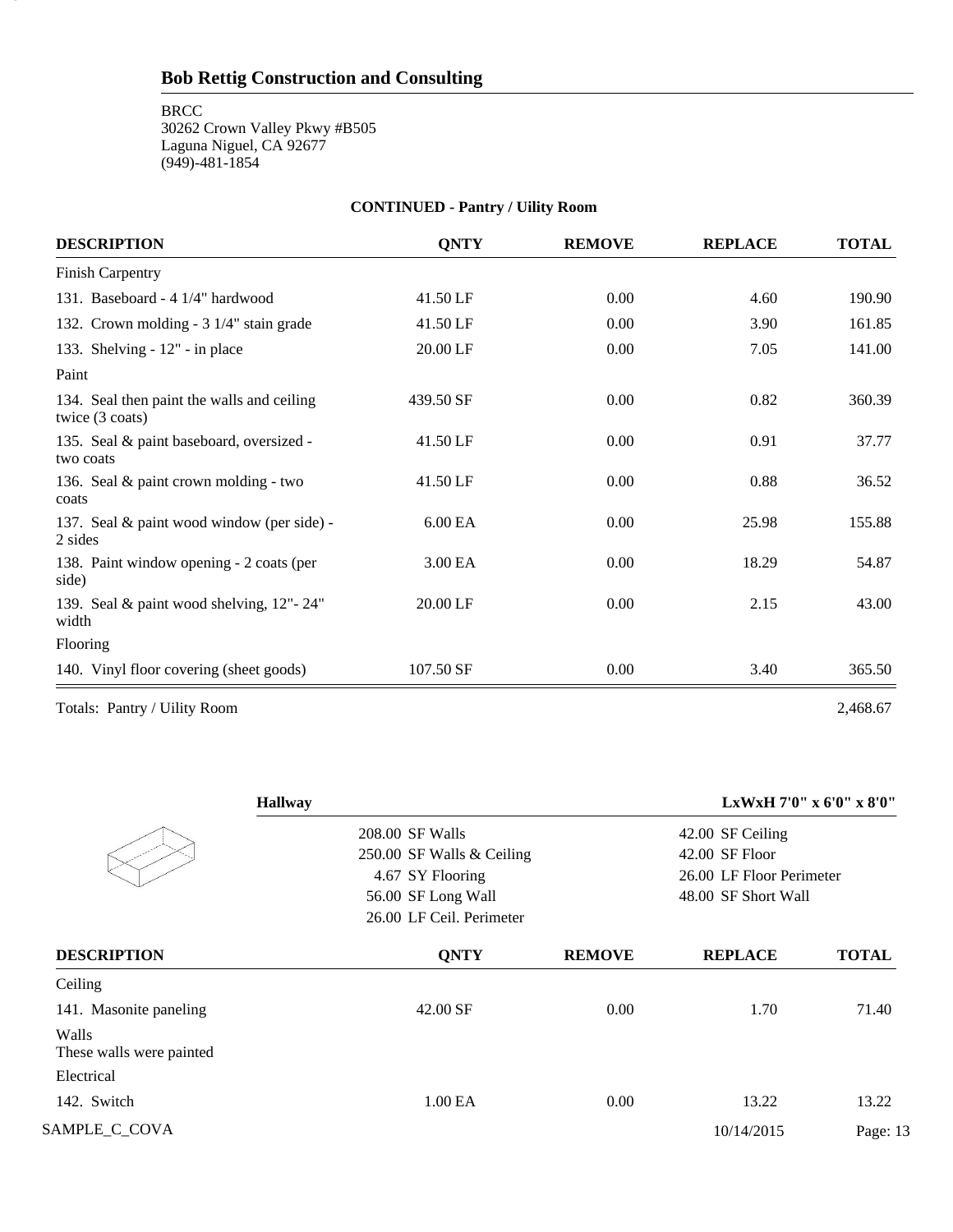# **CONTINUED - Hallway**

| <b>DESCRIPTION</b>                                                    | <b>ONTY</b> | <b>REMOVE</b> | <b>REPLACE</b> | <b>TOTAL</b> |
|-----------------------------------------------------------------------|-------------|---------------|----------------|--------------|
| 143. Outlet                                                           | 1.00 EA     | 0.00          | 11.92          | 11.92        |
| 144. Smoke detector                                                   | 1.00 EA     | 0.00          | 34.59          | 34.59        |
| 145. Light fixture - High grade - 4 bilb with<br>frosted etched glass | 2.00 EA     | 0.00          | 73.51          | 147.02       |
| <b>Finish Carpentry</b>                                               |             |               |                |              |
| 146. Baseboard - 4 1/4" hardwood                                      | 26.00 LF    | 0.00          | 4.60           | 119.60       |
| 147. Crown molding - 3 1/4" stain grade                               | 26.00 LF    | 0.00          | 3.90           | 101.40       |
| 148. Custom cabinets - full height units                              | $6.00$ LF   | 0.00          | 282.44         | 1,694.64     |
| Paint                                                                 |             |               |                |              |
| 149. Seal then paint the walls and ceiling<br>twice (3 coats)         | 250.00 SF   | 0.00          | 0.82           | 205.00       |
| 150. Seal & paint baseboard, oversized -<br>two coats                 | 26.00 LF    | 0.00          | 0.91           | 23.66        |
| 151. Paint door trim & jamb - 2 coats (per<br>side)                   | 2.00 EA     | 0.00          | 18.29          | 36.58        |
| 152. Paint door slab only - 2 coats (per side)                        | 2.00 EA     | 0.00          | 18.00          | 36.00        |
| 153. Seal & paint crown molding - two<br>coats                        | 26.00 LF    | 0.00          | 0.88           | 22.88        |
| Flooring                                                              |             |               |                |              |
| 154. Carpet pad - High grade                                          | 42.00 SF    | 0.00          | 0.91           | 38.22        |
| 155. Carpet - High grade                                              | 42.00 SF    | 0.00          | 4.47           | 187.74       |
| Totals: Hallway                                                       |             |               |                | 2,743.87     |

|                                             | <b>Kitchen / Dining Room</b> |                            | LxWxH 19'0" x 13'10" x 8'0" |              |
|---------------------------------------------|------------------------------|----------------------------|-----------------------------|--------------|
|                                             | 500.00 SF Walls              |                            | 262.83 SF Ceiling           |              |
|                                             | 762.83 SF Walls & Ceiling    |                            | 262.83 SF Floor             |              |
|                                             | 29.20 SY Flooring            |                            | 62.50 LF Floor Perimeter    |              |
|                                             | 152.00 SF Long Wall          |                            | 110.67 SF Short Wall        |              |
|                                             | 62.50 LF Ceil. Perimeter     |                            |                             |              |
| <b>Missing Wall - Goes to Floor/Ceiling</b> | 3' 2'' X 8'                  | <b>Opens into Exterior</b> |                             |              |
| <b>DESCRIPTION</b>                          | <b>QNTY</b>                  | <b>REMOVE</b>              | <b>REPLACE</b>              | <b>TOTAL</b> |
| Ceiling                                     |                              |                            |                             |              |
| SAMPLE C COVA                               |                              |                            | 10/14/2015                  | Page: 14     |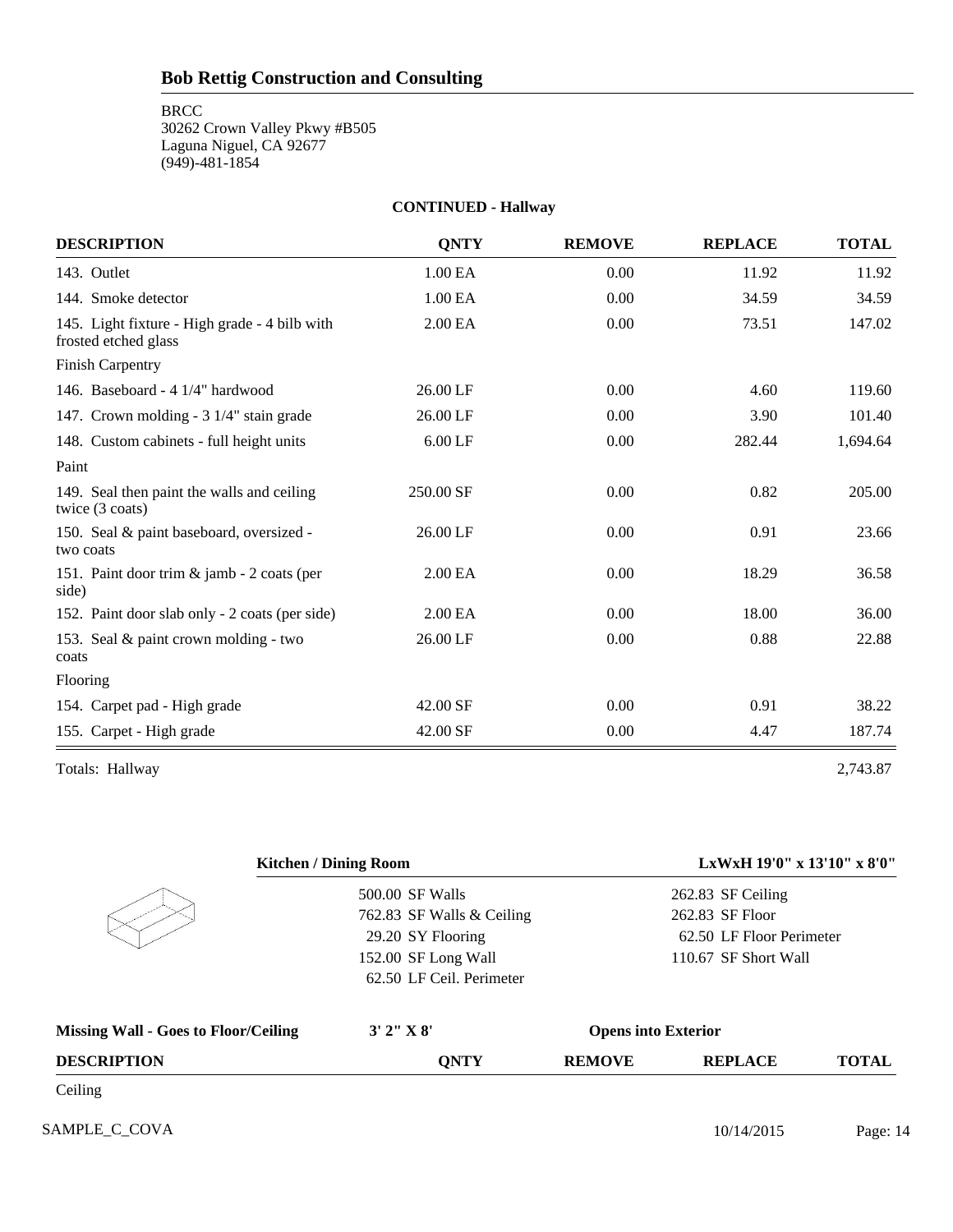**BRCC** 

15

30262 Crown Valley Pkwy #B505 Laguna Niguel, CA 92677 (949)-481-1854

# **CONTINUED - Kitchen / Dining Room**

| <b>DESCRIPTION</b>                                                    | <b>QNTY</b> | <b>REMOVE</b> | <b>REPLACE</b> | <b>TOTAL</b> |
|-----------------------------------------------------------------------|-------------|---------------|----------------|--------------|
| 156. Masonite paneling                                                | 262.83 SF   | 0.00          | 1.70           | 446.82       |
| Walls                                                                 |             |               |                |              |
| 157. Masonite paneling                                                | 262.67 SF   | 0.00          | 1.70           | 446.53       |
| Electrical                                                            |             |               |                |              |
| 158. Switch                                                           | 4.00 EA     | 0.00          | 13.22          | 52.88        |
| 159. 220 volt copper wiring run, box and<br>receptacle                | 1.00 EA     | 0.00          | 135.98         | 135.98       |
| 160. Outlet                                                           | 6.00 EA     | 0.00          | 11.92          | 71.52        |
| 161. Smoke detector                                                   | 1.00 EA     | 0.00          | 34.59          | 34.59        |
| 162. Light fixture - High grade - 4 bilb with<br>frosted etched glass | 2.00 EA     | 0.00          | 73.51          | 147.02       |
| 163. Fluorescent light fixture                                        | 2.00 EA     | 0.00          | 74.69          | 149.38       |
| <b>Finish Carpentry</b>                                               |             |               |                |              |
| 164. Custom cabinets - wall units - 36" tall                          | 14.00 LF    | 0.00          | 144.09         | 2,017.26     |
| 165. Custom cabinets - base units                                     | 28.00 LF    | 0.00          | 199.53         | 5,586.84     |
| 166. Cabinet knob or pull - High grade                                | 35.00 EA    | 0.00          | 7.89           | 276.15       |
| 167. Countertop - post formed plastic<br>laminate (formica)           | 28.00 LF    | 0.00          | 45.73          | 1,280.44     |
| 168. Baseboard - 4 1/4"                                               | 62.50 LF    | 0.00          | 3.16           | 197.50       |
| 169. Crown molding - 3 1/4"                                           | 62.50 LF    | 0.00          | 2.86           | 178.75       |
| 170. Attic entrance cover and trim                                    | 1.00 EA     | 0.00          | 44.83          | 44.83        |
| Appliances                                                            |             |               |                |              |
| 171. Range - freestanding - electric                                  | 1.00 EA     | 0.00          | 727.04         | 727.04       |
| <b>Finish Plumbing</b>                                                |             |               |                |              |
| 172. Sink - double - stainless steel                                  | 1.00 EA     | 0.00          | 365.27         | 365.27       |
| 173. Angle stop                                                       | 3.00 EA     | 0.00          | 23.85          | 71.55        |
| 174. Sink faucet - Kitchen                                            | 1.00 EA     | 0.00          | 151.14         | 151.14       |
| Paint                                                                 |             |               |                |              |
| 175. Seal then paint the ceiling twice (3)<br>coats)                  | 262.83 SF   | 0.00          | 0.82           | 215.52       |
| 176. Painting - Faux (special effects) - 3<br>part                    | 500.00 SF   | 0.00          | 1.89           | 945.00       |
| 177. Paint door or window opening - 2 coats<br>(per side)             | 1.00 EA     | 0.00          | 18.29          | 18.29        |
| 178. Seal & paint wood window (per side)                              | 1.00 EA     | 0.00          | 25.98          | 25.98        |

SAMPLE\_C\_COVA 2015 Page: 15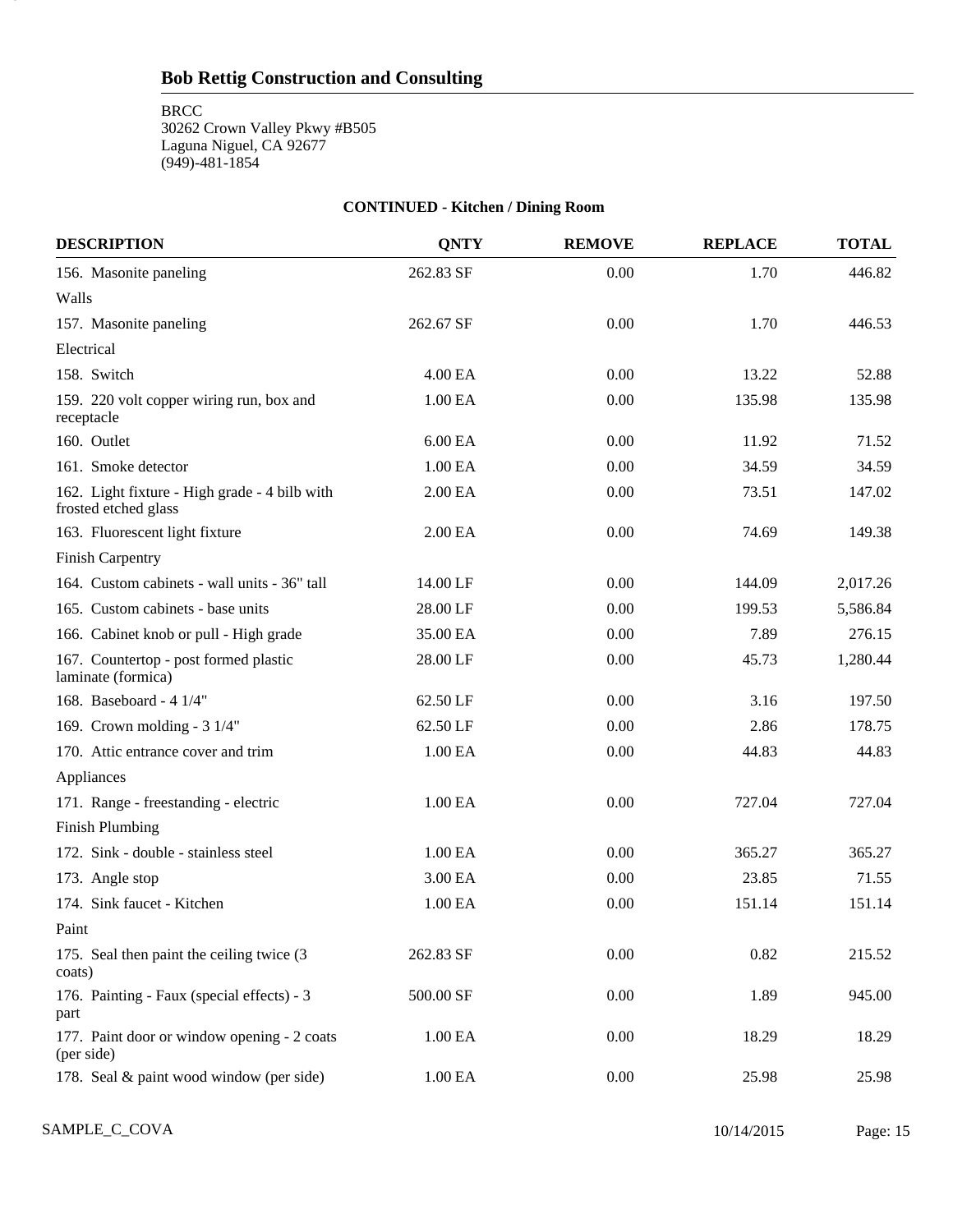# **CONTINUED - Kitchen / Dining Room**

| <b>DESCRIPTION</b>                                                                                                                                                                                                                                                                                                       | <b>ONTY</b> | <b>REMOVE</b> | <b>REPLACE</b> | <b>TOTAL</b> |
|--------------------------------------------------------------------------------------------------------------------------------------------------------------------------------------------------------------------------------------------------------------------------------------------------------------------------|-------------|---------------|----------------|--------------|
| 179. Seal & paint baseboard, oversized -<br>two coats                                                                                                                                                                                                                                                                    | 62.50 LF    | 0.00          | 0.91           | 56.88        |
| 180. Seal $\&$ paint crown molding - two<br>coats                                                                                                                                                                                                                                                                        | 62.50 LF    | 0.00          | 0.88           | 55.00        |
| Flooring                                                                                                                                                                                                                                                                                                                 |             |               |                |              |
| 181. Vinyl floor covering (sheet goods)                                                                                                                                                                                                                                                                                  | 262.83 SF   | 0.00          | 3.40           | 893.63       |
| 182. Waste Item - Vinyl floor covering<br>(sheet goods)                                                                                                                                                                                                                                                                  | 158.67 SF   | 0.00          | 3.40           | 539.47       |
| Waste Xpert - Vinyl Waste: The following cuts will produce the specified line item prices:<br>Room Name: Pantry / Uility Room Dimensions: 10'3" X 11'0"<br>Cut#1<br>Room Name: Kitchen / Dining Room Dimensions: 19'3" X 12'0"<br>Cut#2<br>Room Name: Bathroom & Kitchen / Dining Room Dimensions: 19'3" X 9'4"<br>Cut#3 |             |               |                |              |

Totals: Kitchen / Dining Room 15,131.26

16

| <b>Utility bath</b>                                                   |                           |               | LxWxH 10'9" x 5'6" x 8'0" |              |  |
|-----------------------------------------------------------------------|---------------------------|---------------|---------------------------|--------------|--|
|                                                                       | 260.00 SF Walls           |               | 59.13 SF Ceiling          |              |  |
|                                                                       | 319.13 SF Walls & Ceiling |               | 59.13 SF Floor            |              |  |
|                                                                       | 6.57 SY Flooring          |               | 32.50 LF Floor Perimeter  |              |  |
|                                                                       | 86.00 SF Long Wall        |               | 44.00 SF Short Wall       |              |  |
|                                                                       | 32.50 LF Ceil. Perimeter  |               |                           |              |  |
| <b>DESCRIPTION</b>                                                    | <b>QNTY</b>               | <b>REMOVE</b> | <b>REPLACE</b>            | <b>TOTAL</b> |  |
| Ceiling                                                               |                           |               |                           |              |  |
| 183. Masonite paneling                                                | 59.13 SF                  | 0.00          | 1.70                      | 100.51       |  |
| Walls<br>These walls were painted                                     |                           |               |                           |              |  |
| Electrical                                                            |                           |               |                           |              |  |
| 184. Switch                                                           | 1.00 EA                   | 0.00          | 13.22                     | 13.22        |  |
| 185. Light fixture - High grade - 4 bilb with<br>frosted etched glass | 1.00 EA                   | 0.00          | 73.51                     | 73.51        |  |
| <b>Finish Plumbing</b>                                                |                           |               |                           |              |  |
| 186. Shower faucet                                                    | 1.00 EA                   | 0.00          | 203.55                    | 203.55       |  |
| Paint                                                                 |                           |               |                           |              |  |
| 187. Seal then paint the ceiling twice (3)<br>coats)                  | 59.13 SF                  | 0.00          | 0.82                      | 48.48        |  |
| Flooring<br>SAMPLE_C_COVA                                             |                           |               | 10/14/2015                | Page: 16     |  |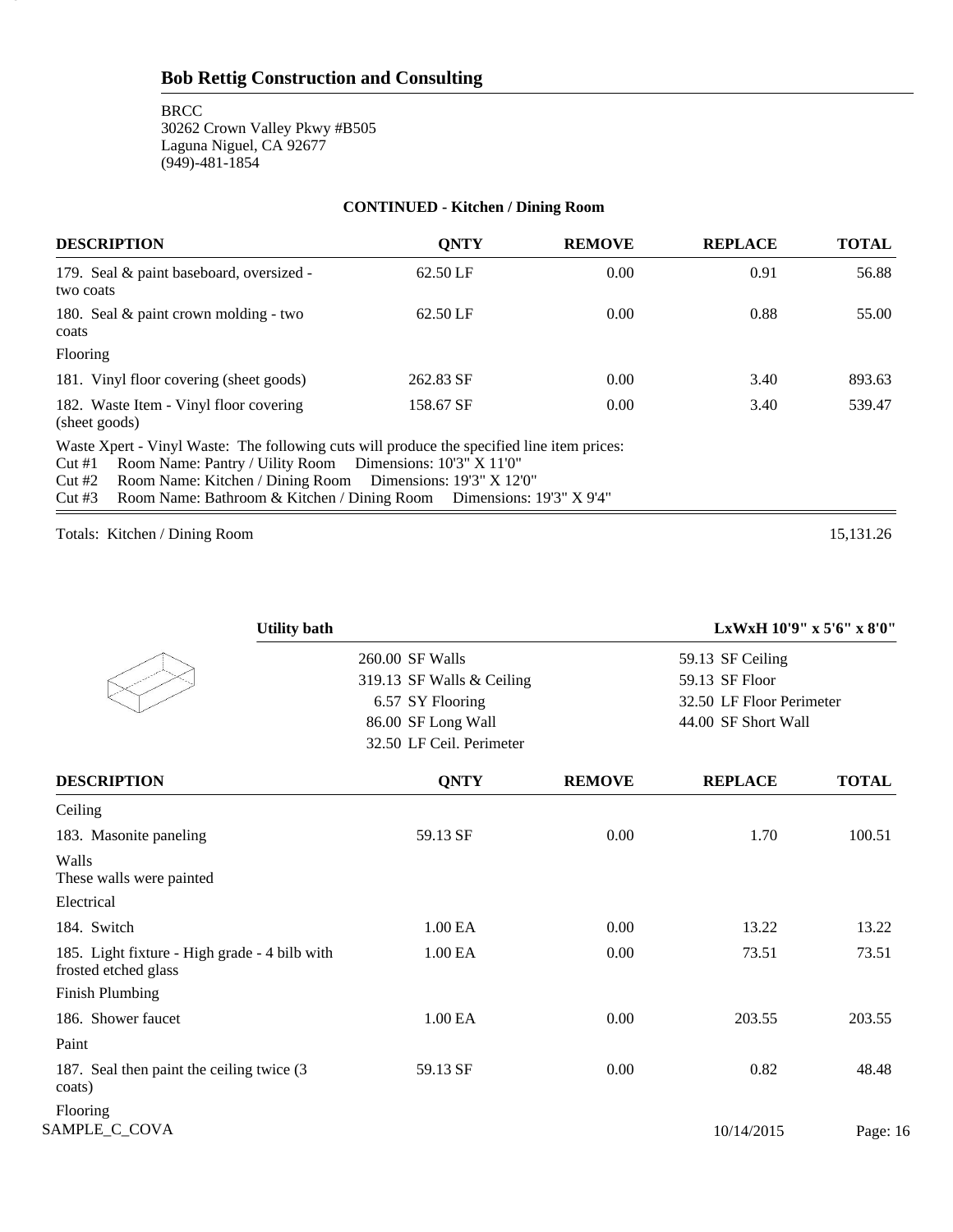**BRCC** 30262 Crown Valley Pkwy #B505 Laguna Niguel, CA 92677 (949)-481-1854

# **CONTINUED - Utility bath**

| <b>DESCRIPTION</b>                        | <b>ONTY</b> | <b>REMOVE</b> | <b>REPLACE</b> | <b>TOTAL</b> |
|-------------------------------------------|-------------|---------------|----------------|--------------|
| 188. Concrete slab waterproofing - per SF | 59.13 EA    | 0.00          | 2.50           | 147.81       |
| Totals: Utility bath                      |             |               |                | 587.08       |

| <b>Bedroom 2</b>                                                      |                                                                                                                      |               | LxWxH 14'6" x 12'6" x 8'0"                                                               |              |  |
|-----------------------------------------------------------------------|----------------------------------------------------------------------------------------------------------------------|---------------|------------------------------------------------------------------------------------------|--------------|--|
|                                                                       | 432.00 SF Walls<br>613.25 SF Walls & Ceiling<br>20.14 SY Flooring<br>116.00 SF Long Wall<br>54.00 LF Ceil. Perimeter |               | 181.25 SF Ceiling<br>181.25 SF Floor<br>54.00 LF Floor Perimeter<br>100.00 SF Short Wall |              |  |
| <b>DESCRIPTION</b>                                                    | <b>QNTY</b>                                                                                                          | <b>REMOVE</b> | <b>REPLACE</b>                                                                           | <b>TOTAL</b> |  |
| Ceiling                                                               |                                                                                                                      |               |                                                                                          |              |  |
| 189. Masonite paneling                                                | 181.25 SF                                                                                                            | 0.00          | 1.70                                                                                     | 308.13       |  |
| Walls<br>These walls were painted                                     |                                                                                                                      |               |                                                                                          |              |  |
| Electrical                                                            |                                                                                                                      |               |                                                                                          |              |  |
| 190. Switch                                                           | 1.00 EA                                                                                                              | 0.00          | 13.22                                                                                    | 13.22        |  |
| 191. Outlet                                                           | 4.00 EA                                                                                                              | 0.00          | 11.92                                                                                    | 47.68        |  |
| 192. Light fixture - High grade - 4 bilb with<br>frosted etched glass | 2.00 EA                                                                                                              | 0.00          | 73.51                                                                                    | 147.02       |  |
| <b>Finish Carpentry</b>                                               |                                                                                                                      |               |                                                                                          |              |  |
| 193. Baseboard - 4 1/4" hardwood                                      | 54.00 LF                                                                                                             | 0.00          | 4.60                                                                                     | 248.40       |  |
| 194. Crown molding - 3 1/4" stain grade                               | 54.00 LF                                                                                                             | 0.00          | 3.90                                                                                     | 210.60       |  |
| 195. Custom cabinets - full height units                              | 10.00 LF                                                                                                             | 0.00          | 282.44                                                                                   | 2,824.40     |  |
| Paint                                                                 |                                                                                                                      |               |                                                                                          |              |  |
| 196. Seal then paint the walls and ceiling<br>twice (3 coats)         | 613.25 SF                                                                                                            | 0.00          | 0.82                                                                                     | 502.87       |  |
| 197. Seal & paint baseboard, oversized -<br>two coats                 | 54.00 LF                                                                                                             | 0.00          | 0.91                                                                                     | 49.14        |  |
| 198. Seal & paint crown molding - two<br>coats                        | 54.00 LF                                                                                                             | 0.00          | 0.88                                                                                     | 47.52        |  |
| 199. Paint door trim & jamb - 2 coats (per<br>side)                   | 1.00 EA                                                                                                              | 0.00          | 18.29                                                                                    | 18.29        |  |
| 200. Paint door slab only - 2 coats (per side)                        | 1.00 EA                                                                                                              | 0.00          | 18.00                                                                                    | 18.00        |  |

SAMPLE\_C\_COVA 2015 Page: 17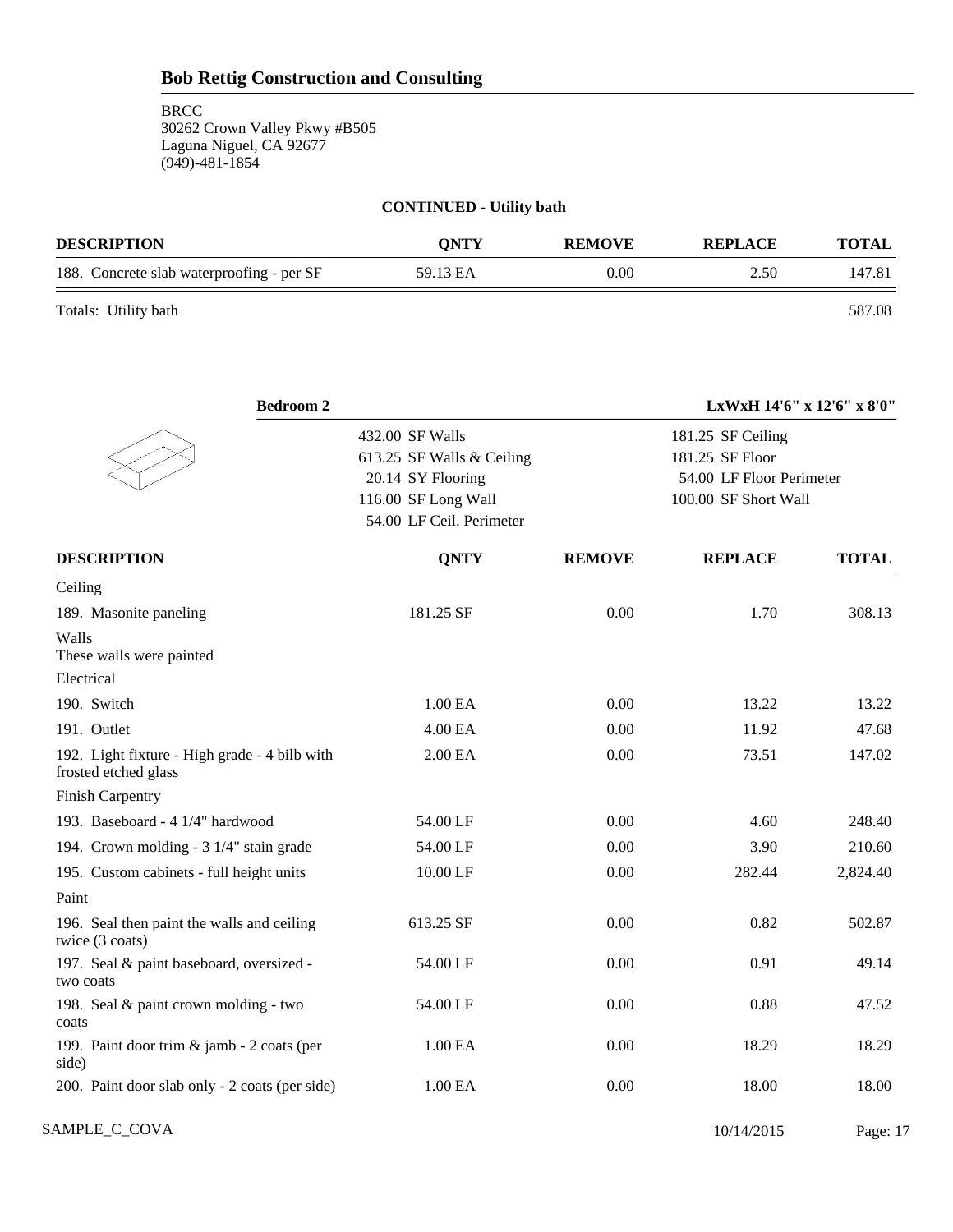#### **CONTINUED - Bedroom 2**

| <b>DESCRIPTION</b>                                                                                                                                                                                                                                                                                                                                                                                                                        | <b>ONTY</b> | <b>REMOVE</b> | <b>REPLACE</b> | <b>TOTAL</b> |
|-------------------------------------------------------------------------------------------------------------------------------------------------------------------------------------------------------------------------------------------------------------------------------------------------------------------------------------------------------------------------------------------------------------------------------------------|-------------|---------------|----------------|--------------|
| 201. Paint window opening - 2 coats (per<br>side)                                                                                                                                                                                                                                                                                                                                                                                         | 2.00 EA     | 0.00          | 18.29          | 36.58        |
| 202. Seal & paint wood window (per side)                                                                                                                                                                                                                                                                                                                                                                                                  | 1.00 EA     | 0.00          | 25.98          | 25.98        |
| Flooring                                                                                                                                                                                                                                                                                                                                                                                                                                  |             |               |                |              |
| 203. Carpet pad - High grade                                                                                                                                                                                                                                                                                                                                                                                                              | 181.25 SF   | 0.00          | 0.91           | 164.94       |
| 204. Carpet - High grade                                                                                                                                                                                                                                                                                                                                                                                                                  | 181.25 SF   | 0.00          | 4.47           | 810.19       |
| 205. Waste Item - Carpet - High grade                                                                                                                                                                                                                                                                                                                                                                                                     | 44.04 SF    | 0.00          | 4.47           | 196.87       |
| Waste Xpert - Carpet Waste: The following cuts will produce the specified line item prices:<br>Room Name: Family Room Dimensions: 14'6" X 12'0"<br>Cut#1<br>Room Name: Family Room<br>Dimensions: $14'6'' \times 12'0''$<br>Cut#2<br>Room Name: Bedroom 1 Dimensions: 14'4" X 11'9"<br>Cut#3<br>Cut#4<br>Room Name: Bedroom 2 Dimensions: 14'9" X 12'0"<br>Room Name: Family Room & Hallway & Bedroom 2 Dimensions: 7'5" X 10'3"<br>Cut#5 |             |               |                |              |

Totals: Bedroom 2 5,669.83

18

#### **Attached Deck**

| <b>Front Elevation Covered Patio</b>                                     |                               |               | LxWxH 38'0" x 10'0" x 8'0" |              |  |
|--------------------------------------------------------------------------|-------------------------------|---------------|----------------------------|--------------|--|
|                                                                          | 768.00 SF Walls               |               | 380.00 SF Ceiling          |              |  |
|                                                                          | 1,148.00 SF Walls $&$ Ceiling |               | 380.00 SF Floor            |              |  |
|                                                                          | 42.22 SY Flooring             |               | 96.00 LF Floor Perimeter   |              |  |
|                                                                          | 304.00 SF Long Wall           |               | 80.00 SF Short Wall        |              |  |
|                                                                          | 96.00 LF Ceil. Perimeter      |               |                            |              |  |
| <b>DESCRIPTION</b>                                                       | <b>QNTY</b>                   | <b>REMOVE</b> | <b>REPLACE</b>             | <b>TOTAL</b> |  |
| 206. Concrete pier or footing with post<br>anchor                        | 6.00 <sub>E</sub> A           | 0.00          | 66.07                      | 396.42       |  |
| 207. General Laborer - per hour to prep slab<br>on grade - 2 men x 3 hrs | 6.00 HR                       | 0.00          | 35.11                      | 210.66       |  |
| 208. Walk behind drum compactor and<br>operator                          | 4.00 HR                       | 0.00          | 72.44                      | 289.76       |  |
| 209. Concrete slab on grade - 4" - finished<br>in place; includes waste  | 380.00 SF                     | 0.00          | 3.85                       | 1,463.00     |  |
| 210. 4" x 6" square wood post - Labor only                               | 40.00 LF                      | 0.00          | 3.09                       | 123.60       |  |
| 211. Header, $4x8$                                                       | 38.00 LF                      | 0.00          | 4.45                       | 169.10       |  |
| 212. Joist - floor or ceiling - $2x6$                                    | 380.00 SF                     | 0.00          | 1.48                       | 562.40       |  |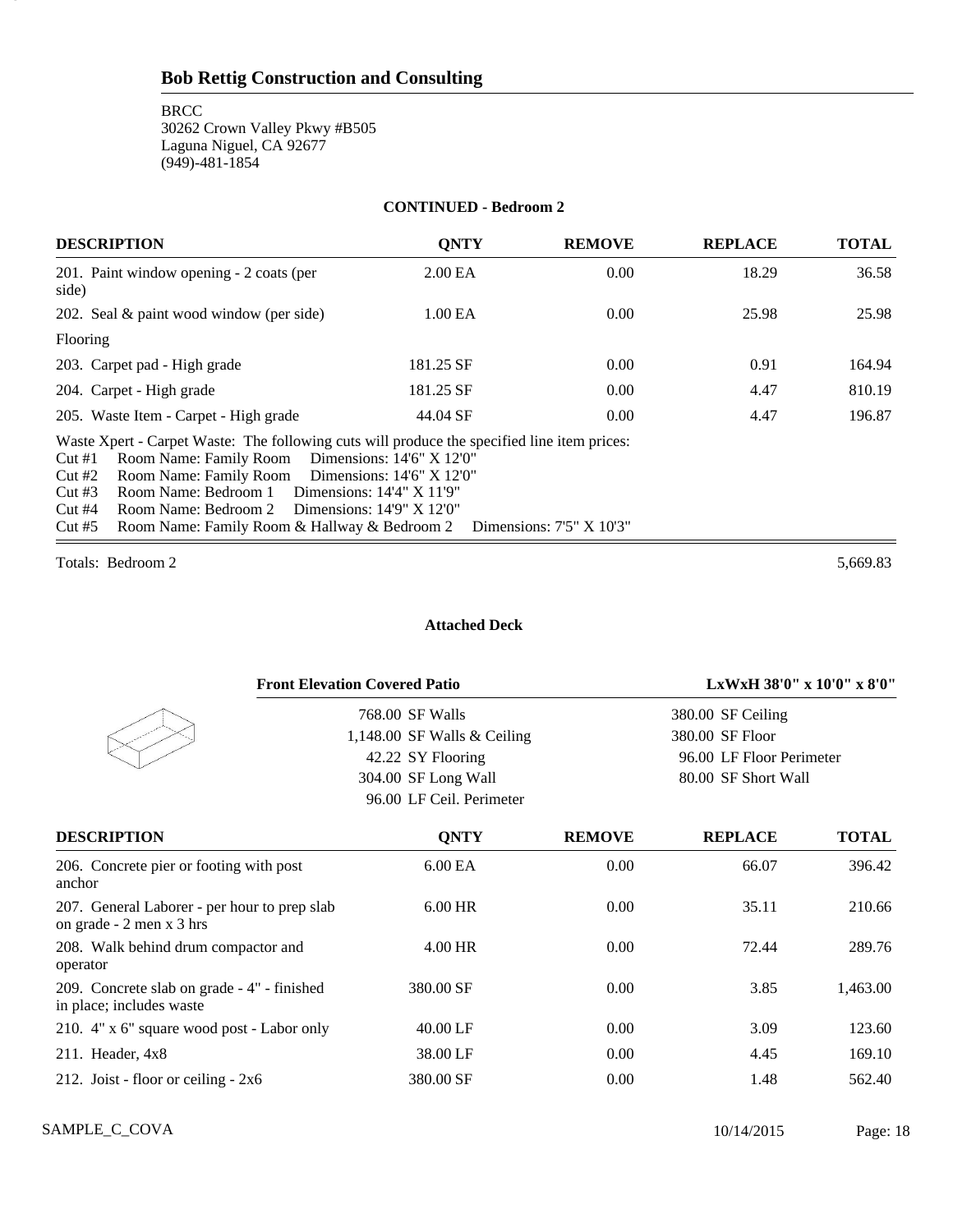**BRCC** 

19

30262 Crown Valley Pkwy #B505 Laguna Niguel, CA 92677 (949)-481-1854

#### **CONTINUED - Front Elevation Covered Patio**

| <b>DESCRIPTION</b>                                           | <b>QNTY</b>         | <b>REMOVE</b> | <b>REPLACE</b> | <b>TOTAL</b> |
|--------------------------------------------------------------|---------------------|---------------|----------------|--------------|
| 213. $2"$ x 6" lumber (1 BF per LF) - ledger<br>$&$ rimjoist | 38.00 LF            | 0.00          | 1.45           | 55.10        |
| 214. Sheathing $-2$ " x 6" - tongue and<br>groove            | 380.00 SF           | 0.00          | 5.92           | 2,249.60     |
| 215. Block - 8" x 8" x 16" - in place                        | 81.00 SF            | 0.00          | 7.19           | 582.39       |
| Paint                                                        |                     |               |                |              |
| 216. Prime & paint exterior ceiling -<br>exposed rafters     | 380.00 SF           | 0.00          | 1.87           | 710.60       |
| 217. Paint/finish - post - wood                              | 6.00 <sub>E</sub> A | 0.00          | 10.62          | 63.72        |
| 218. Paint concrete the floor - Red                          | 380.00 SF           | 0.00          | 0.39           | 148.20       |
| 219. Paint masonry                                           | 81.00 SF            | 0.00          | 0.60           | 48.60        |
| Screen - All sides                                           |                     |               |                |              |
| 220. $2"$ x 6" lumber - treated $(1 BF per LF)$              | 54.00 LF            | 0.00          | 1.71           | 92.34        |
| 221. $2" \times 6"$ lumber (1 BF per LF)                     | 150.00 LF           | 0.00          | 1.45           | 217.50       |
| 222. Patio/pool Enclosure - Rescreen                         | 324.00 SF           | 0.00          | 0.85           | 275.40       |

Totals: Front Elevation Covered Patio 7,658.39

| <b>Rear Elevation Covered Patio</b>                                      |                             |               |                          | LxWxH 10'8" x 9'0" x 8'0" |
|--------------------------------------------------------------------------|-----------------------------|---------------|--------------------------|---------------------------|
|                                                                          | 314.67 SF Walls             |               | 96.00 SF Ceiling         |                           |
|                                                                          | 410.67 SF Walls $&$ Ceiling |               | 96.00 SF Floor           |                           |
|                                                                          | 10.67 SY Flooring           |               | 39.33 LF Floor Perimeter |                           |
|                                                                          | 85.33 SF Long Wall          |               | 72.00 SF Short Wall      |                           |
|                                                                          | 39.33 LF Ceil. Perimeter    |               |                          |                           |
| <b>DESCRIPTION</b>                                                       | <b>ONTY</b>                 | <b>REMOVE</b> | <b>REPLACE</b>           | <b>TOTAL</b>              |
| 223. Concrete pier or footing with post<br>anchor                        | 2.00 <sub>E</sub> A         | 0.00          | 66.07                    | 132.14                    |
| 224. General Laborer - per hour to prep slab<br>on grade - 2 men x 3 hrs | $6.00$ HR                   | 0.00          | 35.11                    | 210.66                    |
| 225. Walk behind drum compactor and<br>operator                          | $4.00$ HR                   | 0.00          | 72.44                    | 289.76                    |
| 226. Concrete slab on grade - 4" - finished<br>in place; includes waste  | 96.00 SF                    | 0.00          | 3.85                     | 369.60                    |
| 227. 4" x 6" x 8' - fir/larch post - material<br>only                    | 2.00 <sub>E</sub> A         | 0.00          | 20.21                    | 40.42                     |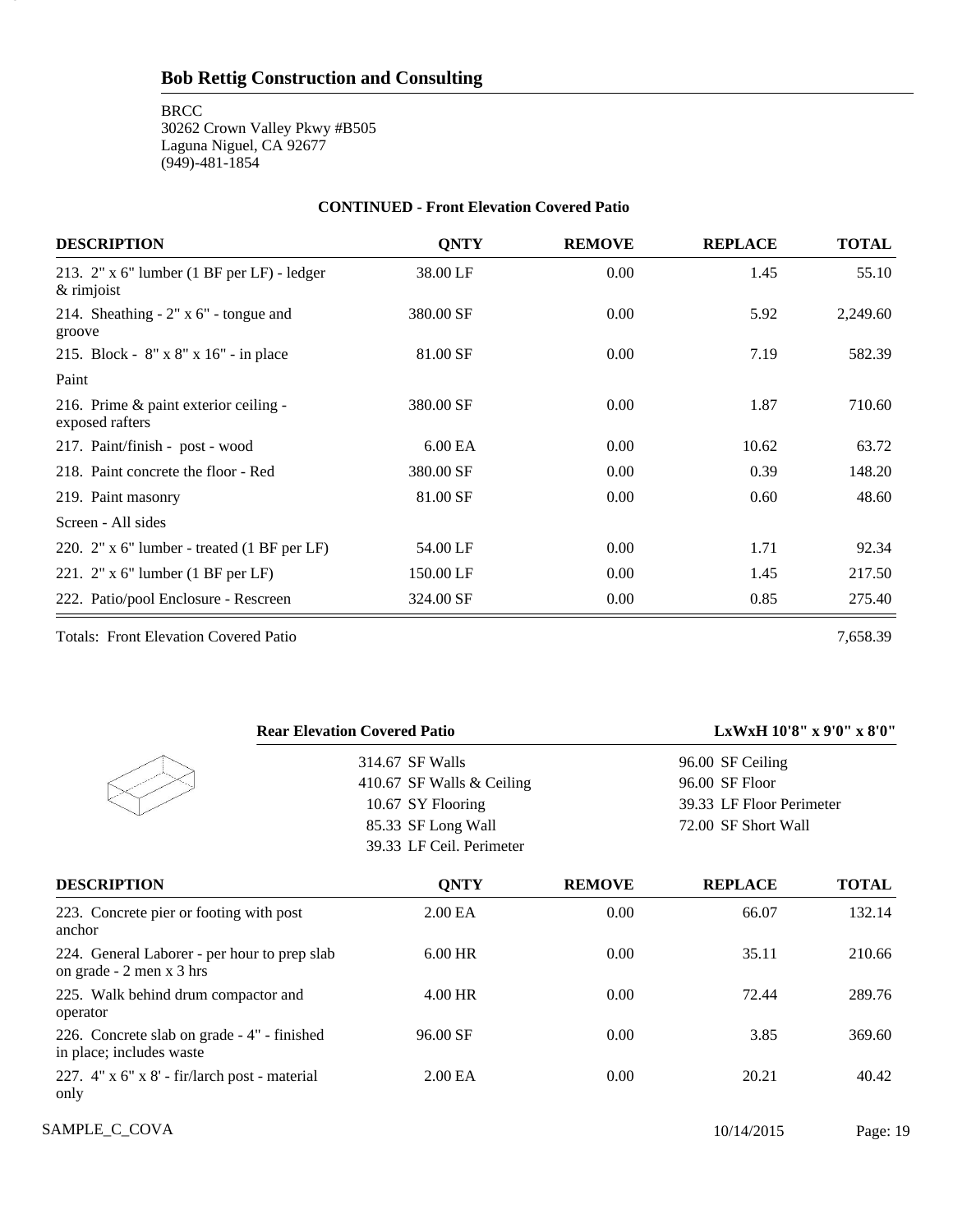**BRCC** 

20

30262 Crown Valley Pkwy #B505 Laguna Niguel, CA 92677 (949)-481-1854

#### **CONTINUED - Rear Elevation Covered Patio**

| <b>DESCRIPTION</b>                                                 | <b>ONTY</b>         | <b>REMOVE</b> | <b>REPLACE</b> | <b>TOTAL</b> |
|--------------------------------------------------------------------|---------------------|---------------|----------------|--------------|
| 228. 4" x 6" square wood post - Labor only                         | 16.00 LF            | 0.00          | 3.09           | 49.44        |
| 229. Header, 4x8                                                   | 10.67 LF            | 0.00          | 4.45           | 47.47        |
| 230. Joist - floor or ceiling - 2x6                                | 96.00 SF            | 0.00          | 1.48           | 142.08       |
| 231. 2" x 6" lumber (1 BF per LF) - ledger<br>& rimjoist           | 10.67 LF            | 0.00          | 1.45           | 15.47        |
| 232. Sheathing $-2$ " x 6" - tongue and<br>groove                  | 96.00 SF            | 0.00          | 5.92           | 568.32       |
| 233. Waterproof paneling w/trim -<br>Commercial (FRP) - corrugated | 314.67 SF           | 0.00          | 3.10           | 975.47       |
| Paint                                                              |                     |               |                |              |
| 234. Prime & paint exterior ceiling -<br>exposed rafters           | 96.00 SF            | 0.00          | 1.87           | 179.52       |
| 235. Paint/finish - post - wood                                    | 2.00 <sub>E</sub> A | 0.00          | 10.62          | 21.24        |
| 236. Paint concrete the floor - Red                                | 96.00 SF            | 0.00          | 0.39           | 37.44        |
| Screen - All sides                                                 |                     |               |                |              |
| 237. 2" x 4" lumber - treated (.667 BF per<br>$LF$ )               | 30.33 LF            | 0.00          | 1.37           | 41.56        |
| 238. 2" x 4" lumber (.667 BF per LF)                               | 86.33 LF            | 0.00          | 1.09           | 94.10        |
| 239. Patio/pool Enclosure - Rescreen                               | 242.67 SF           | 0.00          | 0.85           | 206.27       |
| 240. Wall or roof panel - corrugated                               | 60.67 SF            | 0.00          | 2.06           | 124.97       |
| <b>Totals: Rear Elevation Covered Patio</b>                        |                     |               |                | 3,545.93     |
| <b>Total: Attached Deck</b>                                        |                     |               |                | 11,204.32    |
| Total: Interior                                                    |                     |               |                | 52,631.12    |

# **Exterior**

| <b>Front Elevation</b> |                          | Formula Elevation 38'0" x  x 8'0" |                          |              |
|------------------------|--------------------------|-----------------------------------|--------------------------|--------------|
|                        | 304.00 SF Walls          |                                   | 38.00 LF Floor Perimeter |              |
|                        | 304.00 SF Long Wall      |                                   | 304.00 SF Short Wall     |              |
|                        | 38.00 LF Ceil. Perimeter |                                   |                          |              |
| <b>DESCRIPTION</b>     | <b>ONTY</b>              | <b>REMOVE</b>                     | <b>REPLACE</b>           | <b>TOTAL</b> |
| SAMPLE_C_COVA          |                          |                                   | 10/14/2015               | Page: 20     |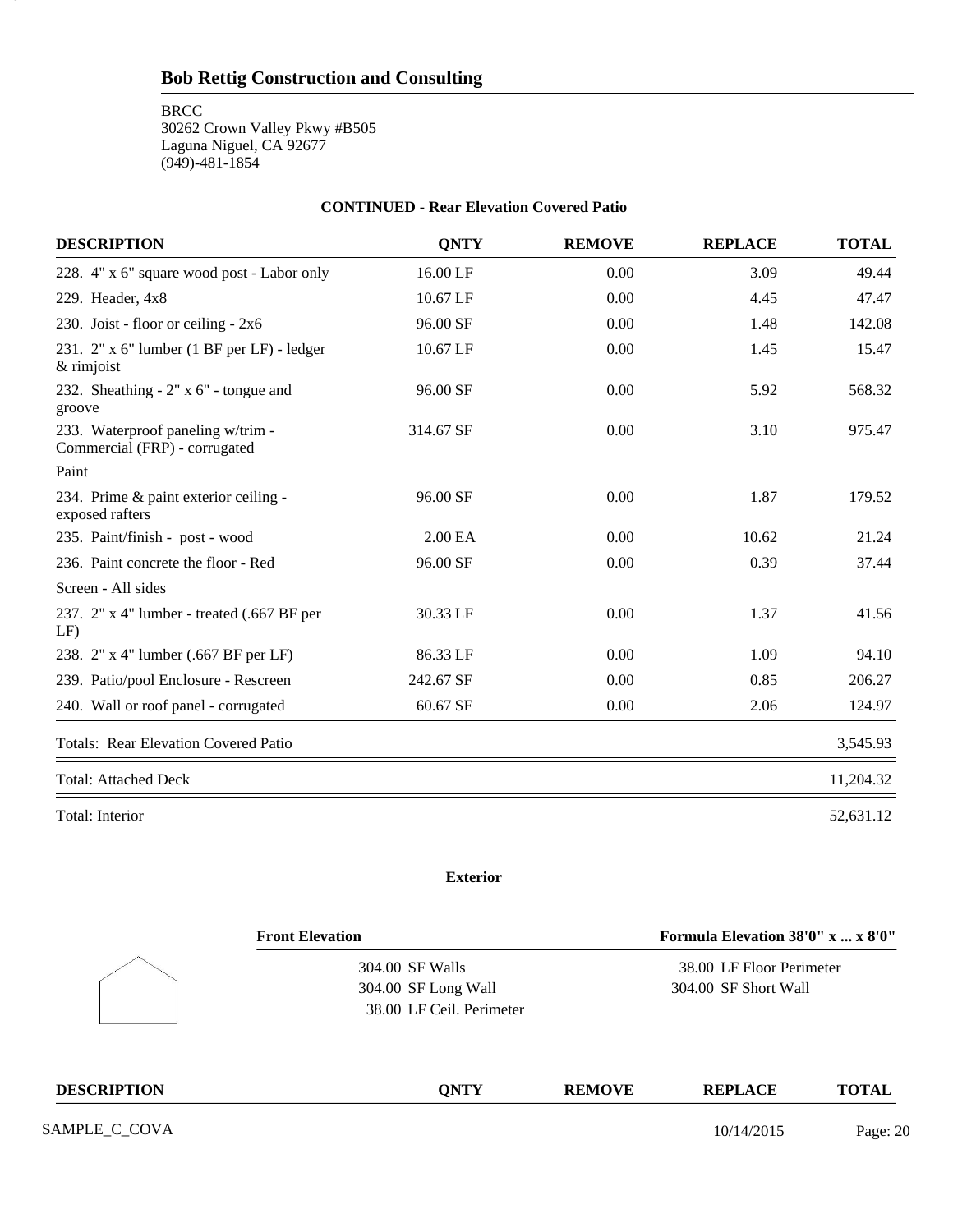#### **CONTINUED - Front Elevation**

| <b>DESCRIPTION</b>                                           | <b>ONTY</b>         | <b>REMOVE</b> | <b>REPLACE</b> | <b>TOTAL</b> |
|--------------------------------------------------------------|---------------------|---------------|----------------|--------------|
| Paint                                                        |                     |               |                |              |
| 241. Seal block with masonry sealer,<br>including chimney    | 347.20 SF           | 0.00          | 0.54           | 187.49       |
| 242. Paint masonry, including chimney                        | 347.20 SF           | 0.00          | 0.60           | 208.32       |
| 243. Prime & paint door slab only - exterior<br>(per side)   | 2.00 <sub>E</sub> A | 0.00          | 27.61          | 55.22        |
| 244. Paint door/window trim & jamb - 2<br>coats (per side)   | 5.00 EA             | 0.00          | 18.29          | 91.45        |
| 245. Prime & paint exterior soffit - exposed<br>rafters      | 57.00 SF            | 0.00          | 1.87           | 106.59       |
| 246. Prime & paint exterior fascia - wood,<br>$4"$ - 6" wide | 38.00 LF            | 0.00          | 1.00           | 38.00        |
| <b>Totals: Front Elevation</b>                               |                     |               |                | 687.07       |

| <b>Right Elevation</b>   | Formula Elevation 30'0" x  x 8'0" |
|--------------------------|-----------------------------------|
| 315.00 SF Walls          | 30.00 LF Floor Perimeter          |
| 315.00 SF Long Wall      | 315.00 SF Short Wall              |
| 31.62 LF Ceil. Perimeter |                                   |

| <b>DESCRIPTION</b>                                           | <b>ONTY</b> | <b>REMOVE</b> | <b>REPLACE</b> | <b>TOTAL</b> |
|--------------------------------------------------------------|-------------|---------------|----------------|--------------|
| Paint                                                        |             |               |                |              |
| 247. Seal block with masonry sealer                          | 315.00 SF   | 0.00          | 0.54           | 170.10       |
| 248. Paint masonry                                           | 315.00 SF   | 0.00          | 0.60           | 189.00       |
| 249. Paint door/window trim & jamb - 2<br>coats (per side)   | 5.00 EA     | 0.00          | 18.29          | 91.45        |
| 250. Prime & paint exterior soffit - exposed<br>rafters      | 47.43 SF    | 0.00          | 1.87           | 88.70        |
| 251. Prime & paint exterior fascia - wood,<br>$4"$ - 6" wide | 31.62 LF    | 0.00          | 1.00           | 31.62        |

Totals: Right Elevation 570.87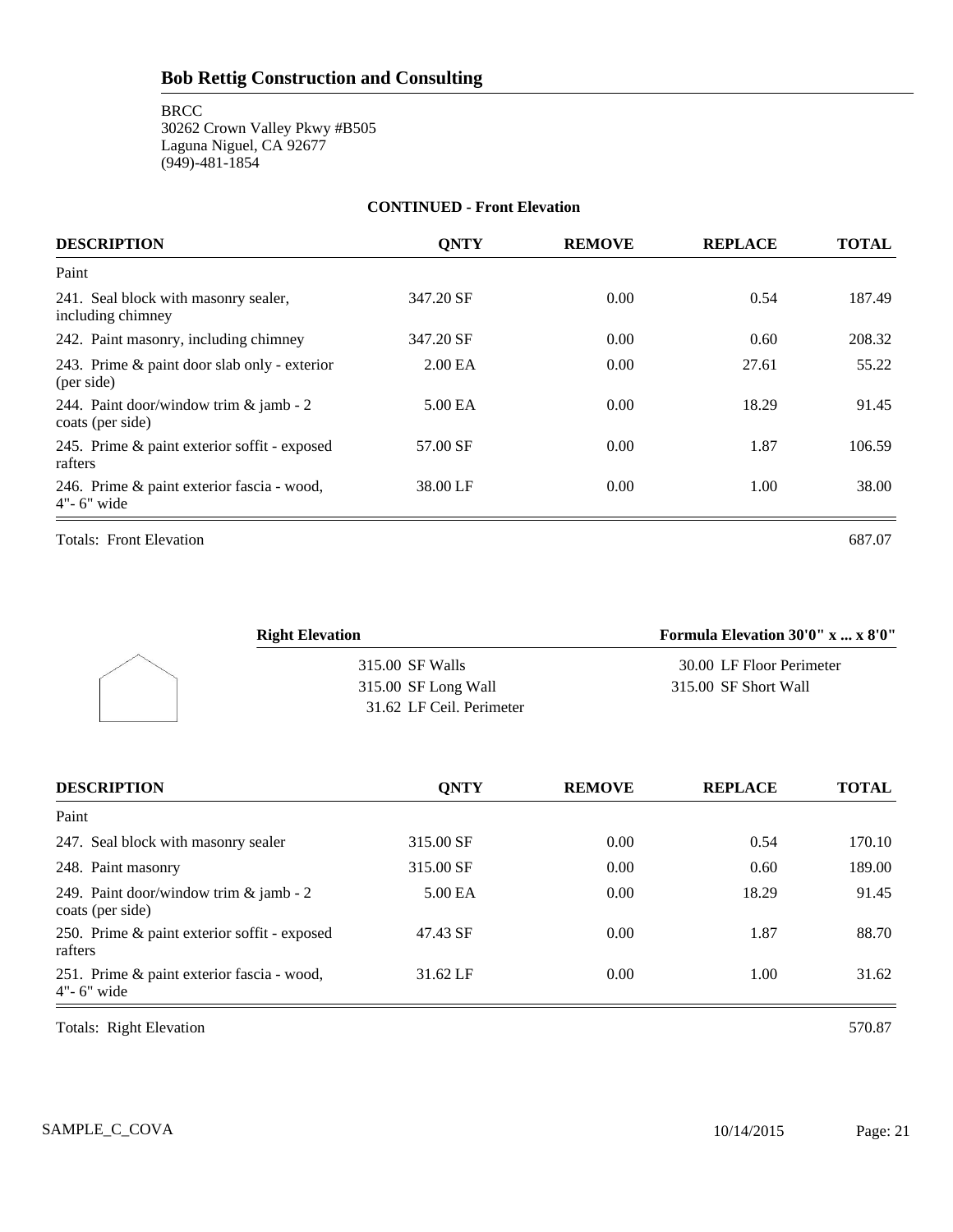| <b>Rear Elevation</b>    | Formula Elevation 38'0" x  x 8'0" |
|--------------------------|-----------------------------------|
| 304.00 SF Walls          | 38.00 LF Floor Perimeter          |
| 304.00 SF Long Wall      | 304.00 SF Short Wall              |
| 38.00 LF Ceil. Perimeter |                                   |

| <b>DESCRIPTION</b>                                           | <b>ONTY</b>         | <b>REMOVE</b> | <b>REPLACE</b> | <b>TOTAL</b> |
|--------------------------------------------------------------|---------------------|---------------|----------------|--------------|
| Paint                                                        |                     |               |                |              |
| 252. Seal block with masonry sealer                          | 304.00 SF           | 0.00          | 0.54           | 164.16       |
| 253. Paint masonry                                           | 304.00 SF           | 0.00          | 0.60           | 182.40       |
| 254. Prime & paint door slab only - exterior<br>(per side)   | 2.00 <sub>E</sub> A | 0.00          | 27.61          | 55.22        |
| 255. Paint door/window trim & jamb - 2<br>coats (per side)   | 5.00 EA             | 0.00          | 18.29          | 91.45        |
| 256. Prime & paint exterior soffit - exposed<br>rafters      | 57.00 SF            | 0.00          | 1.87           | 106.59       |
| 257. Prime & paint exterior fascia - wood,<br>$4"$ - 6" wide | 38.00 LF            | 0.00          | 1.00           | 38.00        |

Totals: Rear Elevation 637.82

| <b>Left Elevation</b>    | Formula Elevation 30'0" x  x 8'0" |
|--------------------------|-----------------------------------|
| 315.00 SF Walls          | 30.00 LF Floor Perimeter          |
| 315.00 SF Long Wall      | 315.00 SF Short Wall              |
| 31.62 LF Ceil. Perimeter |                                   |

| <b>DESCRIPTION</b>                                                                   | <b>ONTY</b>         | <b>REMOVE</b> | <b>REPLACE</b> | <b>TOTAL</b> |
|--------------------------------------------------------------------------------------|---------------------|---------------|----------------|--------------|
| Paint                                                                                |                     |               |                |              |
| 258. Seal block with masonry sealer;<br>includes utiity/pantry & utility/pantry bath | 459.00 SF           | 0.00          | 0.54           | 247.86       |
| 259. Paint masonry; includes utiity/pantry &<br>utility/pantry bath                  | 459.00 SF           | 0.00          | 0.60           | 275.40       |
| 260. Paint door/window trim & jamb - 2<br>coats (per side)                           | 2.00 <sub>E</sub> A | 0.00          | 18.29          | 36.58        |
| 261. Prime & paint exterior soffit - exposed<br>rafters                              | 47.43 SF            | 0.00          | 1.87           | 88.70        |
| SAMPLE C COVA                                                                        |                     |               | 10/14/2015     | Page: 22     |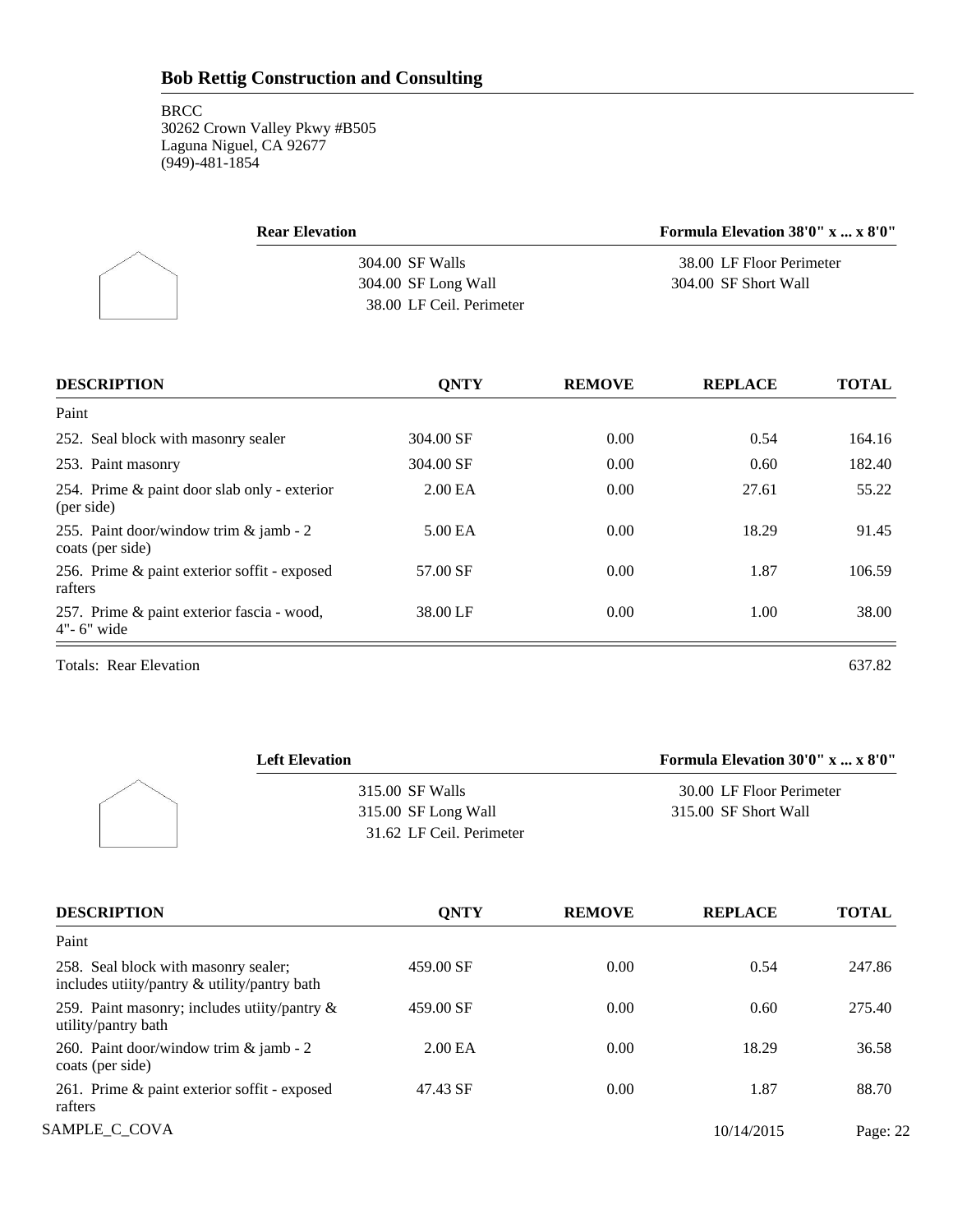23

#### **CONTINUED - Left Elevation**

| <b>DESCRIPTION</b>                                           | <b>ONTY</b> | <b>REMOVE</b> | <b>REPLACE</b> | <b>TOTAL</b> |
|--------------------------------------------------------------|-------------|---------------|----------------|--------------|
| 262. Prime & paint exterior fascia - wood,<br>$4"$ - 6" wide | 31.62 LF    | 0.00          | 1.00           | 31.62        |
| Totals: Left Elevation                                       |             |               |                | 680.16       |
| Total: Exterior                                              |             |               |                | 2,575.92     |

# **Flatwork**

|                           | LxWxH 38'0" x 9'0" x 6"  |
|---------------------------|--------------------------|
| 47.00 SF Walls            | 342.00 SF Ceiling        |
| 389.00 SF Walls & Ceiling | 342.00 SF Floor          |
| 38.00 SY Flooring         | 94.00 LF Floor Perimeter |
| 19.00 SF Long Wall        | 4.50 SF Short Wall       |
| 94.00 LF Ceil. Perimeter  |                          |
|                           | Patio                    |

| <b>Subroom 1: Rear Porch</b> | LxWxH $10'8''$ x $9'0''$ x $6''$ |
|------------------------------|----------------------------------|
| 19.67 SF Walls               | 96.00 SF Ceiling                 |
| 115.67 SF Walls & Ceiling    | 96.00 SF Floor                   |
| 10.67 SY Flooring            | 39.33 LF Floor Perimeter         |
| 5.33 SF Long Wall            | 4.50 SF Short Wall               |
| 39.33 LF Ceil. Perimeter     |                                  |

| <b>DESCRIPTION</b>                                                                    | <b>ONTY</b>         | <b>REMOVE</b> | <b>REPLACE</b> | <b>TOTAL</b> |
|---------------------------------------------------------------------------------------|---------------------|---------------|----------------|--------------|
| 263. Building foundation excavation                                                   | 10.95 CY            | 0.00          | 6.57           | 71.94        |
| 264. Bedding sand                                                                     | $6.00 \mathrm{CY}$  | 0.00          | 35.48          | 212.88       |
| 265. Concrete slab reinforcement - 6" x 6",<br>#10 wire mesh; material only           | 438.00 SF           | 0.00          | 0.15           | 65.70        |
| 266. General Laborer - per hour to install<br>sand, mesh and visqueen (4 men x 2 hrs) | 8.00 HR             | 0.00          | 35.11          | 280.88       |
| 267. Concrete slab on grade - 4" - finished<br>in place; includes waste               | 438.00 SF           | 0.00          | 3.50           | 1,533.00     |
| 268. Walk behind plate compactor and<br>operator                                      | 4.00 HR             | 0.00          | 56.75          | 227.00       |
| 269. Concrete pump setup                                                              | 1.00 <sub>E</sub> A | 0.00          | 350.00         | 350.00       |
| Totals: Patio                                                                         |                     |               |                | 2,741.40     |

SAMPLE\_C\_COVA 2015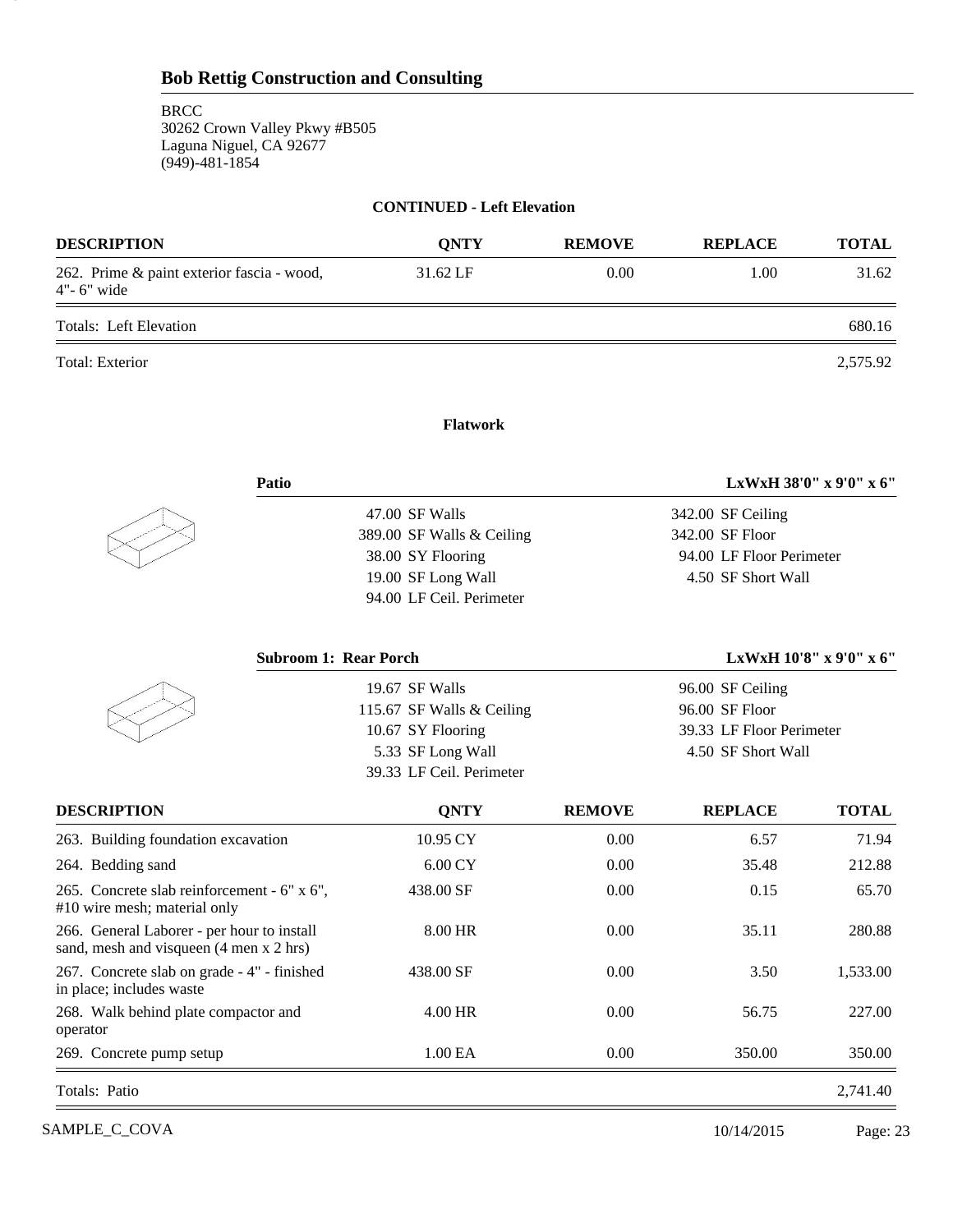Total: Flatwork 2,741.40

556.00 SF Walls 9,196.00 SF Walls & Ceiling 960.00 SY Flooring 270.00 SF Long Wall 1,112.00 LF Ceil. Perimeter

**Subroom 1: Driveway #2 LxWxH 999'0" x 16'0" x 6"**

**Driveways LxWxH 540'0" x 16'0" x 6"**

8,640.00 SF Ceiling 8,640.00 SF Floor 1,112.00 LF Floor Perimeter 8.00 SF Short Wall

1,015.00 SF Walls 16,999.00 SF Walls & Ceiling 1,776.00 SY Flooring 499.50 SF Long Wall 2,030.00 LF Ceil. Perimeter

15,984.00 SF Ceiling

15,984.00 SF Floor 2,030.00 LF Floor Perimeter 8.00 SF Short Wall

37.00 SF Walls 373.00 SF Walls & Ceiling 37.33 SY Flooring 10.50 SF Long Wall 74.00 LF Ceil. Perimeter

# **Subroom 2: Driveway #2 offset LxWxH 21'0" x 16'0" x 6"**

336.00 SF Ceiling 336.00 SF Floor 74.00 LF Floor Perimeter 8.00 SF Short Wall

# **Subroom 3: Driveway #3 LxWxH 300'0" x 16'0" x 6"**

| 316.00 SF Walls               | $4,800.00$ SF Ceiling     |
|-------------------------------|---------------------------|
| 5,116.00 SF Walls $&$ Ceiling | 4,800.00 SF Floor         |
| 533.33 SY Flooring            | 632.00 LF Floor Perimeter |
| 150.00 SF Long Wall           | 8.00 SF Short Wall        |
| 632.00 LF Ceil. Perimeter     |                           |
|                               |                           |

| <b>DESCRIPTION</b>                                             | ONTY      | <b>REMOVE</b> | <b>REPLACE</b> | <b>TOTAL</b> |  |
|----------------------------------------------------------------|-----------|---------------|----------------|--------------|--|
| 270. Building foundation excavation                            | 744.00 CY | 0.00          | 6.57           | 4,888.08     |  |
| 271. Riding drum compactor and operator                        | 24.00 HR  | 0.00          | 67.50          | 1,620.00     |  |
| 272. Decomposed granite - materials only -<br>basic sand color | 298.00 TN | 0.00          | 40.00          | 11,920.00    |  |
| 273. Delivery charge per truck (12 yards)                      | 24.83 EA  | 0.00          | 85.00          | 2,110.83     |  |

SAMPLE\_C\_COVA Page: 24







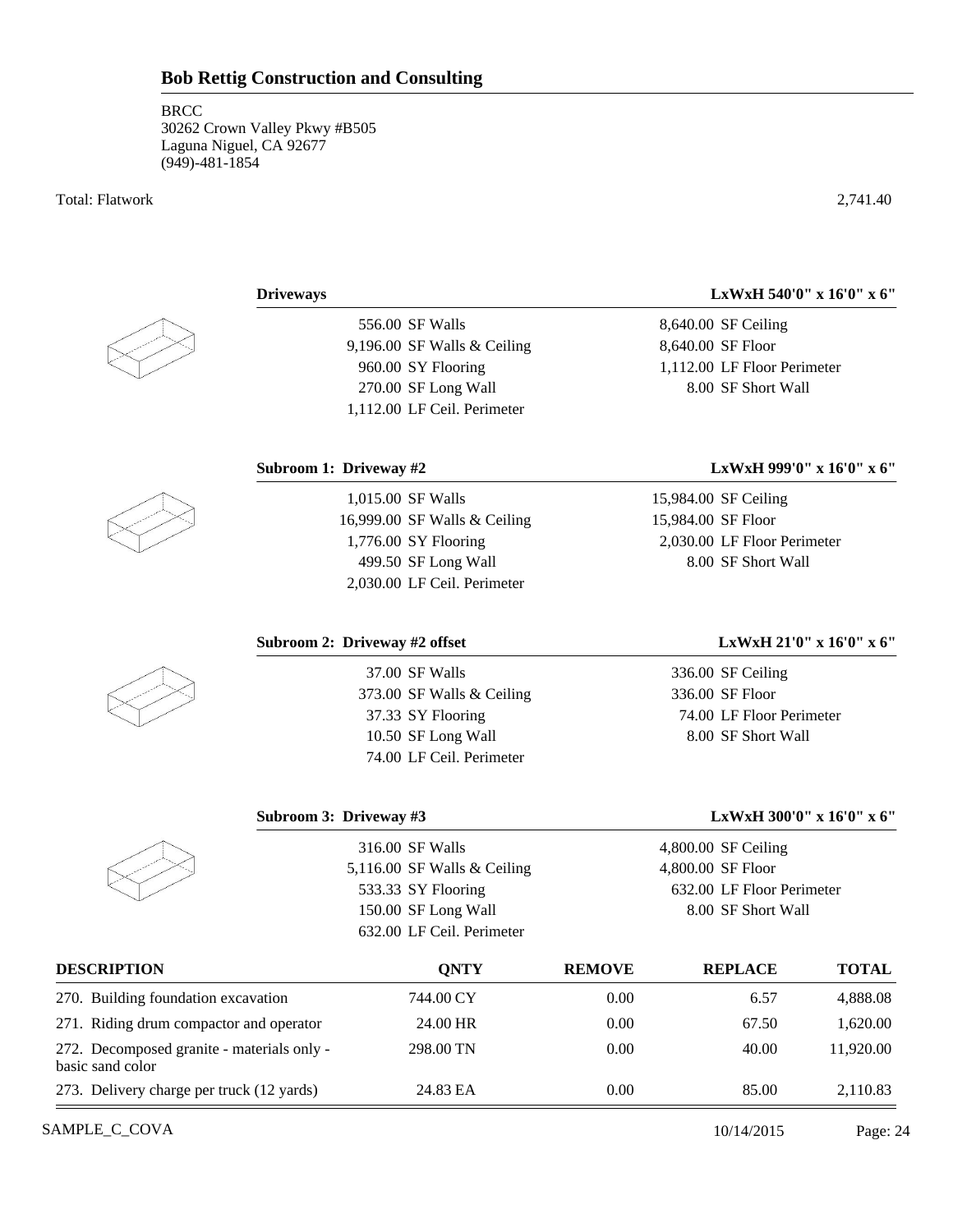# **CONTINUED - Driveways**

| <b>DESCRIPTION</b>                   | <b>ONTY</b> | <b>REMOVE</b> | <b>REPLACE</b> | <b>TOTAL</b> |
|--------------------------------------|-------------|---------------|----------------|--------------|
| Totals: Driveways                    |             |               |                | 20,538.91    |
| Landscaping                          |             |               |                |              |
| <b>DESCRIPTION</b>                   | <b>ONTY</b> | <b>REMOVE</b> | <b>REPLACE</b> | <b>TOTAL</b> |
| 274. Bid for landscape - (ALLOWANCE) | 1.00 BD     | 0.00          | 40,000.00      | 40,000.00    |
|                                      |             |               |                |              |

Totals: Landscaping 40,000.00

25

| <b>General Conditions</b>                                                                                            |                     |               |                |              |
|----------------------------------------------------------------------------------------------------------------------|---------------------|---------------|----------------|--------------|
| <b>DESCRIPTION</b>                                                                                                   | <b>QNTY</b>         | <b>REMOVE</b> | <b>REPLACE</b> | <b>TOTAL</b> |
| 275. Supervision - 4 hrs per day                                                                                     | 692.80 HR           | 0.00          | 49.00          | 33,947.20    |
| 276. General and progressive clean - up                                                                              | 173.20 HR           | 0.00          | 30.67          | 5,312.04     |
| 277. Final cleanup crew - 4 laborers +<br>supervisor                                                                 | 1.00 DA             | 0.00          | 963.20         | 963.20       |
| 278. Delivery & pick-up of temporary<br>toilets $(\$50$ to deliver/ $\$50$ to pick up)                               | 1.00 <sub>E</sub> A | 0.00          | 100.00         | 100.00       |
| 279. Temporary toilet (per month)                                                                                    | 8.00 MO             | 0.00          | 105.07         | 840.56       |
| 280. R&R Temporary power - hookup                                                                                    | 1.00 EA             | 39.26         | 349.20         | 388.46       |
| 281. Temporary power usage (per month)                                                                               | 8.00 MO             | 0.00          | 89.22          | 713.76       |
| 282. Temporary storage container                                                                                     | 8.00 MO             | 0.00          | 80.00          | 640.00       |
| 283. Forklift - 36' Champ or equal (add \$<br>150 for local pick up) - per day                                       | 4.00 DA             | 0.00          | 250.00         | 1,000.00     |
| 284. Survey - Property line layout, set<br>building corners, etc. (Allowance)                                        | 1.00 EA             | 0.00          | 2,500.00       | 2,500.00     |
| 285. Survey Fee - per hr - (2 man crew)                                                                              | 4.00 HR             | 0.00          | 150.00         | 600.00       |
| 286. Architectural & Engineering fees<br>(including Title 24 calculations) - 6% of<br>construction costs - ALLOWANCE | 1.00 EA             | 0.00          | 22,421.52      | 22,421.52    |
| Totals: General Conditions                                                                                           |                     |               |                | 69,426.74    |

**Line Item Totals: SAMPLE\_C\_COVA 326,206.90**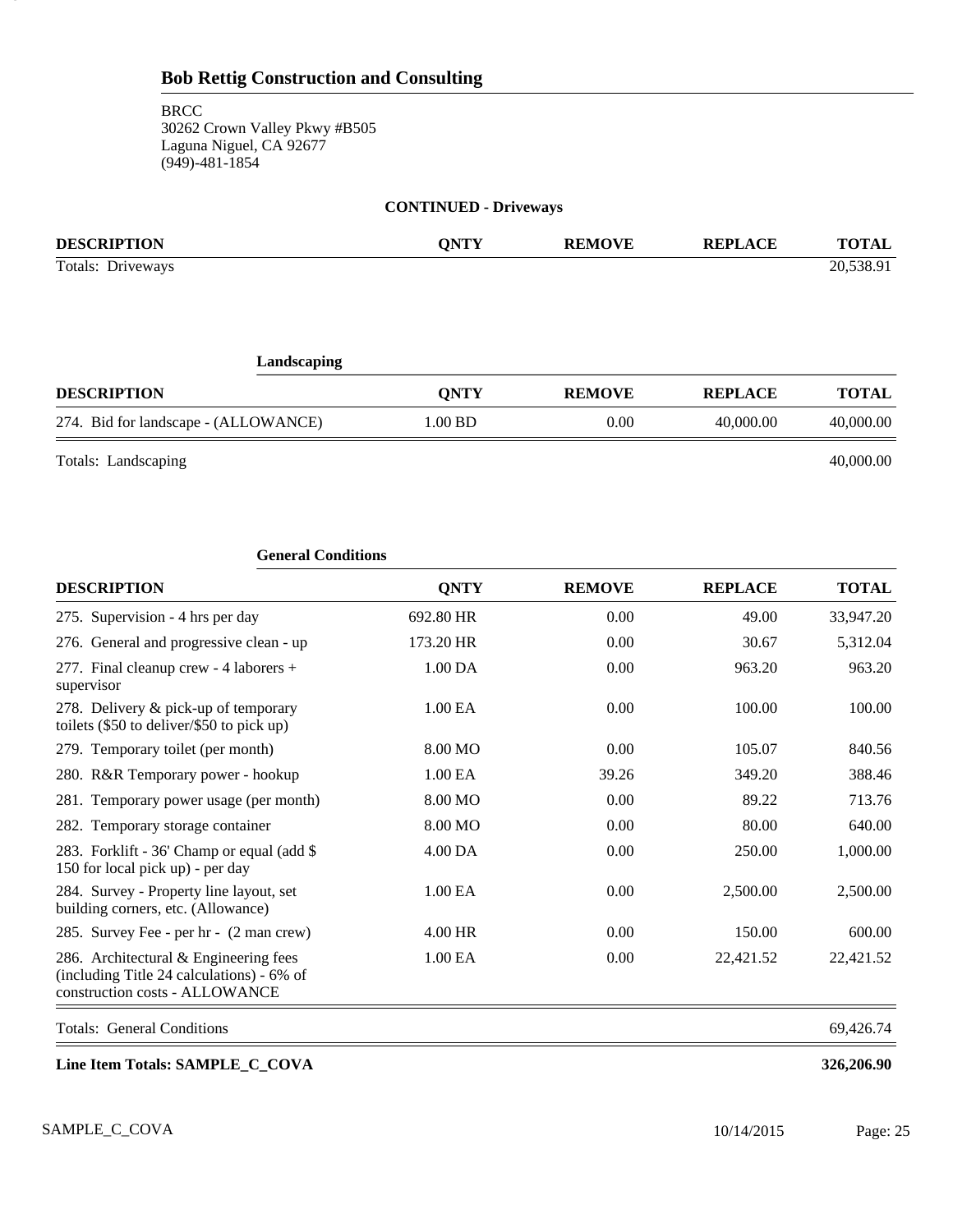**BRCC** 30262 Crown Valley Pkwy #B505 Laguna Niguel, CA 92677 (949)-481-1854

# **Grand Total Areas:**

26

|  | 13,712.83 SF Walls      | 37,258.16 SF Ceiling                |          | 50,971.00 SF Walls and Ceiling |
|--|-------------------------|-------------------------------------|----------|--------------------------------|
|  | 36,208.25 SF Floor      | $4,023.14$ SY Flooring              |          | 5,560.50 LF Floor Perimeter    |
|  | $6,802.75$ SF Long Wall | 5,443.33 SF Short Wall              |          | 5,626.67 LF Ceil. Perimeter    |
|  | 0.00 Floor Area         | 0.00 Total Area                     | $0.00 -$ | Interior Wall Area             |
|  | 0.00 Exterior Wall Area | 0.00 Exterior Perimeter of<br>Walls |          |                                |
|  | 0.00 Surface Area       | 0.00 Number of Squares              |          | 0.00 Total Perimeter Length    |
|  | 0.00 Total Ridge Length | 0.00 Total Hip Length               |          |                                |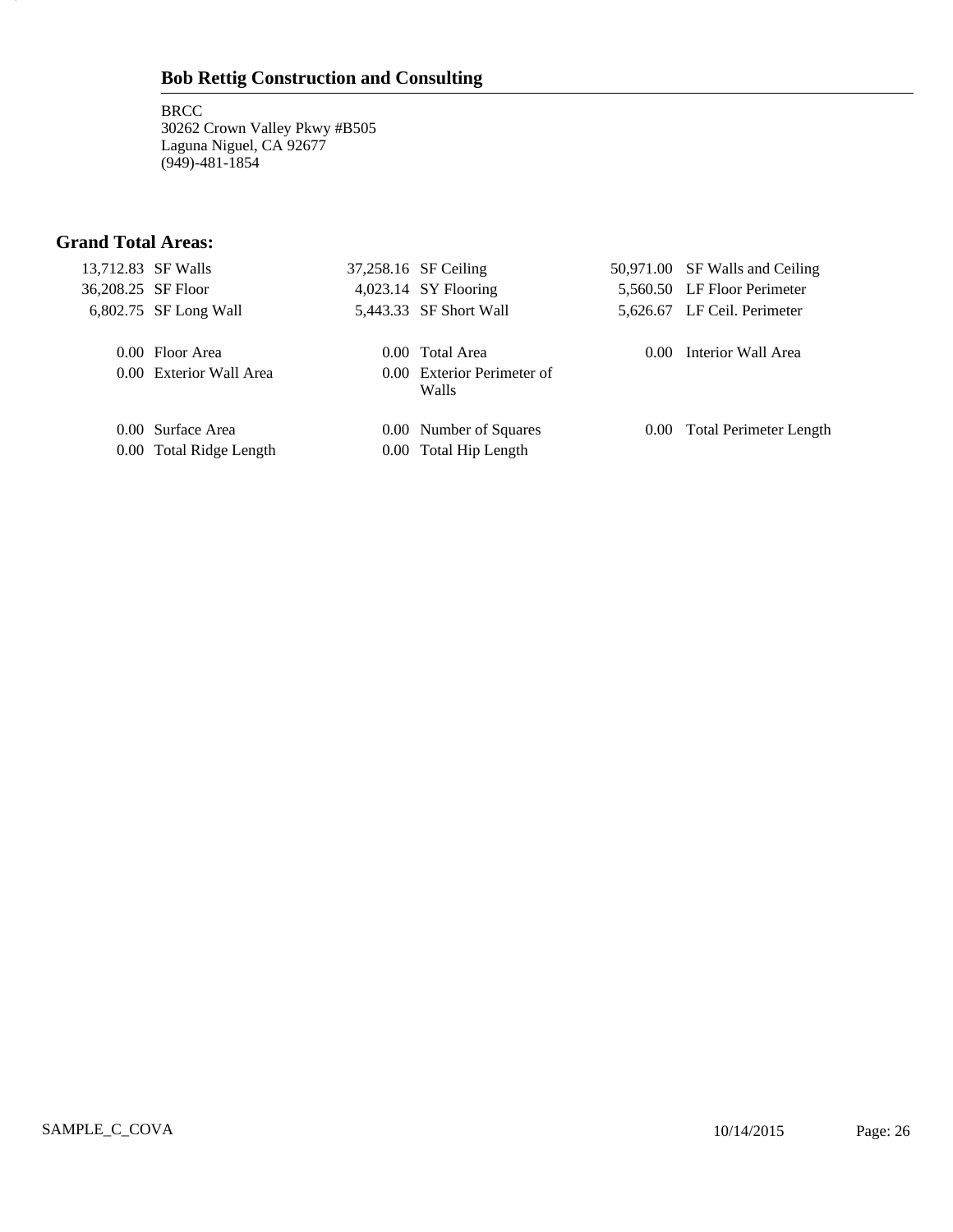# **Summary for Dwelling**

| Subtotal<br>Overhead                              | $^{\circ}$ | 10.0% | 334,279.07<br>33,159.48      |
|---------------------------------------------------|------------|-------|------------------------------|
| Profit                                            | $^{\circ}$ | 10.0% | 33,159.48                    |
| <b>Replacement Cost Value</b><br><b>Net Claim</b> |            |       | \$400,598.03<br>\$400,598.03 |

Rettig, Bob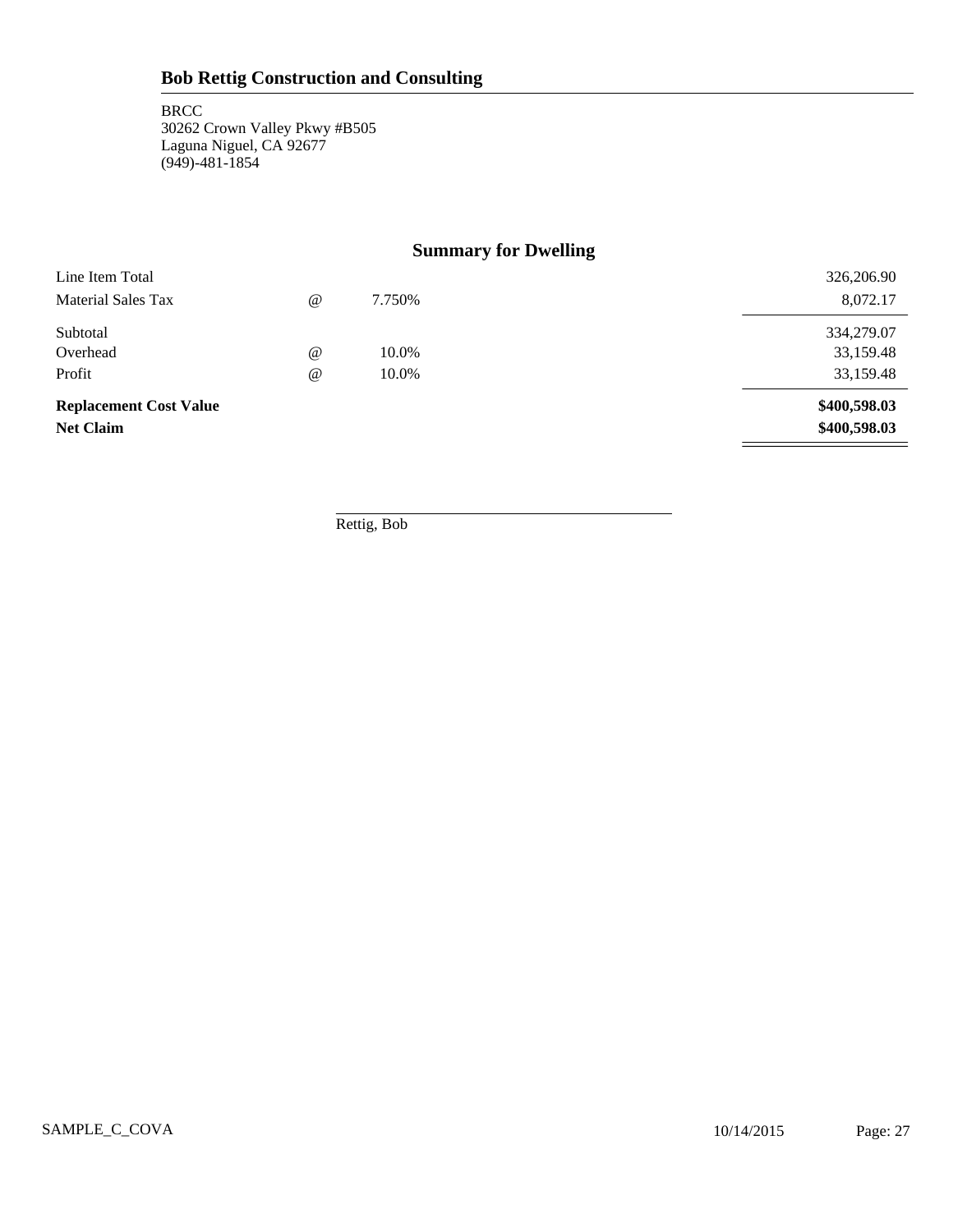28

# **Recap by Room**

| Estimate: SAMPLE_C_COVA              |            |          |
|--------------------------------------|------------|----------|
| <b>Debris Removal</b>                | 24,334.67  | 7.46%    |
| <b>Grading &amp; Earthwork</b>       | 5,817.75   | 1.78%    |
| Foundation                           | 14,885.14  | 4.56%    |
| <b>Block Wall (House Walls)</b>      | 22,950.40  | 7.04%    |
| <b>Framing</b>                       | 30,988.96  | 9.50%    |
| <b>Electrical</b>                    | 6,911.51   | 2.12%    |
| Plumbing                             | 8,145.17   | 2.50%    |
| Doors & Windows                      | 8,018.99   | 2.46%    |
| <b>Insulation</b>                    | 1,107.55   | 0.34%    |
| Roofing                              | 5,719.33   | 1.75%    |
| <b>Fire Place</b>                    | 9,413.34   | 2.89%    |
| <b>Area: Interior</b>                |            |          |
| <b>Family Room</b>                   | 4,732.44   | 1.45%    |
| <b>Bedroom 1</b>                     | 5,898.81   | 1.81%    |
| <b>Bathroom</b>                      | 4,194.84   | 1.29%    |
| <b>Pantry / Uility Room</b>          | 2,468.67   | 0.76%    |
| <b>Hallway</b>                       | 2,743.87   | 0.84%    |
| <b>Kitchen / Dining Room</b>         | 15,131.26  | 4.64%    |
| <b>Utility bath</b>                  | 587.08     | 0.18%    |
| <b>Bedroom 2</b>                     | 5,669.83   | 1.74%    |
| <b>Area: Attached Deck</b>           |            |          |
| <b>Front Elevation Covered Patio</b> | 7,658.39   | 2.35%    |
| <b>Rear Elevation Covered Patio</b>  | 3,545.93   | 1.09%    |
| <b>Area Subtotal: Attached Deck</b>  | 11,204.32  | 3.43%    |
| Area Subtotal: Interior              | 52,631.12  | 16.13%   |
| <b>Area: Exterior</b>                |            |          |
| <b>Front Elevation</b>               | 687.07     | 0.21%    |
| <b>Right Elevation</b>               | 570.87     | 0.18%    |
| <b>Rear Elevation</b>                | 637.82     | 0.20%    |
| <b>Left Elevation</b>                | 680.16     | 0.21%    |
| <b>Area Subtotal: Exterior</b>       | 2,575.92   | 0.79%    |
| <b>Area: Flatwork</b>                |            |          |
| Patio                                | 2,741.40   | 0.84%    |
| <b>Area Subtotal: Flatwork</b>       | 2,741.40   | 0.84%    |
| <b>Driveways</b>                     | 20,538.91  | 6.30%    |
| SAMPLE_C_COVA                        | 10/14/2015 | Page: 28 |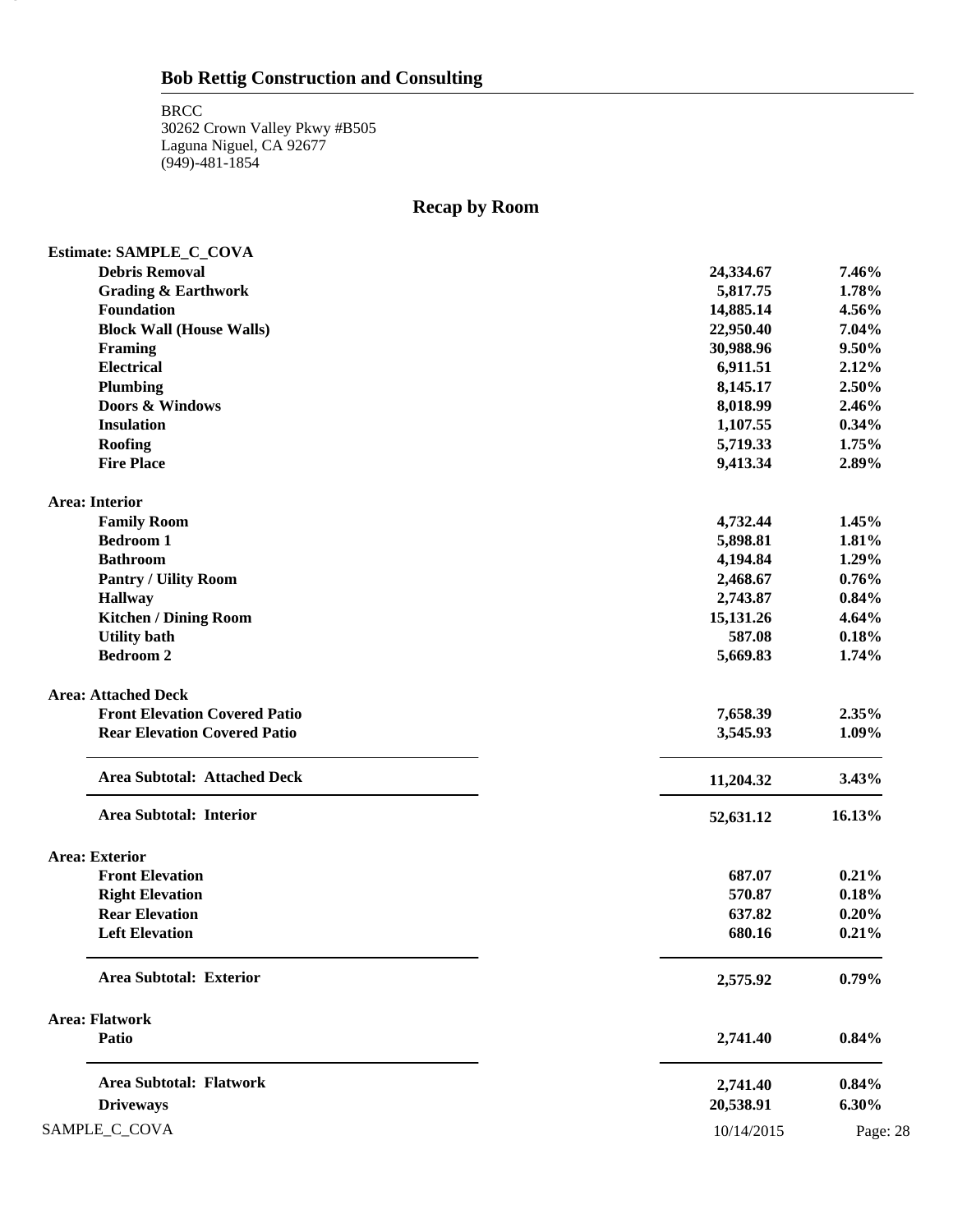#### **BRCC** 30262 Crown Valley Pkwy #B505 Laguna Niguel, CA 92677 (949)-481-1854

29

| Landscaping<br><b>General Conditions</b> | 40,000.00<br>69,426.74 | 12.26%<br>21.28% |
|------------------------------------------|------------------------|------------------|
| <b>Subtotal of Areas</b>                 | 326,206.90             | 100.00%          |
| <b>Total</b>                             | 326,206.90             | 100.00%          |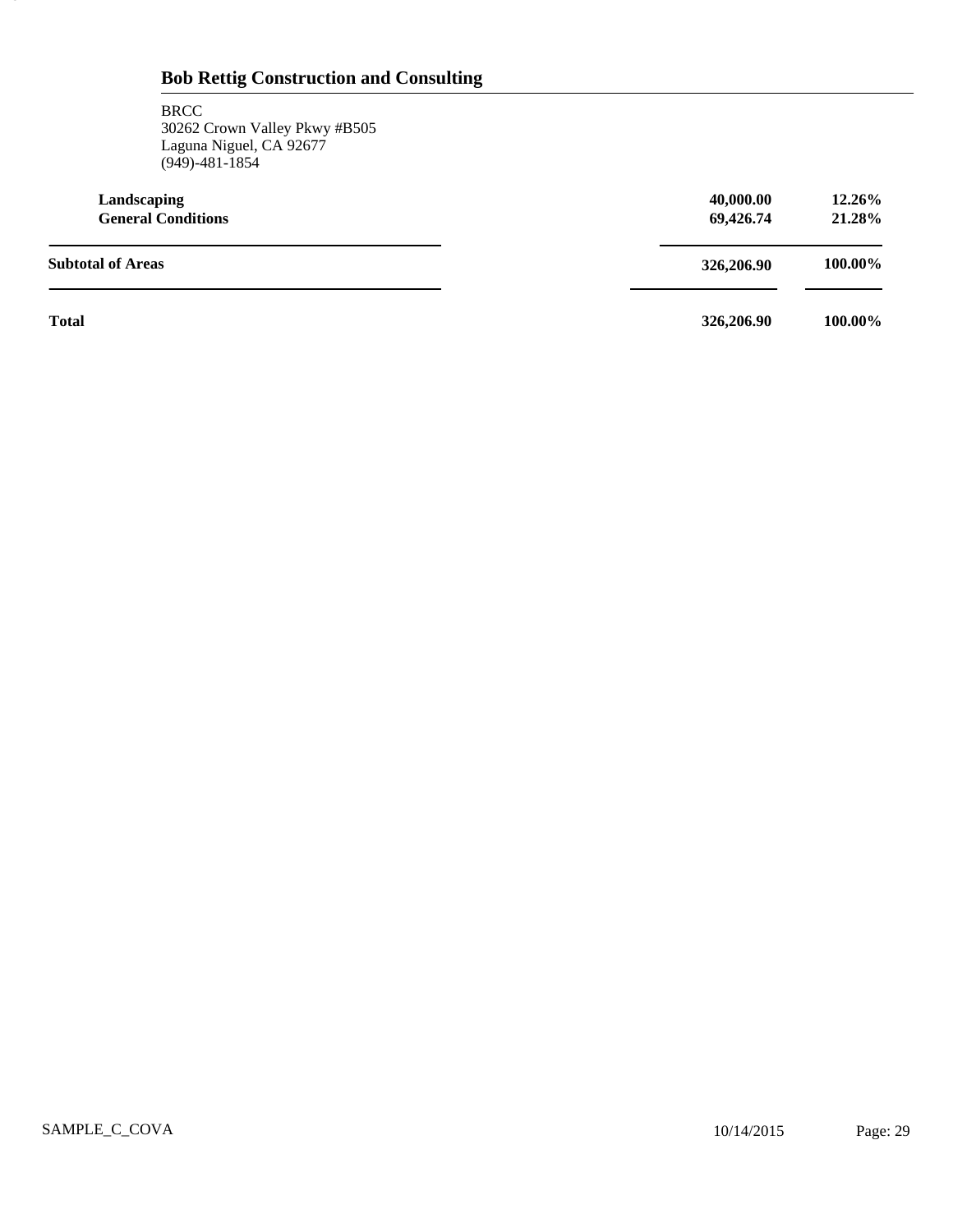BRCC 30262 Crown Valley Pkwy #B505 Laguna Niguel, CA 92677 (949)-481-1854

30

# **Recap by Category**

| <b>O&amp;P</b> Items                     | <b>Total</b> | $\frac{0}{0}$ |
|------------------------------------------|--------------|---------------|
| <b>APPLIANCES</b>                        | 727.04       | 0.18%         |
| <b>AWNINGS &amp; PATIO COVERS</b>        | 4,617.67     | 1.15%         |
| <b>CABINETRY</b>                         | 17,638.25    | 4.40%         |
| <b>CLEANING</b>                          | 6,275.24     | 1.57%         |
| <b>CONCRETE &amp; ASPHALT</b>            | 16,955.72    | 4.23%         |
| <b>GENERAL DEMOLITION</b>                | 22,305.98    | 5.57%         |
| <b>DOORS</b>                             | 3,328.56     | 0.83%         |
| <b>ELECTRICAL</b>                        | 7,716.71     | 1.93%         |
| <b>EQUIPMENT</b>                         | 7,981.78     | 1.99%         |
| <b>EXCAVATION</b>                        | 24,105.65    | $6.02\%$      |
| <b>FLOOR COVERING - CARPET</b>           | 4,185.92     | 1.04%         |
| <b>FLOOR COVERING - VINYL</b>            | 1,989.00     | 0.50%         |
| <b>FLOOR COVERING - WOOD</b>             | 52.13        | 0.01%         |
| PERMITS AND FEES                         | 23,121.52    | 5.77%         |
| <b>FINISH CARPENTRY / TRIMWORK</b>       | 2,791.80     | 0.70%         |
| <b>FINISH HARDWARE</b>                   | 396.56       | 0.10%         |
| <b>FIREPLACES</b>                        | 9,413.34     | 2.35%         |
| <b>FRAMING &amp; ROUGH CARPENTRY</b>     | 35,240.89    | 8.80%         |
| HEAT, VENT & AIR CONDITIONING            | 58.64        | 0.01%         |
| <b>INSULATION</b>                        | 1,107.55     | 0.28%         |
| <b>LABOR ONLY</b>                        | 35,702.70    | 8.91%         |
| <b>LIGHT FIXTURES</b>                    | 1,469.34     | 0.37%         |
| <b>LANDSCAPING</b>                       | 40,000.00    | 9.99%         |
| <b>MASONRY</b>                           | 23,532.79    | 5.87%         |
| <b>MIRRORS &amp; SHOWER DOORS</b>        | 112.92       | 0.03%         |
| <b>METAL STRUCTURES &amp; COMPONENTS</b> | 124.97       | 0.03%         |
| <b>PLUMBING</b>                          | 10,630.79    | 2.65%         |
| PANELING & WOOD WALL FINISHES            | 4,354.65     | 1.09%         |
| <b>PAINTING</b>                          | 8,988.45     | 2.24%         |
| <b>ROOFING</b>                           | 1,583.33     | 0.40%         |
| <b>TIMBER FRAMING</b>                    | 216.57       | 0.05%         |
| <b>TEMPORARY REPAIRS</b>                 | 2,643.52     | 0.66%         |
| <b>WINDOWS - ALUMINUM</b>                | 314.66       | 0.08%         |
| <b>WINDOWS - WOOD</b>                    | 4,022.26     | 1.00%         |
| <b>O&amp;P</b> Items Subtotal            | 323,706.90   | 80.81%        |
| Non-O&P Items                            | <b>Total</b> | $\frac{0}{0}$ |
| PERMITS AND FEES                         | 2,500.00     | 0.62%         |
| SAMPLE_C_COVA                            | 10/14/2015   | Page: 30      |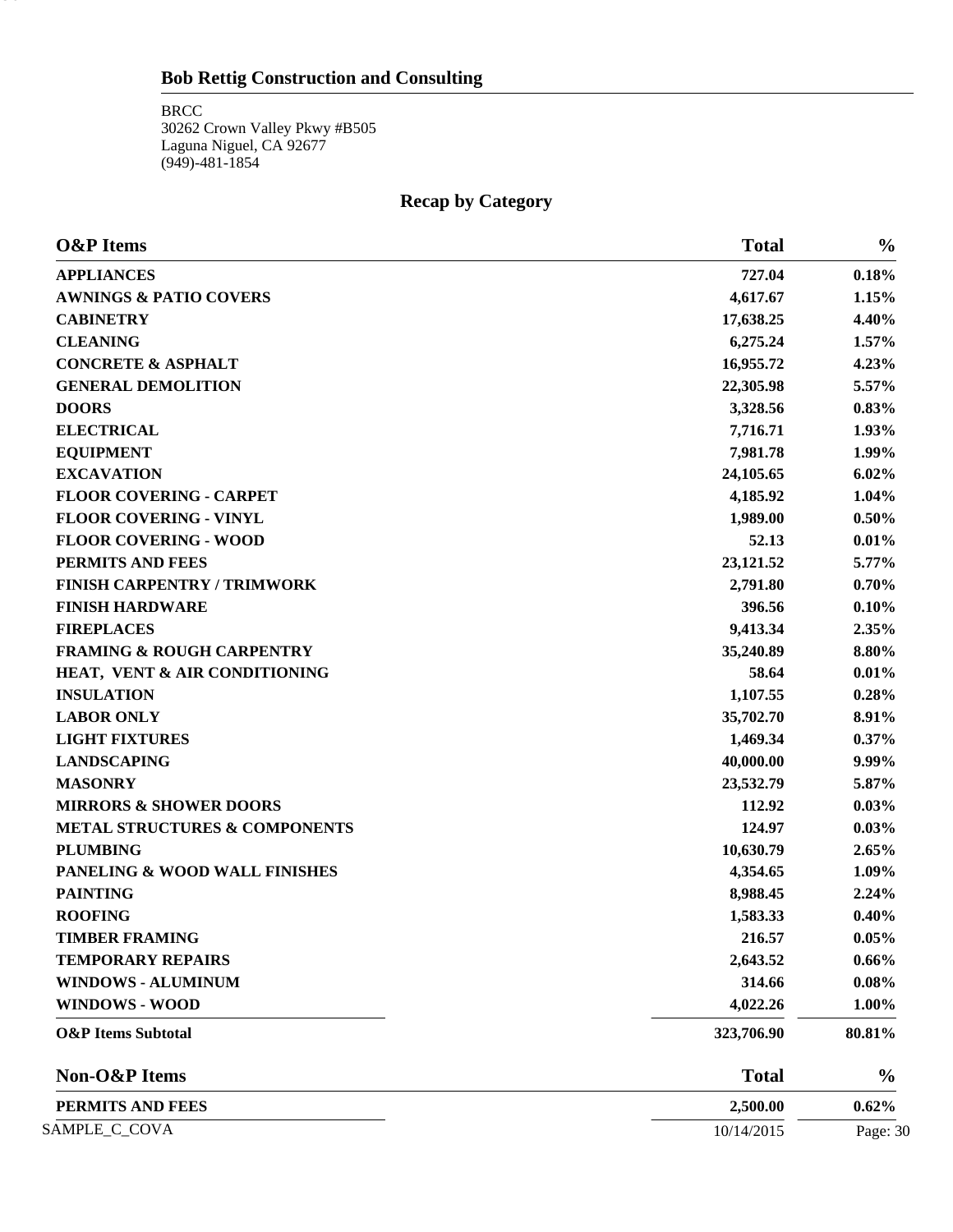**BRCC** 30262 Crown Valley Pkwy #B505 Laguna Niguel, CA 92677 (949)-481-1854

31.

| Non-O&P Items                     |            |          | <b>Total</b> | $\frac{0}{0}$ |
|-----------------------------------|------------|----------|--------------|---------------|
| <b>Non-O&amp;P</b> Items Subtotal |            |          | 2,500.00     | $0.62\%$      |
| <b>O&amp;P</b> Items Subtotal     |            |          | 323,706.90   | 80.81%        |
| <b>Material Sales Tax</b>         | $^{\circ}$ | 7.750%   | 8.072.17     | $2.02\%$      |
| Overhead                          | $\omega$   | $10.0\%$ | 33.159.48    | 8.28%         |
| <b>Profit</b>                     | $\omega$   | $10.0\%$ | 33,159.48    | 8.28%         |
| <b>Total</b>                      |            |          | 400.598.03   | 100.00%       |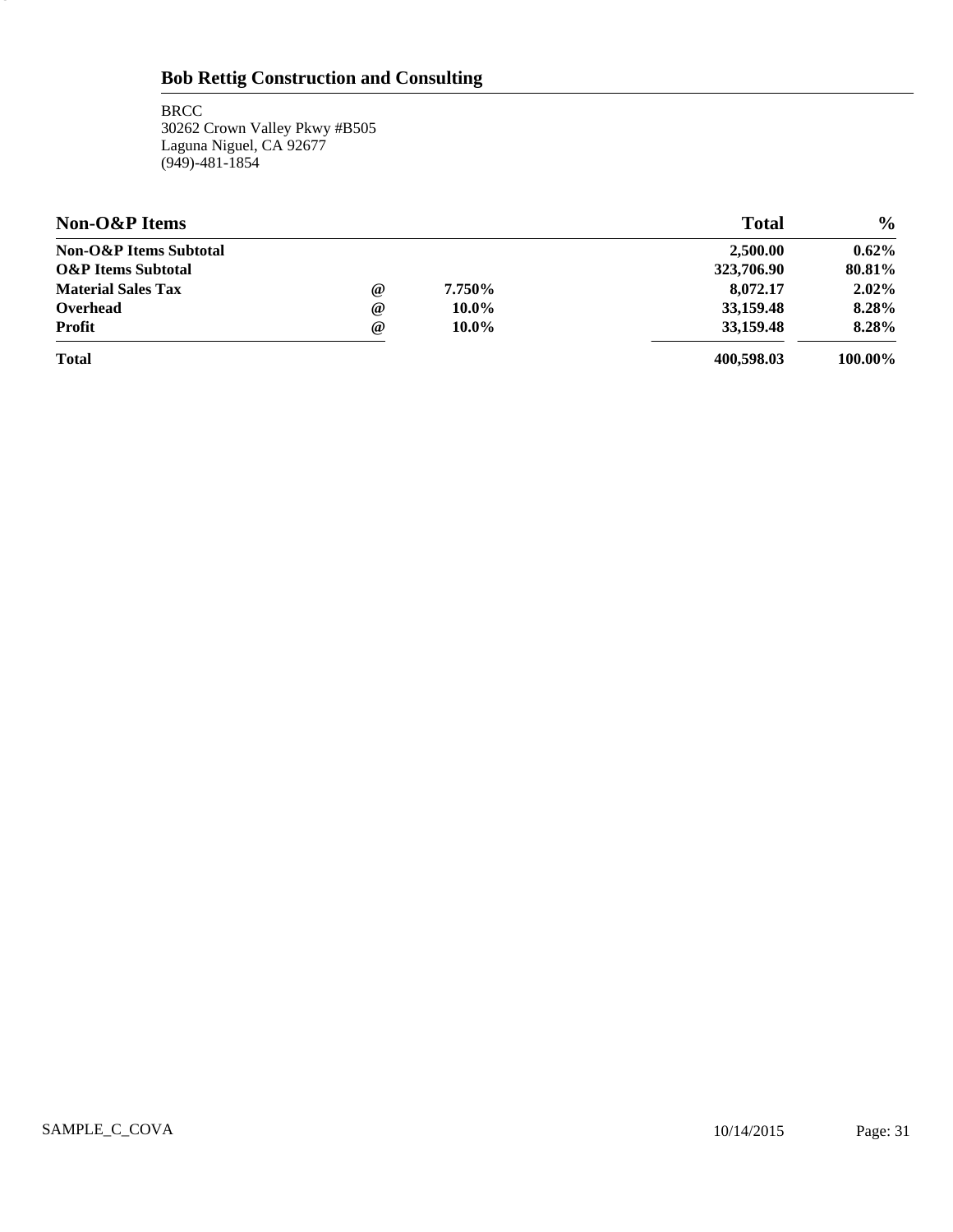| <b>BRCC</b>                                     | 30262 Crown Valley Pkwy #B505<br>Laguna Niguel, CA 92677<br>$(949) - 481 - 1854$ |
|-------------------------------------------------|----------------------------------------------------------------------------------|
| Client:<br>Home:                                | Sample D, Cov A<br>Main St.<br>Anytown, CA                                       |
| Operator Info:<br>Operator:                     | <b>ROB</b>                                                                       |
| Estimator:                                      | <b>B</b> ob                                                                      |
| Reference:<br>Company:                          | Bob Rettig Construction & Consulting                                             |
| Type of Estimate:                               | Fire                                                                             |
| Labor Efficiency: New Construction<br>Estimate: | Price List: CABD2S5C<br>SAMPLE_D_COVA                                            |

 **.**

# **Coverage A**

**This estimate is a guide only to be representative of the cost and scope of work required to replace a moderate, 2-Story home of approximately 1373 square feet. Each home is unique in it's construction and finishes and costs must be adjusted for these and other considerations on a home by home basis.**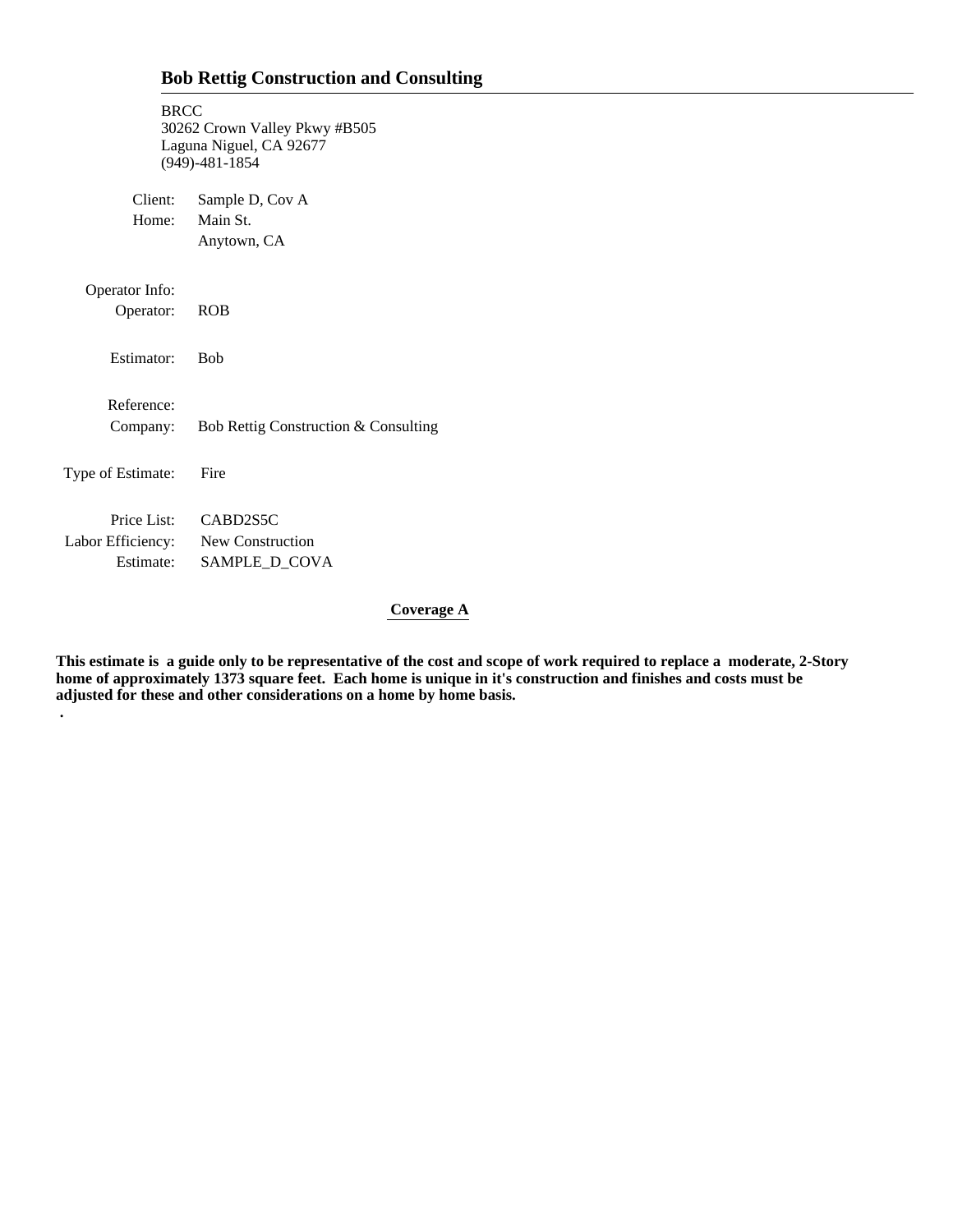# **SAMPLE\_D\_COVA**

| <b>Debris Removal</b>                                                               |             |               |         |              |
|-------------------------------------------------------------------------------------|-------------|---------------|---------|--------------|
| <b>DESCRIPTION</b>                                                                  | <b>ONTY</b> | <b>REMOVE</b> | REPLACE | <b>TOTAL</b> |
| Owner states that the insurance carrier has paid for the fire debris to be removed. |             |               |         |              |
|                                                                                     |             |               |         |              |

Totals: Debris Removal 0.00

| <b>Soil Preparation</b>                            |             |               |                |              |
|----------------------------------------------------|-------------|---------------|----------------|--------------|
| <b>DESCRIPTION</b>                                 | <b>ONTY</b> | <b>REMOVE</b> | <b>REPLACE</b> | <b>TOTAL</b> |
| The existing topsoil contains fire debris.         |             |               |                |              |
| 1. Dirt export and dump                            | 50.00 CY    | 0.00          | 8.00           | 400.00       |
| 2. Topsoil (per CY)                                | 25.00 CY    | 0.00          | 18.60          | 465.00       |
| 3. General Laborer - per hour to spread<br>topsoil | 24.00 HR    | 0.00          | 35.21          | 845.04       |
| 4. Compaction & Soil preparation, 6" lifts         | 50.00 CY    | 0.00          | 19.60          | 980.00       |
| Totals: Soil Preparation                           |             |               |                | 2.690.04     |

# **Foundation**

| <b>DESCRIPTION</b>                                                           | <b>ONTY</b> | <b>REMOVE</b> | <b>REPLACE</b> | <b>TOTAL</b> |
|------------------------------------------------------------------------------|-------------|---------------|----------------|--------------|
| 5. Building foundation excavation                                            | 14.52 CY    | 0.00          | 6.61           | 95.97        |
| 6. Walk behind plate compactor and<br>operator                               | 7.25 HR     | 0.00          | 58.79          | 426.23       |
| 7. R&R Footings - labor & materials -<br>Reinforced                          | 14.75 CY    | 115.19        | 257.61         | 5,498.80     |
| 8. Footings - labor & materials - Reinforced<br>for addon                    | 7.00 CY     | 0.00          | 257.61         | 1,803.27     |
| 9. Concrete anchor bolt - 5/8" x 12"                                         | 121.50 EA   | 0.00          | 3.88           | 471.42       |
| 10. R&R Concrete slab on grade - 6" -<br>finished in place for attached shed | 72.00 SF    | 2.56          | 5.85           | 605.52       |
| 11. Concrete slab reinforcement - 6" x 6",<br>$#10$ wire mesh                | 72.00 SF    | 0.00          | 0.36           | 25.92        |
| 12. R&R Block - 6" x 8" x 16" - in place -<br>reinforced                     | 245.00 SF   | 1.60          | 7.52           | 2,234.40     |
| SAMPLE_D_COVA                                                                |             |               | 10/14/2015     | Page: 2      |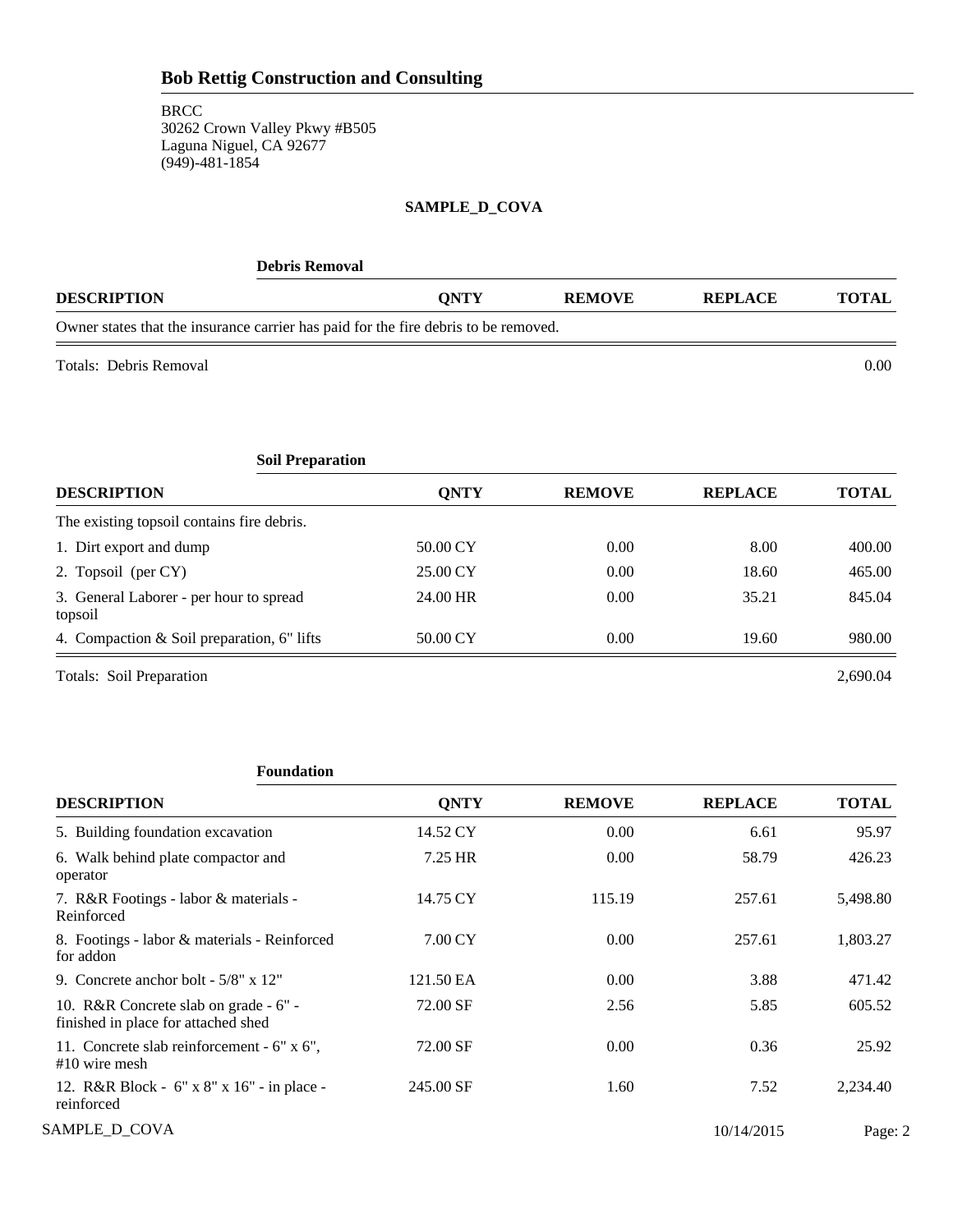**BRCC** 30262 Crown Valley Pkwy #B505 Laguna Niguel, CA 92677 (949)-481-1854

#### **CONTINUED - Foundation**

| <b>DESCRIPTION</b>                                     | <b>ONTY</b> | <b>REMOVE</b> | <b>REPLACE</b> | <b>TOTAL</b> |
|--------------------------------------------------------|-------------|---------------|----------------|--------------|
| 13. Block - Add if vertical reinforcement is<br>24" OC | 245.00 SF   | 0.00          | 2.90           | 710.50       |
| 14. R&R Stone veneer - natural stone                   | 245.00 SF   | 4.22          | 19.04          | 5,698.70     |
| 15. Concrete pier or footing with post<br>anchor       | $6.00E$ A   | 0.00          | 54.06          | 324.36       |
| 16. Concrete pump setup charge                         | 1.00 EA     | 0.00          | 250.00         | 250.00       |
| 17. Concrete pump per yard                             | 22.65 CY    | 0.00          | 10.00          | 226.50       |
| 18. Dump truck and operator - 10 ton                   | 7.00 HR     | 0.00          | 68.02          | 476.14       |
| 19. Dump and landfill fees - (per ton)                 | 65.47 EA    | 46.61         | 0.00           | 3,051.56     |

Totals: Foundation 21,899.29

3

| Framing                                   |             |               |                |              |
|-------------------------------------------|-------------|---------------|----------------|--------------|
| <b>DESCRIPTION</b>                        | <b>QNTY</b> | <b>REMOVE</b> | <b>REPLACE</b> | <b>TOTAL</b> |
| Framing Lumber                            |             |               |                |              |
| 20. Lumber for framing                    | 1.00 BD     | 0.00          | 17,743.83      | 17,743.83    |
| 21. Lumber delivery                       | 1.00 EA     | 0.00          | 150.00         | 150.00       |
| Framing Labor                             |             |               |                |              |
| 22. Carpenter - General Framer - per hour | 501.33 HR   | 0.00          | 45.00          | 22,559.75    |
| Totals: Framing                           |             |               |                | 40,453.58    |

| <b>Roofing</b>                             |             |               |                |              |
|--------------------------------------------|-------------|---------------|----------------|--------------|
| <b>DESCRIPTION</b>                         | <b>ONTY</b> | <b>REMOVE</b> | <b>REPLACE</b> | <b>TOTAL</b> |
| 23. Chimney flashing - average (32" x 36") | 1.00 EA     | 0.00          | 179.93         | 179.93       |
| 24. Flue cap                               | 1.00 EA     | 0.00          | 93.92          | 93.92        |
| 25. Flashing - pipe jack                   | 3.00 EA     | 0.00          | 22.15          | 66.45        |
| 26. Wood shingles - taper sawn - #1 cedar  | 8.00 SQ     | 0.00          | 495.48         | 3,963.84     |
| Totals: Roofing                            |             |               |                | 4,304.14     |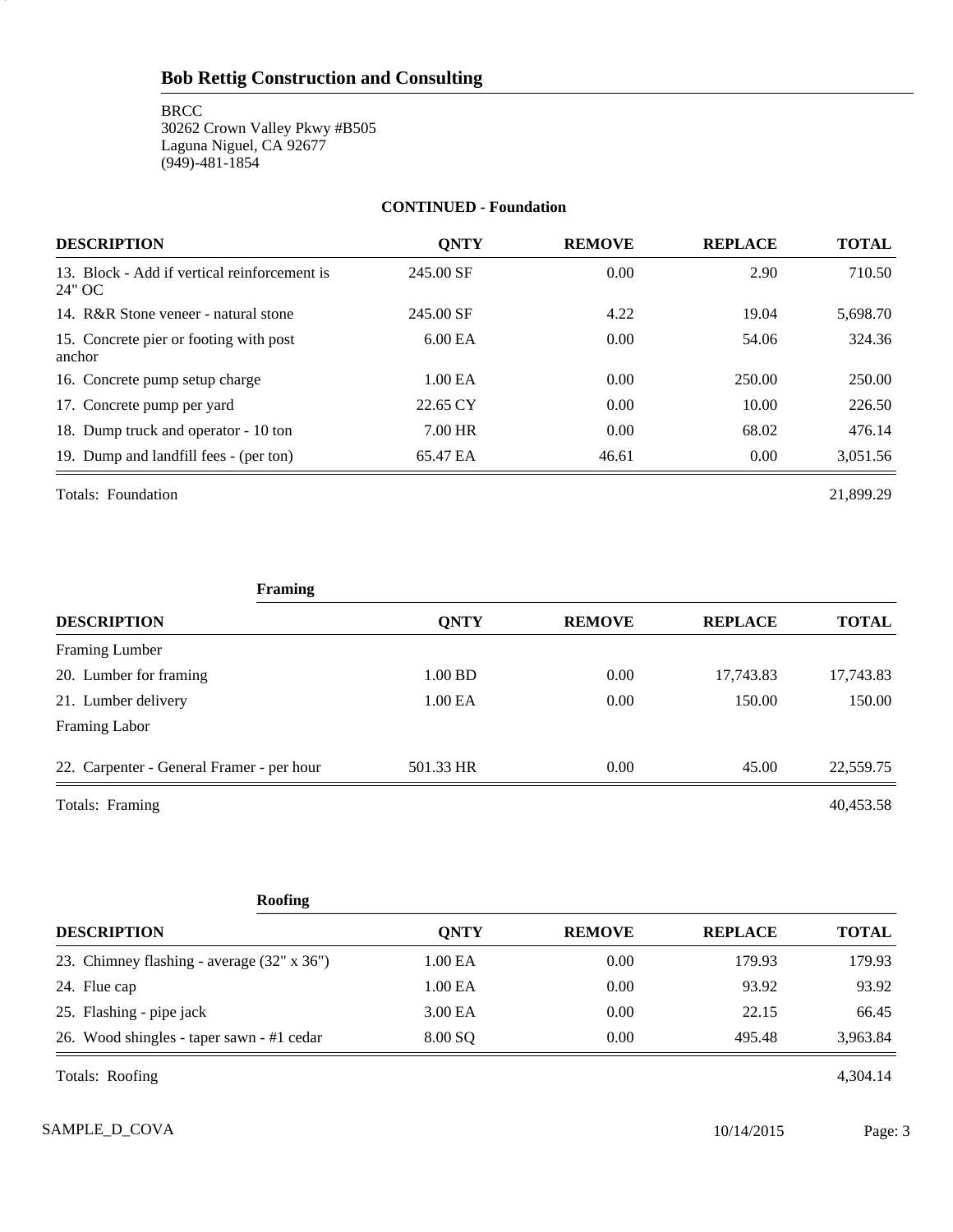| <b>Windows &amp; Doors</b>                                                                         |                     |               |                |              |
|----------------------------------------------------------------------------------------------------|---------------------|---------------|----------------|--------------|
| <b>DESCRIPTION</b>                                                                                 | <b>QNTY</b>         | <b>REMOVE</b> | <b>REPLACE</b> | <b>TOTAL</b> |
| Windows & Doors                                                                                    |                     |               |                |              |
| Owner states that the window sizes were $2^{\prime}$ -0" x $3^{\prime}$ -0" with a quanitity of 20 |                     |               |                |              |
| 27. Vinyl window, horizontal sliding, 3-11<br>sf                                                   | 20.00 EA            | 0.00          | 169.59         | 3,391.80     |
| Doors                                                                                              |                     |               |                |              |
| 28. Exterior door - wood - High grade                                                              | 3.00 EA             | 0.00          | 284.93         | 854.79       |
| 29. French double doors - Exterior - pre-<br>hung unit                                             | 2.00 <sub>E</sub> A | 0.00          | 1,174.18       | 2,348.36     |
| 30. Interior door unit - Solid                                                                     | 7.00 EA             | 0.00          | 219.39         | 1,535.73     |
| 31. Door lockset - interior                                                                        | 7.00 EA             | 0.00          | 32.90          | 230.30       |
| 32. Door lockset & deadbolt - exterior                                                             | 2.00 <sub>E</sub> A | 0.00          | 101.07         | 202.14       |
| 33. Door lockset & deadbolt - exterior - on<br>french door                                         | 2.00 <sub>E</sub> A | 0.00          | 101.07         | 202.14       |
| Totals: Windows & Doors                                                                            |                     |               |                | 8,765.26     |

| <b>Plumbing</b>                                                               |             |               |                |              |
|-------------------------------------------------------------------------------|-------------|---------------|----------------|--------------|
| <b>DESCRIPTION</b>                                                            | <b>ONTY</b> | <b>REMOVE</b> | <b>REPLACE</b> | <b>TOTAL</b> |
| Rough Plumbing items                                                          |             |               |                |              |
| 34. Galvanized pipe, 3/4" for tie in                                          | 50.00 LF    | 0.00          | 6.93           | 346.50       |
| 35. Rough in plumbing - includes supply<br>and waste lines                    | 1,373.00 SF | 0.00          | 3.25           | 4,462.25     |
| 36. Black pipe with fitting and hanger, 1" -<br>Tie in                        | 50.00 LF    | 0.00          | 6.77           | 338.50       |
| 37. Black pipe with fitting and hanger, 3/4"<br>thoughout dwelling            | 50.00 LF    | 0.00          | 6.39           | 319.50       |
| Owner states that he has recently paid \$1000, for the tankless water heater. |             |               |                |              |
| 38. Water heater - tankless                                                   | 1.00 EA     | 0.00          | 1,000.00       | 1,000.00     |
| 39. Exterior faucet                                                           | 3.00 EA     | 0.00          | 32.61          | 97.83        |
| 40. Drain line - ABS pipe with fitting and<br>hanger, 4"                      | 50.00 LF    | 0.00          | 9.91           | 495.50       |

Note: At the time of this estimate, certification of the septic system had not yet been done. The cost below is an allowance that reflects the replacement of the septic tank and leach field.

| 41. Septic system - includes leach field - | .00 EA | $0.00\,$ | 6.000.00   | 6,000,00 |
|--------------------------------------------|--------|----------|------------|----------|
| <b>ALLOWANCE</b>                           |        |          |            |          |
| SAMPLE D COVA                              |        |          | 10/14/2015 | Page: 4  |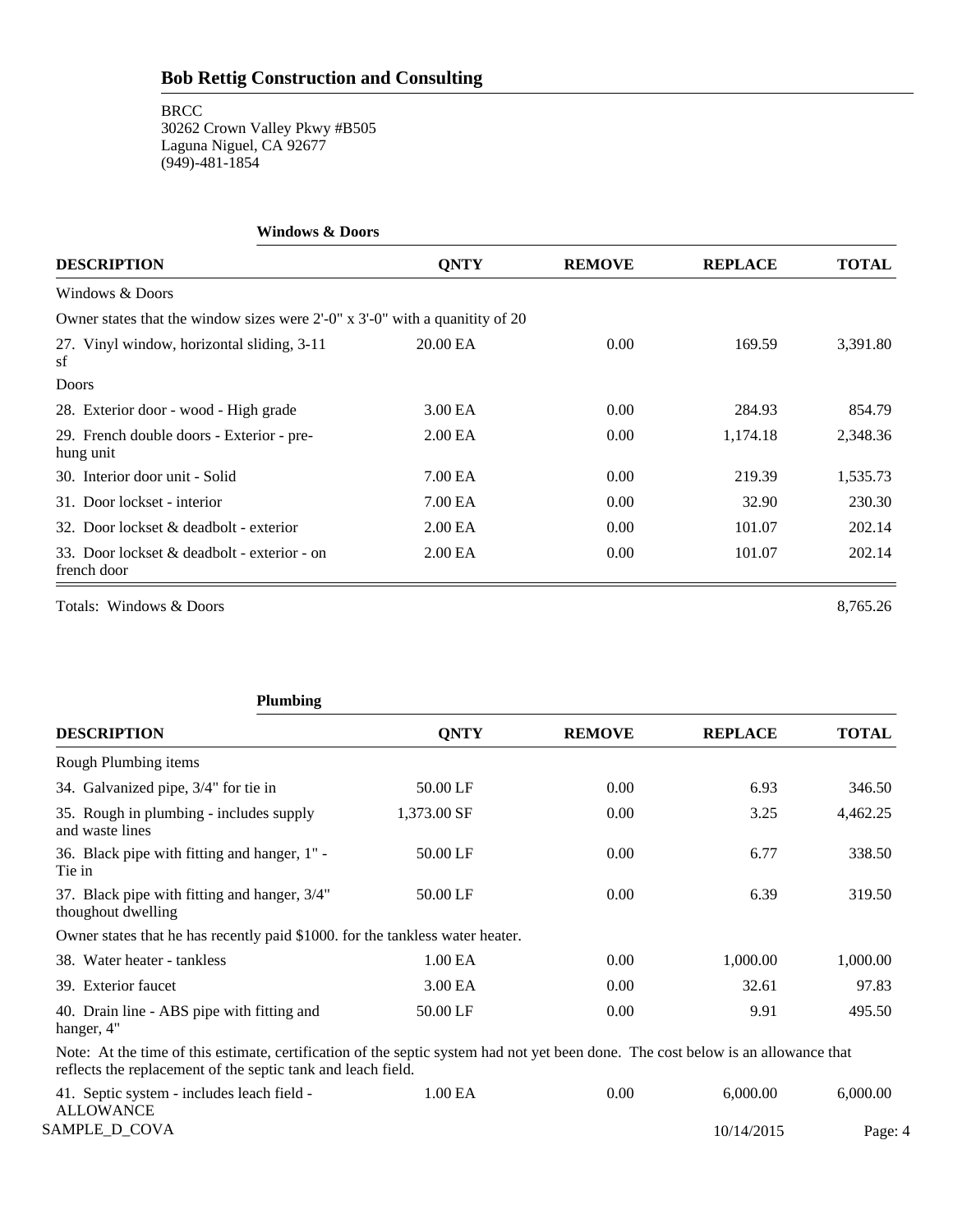**BRCC** 30262 Crown Valley Pkwy #B505 Laguna Niguel, CA 92677 (949)-481-1854

|                                      | <b>CONTINUED - Plumbing</b> |               |                |              |
|--------------------------------------|-----------------------------|---------------|----------------|--------------|
| <b>DESCRIPTION</b>                   | <b>ONTY</b>                 | <b>REMOVE</b> | <b>REPLACE</b> | <b>TOTAL</b> |
| See Rooms for Finish plumbing items. |                             |               |                |              |

Totals: Plumbing 13,060.08

5

| <b>Electrical</b>                                         |                     |               |                |              |
|-----------------------------------------------------------|---------------------|---------------|----------------|--------------|
| <b>DESCRIPTION</b>                                        | <b>ONTY</b>         | <b>REMOVE</b> | <b>REPLACE</b> | <b>TOTAL</b> |
| 42. Rewire - average residence - copper<br>wiring         | 1,373.00 SF         | 0.00          | 3.65           | 5,011.45     |
| 43. Breaker panel - 200 amp                               | 1.00 <sub>E</sub> A | 0.00          | 1,059.64       | 1,059.64     |
| 44. Grounding rod - copper clad with<br>clamp, 8'         | 1.00 EA             | 0.00          | 72.41          | 72.41        |
| 45. Meter base and main disconnect - 200<br>amp           | 1.00 EA             | 0.00          | 304.72         | 304.72       |
| 46. Meter mast for overhead power - 2"<br>conduit         | 1.00 EA             | 0.00          | 317.68         | 317.68       |
| 47. Trunk cable - Heavy gauge copper<br>conductors        | 25.00 LF            | 0.00          | 8.57           | 214.25       |
| 48. Phone / low voltage copper wiring                     | 250.00 LF           | 0.00          | 0.90           | 225.00       |
| 49. Coaxial TV cable                                      | 250.00 LF           | 0.00          | 0.93           | 232.50       |
| 50. 220 volt copper wiring run, box and<br>receptacle     | 1.00 EA             | 0.00          | 91.55          | 91.55        |
| 51. Exterior outlet or switch                             | 2.00 EA             | 0.00          | 13.93          | 27.86        |
| 52. Outlet or switch                                      | 45.00 EA            | 0.00          | 10.06          | 452.70       |
| 53. Phone, TV, or speaker outlet                          | 5.00 EA             | 0.00          | 13.45          | 67.25        |
| 54. Door chime                                            | 1.00 EA             | 0.00          | 98.18          | 98.18        |
| 55. Door chime button (button only)                       | 1.00 EA             | 0.00          | 13.39          | 13.39        |
| Lighting fixtures and quantities are located in each room |                     |               |                |              |
| Totals: Electrical                                        |                     |               |                | 8,188.58     |

**Heat, Vent, & Cool**

| <b>DESCRIPTION</b>                                                                 | <b>ONTY</b> | <b>REMOVE</b> | <b>REPLACE</b> | TOTAL   |
|------------------------------------------------------------------------------------|-------------|---------------|----------------|---------|
| Owner states that he has recently paid \$3400 for the central heat and humidifier. |             |               |                |         |
| SAMPLE D COVA                                                                      |             |               | 10/14/2015     | Page: 5 |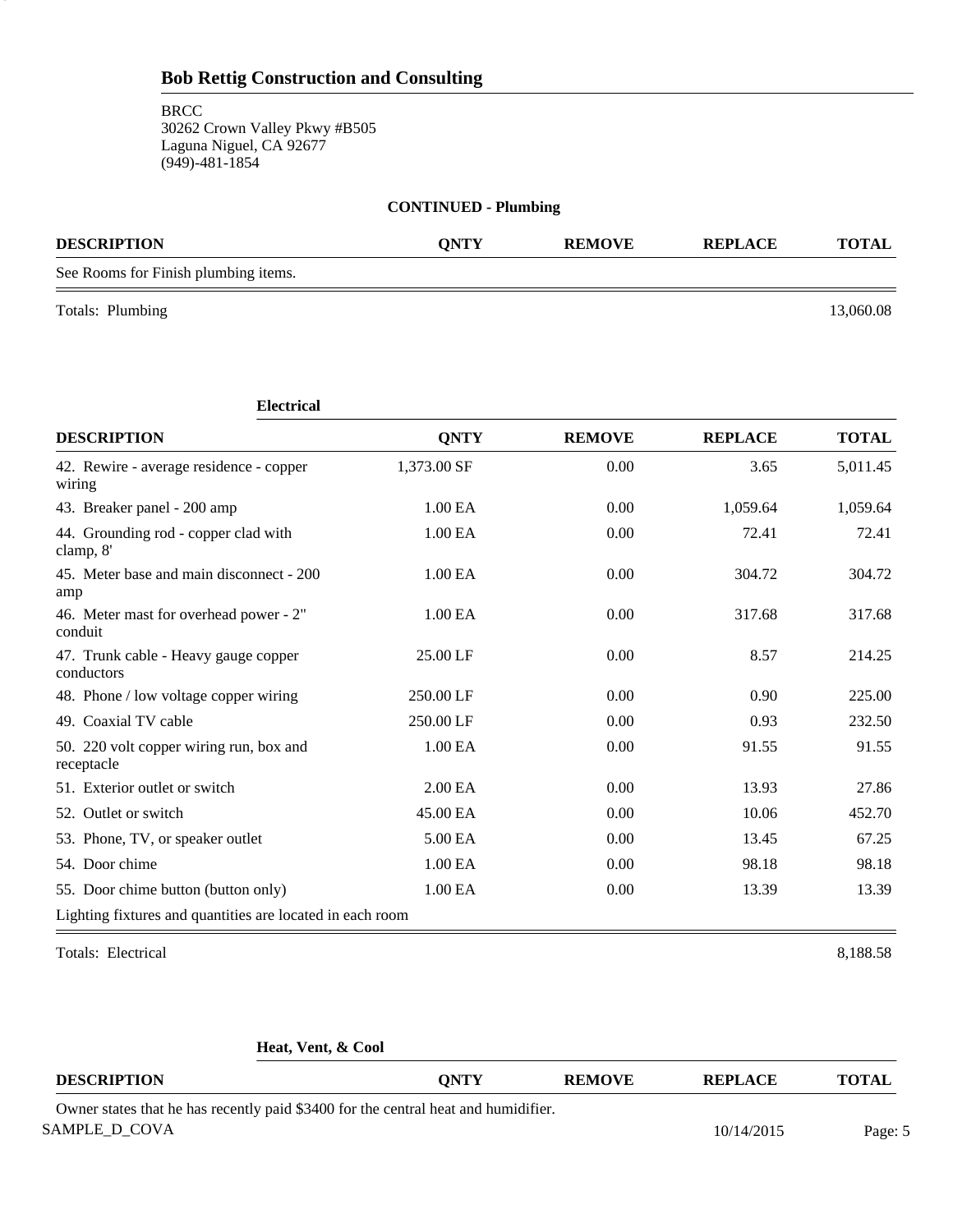**BRCC** 30262 Crown Valley Pkwy #B505 Laguna Niguel, CA 92677 (949)-481-1854

#### **CONTINUED - Heat, Vent, & Cool**

| <b>DESCRIPTION</b>                                                        | <b>ONTY</b>         | <b>REMOVE</b> | <b>REPLACE</b> | <b>TOTAL</b> |
|---------------------------------------------------------------------------|---------------------|---------------|----------------|--------------|
| 56. Central heat & humidifier                                             | $1.00$ BD           | 0.00          | 3,400.00       | 3,400.00     |
| 57. Furnace vent - double wall, 5"                                        | 20.00 LF            | 0.00          | 19.27          | 385.40       |
| 58. Furnace vent - rain cap and storm collar,<br>5"                       | 1.00 <sub>E</sub> A | 0.00          | 28.01          | 28.01        |
| 59. Ductwork - hot or cold air for range<br>hood ducting & bathroom vents | 30.00 LF            | 0.00          | 8.32           | 249.60       |

Totals: Heat, Vent, & Cool 4,063.01 4,063.01

6

**Insulation DESCRIPTION QNTY REMOVE REPLACE TOTAL** 60. Batt insulation - 4" - R11 1,244.00 SF 0.00 0.51 634.44 61. Batt insulation - 6" - R19 513.00 SF 0.00 0.73 374.49 62. Batt insulation - 6" - R19 under raised 860.00 SF 0.00 0.73 627.80 floor

Totals: Insulation 1,636.73

#### **Siding**

| <b>DESCRIPTION</b>                                                | <b>ONTY</b> | <b>REMOVE</b> | <b>REPLACE</b> | <b>TOTAL</b> |
|-------------------------------------------------------------------|-------------|---------------|----------------|--------------|
| Owner states that he has recently paid \$6000 for the log siding. |             |               |                |              |
| 63. Log siding                                                    | $1.00$ BD   | 0.00          | 6.000.00       | 6,000.00     |
| Totals: Siding                                                    |             |               |                | 6,000.00     |

# SAMPLE\_D\_COVA Page: 6 **Fireplace DESCRIPTION QNTY REMOVE REPLACE TOTAL** 64. Masonry fireplace & chimney - two 1.00 EA 0.00 5,137.81 5,137.81 5,137.81 story home 65. Fireplace hearth - rock 14.00 SF 0.00 22.18 310.52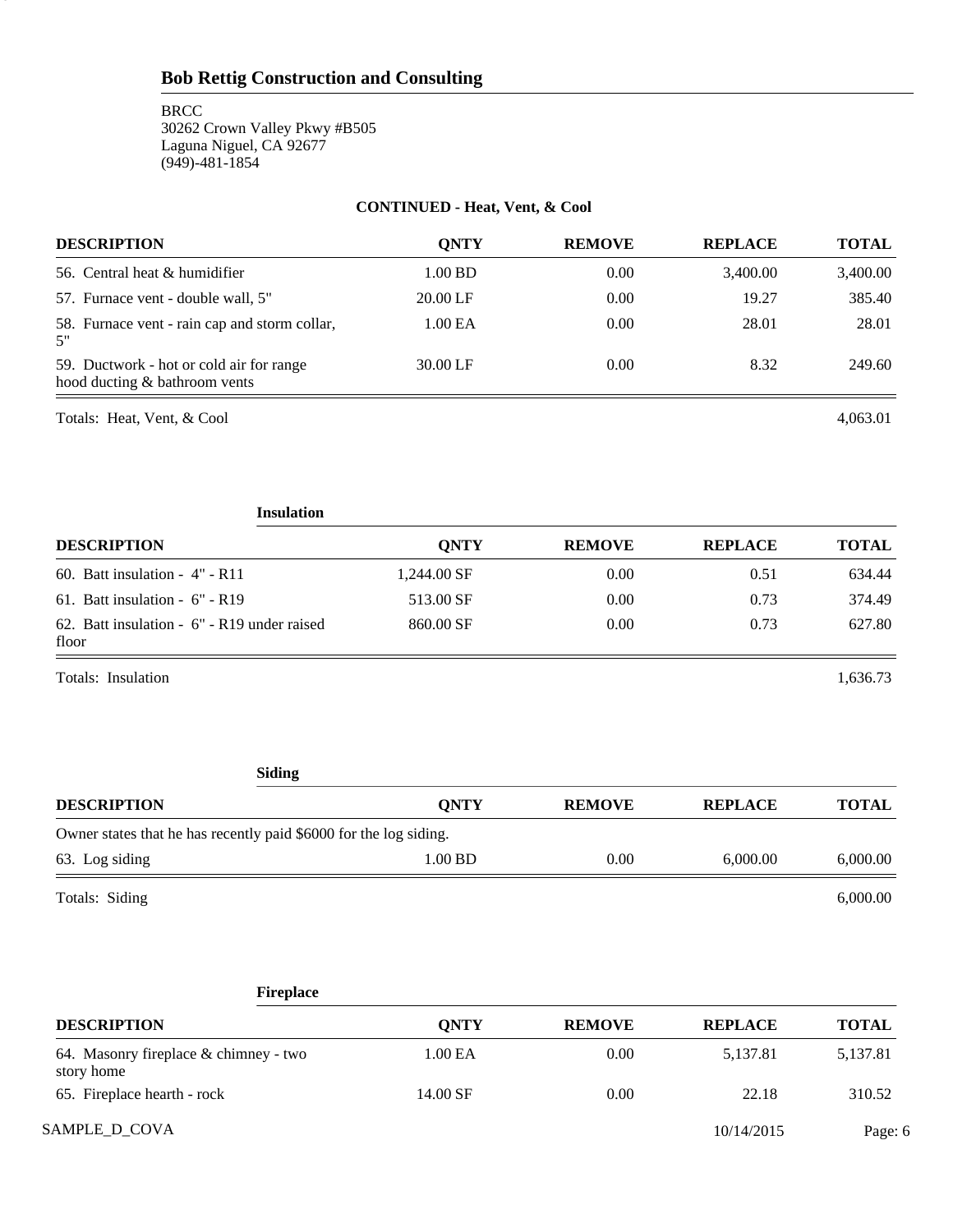| <b>CONTINUED - Fireplace</b>                                                         |          |      |       |        |  |
|--------------------------------------------------------------------------------------|----------|------|-------|--------|--|
| <b>DESCRIPTION</b><br><b>ONTY</b><br><b>REMOVE</b><br><b>REPLACE</b><br><b>TOTAL</b> |          |      |       |        |  |
| 66. Fireplace face, river rock                                                       | 56.00 SF | 0.00 | 17.66 | 988.96 |  |

Totals: Fireplace 6,437.29

| <b>Deck</b>                                                            |                                                                                                                     |               | LxWxH 23'0" x 8'0" x 3'0"                                                               |              |
|------------------------------------------------------------------------|---------------------------------------------------------------------------------------------------------------------|---------------|-----------------------------------------------------------------------------------------|--------------|
|                                                                        | 186.00 SF Walls<br>370.00 SF Walls & Ceiling<br>20.44 SY Flooring<br>69.00 SF Long Wall<br>62.00 LF Ceil. Perimeter |               | 184.00 SF Ceiling<br>184.00 SF Floor<br>62.00 LF Floor Perimeter<br>24.00 SF Short Wall |              |
| <b>DESCRIPTION</b>                                                     | <b>QNTY</b>                                                                                                         | <b>REMOVE</b> | <b>REPLACE</b>                                                                          | <b>TOTAL</b> |
| Attached deck                                                          |                                                                                                                     |               |                                                                                         |              |
| 67. Joist - floor or ceiling - $2x8 - w/b$ locking<br>- 16" oc redwood | 312.00 SF                                                                                                           | 0.00          | 2.88                                                                                    | 898.56       |
| 68. 4" x 4" wood post - redwood (1.33 BF<br>per LF)                    | 96.00 LF                                                                                                            | 0.00          | 7.70                                                                                    | 739.20       |
| 69. Timber joist, 4x12                                                 | 30.00 LF                                                                                                            | 0.00          | 11.46                                                                                   | 343.80       |
| 70. Concrete pier or footing with post<br>anchor                       | 8.00 EA                                                                                                             | 0.00          | 54.06                                                                                   | 432.48       |
| 71. Deck planking - redwood (per SF)                                   | 312.00 SF                                                                                                           | 0.00          | 6.22                                                                                    | 1,940.64     |
| <b>Stairs</b>                                                          |                                                                                                                     |               |                                                                                         |              |
| 72. Stairway - redwood stringers and treads<br>(per tread)             | 12.00 EA                                                                                                            | 0.00          | 73.72                                                                                   | 884.64       |
| Deck & Stair Railing                                                   |                                                                                                                     |               |                                                                                         |              |
| 73. Deck handrail - redwood                                            | 78.00 LF                                                                                                            | 0.00          | 31.64                                                                                   | 2,467.92     |
| Totals: Deck                                                           |                                                                                                                     |               |                                                                                         | 7,707.24     |

|                          | <b>Exterior</b> |               |                |              |  |
|--------------------------|-----------------|---------------|----------------|--------------|--|
| <b>DESCRIPTION</b>       | <b>ONTY</b>     | <b>REMOVE</b> | <b>REPLACE</b> | <b>TOTAL</b> |  |
| 74. Stain & finish facia | 128.00 LF       | 0.00          | 0.86           | 110.08       |  |
|                          |                 |               |                |              |  |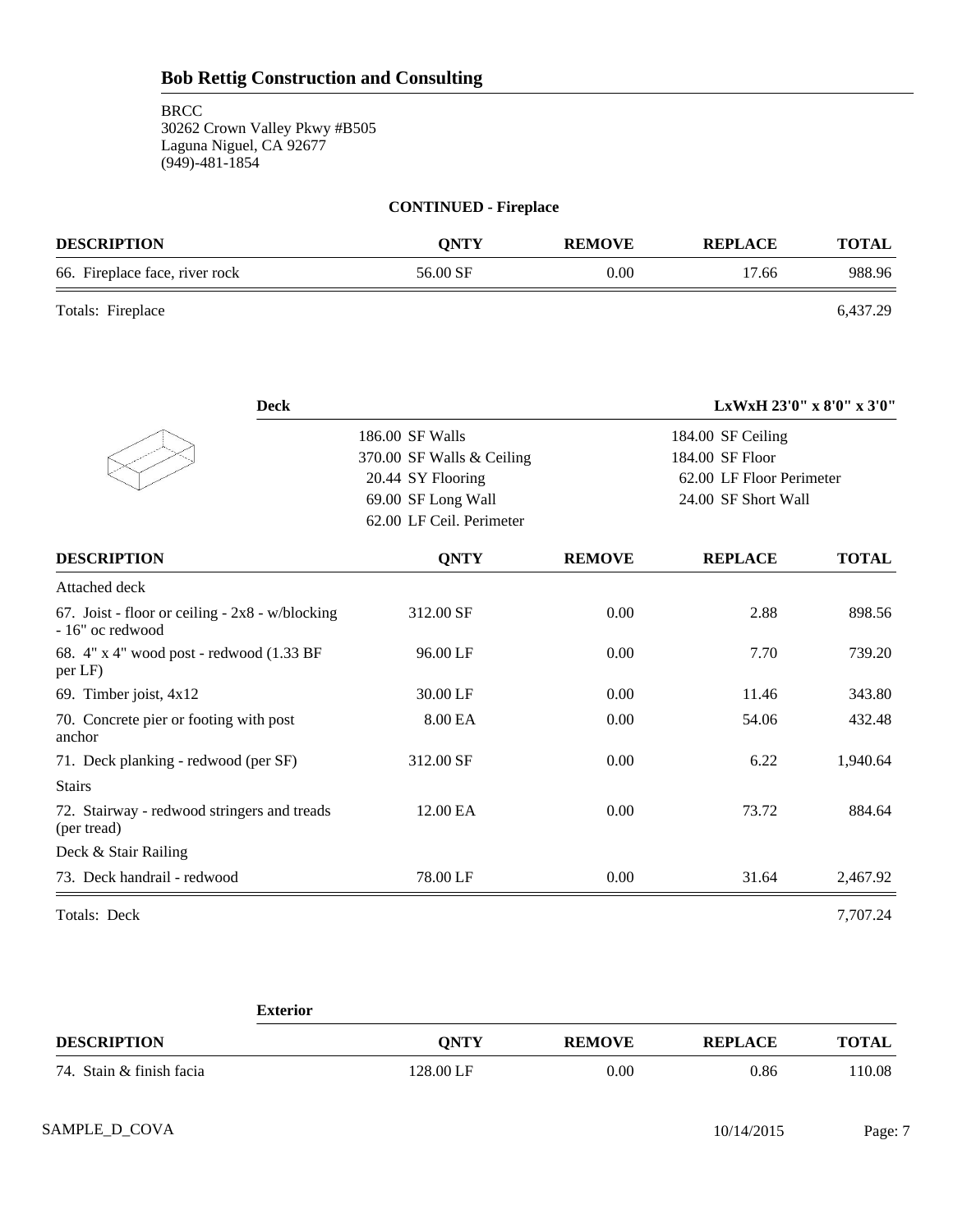**BRCC** 30262 Crown Valley Pkwy #B505 Laguna Niguel, CA 92677 (949)-481-1854

#### **CONTINUED - Exterior**

| <b>DESCRIPTION</b>                                           | <b>ONTY</b> | <b>REMOVE</b> | <b>REPLACE</b> | <b>TOTAL</b> |
|--------------------------------------------------------------|-------------|---------------|----------------|--------------|
| 75. Prime & paint exterior soffit - exposed<br>rafters       | 256.00 SF   | 0.00          | 1.73           | 442.88       |
| 76. Stain and finish door slab only - exterior<br>(per side) | 3.00 EA     | 0.00          | 45.88          | 137.64       |
| 77. Stain & finish French door slab only -<br>(per side)     | 8.00 EA     | 0.00          | 77.22          | 617.76       |
| 78. Exterior - stain two coats wood siding                   | 1.244.00 SF | 0.00          | 1.03           | 1.281.32     |
| 79. Stain & finish door/window trim $\&$<br>jamb (per side)  | 24.00 EA    | 0.00          | 22.75          | 546.00       |
| 80. Exterior light fixture - High grade                      | 3.00 EA     | 0.00          | 87.72          | 263.16       |

Totals: Exterior 3,398.84

8

# **Interior**

# **First Floor**

| <b>Entry/Foyer</b>                                       |                           |               |                          | LxWxH 6'0" x 3'0" x 8'0" |
|----------------------------------------------------------|---------------------------|---------------|--------------------------|--------------------------|
|                                                          | 144.00 SF Walls           |               | 18.00 SF Ceiling         |                          |
|                                                          | 162.00 SF Walls & Ceiling |               | 18.00 SF Floor           |                          |
|                                                          | 2.00 SY Flooring          |               | 18.00 LF Floor Perimeter |                          |
|                                                          | 48.00 SF Long Wall        |               | 24.00 SF Short Wall      |                          |
|                                                          | 18.00 LF Ceil. Perimeter  |               |                          |                          |
| <b>DESCRIPTION</b>                                       | <b>QNTY</b>               | <b>REMOVE</b> | <b>REPLACE</b>           | <b>TOTAL</b>             |
| Ceiling                                                  |                           |               |                          |                          |
| 81. T & G paneling - (unfinished)                        | 18.00 SF                  | 0.00          | 3.40                     | 61.20                    |
| Walls                                                    |                           |               |                          |                          |
| 82. T & G paneling - (unfinished)                        | 144.00 SF                 | 0.00          | 3.40                     | 489.60                   |
| Paint                                                    |                           |               |                          |                          |
| 83. Stain & finish paneling                              | 162.00 SF                 | 0.00          | 0.92                     | 149.04                   |
| 84. Paint baseboard - two coats                          | 18.00 LF                  | 0.00          | 0.80                     | 14.40                    |
| 85. Stain & finish door/window trim &<br>jamb (per side) | 10.00 EA                  | 0.00          | 22.75                    | 227.50                   |
| 86. Stain & finish door slab only (per side)             | 1.00 EA                   | 0.00          | 32.46                    | 32.46                    |
| Flooring                                                 |                           |               |                          |                          |

SAMPLE\_D\_COVA Page: 8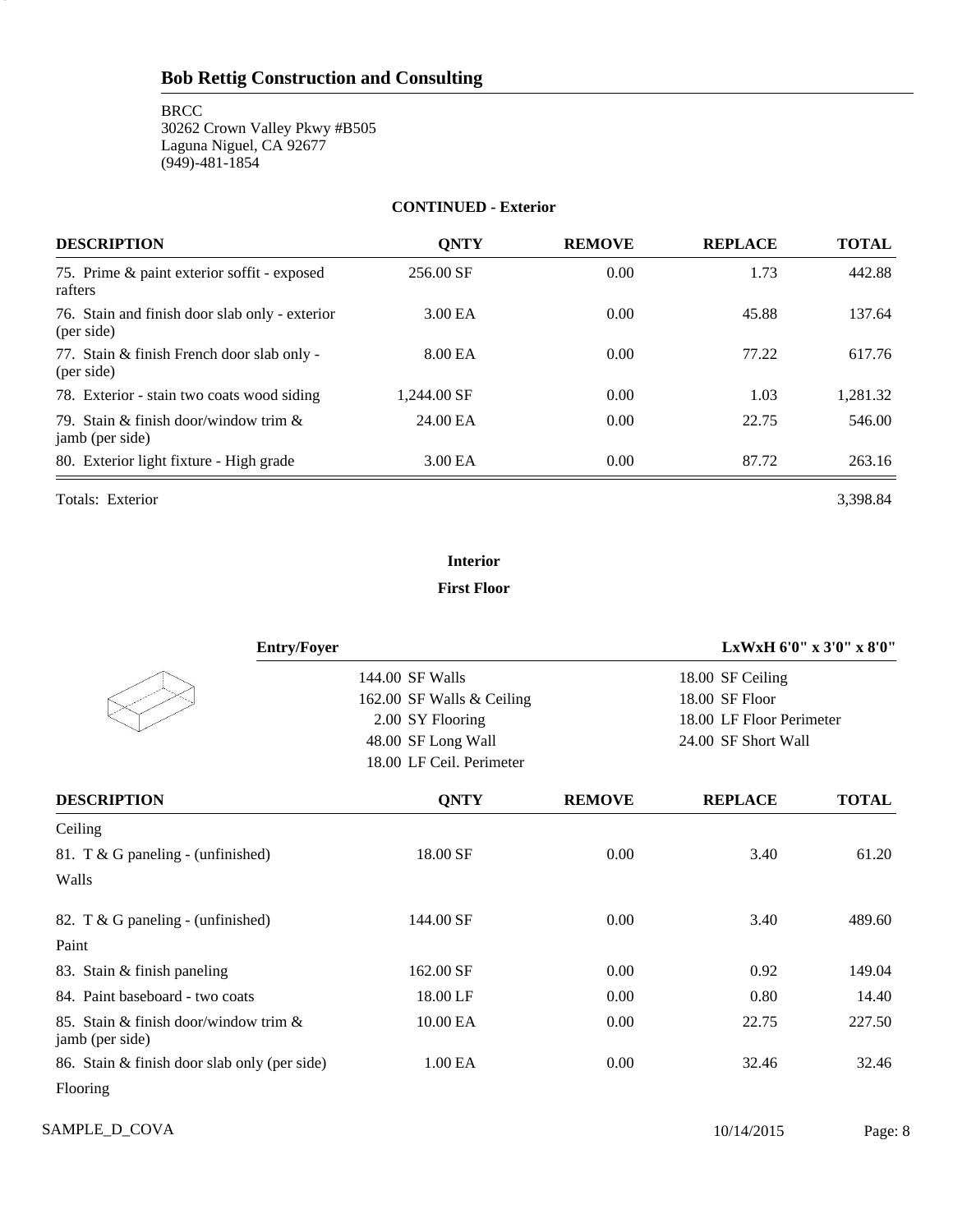**BRCC** 30262 Crown Valley Pkwy #B505 Laguna Niguel, CA 92677 (949)-481-1854

# **CONTINUED - Entry/Foyer**

| <b>DESCRIPTION</b>               | <b>ONTY</b> | <b>REMOVE</b> | <b>REPLACE</b> | <b>TOTAL</b> |
|----------------------------------|-------------|---------------|----------------|--------------|
| 87. Baseboard - 4" - stain grade | $9.00$ LF   | 0.00          | 3.08           | 27.72        |
| 88. Carpet                       | $1.00$ LS   | 0.00          | 70.56          | 70.56        |
| 89. Carpet pad                   | $1.00$ LS   | 0.00          | 15.26          | 15.26        |
| 90. Waste Item - Carpet          | $0.15$ LS   | 0.00          | 70.56          | 10.58        |

Totals: Entry/Foyer 1,098.32

9

| <b>Living Room</b>                                       |                             |               | LxWxH 30'0" x 14'0" x 8'0"           |              |
|----------------------------------------------------------|-----------------------------|---------------|--------------------------------------|--------------|
|                                                          | 704.00 SF Walls             |               | 420.00 SF Ceiling<br>420.00 SF Floor |              |
|                                                          | 1,124.00 SF Walls & Ceiling |               | 88.00 LF Floor Perimeter             |              |
|                                                          | 46.67 SY Flooring           |               |                                      |              |
|                                                          | 240.00 SF Long Wall         |               | 112.00 SF Short Wall                 |              |
|                                                          | 88.00 LF Ceil. Perimeter    |               |                                      |              |
| <b>DESCRIPTION</b>                                       | <b>QNTY</b>                 | <b>REMOVE</b> | <b>REPLACE</b>                       | <b>TOTAL</b> |
| Ceiling                                                  |                             |               |                                      |              |
| 91. T & G paneling - (unfinished)                        | 420.00 SF                   | 0.00          | 3.40                                 | 1,428.00     |
| Walls                                                    |                             |               |                                      |              |
| 92. T & G paneling - (unfinished)                        | 704.00 SF                   | 0.00          | 3.40                                 | 2,393.60     |
| Paint                                                    |                             |               |                                      |              |
| 93. Stain & finish paneling                              | 1,124.00 SF                 | 0.00          | 0.92                                 | 1,034.08     |
| 94. Paint baseboard - two coats                          | 88.00 LF                    | 0.00          | 0.80                                 | 70.40        |
| 95. Stain & finish door/window trim &<br>jamb (per side) | 4.00 EA                     | 0.00          | 22.75                                | 91.00        |
| 96. Stain & finish French door slab only -<br>(per side) | 4.00 EA                     | 0.00          | 77.22                                | 308.88       |
| Flooring                                                 |                             |               |                                      |              |
| 97. Baseboard - 4" - stain grade                         | 9.00 LF                     | 0.00          | 3.08                                 | 27.72        |
| 98. Carpet                                               | $1.00$ LS                   | 0.00          | 1,406.64                             | 1,406.64     |
| 99. Carpet pad                                           | 1.00 LS                     | 0.00          | 304.29                               | 304.29       |
| 100. Waste Item - Carpet                                 | $0.15$ LS                   | 0.00          | 1,406.64                             | 211.00       |

Totals: Living Room 7,275.61

SAMPLE\_D\_COVA Page: 9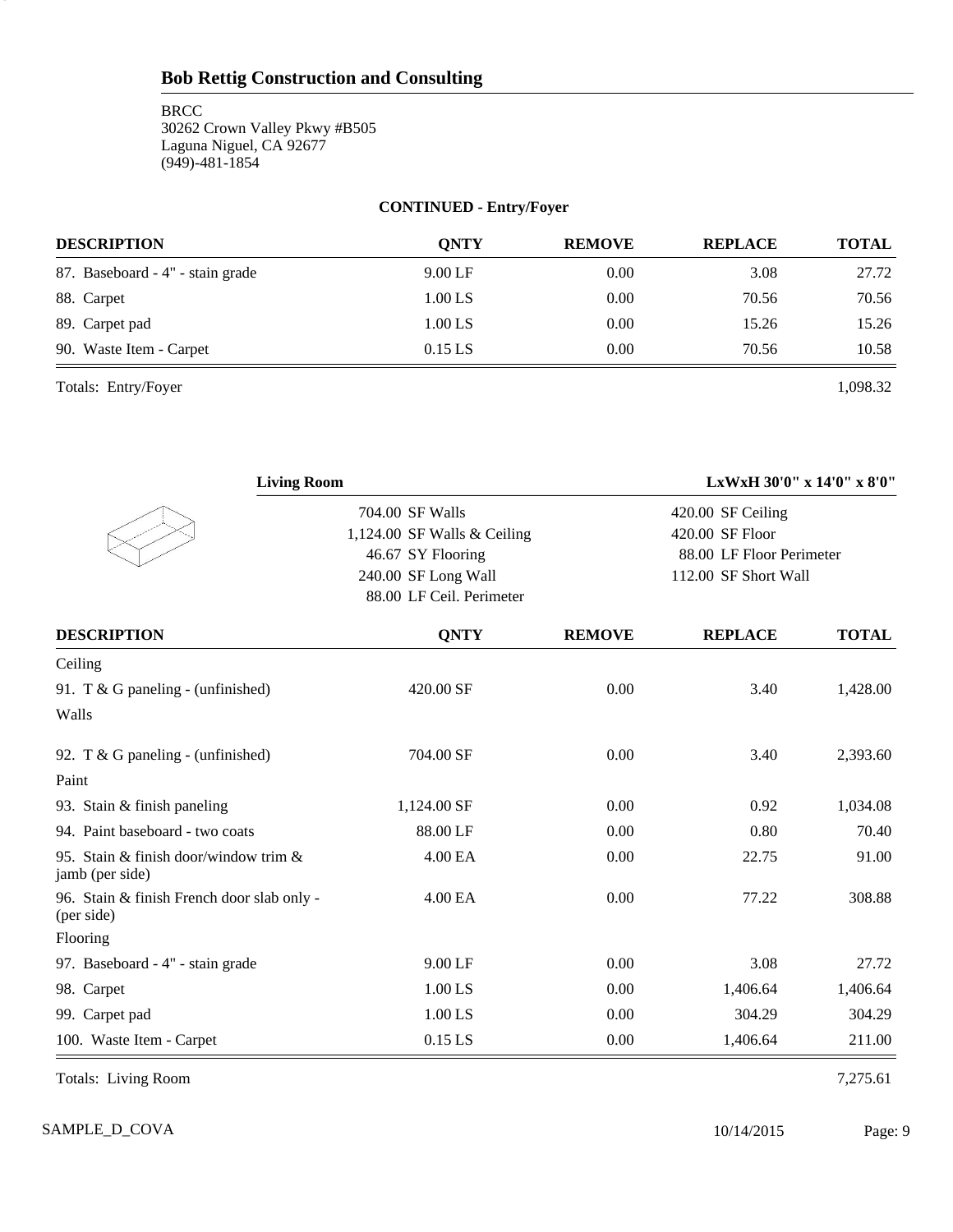10

| Kitchen                   | LxWxH 18'0" x 10'0" x 8'0" |
|---------------------------|----------------------------|
| 412.00 SF Walls           | 180.00 SF Ceiling          |
| 592.00 SF Walls & Ceiling | 180.00 SF Floor            |
| 20.00 SY Flooring         | 51.50 LF Floor Perimeter   |
| 144.00 SF Long Wall       | 80.00 SF Short Wall        |
| 51.50 LF Ceil. Perimeter  |                            |

| <b>Missing Wall - Goes to Floor/Ceiling</b>            | 4' 6" X 8'  | <b>Opens into Exterior</b> |                |              |
|--------------------------------------------------------|-------------|----------------------------|----------------|--------------|
| <b>DESCRIPTION</b>                                     | <b>QNTY</b> | <b>REMOVE</b>              | <b>REPLACE</b> | <b>TOTAL</b> |
| Ceiling                                                |             |                            |                |              |
| 101. T & G paneling - (unfinished)                     | 180.00 SF   | 0.00                       | 3.40           | 612.00       |
| Walls                                                  |             |                            |                |              |
| 102. T & G paneling - (unfinished)                     | 412.00 SF   | 0.00                       | 3.40           | 1,400.80     |
| 103. Two coat plaster over 1/2" gypsum lath            | 206.00 SF   | 0.00                       | 3.76           | 774.56       |
| 104. Baseboard - 3 1/4"                                | 51.50 LF    | 0.00                       | 2.02           | 104.03       |
| Electrical                                             |             |                            |                |              |
| 105. Track Lighting - track only                       | 4.00 LF     | 0.00                       | 14.90          | 59.60        |
| 106. Fixture (can) for track lighting                  | 3.00 EA     | 0.00                       | 30.11          | 90.33        |
| 107. Recessed light fixture                            | 6.00 EA     | 0.00                       | 88.11          | 528.66       |
| 108. Light fixture                                     | 2.00 EA     | 0.00                       | 46.49          | 92.98        |
| Cabinetry                                              |             |                            |                |              |
| 109. Cabinetry - lower (base) units - Maple            | 14.00 LF    | 0.00                       | 180.54         | 2,527.56     |
| 110. Cabinetry - upper (wall) units - Maple            | 12.00 LF    | 0.00                       | 142.07         | 1,704.84     |
| Countertop                                             |             |                            |                |              |
| 111. Countertop - Granite or Marble -<br>Average grade | 37.33 SF    | 0.00                       | 85.85          | 3,205.07     |
| Finish Plumbing Items                                  |             |                            |                |              |
| 112. Sink - double                                     | 1.00 EA     | 0.00                       | 242.82         | 242.82       |
| 113. Sink faucet - Kitchen                             | 1.00 EA     | 0.00                       | 110.32         | 110.32       |
| 114. Angle stop                                        | 2.00 EA     | 0.00                       | 20.95          | 41.90        |
| Appliances                                             |             |                            |                |              |
| 115. Cooktop                                           | 1.00 EA     | 0.00                       | 413.44         | 413.44       |
| 116. Range hood                                        | 1.00 EA     | 0.00                       | 167.59         | 167.59       |
| 117. Dishwasher                                        | 1.00 EA     | 0.00                       | 377.67         | 377.67       |

SAMPLE\_D\_COVA Page: 10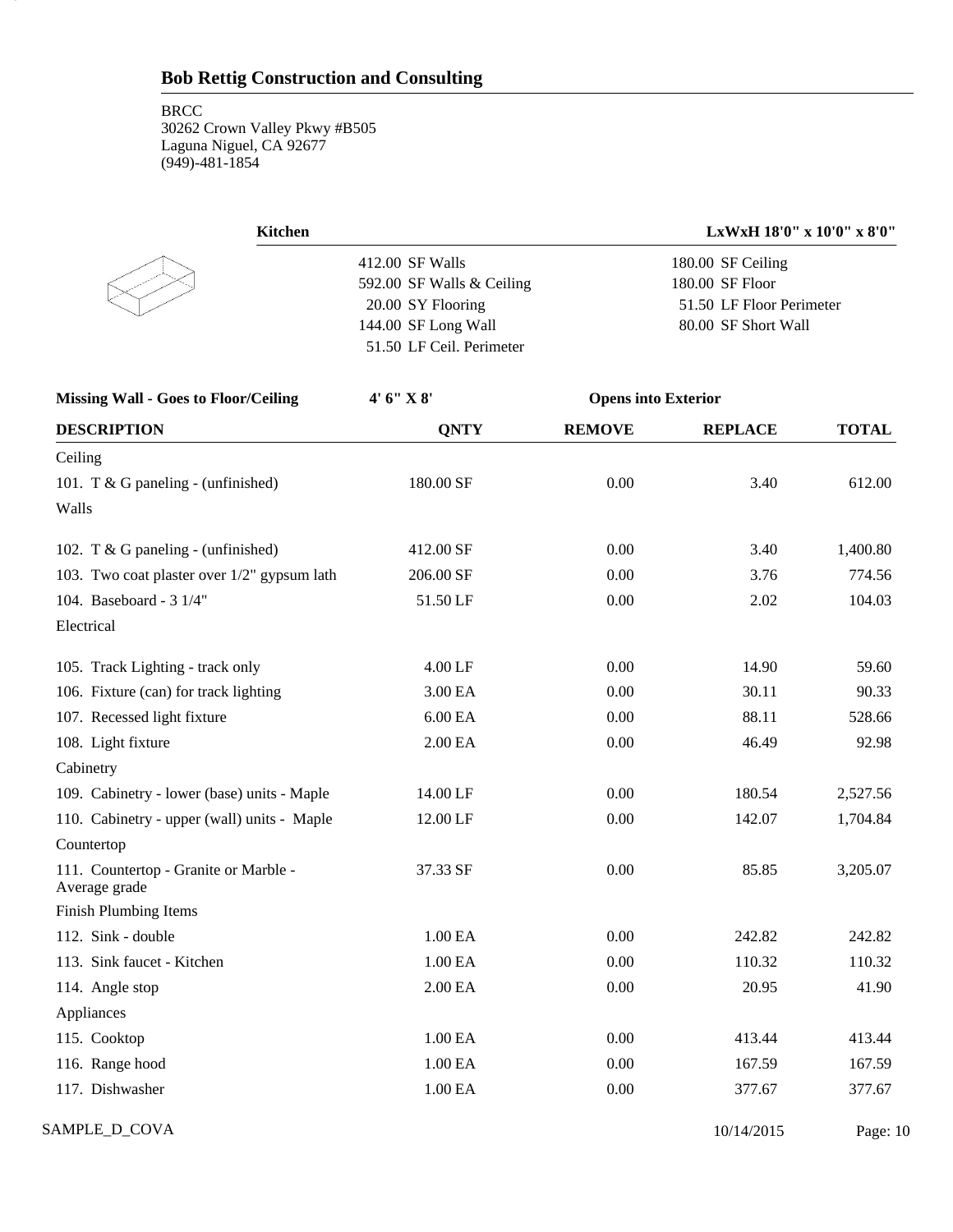BRCC 30262 Crown Valley Pkwy #B505 Laguna Niguel, CA 92677 (949)-481-1854

#### **CONTINUED - Kitchen**

| <b>DESCRIPTION</b>                                         | <b>ONTY</b>         | <b>REMOVE</b> | <b>REPLACE</b> | <b>TOTAL</b> |
|------------------------------------------------------------|---------------------|---------------|----------------|--------------|
| 118. Refrigerator - 25 cf                                  | 1.00 EA             | 0.00          | 1,039.09       | 1,039.09     |
| 119. Garbage disposer                                      | 1.00 <sub>E</sub> A | 0.00          | 148.24         | 148.24       |
| Paint                                                      |                     |               |                |              |
| 120. Stain $&$ finish paneling                             | 592.00 SF           | 0.00          | 0.92           | 544.64       |
| 121. Paint baseboard - two coats                           | 51.50 LF            | 0.00          | 0.80           | 41.20        |
| 122. Paint door/window trim & jamb - 2<br>coats (per side) | 2.00 <sub>E</sub> A | 0.00          | 17.27          | 34.54        |
| Flooring                                                   |                     |               |                |              |
| 123. Baseboard - 3 1/4"                                    | 51.50 LF            | 0.00          | 2.02           | 104.03       |
| 124. 1/4" Cement board                                     | 180.00 SF           | 0.00          | 2.87           | 516.60       |
| 125. Tile floor covering                                   | 180.00 SF           | 0.00          | 7.69           | 1,384.20     |
| Totals: Kitchen                                            |                     |               |                | 16,266.71    |

| <b>Bedroom</b>                                            |                           |               | LxWxH 16'0" x 12'0" x 8'0" |              |
|-----------------------------------------------------------|---------------------------|---------------|----------------------------|--------------|
|                                                           | 448.00 SF Walls           |               | 192.00 SF Ceiling          |              |
|                                                           | 640.00 SF Walls & Ceiling |               | 192.00 SF Floor            |              |
|                                                           | 21.33 SY Flooring         |               | 56.00 LF Floor Perimeter   |              |
|                                                           | 128.00 SF Long Wall       |               | 96.00 SF Short Wall        |              |
|                                                           | 56.00 LF Ceil. Perimeter  |               |                            |              |
| <b>DESCRIPTION</b>                                        | <b>QNTY</b>               | <b>REMOVE</b> | <b>REPLACE</b>             | <b>TOTAL</b> |
| Ceiling                                                   |                           |               |                            |              |
| 126. T & G paneling - (unfinished)                        | 192.00 SF                 | 0.00          | 3.40                       | 652.80       |
| Walls                                                     |                           |               |                            |              |
| 127. T & G paneling - (unfinished)                        | 448.00 SF                 | 0.00          | 3.40                       | 1,523.20     |
| Electrical                                                |                           |               |                            |              |
| 128. Light fixture                                        | 1.00 <sub>E</sub> A       | 0.00          | 46.49                      | 46.49        |
| Paint                                                     |                           |               |                            |              |
| 129. Stain & finish paneling                              | 640.00 SF                 | 0.00          | 0.92                       | 588.80       |
| 130. Paint baseboard - two coats                          | 56.00 LF                  | 0.00          | 0.80                       | 44.80        |
| 131. Stain & finish door/window trim &<br>jamb (per side) | 4.00 EA                   | 0.00          | 22.75                      | 91.00        |
| SAMPLE_D_COVA                                             |                           |               | 10/14/2015                 | Page: 11     |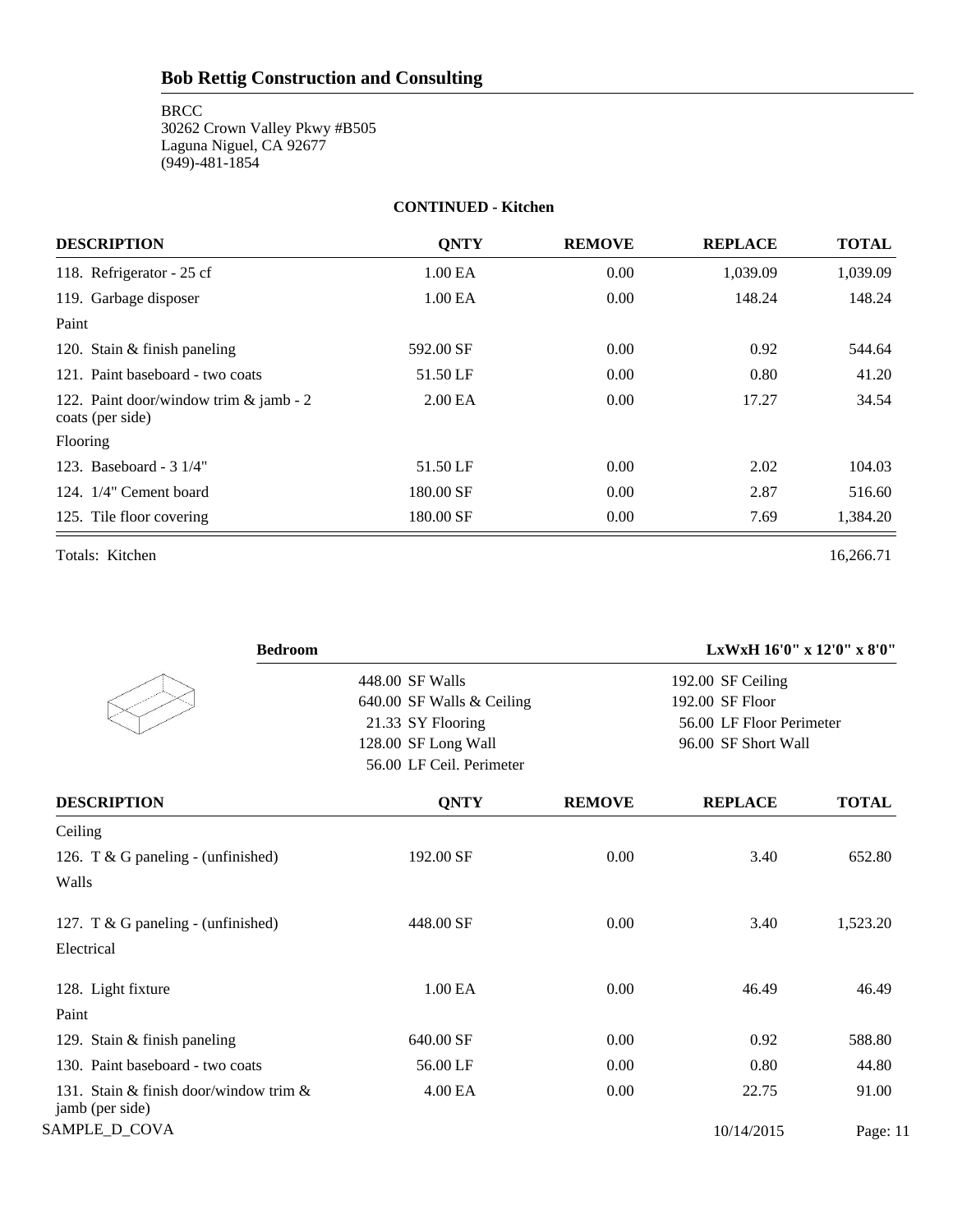**BRCC** 30262 Crown Valley Pkwy #B505 Laguna Niguel, CA 92677 (949)-481-1854

#### **CONTINUED - Bedroom**

| <b>DESCRIPTION</b>                            | <b>ONTY</b> | <b>REMOVE</b> | <b>REPLACE</b> | <b>TOTAL</b> |
|-----------------------------------------------|-------------|---------------|----------------|--------------|
| 132. Stain & finish door slab only (per side) | 2.00 EA     | 0.00          | 32.46          | 64.92        |
| Flooring                                      |             |               |                |              |
| 133. Baseboard - 4" - stain grade             | $9.00$ LF   | 0.00          | 3.08           | 27.72        |
| 134. Carpet                                   | $1.00$ LS   | 0.00          | 549.43         | 549.43       |
| 135. Carpet pad                               | $1.00$ LS   | 0.00          | 118.51         | 118.51       |
| 136. Waste Item - Carpet                      | $0.15$ LS   | 0.00          | 549.43         | 82.41        |

Totals: Bedroom 3,790.08

| <b>Bathroom</b>                                        |                                                                                                                    | LxWxH 10'0" x 5'0" x 8'0" |                                                                                       |              |  |
|--------------------------------------------------------|--------------------------------------------------------------------------------------------------------------------|---------------------------|---------------------------------------------------------------------------------------|--------------|--|
|                                                        | 240.00 SF Walls<br>290.00 SF Walls & Ceiling<br>5.56 SY Flooring<br>80.00 SF Long Wall<br>30.00 LF Ceil. Perimeter |                           | 50.00 SF Ceiling<br>50.00 SF Floor<br>30.00 LF Floor Perimeter<br>40.00 SF Short Wall |              |  |
| <b>DESCRIPTION</b>                                     | <b>QNTY</b>                                                                                                        | <b>REMOVE</b>             | <b>REPLACE</b>                                                                        | <b>TOTAL</b> |  |
| Ceiling                                                |                                                                                                                    |                           |                                                                                       |              |  |
| 137. T & G paneling - (unfinished)<br>Walls            | 50.00 SF                                                                                                           | 0.00                      | 3.40                                                                                  | 170.00       |  |
| 138. T & G paneling - (unfinished)<br>Electrical       | 240.00 SF                                                                                                          | 0.00                      | 3.40                                                                                  | 816.00       |  |
| 139. Light fixture                                     | 1.00 EA                                                                                                            | 0.00                      | 46.49                                                                                 | 46.49        |  |
| Cabinetry                                              |                                                                                                                    |                           |                                                                                       |              |  |
| 140. Medicine cabinet                                  | 1.00 EA                                                                                                            | 0.00                      | 109.65                                                                                | 109.65       |  |
| 141. Vanity - Maple                                    | 4.00 LF                                                                                                            | 0.00                      | 160.63                                                                                | 642.52       |  |
| Countertop                                             |                                                                                                                    |                           |                                                                                       |              |  |
| 142. Countertop - Granite or Marble -<br>Average grade | 8.00 SF                                                                                                            | 0.00                      | 85.85                                                                                 | 686.80       |  |
| Finish Plumbing Items                                  |                                                                                                                    |                           |                                                                                       |              |  |
| 143. Sink - single - antique                           | 2.00 EA                                                                                                            | 0.00                      | 225.03                                                                                | 450.06       |  |
| 144. Sink faucet - Bathroom - antique                  | 2.00 EA                                                                                                            | 0.00                      | 136.33                                                                                | 272.66       |  |
| SAMPLE_D_COVA                                          |                                                                                                                    |                           | 10/14/2015                                                                            | Page: 12     |  |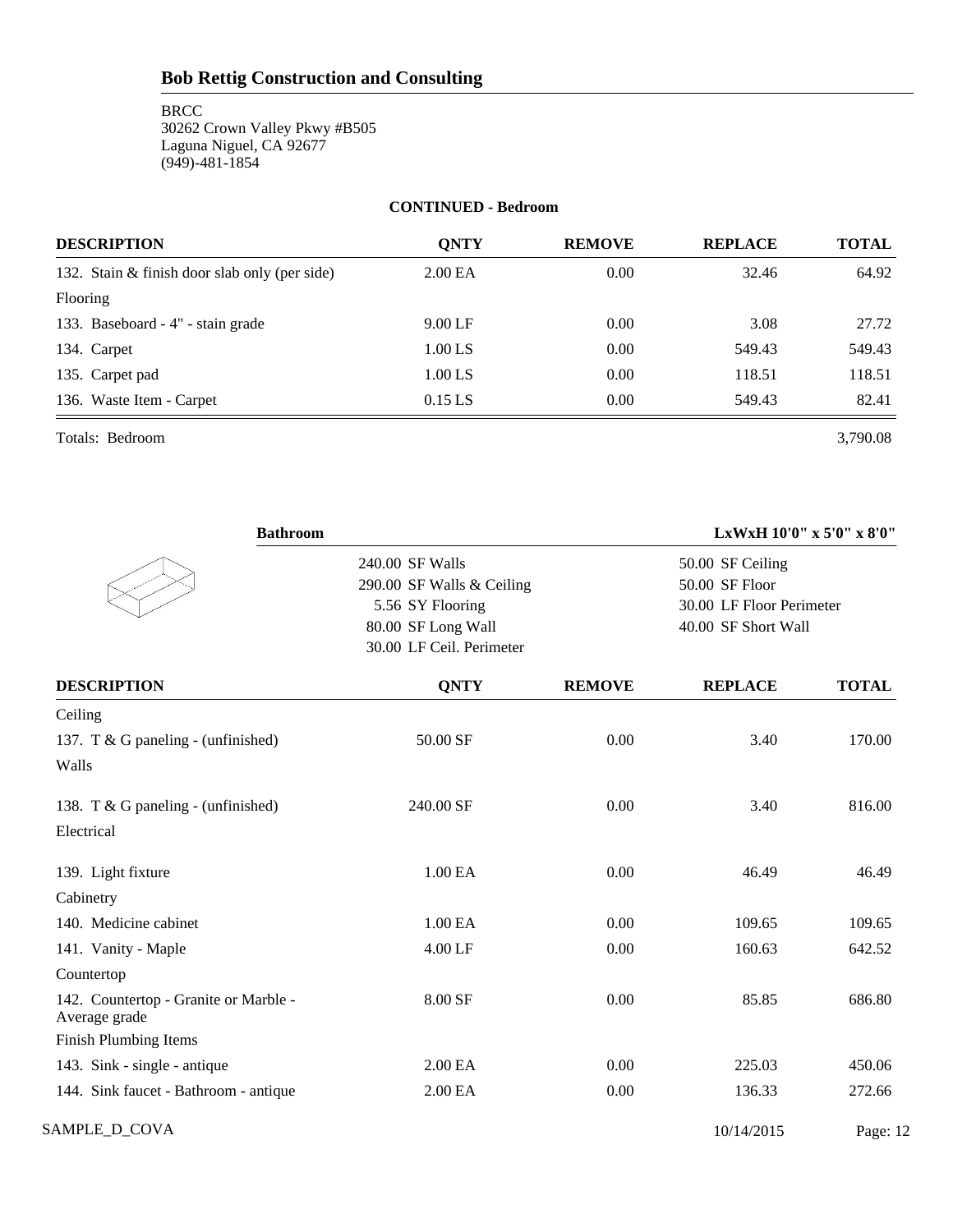**BRCC** 30262 Crown Valley Pkwy #B505 Laguna Niguel, CA 92677 (949)-481-1854

#### **CONTINUED - Bathroom**

| <b>DESCRIPTION</b>                                        | <b>ONTY</b> | <b>REMOVE</b> | <b>REPLACE</b> | <b>TOTAL</b> |
|-----------------------------------------------------------|-------------|---------------|----------------|--------------|
| 145. Angle stop                                           | 5.00 EA     | 0.00          | 20.95          | 104.75       |
| 146. Toilet - antique                                     | 1.00 EA     | 0.00          | 366.18         | 366.18       |
| 147. Toilet seat                                          | 1.00 EA     | 0.00          | 27.55          | 27.55        |
| 148. Tub/shower faucet - antique                          | 1.00 EA     | 0.00          | 216.05         | 216.05       |
| 149. Shower valve                                         | 1.00 EA     | 0.00          | 75.08          | 75.08        |
| 150. Bathtub                                              | 1.00 EA     | 0.00          | 458.14         | 458.14       |
| 151. Mortar bed for slate tile - tub surround             | 55.00 SF    | 0.00          | 3.67           | 201.85       |
| 152. Slate tile tub surround                              | 1.00 EA     | 0.00          | 869.13         | 869.13       |
| Mirrors, Shower Doors and Finish Hardware                 |             |               |                |              |
| 153. Towel bar - antique                                  | 1.00 EA     | 0.00          | 26.62          | 26.62        |
| 154. Toilet paper holder - antique                        | 1.00 EA     | 0.00          | 28.05          | 28.05        |
| 155. Mirror - 1/4" plate glass                            | 8.00 SF     | 0.00          | 7.46           | 59.68        |
| Paint                                                     |             |               |                |              |
| 156. Stain & finish paneling                              | 290.00 SF   | 0.00          | 0.92           | 266.80       |
| 157. Paint baseboard - two coats                          | 30.00 LF    | 0.00          | 0.80           | 24.00        |
| 158. Stain & finish door/window trim &<br>jamb (per side) | 1.00 EA     | 0.00          | 22.75          | 22.75        |
| 159. Stain & finish door slab only (per side)             | 1.00 EA     | 0.00          | 32.46          | 32.46        |
| Flooring                                                  |             |               |                |              |
| 160. Baseboard - 3 1/4"                                   | 30.00 LF    | 0.00          | 2.02           | 60.60        |
| 161. 1/4" Cement board                                    | 50.00 SF    | 0.00          | 2.87           | 143.50       |
| 162. Tile floor covering                                  | 50.00 SF    | 0.00          | 7.69           | 384.50       |

Totals: Bathroom 6,561.87

13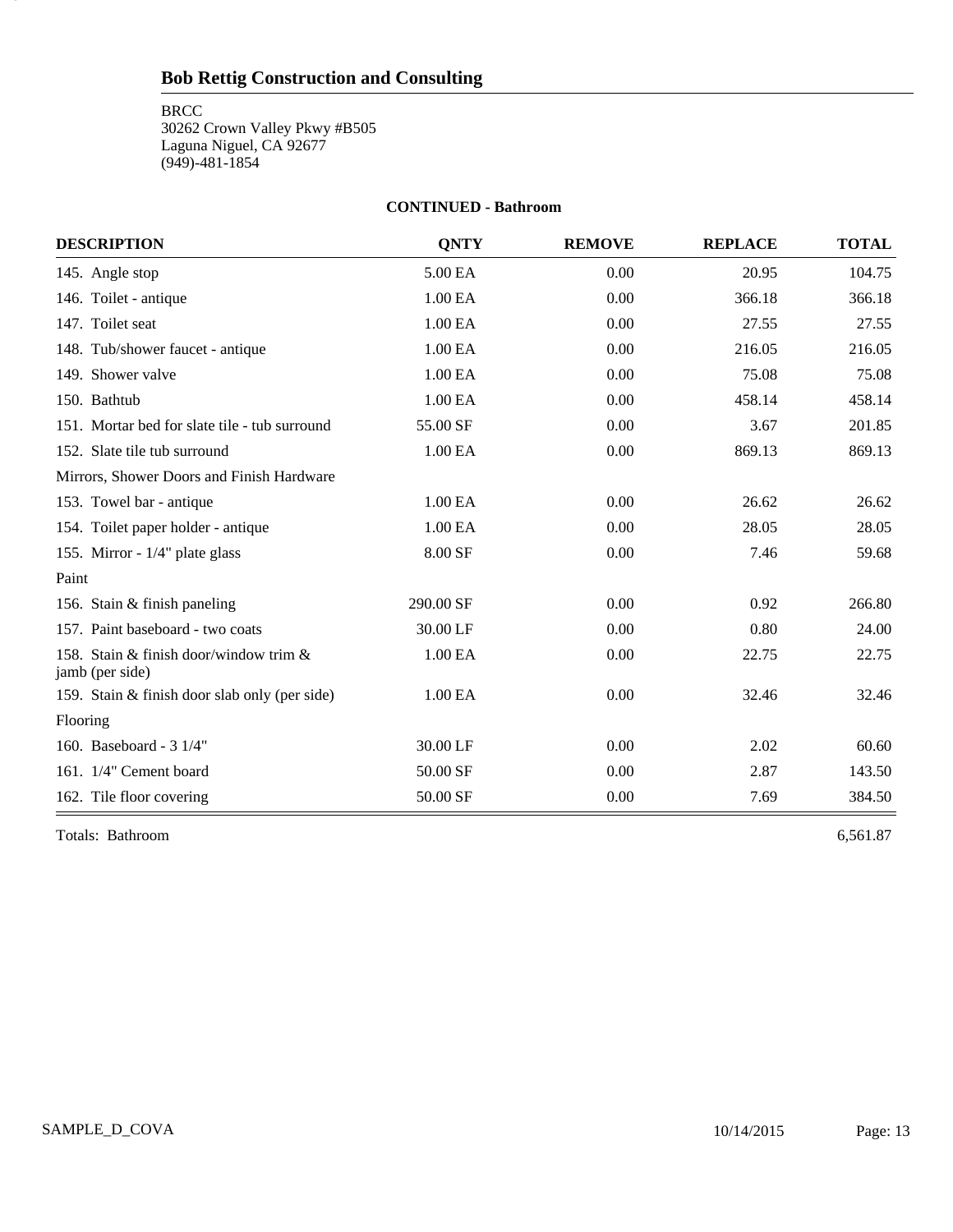| <b>Stairway</b>                                                                       |                                              | Formula Stairway 12'0" x 3'0" x 8'2" |                                    |              |  |
|---------------------------------------------------------------------------------------|----------------------------------------------|--------------------------------------|------------------------------------|--------------|--|
|                                                                                       | 128.00 SF Walls<br>171.55 SF Walls & Ceiling |                                      | 43.55 SF Ceiling<br>62.94 SF Floor |              |  |
|                                                                                       | 6.99 SY Flooring                             |                                      | 21.03 LF Floor Perimeter           |              |  |
|                                                                                       | 21.03 LF Ceil. Perimeter                     |                                      |                                    |              |  |
| <b>Missing Wall - Goes to Floor/Ceiling</b>                                           | $3'$ X $8'$                                  | <b>Opens into Exterior</b>           |                                    |              |  |
| <b>Missing Wall - Goes to Floor/Ceiling</b>                                           | $3'$ X $8'$                                  | <b>Opens into Exterior</b>           |                                    |              |  |
| $8'$ X $8'$<br><b>Missing Wall - Goes to Floor/Ceiling</b>                            |                                              | <b>Opens into Exterior</b>           |                                    |              |  |
| <b>DESCRIPTION</b>                                                                    | <b>QNTY</b>                                  | <b>REMOVE</b>                        | <b>REPLACE</b>                     | <b>TOTAL</b> |  |
| Ceiling & Walls<br>Wall covering has been accounted for in the Living room dimensions |                                              |                                      |                                    |              |  |
| <b>Finish Carpentry</b>                                                               |                                              |                                      |                                    |              |  |
| 163. Balustrade                                                                       | 12.00 LF                                     | 0.00                                 | 90.99                              | 1,091.88     |  |
| Electrical                                                                            |                                              |                                      |                                    |              |  |
| 164. Light fixture                                                                    | 1.00 EA                                      | 0.00                                 | 46.49                              | 46.49        |  |
| Totals: Stairway                                                                      |                                              |                                      |                                    | 1,138.37     |  |
| <b>Total: First Floor</b>                                                             |                                              |                                      |                                    | 36,130.96    |  |

#### **Second Floor**

| <b>Hallway</b>                     |                           |               | LxWxH $10'0''$ x $3'0''$ x $8'0''$ |              |
|------------------------------------|---------------------------|---------------|------------------------------------|--------------|
|                                    | 208.00 SF Walls           |               | 30.00 SF Ceiling                   |              |
|                                    | 238.00 SF Walls & Ceiling |               | 30.00 SF Floor                     |              |
|                                    | 3.33 SY Flooring          |               | 26.00 LF Floor Perimeter           |              |
|                                    | 80.00 SF Long Wall        |               | 24.00 SF Short Wall                |              |
|                                    | 26.00 LF Ceil. Perimeter  |               |                                    |              |
| <b>DESCRIPTION</b>                 | <b>ONTY</b>               | <b>REMOVE</b> | <b>REPLACE</b>                     | <b>TOTAL</b> |
| Ceiling                            |                           |               |                                    |              |
| 165. T & G paneling - (unfinished) | 30.00 SF                  | 0.00          | 3.40                               | 102.00       |
| Walls                              |                           |               |                                    |              |
| 166. T & G paneling - (unfinished) | 208.00 SF                 | 0.00          | 3.40                               | 707.20       |
| SAMPLE_D_COVA                      |                           |               | 10/14/2015                         | Page: 14     |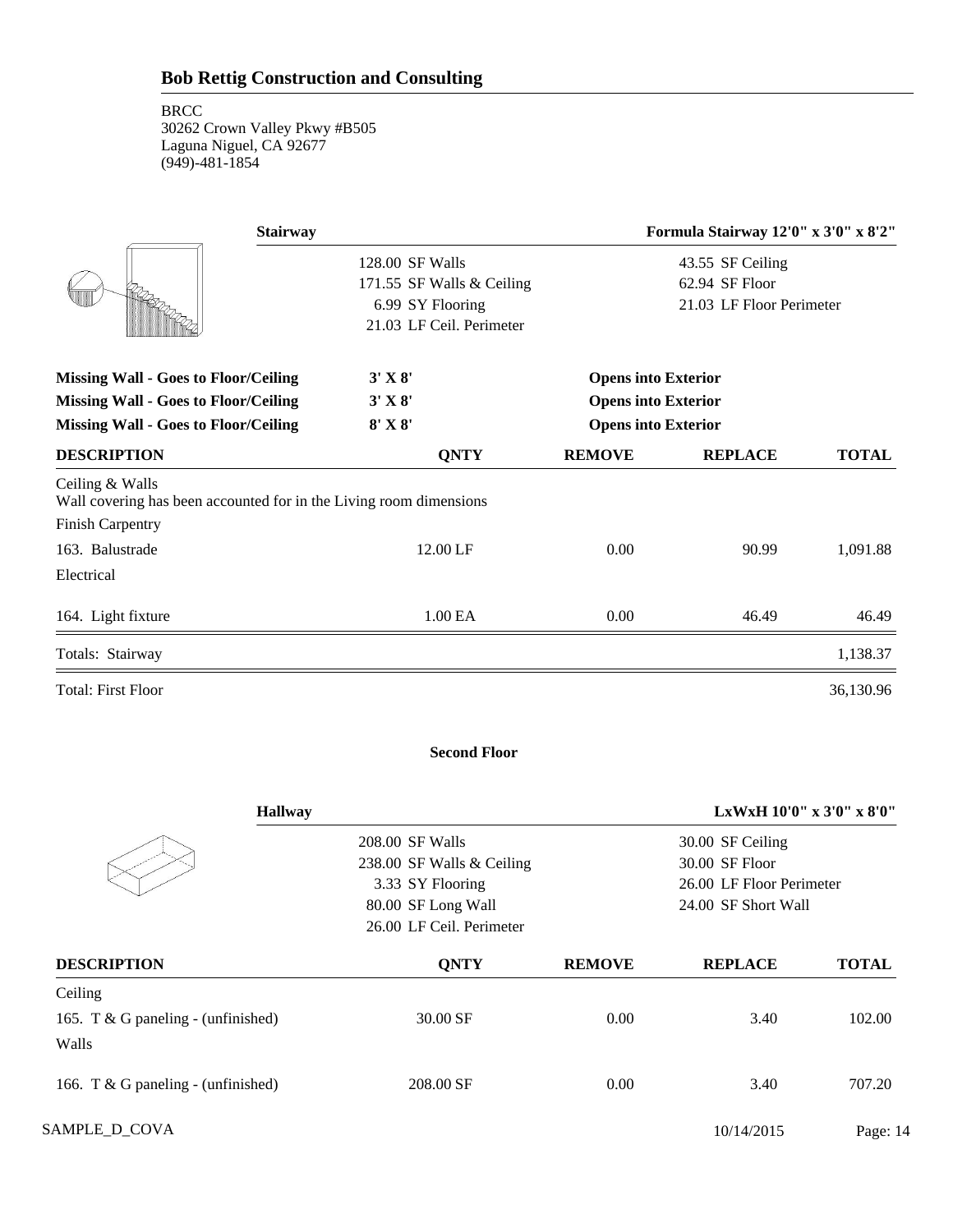**CONTINUED - Hallway DESCRIPTION QNTY REMOVE REPLACE TOTAL** Electrical 167. Light fixture 2.00 EA 0.00 46.49 92.98 Paint 168. Stain & finish paneling 238.00 SF 0.00 0.92 218.96 169. Paint baseboard - two coats 26.00 LF 0.00 0.80 20.80 170. Stain & finish door/window trim & 10.00 EA 0.00 22.75 227.50 227.50 jamb (per side) 171. Stain & finish door slab only (per side) 1.00 EA 0.00 32.46 32.46 32.46 Flooring 172. Baseboard - 4" - stain grade 9.00 LF 0.00 3.08 27.72 173. Carpet 1.00 LS 0.00 93.35 93.35 93.35 174. Carpet pad 1.00 LS 0.00 20.19 20.19 20.19 175. Waste Item - Carpet 0.15 LS 0.00 93.35 14.00

Totals: Hallway 1,557.16

15

| <b>Bathroom</b>                    |                           |               |                          | LxWxH 5'0" x 3'0" x 8'0" |
|------------------------------------|---------------------------|---------------|--------------------------|--------------------------|
|                                    | 128.00 SF Walls           |               | 15.00 SF Ceiling         |                          |
|                                    | 143.00 SF Walls & Ceiling |               | 15.00 SF Floor           |                          |
|                                    | 1.67 SY Flooring          |               | 16.00 LF Floor Perimeter |                          |
|                                    | 40.00 SF Long Wall        |               | 24.00 SF Short Wall      |                          |
|                                    | 16.00 LF Ceil. Perimeter  |               |                          |                          |
| <b>DESCRIPTION</b>                 | <b>QNTY</b>               | <b>REMOVE</b> | <b>REPLACE</b>           | <b>TOTAL</b>             |
| Ceiling                            |                           |               |                          |                          |
| 176. T & G paneling - (unfinished) | 15.00 SF                  | 0.00          | 3.40                     | 51.00                    |
| Walls                              |                           |               |                          |                          |
| 177. T & G paneling - (unfinished) | 128.00 SF                 | 0.00          | 3.40                     | 435.20                   |
| Electrical                         |                           |               |                          |                          |
| 178. Light fixture                 | 1.00 EA                   | 0.00          | 46.49                    | 46.49                    |
| Cabinetry                          |                           |               |                          |                          |
| 179. Vanity                        | 2.00 LF                   | 0.00          | 108.91                   | 217.82                   |
| SAMPLE_D_COVA                      |                           |               | 10/14/2015               | Page: 15                 |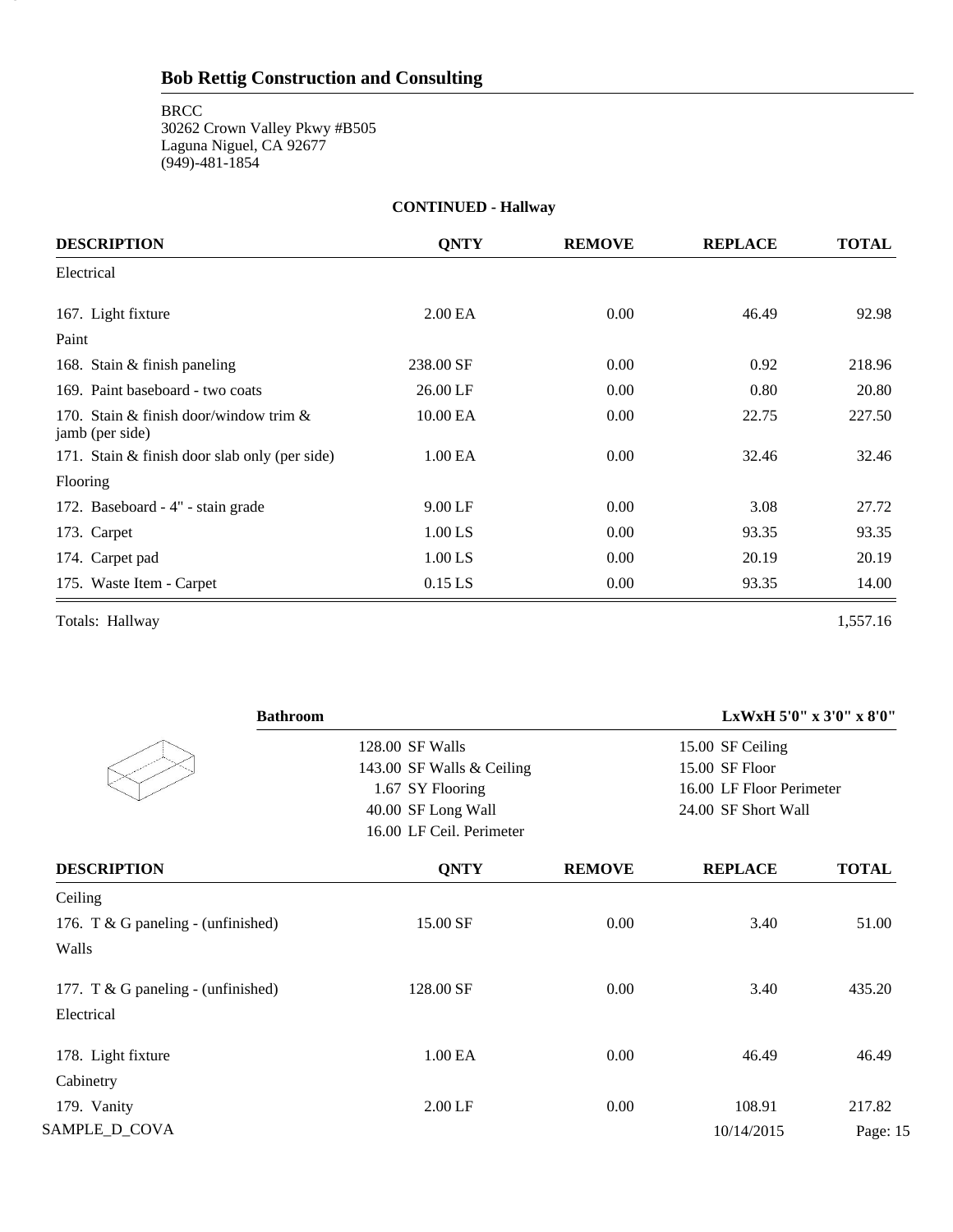| <b>CONTINUED - Bathroom</b>                                   |             |               |                |              |  |
|---------------------------------------------------------------|-------------|---------------|----------------|--------------|--|
| <b>DESCRIPTION</b>                                            | <b>QNTY</b> | <b>REMOVE</b> | <b>REPLACE</b> | <b>TOTAL</b> |  |
| Countertop                                                    |             |               |                |              |  |
| 180. Countertop - Granite or Marble -<br>Average grade        | 6.00 SF     | 0.00          | 85.85          | 515.10       |  |
| <b>Finish Plumbing Items</b>                                  |             |               |                |              |  |
| 181. Sink - single                                            | 1.00 EA     | 0.00          | 127.70         | 127.70       |  |
| 182. Sink faucet - Bathroom                                   | 1.00 EA     | 0.00          | 90.53          | 90.53        |  |
| 183. Angle stop                                               | 3.00 EA     | 0.00          | 20.95          | 62.85        |  |
| 184. Toilet                                                   | 1.00 EA     | 0.00          | 259.97         | 259.97       |  |
| 185. Toilet seat                                              | 1.00 EA     | 0.00          | 27.55          | 27.55        |  |
| Mirrors, Shower Doors and Finish Hardware                     |             |               |                |              |  |
| 186. Towel bar                                                | 1.00 EA     | 0.00          | 19.75          | 19.75        |  |
| 187. Toilet paper holder                                      | 1.00 EA     | 0.00          | 20.91          | 20.91        |  |
| 188. Mirror - 1/4" plate glass                                | 6.00 SF     | 0.00          | 7.46           | 44.76        |  |
| Paint                                                         |             |               |                |              |  |
| 189. Seal then paint the walls and ceiling<br>twice (3 coats) | 143.00 SF   | 0.00          | 0.77           | 110.11       |  |
| 190. Paint baseboard - two coats                              | 16.00 LF    | 0.00          | 0.80           | 12.80        |  |
| 191. Stain & finish door/window trim $\&$<br>jamb (per side)  | 2.00 EA     | 0.00          | 22.75          | 45.50        |  |
| 192. Stain & finish door slab only (per side)                 | 1.00 EA     | 0.00          | 32.46          | 32.46        |  |
| Flooring                                                      |             |               |                |              |  |
| 193. Baseboard - 3 1/4"                                       | 16.00 LF    | 0.00          | 2.02           | 32.32        |  |
| 194. Carpet                                                   | 1.00 LS     | 0.00          | 41.53          | 41.53        |  |
| 195. Carpet pad                                               | 1.00 LS     | 0.00          | 8.98           | 8.98         |  |
| 196. Waste Item - Carpet                                      | $0.15$ LS   | 0.00          | 41.53          | 6.23         |  |

Totals: Bathroom 2,209.56

16

 $\overline{\phantom{a}}$ 

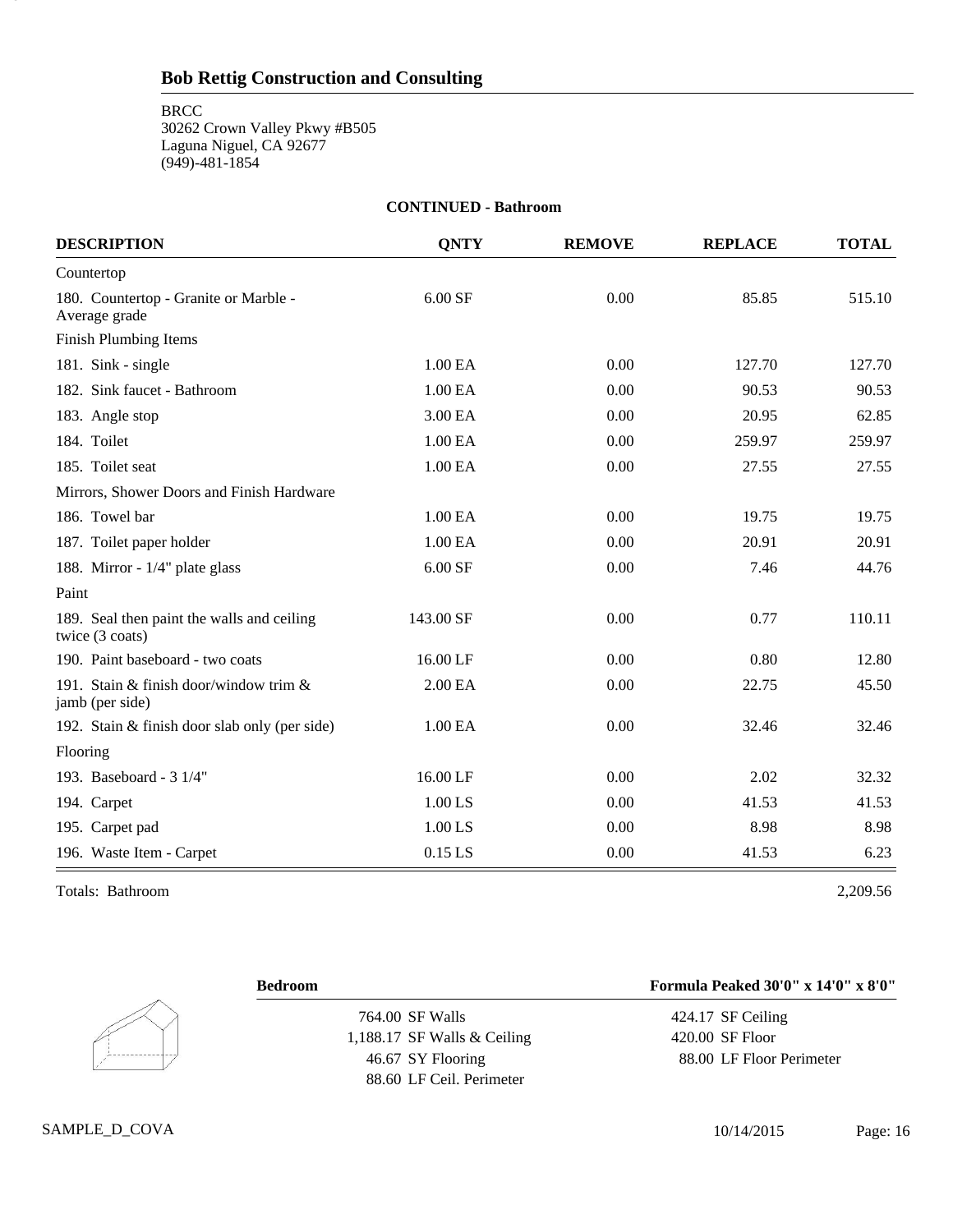#### **CONTINUED - Bedroom**

| <b>Subroom 1: Closet</b>                                      |                           | LxWxH 8'0" x 6'0" x 8'0" |                          |              |  |
|---------------------------------------------------------------|---------------------------|--------------------------|--------------------------|--------------|--|
|                                                               | 224.00 SF Walls           |                          | 48.00 SF Ceiling         |              |  |
|                                                               | 272.00 SF Walls & Ceiling |                          | 48.00 SF Floor           |              |  |
|                                                               | 5.33 SY Flooring          |                          | 28.00 LF Floor Perimeter |              |  |
|                                                               | 64.00 SF Long Wall        |                          | 48.00 SF Short Wall      |              |  |
|                                                               | 28.00 LF Ceil. Perimeter  |                          |                          |              |  |
| <b>DESCRIPTION</b>                                            | <b>QNTY</b>               | <b>REMOVE</b>            | <b>REPLACE</b>           | <b>TOTAL</b> |  |
| Ceiling                                                       |                           |                          |                          |              |  |
| 197. T & G paneling - (unfinished)                            | 472.17 SF                 | 0.00                     | 3.40                     | 1,605.37     |  |
| Walls                                                         |                           |                          |                          |              |  |
| 198. T & G paneling - (unfinished)                            | 988.00 SF                 | 0.00                     | 3.40                     | 3,359.20     |  |
| Electrical                                                    |                           |                          |                          |              |  |
| 199. Ceiling fan & light                                      | 2.00 EA                   | 0.00                     | 224.95                   | 449.90       |  |
| 200. Light fixture                                            | 4.00 EA                   | 0.00                     | 46.49                    | 185.96       |  |
| <b>Finish Carpentry</b>                                       |                           |                          |                          |              |  |
| Closet door are listed with Doors                             |                           |                          |                          |              |  |
| 201. Closet shelf and rod package                             | 20.00 LF                  | 0.00                     | 16.26                    | 325.20       |  |
| Paint                                                         |                           |                          |                          |              |  |
| 202. Stain & finish paneling                                  | 1,460.17 SF               | 0.00                     | 0.92                     | 1,343.36     |  |
| 203. Paint baseboard - two coats                              | 116.00 LF                 | 0.00                     | 0.80                     | 92.80        |  |
| 204. Stain & finish door/window trim &<br>jamb (per side)     | 5.00 EA                   | 0.00                     | 22.75                    | 113.75       |  |
| 205. Stain & finish door slab only (per side)                 | 2.00 EA                   | 0.00                     | 32.46                    | 64.92        |  |
| 206. Paint - closet package (shelf, jamb &<br>casing) - Large | 1.00 EA                   | 0.00                     | 35.25                    | 35.25        |  |
| Flooring                                                      |                           |                          |                          |              |  |
| 207. Baseboard - 3 1/4"                                       | 116.00 LF                 | 0.00                     | 2.02                     | 234.32       |  |
| 208. Carpet                                                   | $1.00$ LS                 | 0.00                     | 1,615.56                 | 1,615.56     |  |
| 209. Carpet pad                                               | $1.00$ LS                 | 0.00                     | 349.49                   | 349.49       |  |
| 210. Waste Item - Carpet                                      | $1.00$ LS                 | 0.00                     | 745.64                   | 745.64       |  |
| 211. Waste Item - Carpet                                      | $0.15$ LS                 | 0.00                     | 1,615.56                 | 242.33       |  |
| Totals: Bedroom                                               |                           |                          |                          | 10,763.05    |  |

SAMPLE\_D\_COVA 10/14/2015 Page: 17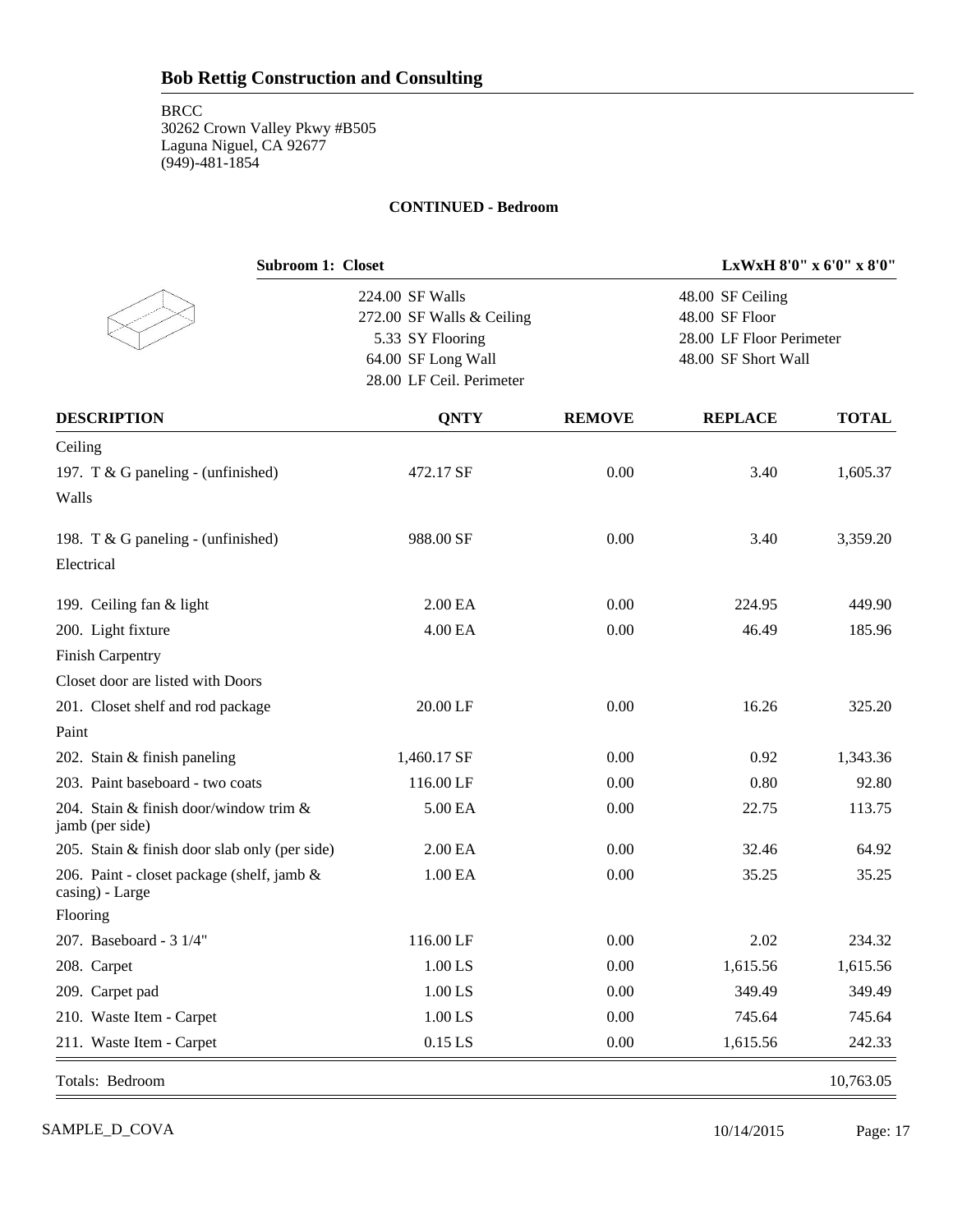**BRCC** 30262 Crown Valley Pkwy #B505 Laguna Niguel, CA 92677 (949)-481-1854

Total: Second Floor 14,529.77

Total: Interior 50,660.73

18

| ликтат социниона                                                                                                                                                                                                                                                                                                         |             |               |                |              |
|--------------------------------------------------------------------------------------------------------------------------------------------------------------------------------------------------------------------------------------------------------------------------------------------------------------------------|-------------|---------------|----------------|--------------|
| <b>DESCRIPTION</b>                                                                                                                                                                                                                                                                                                       | <b>QNTY</b> | <b>REMOVE</b> | <b>REPLACE</b> | <b>TOTAL</b> |
| 212. Time to obtain permit and resubmitals<br>as necessary                                                                                                                                                                                                                                                               | 16.00 HR    | 0.00          | 45.00          | 720.00       |
| 213. Supervision - per hour (4 hrs per day<br>for 7 months)                                                                                                                                                                                                                                                              | 606.20 HR   | 0.00          | 49.00          | 29,703.80    |
| 214. General and progressive clean - up                                                                                                                                                                                                                                                                                  | 151.55 HR   | 0.00          | 30.23          | 4,581.36     |
| 215. Final cleanup crew - 4 laborers +<br>supervisor                                                                                                                                                                                                                                                                     | 1.00 DA     | 0.00          | 963.20         | 963.20       |
| 216. Delivery & pick-up of temporary<br>toilets (\$50 to deliver/\$50 to pick up)                                                                                                                                                                                                                                        | 1.00 EA     | 0.00          | 100.00         | 100.00       |
| 217. Temporary toilet (per month)                                                                                                                                                                                                                                                                                        | 7.00 MO     | 0.00          | 87.62          | 613.34       |
| 218. R&R Temporary power - hookup                                                                                                                                                                                                                                                                                        | 1.00 EA     | 36.30         | 156.98         | 193.28       |
| 219. Temporary power usage (per month)                                                                                                                                                                                                                                                                                   | 7.00 MO     | 0.00          | 89.22          | 624.54       |
| 220. Temporary storage container                                                                                                                                                                                                                                                                                         | 7.00 MO     | 0.00          | 80.00          | 560.00       |
| 221. Temporary fencing                                                                                                                                                                                                                                                                                                   | 300.00 LF   | 0.00          | 4.83           | 1,449.00     |
| 222. Single axle dump truck - per load -<br>including dump fees                                                                                                                                                                                                                                                          | 4.00 EA     | 196.85        | 0.00           | 787.40       |
| 223. Survey - layout & setup                                                                                                                                                                                                                                                                                             | 1.00 EA     | 0.00          | 3,559.41       | 3,559.41     |
| The following Fire Sprinkler code upgrade is an allowance. Residential fire sprinklers are required in some areas by the County of<br>San Bernardino. At this point in time, it is unknown if this property lies within an affected area. Determination will be made during<br>the final approval process by the County. |             |               |                |              |
| 224. Fire sprinklers per SF of house -<br><b>ALLOWANCE</b>                                                                                                                                                                                                                                                               | 1,373.00 EA | 0.00          | 2.50           | 3,432.50     |
| Note: The following are NON Overhead/Profit Items:                                                                                                                                                                                                                                                                       |             |               |                |              |
| 225. Architectural & Engineering fees<br>(including Title 24 calculations) - 6% of<br>construction costs - ALLOWANCE                                                                                                                                                                                                     | 1.00 EA     | 0.00          | 13,759.39      | 13,759.39    |
| 226. Taxes, insurance, permits & fees - 1.<br>5% of construction costs - ALLOWANCE                                                                                                                                                                                                                                       | 1.00 EA     | 0.00          | 3,439.85       | 3,439.85     |
| 227. Soils Testing Fee - OPEN                                                                                                                                                                                                                                                                                            | 1.00 EA     | 0.00          | 0.00           | 0.00         |
| 228. Hazardous Waste testing/abatement -<br><b>OPEN</b>                                                                                                                                                                                                                                                                  | 1.00 EA     | 0.00          | 0.00           | 0.00         |

229. General Conditions prorated credit for 1.00 EA 0.00 -1,418.64 -1,418.64

#### **General Conditions**

Coverage B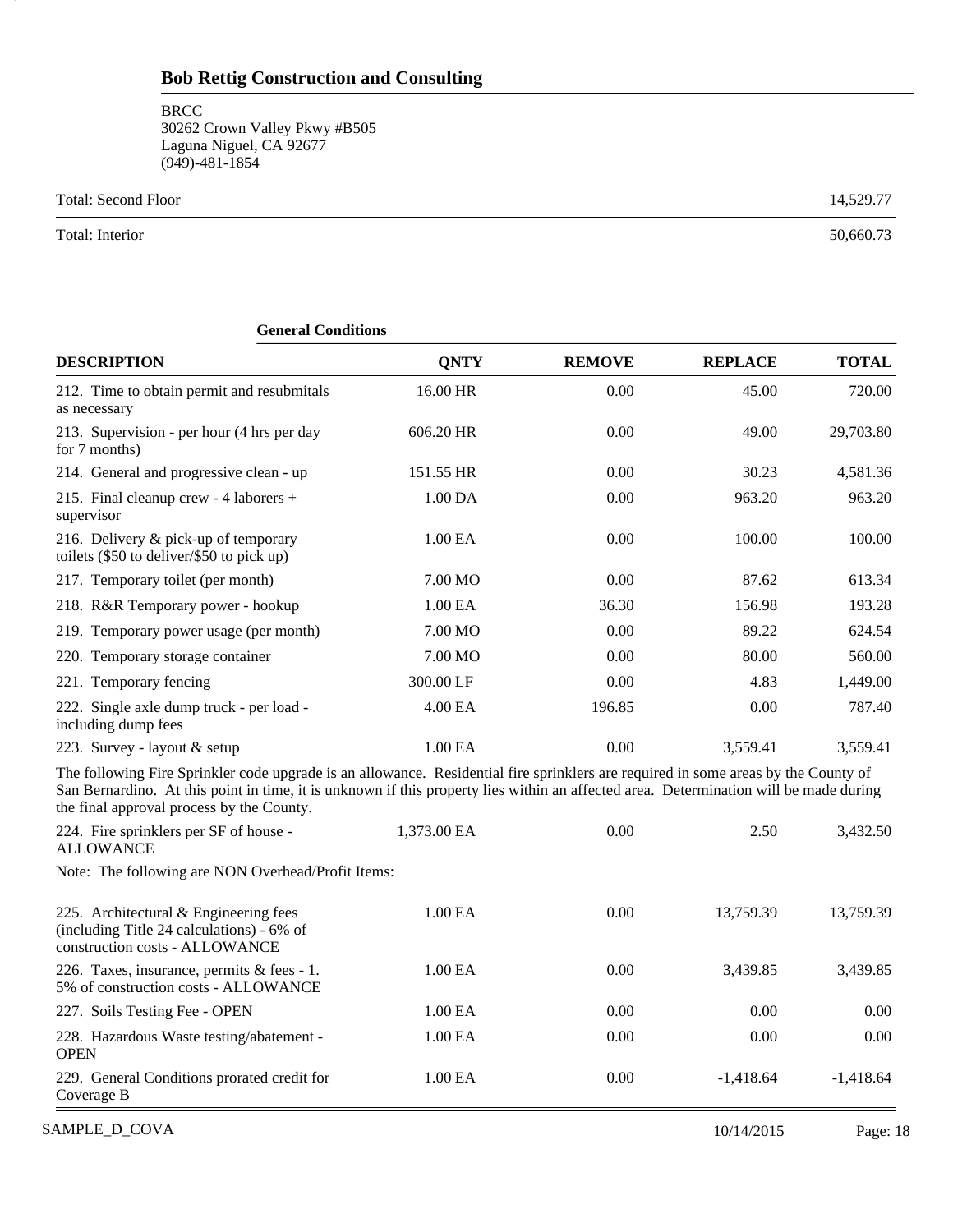### **Bob Rettig Construction and Consulting**

**BRCC** 30262 Crown Valley Pkwy #B505 Laguna Niguel, CA 92677 (949)-481-1854

19

#### **CONTINUED - General Conditions**

| <b>DESCRIPTION</b>         |                                 | <b>QNTY</b>                         | <b>REMOVE</b> | <b>REPLACE</b>                | <b>TOTAL</b> |
|----------------------------|---------------------------------|-------------------------------------|---------------|-------------------------------|--------------|
| Totals: General Conditions |                                 |                                     |               |                               | 63,068.43    |
|                            | Line Item Totals: SAMPLE_D_COVA |                                     |               |                               | 242,333.24   |
| <b>Grand Total Areas:</b>  |                                 |                                     |               |                               |              |
|                            | 3,586.00 SF Walls               | 1,604.72 SF Ceiling                 |               | 5,190.72 SF Walls and Ceiling |              |
|                            | 1,619.94 SF Floor               | 179.99 SY Flooring                  |               | 484.53 LF Floor Perimeter     |              |
|                            | 893.00 SF Long Wall             | 472.00 SF Short Wall                |               | 485.13 LF Ceil. Perimeter     |              |
|                            | 0.00 Floor Area                 | 0.00 Total Area                     | $0.00 -$      | Interior Wall Area            |              |
|                            | 0.00 Exterior Wall Area         | 0.00 Exterior Perimeter of<br>Walls |               |                               |              |
|                            | 0.00 Surface Area               | 0.00 Number of Squares              | $0.00\,$      | Total Perimeter Length        |              |

0.00 Total Ridge Length 0.00 Total Hip Length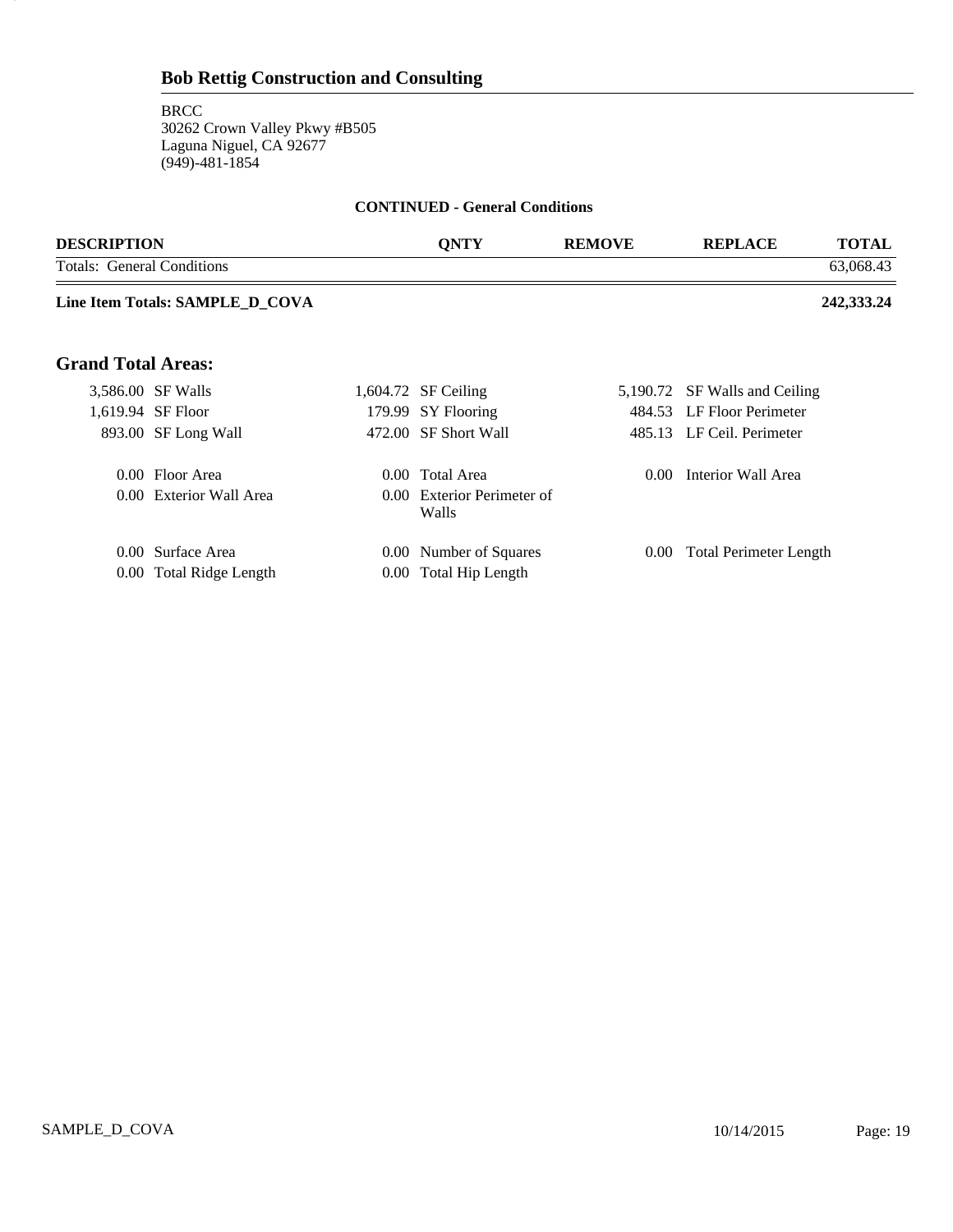**BRCC** 30262 Crown Valley Pkwy #B505 Laguna Niguel, CA 92677 (949)-481-1854

20

# **Summary for Dwelling**

| Line Item Total                               |             |        | 242,333.24   |
|-----------------------------------------------|-------------|--------|--------------|
| <b>Material Sales Tax</b>                     | $\omega$    | 7.750% | 5,132.56     |
| Subtotal                                      |             |        | 247,465.80   |
| Overhead                                      | $\omega$    | 10.0%  | 23,026.66    |
| Profit                                        | $^{\omega}$ | 10.0%  | 23,026.66    |
| <b>Replacement Cost Value</b>                 |             |        | \$293,519.12 |
| Less Depreciation                             |             |        | (31,440.71)  |
| <b>Actual Cash Value</b>                      |             |        | \$262,078.41 |
| <b>Net Claim</b>                              |             |        | \$262,078.41 |
| <b>Total Recoverable Depreciation</b>         |             |        | 31,440.71    |
| <b>Net Claim if Depreciation is Recovered</b> |             |        | \$293,519.12 |
|                                               |             |        |              |

Bob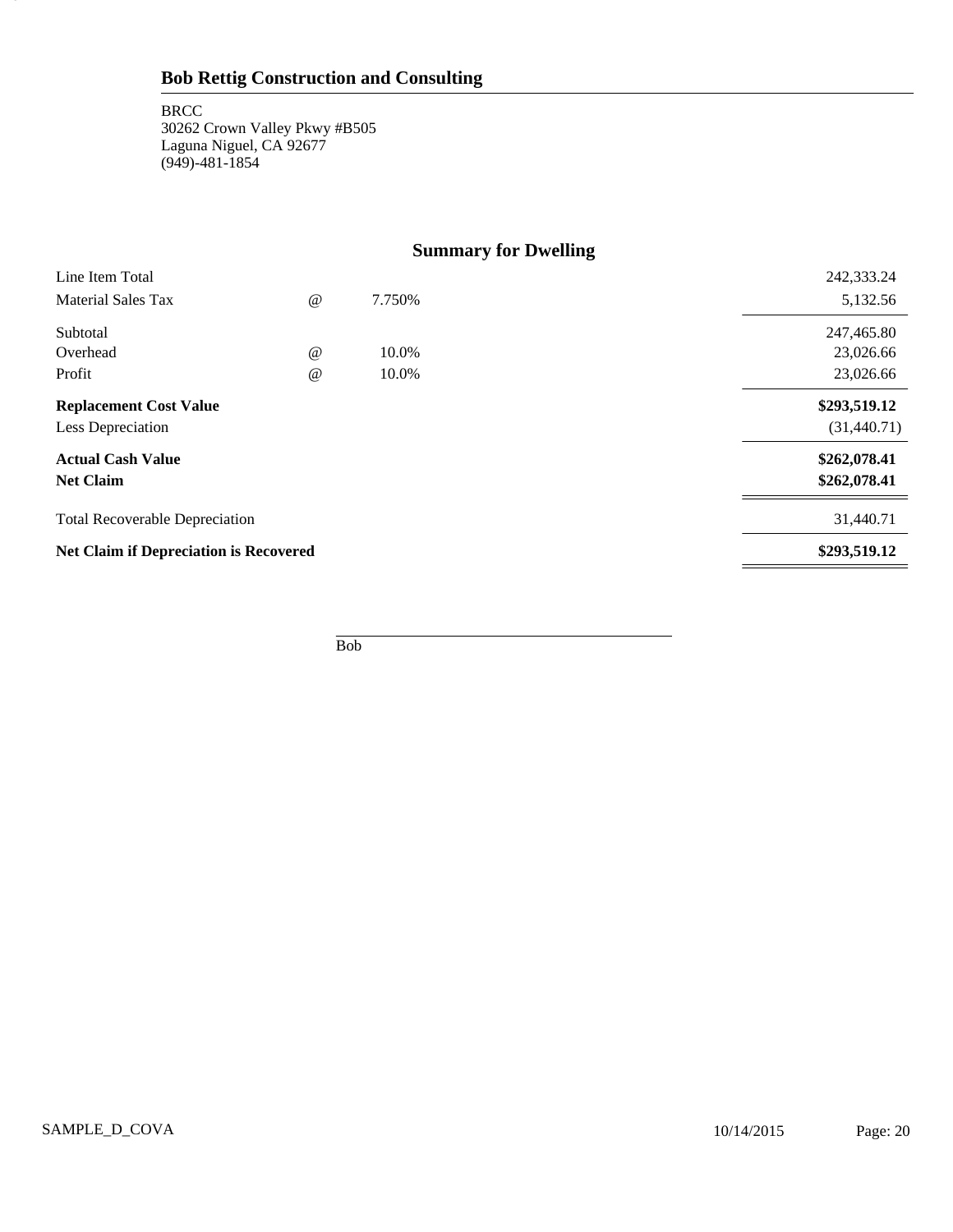**BRCC** 30262 Crown Valley Pkwy #B505 Laguna Niguel, CA 92677 (949)-481-1854

# **Recap by Room**

|              | Estimate: SAMPLE_D_COVA            |            |          |
|--------------|------------------------------------|------------|----------|
|              | <b>Soil Preparation</b>            | 2,690.04   | 1.11%    |
|              | Foundation                         | 21,899.29  | 9.04%    |
|              | <b>Framing</b>                     | 40,453.58  | 16.69%   |
|              | Roofing                            | 4,304.14   | 1.78%    |
|              | <b>Windows &amp; Doors</b>         | 8,765.26   | 3.62%    |
|              | <b>Plumbing</b>                    | 13,060.08  | 5.39%    |
|              | Electrical                         | 8,188.58   | 3.38%    |
|              | Heat, Vent, & Cool                 | 4,063.01   | 1.68%    |
|              | <b>Insulation</b>                  | 1,636.73   | 0.68%    |
|              | <b>Siding</b>                      | 6,000.00   | 2.48%    |
|              | <b>Fireplace</b>                   | 6,437.29   | 2.66%    |
|              | <b>Deck</b>                        | 7,707.24   | 3.18%    |
|              | <b>Exterior</b>                    | 3,398.84   | 1.40%    |
|              | <b>Area: Interior</b>              |            |          |
|              | <b>Area: First Floor</b>           |            |          |
|              | <b>Entry/Foyer</b>                 | 1,098.32   | 0.45%    |
|              | <b>Living Room</b>                 | 7,275.61   | 3.00%    |
|              | <b>Kitchen</b>                     | 16,266.71  | 6.71%    |
|              | <b>Bedroom</b>                     | 3,790.08   | 1.56%    |
|              | <b>Bathroom</b>                    | 6,561.87   | 2.71%    |
|              | <b>Stairway</b>                    | 1,138.37   | 0.47%    |
|              | <b>Area Subtotal: First Floor</b>  | 36,130.96  | 14.91%   |
|              | <b>Area: Second Floor</b>          |            |          |
|              | <b>Hallway</b>                     | 1,557.16   | 0.64%    |
|              | <b>Bathroom</b>                    | 2,209.56   | 0.91%    |
|              | <b>Bedroom</b>                     | 10,763.05  | 4.44%    |
|              | <b>Area Subtotal: Second Floor</b> | 14,529.77  | $6.00\%$ |
|              | <b>Area Subtotal: Interior</b>     | 50,660.73  | 20.91%   |
|              | <b>General Conditions</b>          | 63,068.43  | 26.03%   |
|              | <b>Subtotal of Areas</b>           | 242,333.24 | 100.00%  |
| <b>Total</b> |                                    | 242,333.24 | 100.00%  |

SAMPLE\_D\_COVA 10/14/2015 Page: 21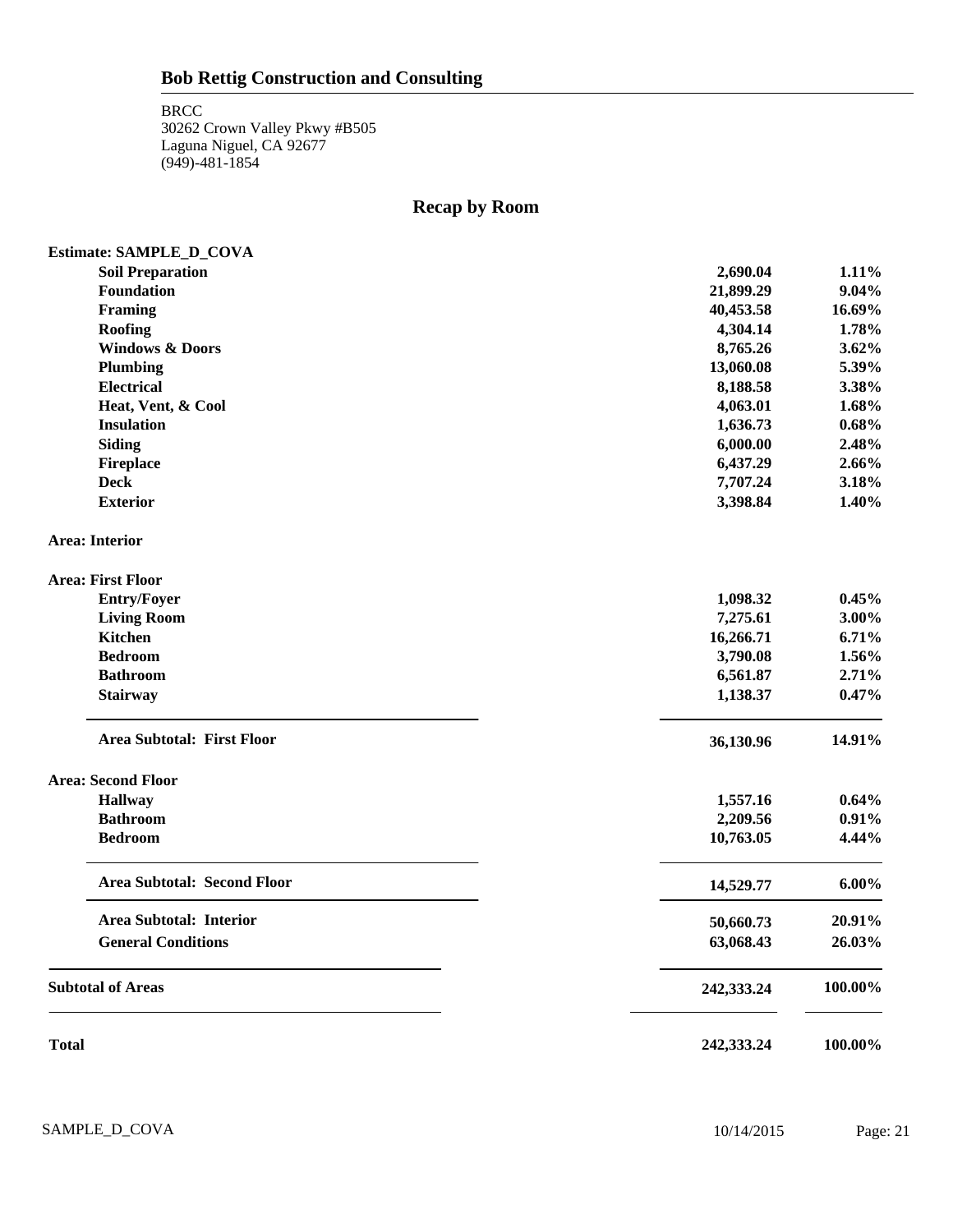#### **Bob Rettig Construction and Consulting**

**BRCC** 30262 Crown Valley Pkwy #B505 Laguna Niguel, CA 92677 (949)-481-1854

# **Recap by Category with Depreciation**

| <b>O&amp;P</b> Items                 | <b>RCV</b> | Deprec.   | <b>ACV</b> |
|--------------------------------------|------------|-----------|------------|
| <b>APPLIANCES</b>                    | 2,146.03   |           | 2,146.03   |
| <b>CABINETRY</b>                     | 9,609.36   | 108.60    | 9,500.76   |
| <b>CLEANING</b>                      | 5,544.56   |           | 5,544.56   |
| <b>CONCRETE</b>                      | 7,754.90   | 2,397.65  | 5,357.25   |
| <b>GENERAL DEMOLITION</b>            | 7,184.53   |           | 7,184.53   |
| <b>DOORS</b>                         | 4,738.88   |           | 4,738.88   |
| <b>ELECTRICAL</b>                    | 8,188.58   | 1,228.31  | 6,960.27   |
| <b>HEAVY EQUIPMENT</b>               | 476.14     |           | 476.14     |
| <b>EXCAVATION</b>                    | 2,367.20   |           | 2,367.20   |
| <b>FLOOR COVERING - CARPET</b>       | 5,905.98   |           | 5,905.98   |
| <b>FLOOR COVERING - CERAMIC TILE</b> | 2,428.80   | 26.41     | 2,402.39   |
| PERMITS AND FEES                     | 2,860.77   |           | 2,860.77   |
| <b>FINISH CARPENTRY / TRIMWORK</b>   | 2,063.26   | 249.78    | 1,813.48   |
| <b>FINISH HARDWARE</b>               | 729.91     | 4.77      | 725.14     |
| <b>FIREPLACES</b>                    | 6,531.21   | 2,197.14  | 4,334.07   |
| <b>FRAMING &amp; ROUGH CARPENTRY</b> | 46,499.90  | 8,088.65  | 38,411.25  |
| HEAT, VENT & AIR CONDITIONING        | 4,063.01   | 66.30     | 3,996.71   |
| <b>INSULATION</b>                    | 1,636.73   |           | 1,636.73   |
| <b>LABOR ONLY</b>                    | 30,548.84  |           | 30,548.84  |
| <b>LIGHT FIXTURES</b>                | 1,949.53   | 58.89     | 1,890.64   |
| <b>MASONRY</b>                       | 7,217.70   | 2,147.37  | 5,070.33   |
| <b>MIRRORS &amp; SHOWER DOORS</b>    | 104.44     | 5.22      | 99.22      |
| <b>INTERIOR LATH &amp; PLASTER</b>   | 774.56     |           | 774.56     |
| <b>PLUMBING</b>                      | 19,426.69  | 2,189.90  | 17,236.79  |
| PANELING & WOOD WALL FINISHES        | 15,807.17  | 5,216.38  | 10,590.79  |
| <b>PAINTING</b>                      | 9,170.02   | 513.01    | 8,657.01   |
| <b>ROOFING</b>                       | 4,210.22   | 378.92    | 3,831.30   |
| <b>SIDING</b>                        | 6,000.00   |           | 6,000.00   |
| <b>STAIRS</b>                        | 884.64     | 300.78    | 583.86     |
| <b>TILE</b>                          | 1,070.98   | 53.55     | 1,017.43   |
| <b>TIMBER FRAMING</b>                | 343.80     | 116.89    | 226.91     |
| <b>TEMPORARY REPAIRS</b>             | 3,503.86   |           | 3,503.86   |
| <b>WINDOWS - VINYL</b>               | 3,391.80   |           | 3,391.80   |
| <b>O&amp;P</b> Items Subtotal        | 225,134.00 | 25,348.52 | 199,785.48 |
| Non-O&P Items                        | <b>RCV</b> | Deprec.   | <b>ACV</b> |
| PERMITS AND FEES                     | 17,199.24  |           | 17,199.24  |